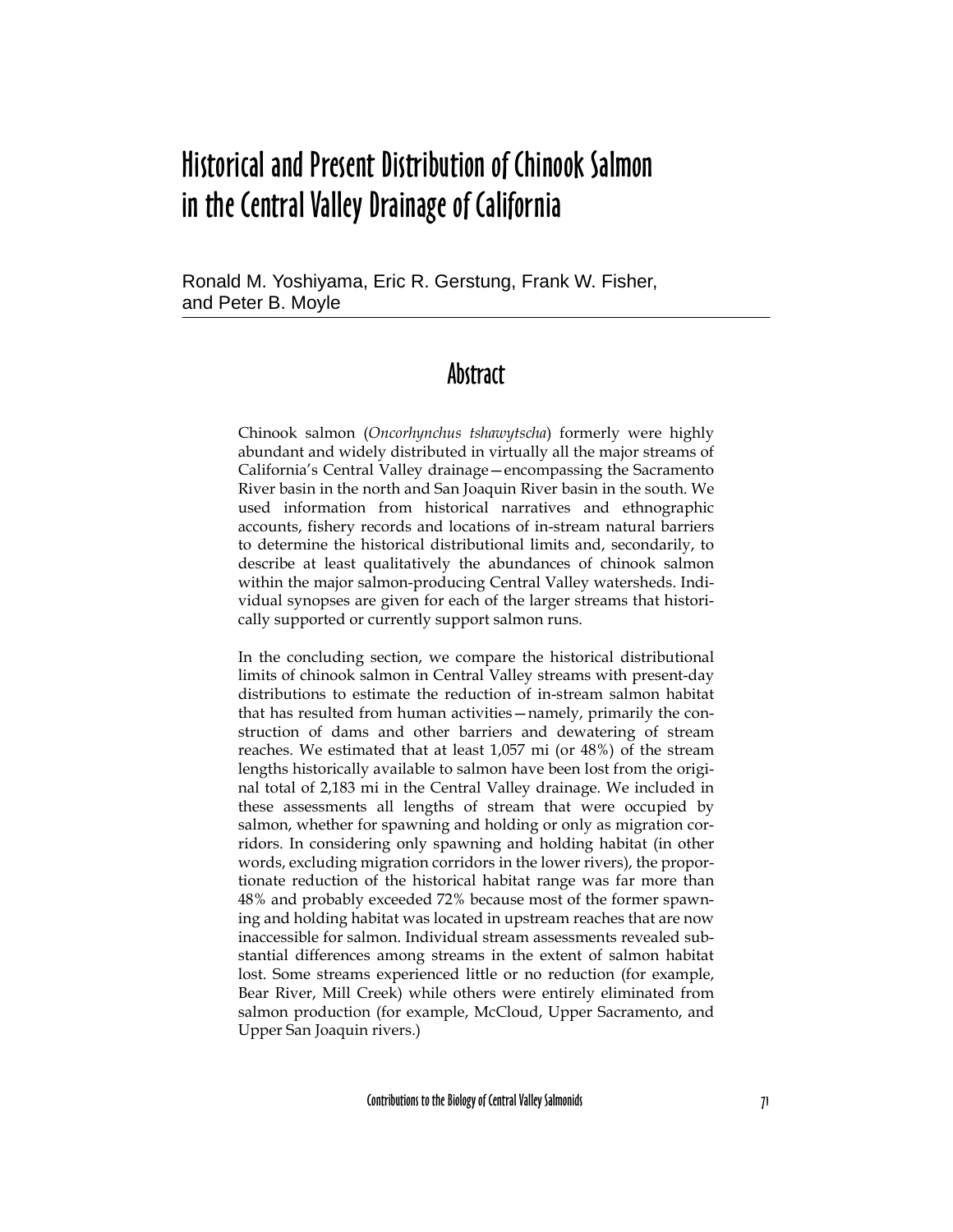*The river cañons, where the old bars were located, were romantic places previous to being disturbed and torn up by the gold-digger. The water was as clear as crystal, and above each ripple or rapid place was a long, deep pool, with water blue as turquoise, swarming with fish. Salmon at that time ran up all the streams as far as they could get, until some perpendicular barrier which they could not leap prevented further progress. (Angel 1882, p 402)*

## Introduction

The broad expanse of the Central Valley region of California once encompassed numerous salmon-producing streams that drained the Sierra Nevada and Cascade mountains on the east and north and, to a lesser degree, the lower-elevation Coast Range on the west. The large areal extent of the Sierra Nevada and Cascades watersheds, coupled with regular, heavy snowfalls in those regions, provided year-round streamflows for a number of large rivers which supported substantial—in some cases prodigious—runs of chinook salmon (*Oncorhynchus tshawytscha*). No less than 26 main Central Valley tributaries supported at least one annual chinook salmon run, with at least 23 of those streams supporting two or more runs each year.

In the Sacramento River basin, constituting the northern half of the Central Valley system (covering about 24,000 square miles; Jacobs and others 1993), most Coast Range streams historically supported regular salmon runs; however, those "westside" streams generally had streamflows limited in volume and seasonal availability due to the lesser amount of snowfall west of the valley, and their salmon runs were correspondingly limited by the duration of the rainy season. Some westside streams, such as Cache and Putah creeks, did not connect with the Sacramento River at all during dry years, and salmon runs only entered them opportunistically as hydrologic conditions allowed. In the San Joaquin River basin, composing much of the southern half of the Central Valley system (covering approximately 13,540 square miles; Jacobs and others 1993), a number of major streams such as the Merced, Tuolumne and upper San Joaquin rivers sustained very large salmon populations, while other streams with less regular streamflows (for example, Calaveras, Chowchilla and Fresno rivers) had intermittent salmon runs in years when rainfall provided sufficient flows. However, all of the westside San Joaquin basin streams, flowing from the Coast Range, were highly intermittent (Elliott 1882) and none are known to have supported salmon runs or any other anadromous fishes to any appreciable degree.

The great abundance of chinook salmon of the Central Valley was noted early in the history of colonization of the region by Euro-American people. The pioneer John Marsh, for example, wrote in 1844: "The magnificent valley through which flows the rivers San Joaquin and Sacramento is 500 miles long …. It is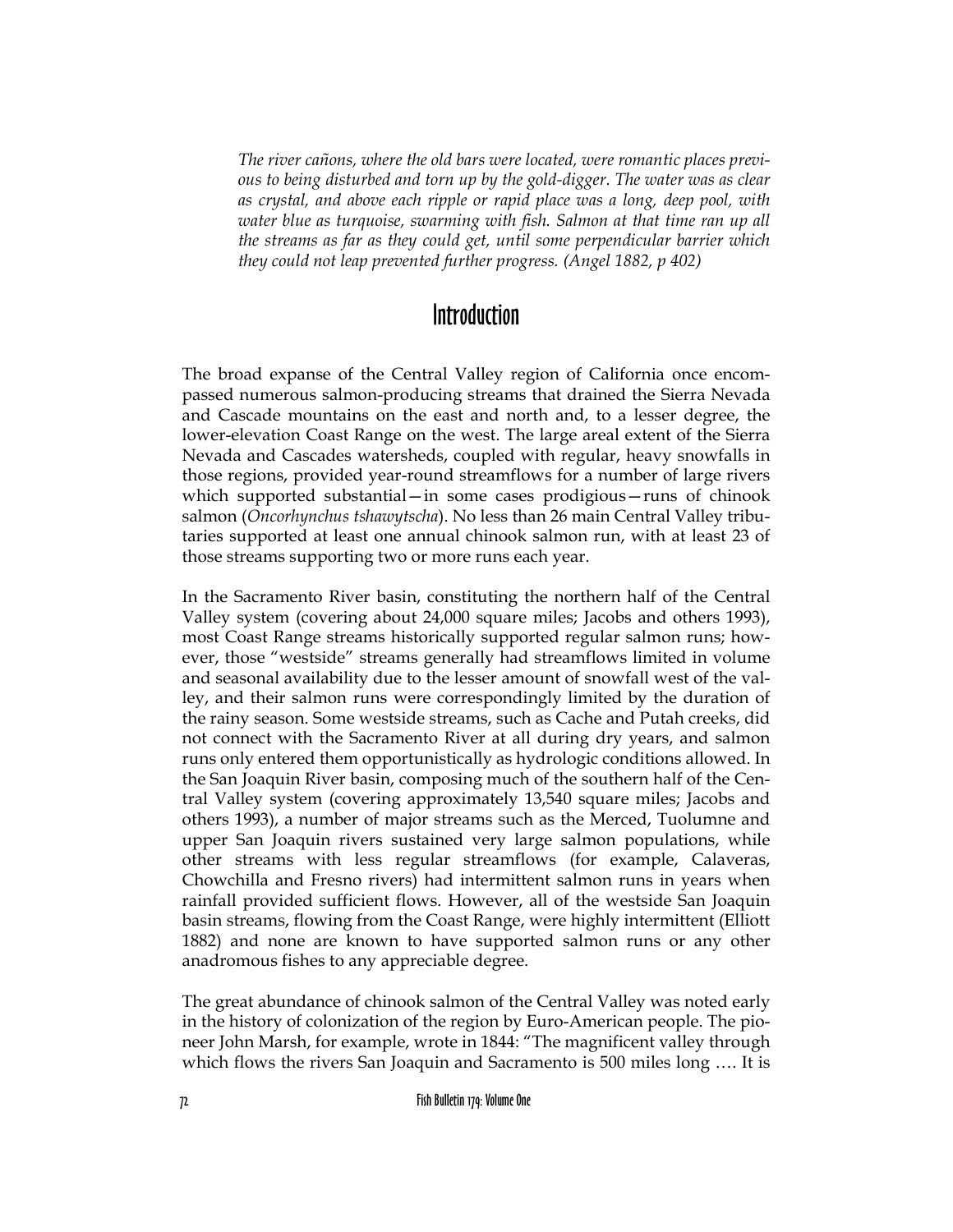intersected laterally by many smaller rivers, abounding in salmon" (Elliott 1882, p 44). However, following the California Gold Rush of 1849, the massive influx of fortune seekers and settlers altered the salmon spawning rivers with such rapidity and so drastically that the historic distributions and abundances of anadromous fish can be determined only by inference from scattered records, ethnographic information, and analysis of the natural features of the streams. Probably the only species for which adequate information exists to develop a reasonably complete picture is the chinook salmon—the most abundant and most heavily used of the Central Valley anadromous fishes.

In this report, we consolidate historical and current information on the distribution of chinook salmon in the major streams of the Central Valley drainage to provide a comprehensive assessment of the extent to which salmon figured historically in the regional landscape. This paper is based and expands on an earlier work (Yoshiyama and others 1996) to include additional historical information as well as more recent data on chinook salmon abundances. Hereafter, references to "salmon" pertain to chinook salmon.

### The Four Runs of Central Valley Chinook Salmon

Four seasonal runs of chinook salmon occur in the Central Valley system—or more precisely, in the Sacramento River drainage—with each run defined by a combination of adult migration timing, spawning period, and juvenile residency and smolt migration periods (Fisher 1994). The runs are named after the season of adult upstream migration—winter, spring, fall and late-fall. The presence of four runs in the Sacramento River lends it the uncommon distinction of having some numbers of adult salmon in its waters throughout the year (Stone 1883a; Rutter 1904; Healey 1991; Vogel and Marine 1991). The fall and late-fall runs spawn soon after entering the natal streams, while the spring and winter runs typically "hold" in their streams for up to several months before spawning (Rutter 1904; Reynolds and others 1993). Formerly, the runs also could be differentiated to various degrees on the basis of their typical spawning habitats—spring-fed headwaters for the winter run, the higher-elevation streams for the spring run, mainstem rivers for the late-fall run, and lower-elevation rivers and tributaries for the fall run (CFC 1900a, 1900b; Rutter 1904; Fisher 1994). Different runs often occurred in the same stream—temporarily staggered but broadly overlapping (Vogel and Marine 1991; Fisher 1994), and with each run utilizing the appropriate seasonal streamflow regime to which it had evolved. On the average, the spring-run and winter-run fish generally were smaller-bodied than the other Central Valley chinook salmon, and late-fall run fish were the largest (Stone 1874; F. W. Fisher unpublished data).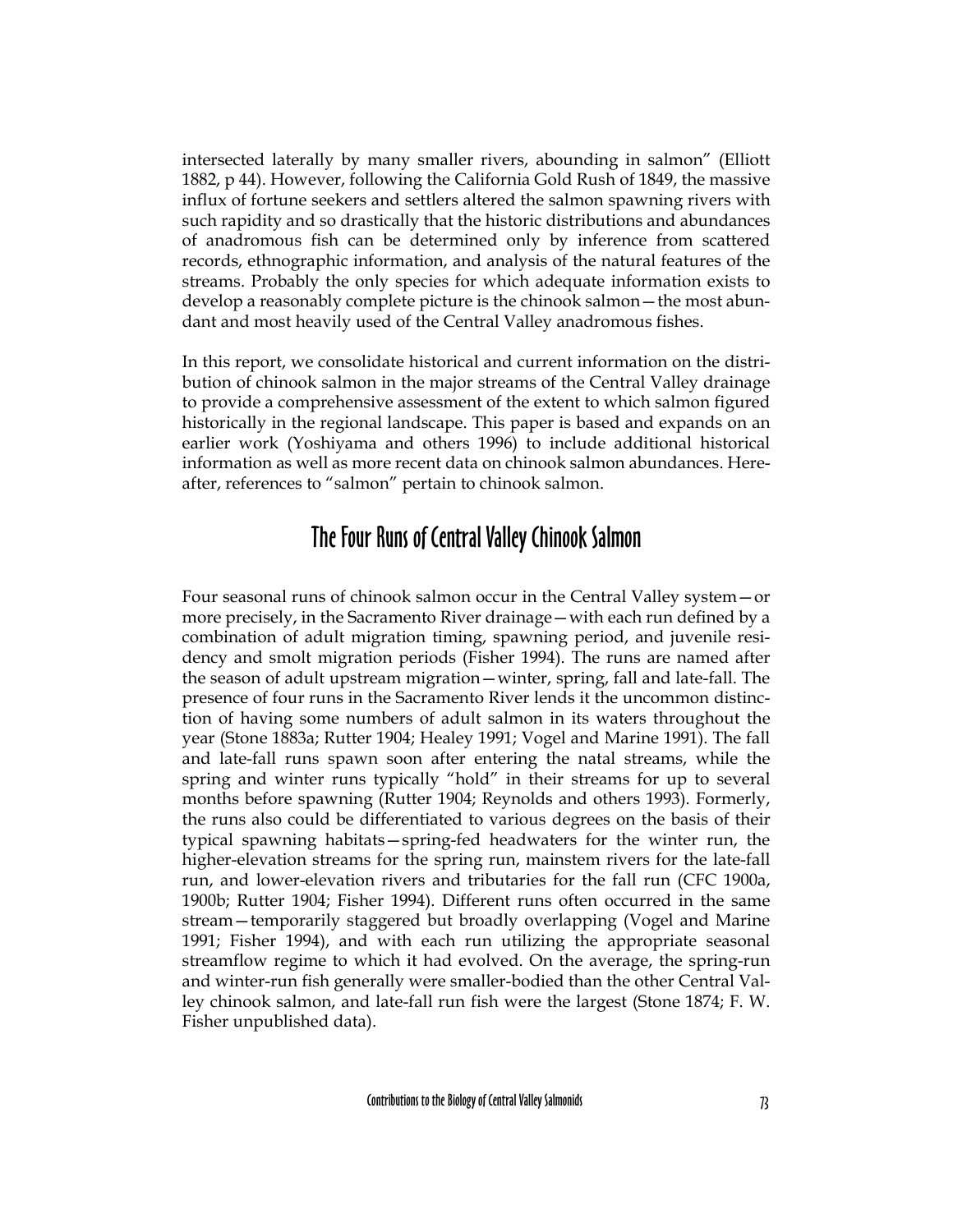Before the (US) American settlement of California, most major tributaries of the Sacramento and San Joaquin rivers probably had both fall and spring runs of chinook salmon. The large streams that lacked either adequate summer flows or holding habitat to support spring-run salmon, which migrate upstream during the spring and hold over the summer in pools, had at least a fall run and in some cases perhaps a late-fall run. The fall run undoubtedly existed in all Central Valley streams that had adequate flows during the fall months, even if the streams were intermittent during other parts of the year. Generally, it appears that fall-run fish historically spawned in the valley floor and lower foothill reaches (Rutter 1904)—below 500 to 1,000 ft elevation, depending on location—and probably were limited in their upstream migration by their egg-laden and deteriorated physical condition.

The spring run, in contrast, ascended to higher-elevation reaches—judging from spawning distributions observed in recent years and the reports of early fishery workers (Stone 1874; Rutter 1904). The California Fish Commission noted, "It is a fact well known to the fish culturists that the winter and spring run of salmon, during the high, cold waters, go to the extreme headwaters of the rivers if no obstructions prevent, into the highest mountains" (CFC 1890, p 33). Spring-run salmon, entering the streams while in pre-reproductive and peak physical condition well before the spawning season, were understandably better able to penetrate the far upper reaches of the spawning streams than were fall-run fish. Their characteristic life-history timing and other adaptive features enabled spring-run salmon to use high spring-time flows to gain access to the upper stream reaches—the demanding ascent facilitated by high fat reserves, undeveloped (and less weighty) gonads, and a generally smaller body size. The spring run, in fact, was generally required to use higher-elevation habitats—the only biologically suitable places—given its life-history timing. Spring-run fish needed to ascend to high enough elevations for oversummering to avoid the excessive summer and early-fall temperatures of the valley floor and foothills—at least to about 1,500 ft elevation in the Sacramento drainage and most likely correspondingly higher in the more southerly San Joaquin drainage<sup>1</sup>. If the spring-run fish spawned in early fall, they needed to ascend even higher—at least to about 2,500 to 3,000 ft in the Sacramento drainage — to be within the temperature range (35 to 58  $\degree$ F) required for successful egg incubation. Spring-run fish that spawned later in the season did not have to ascend quite so high because ambient temperatures would have started to drop as autumn progressed—but presumably there were constraints on how long they could delay spawning, set by decreasing stream-

<sup>1.</sup> English units of measurement for distances and elevations are used in this paper for ease of comparison with information quoted from earlier published work. Some locations are given by "river miles" (rm)—the distance from the mouth of the stream under discussion to the point of interest.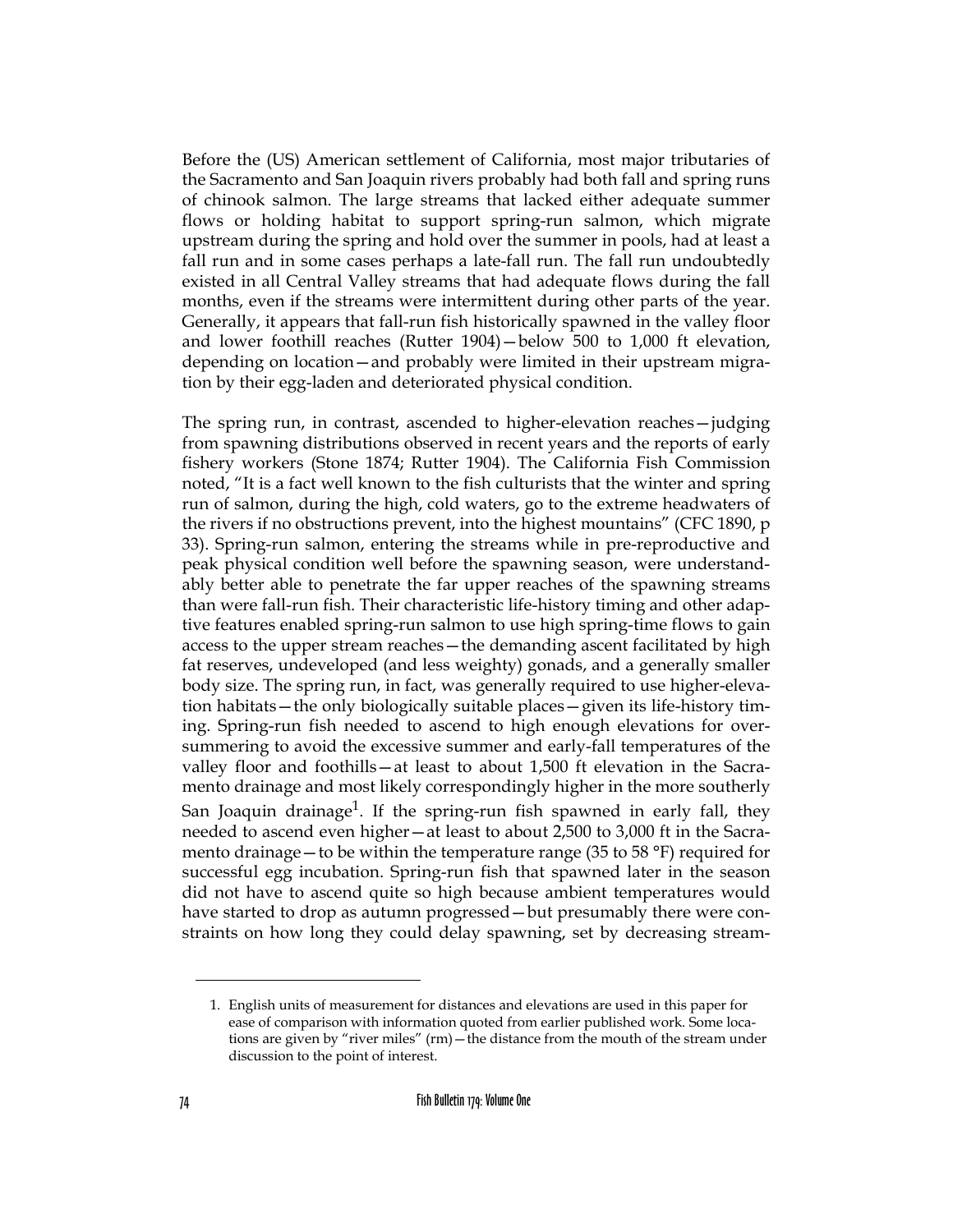flows (before the onset of the fall rains), ripening of eggs, and deteriorating body condition.

The spring run probably was originally most abundant in the San Joaquin system, ascending and occupying the higher-elevation streams fed by snowmelt where they over-summered until the fall spawning season (Fry 1961). The heavy snowpack of the southern Sierra Nevada was a crucial feature in providing sufficient spring and early summer streamflows, which were the highest flows of the year (F. W. Fisher unpublished data). The more rain-driven Sacramento system was generally less suitable for the spring run due to lesser amounts of snowmelt and proportionately lower flows during the spring and early summer, but the spring run nonetheless was widely distributed and abundant in that system (Campbell and Moyle 1991). Some notable populations in the Sacramento drainage occurred in Cascades streams where coldwater springs provided adequate summer flows (for example, Upper Sacramento and McCloud rivers, Mill Creek). These coldwater springs emanated from the porous lava formations around Mount Shasta and Mount Lassen and were ultimately derived from snowmelt from around those peaks and also from glacial melt on Mount Shasta.

The winter run—unique to the Central Valley (Healey 1991)—originally existed in the upper Sacramento River system (Little Sacramento, Pit, McCloud and Fall rivers) and in nearby Battle Creek. There is no evidence that winter runs naturally occurred in any of the other major drainages before the era of watershed development for hydroelectric and irrigation projects. Like the spring run, the winter run typically ascended far up the drainages to the headwaters (CFC 1890). All streams in which populations of winter-run chinook salmon were known to exist were fed by cool, constant springs that provided the flows and low temperatures required for spawning, incubation, and rearing during the summer season (Slater 1963)—when most streams typically had low flows and elevated temperatures. The unusual life-history timing of the winter run, requiring cold summer flows, would argue against such a run occurring in other than the upper Sacramento system and Battle Creek, apparently the only areas where summer flow and water temperature requirements were met. A possible exception was the Big Meadows area (now Lake Almanor) on the North Fork Feather River where extensive cold-water springs provided year-round flows with "temperature[s] not higher than sixty degrees Fahrenheit" (CFC 1884, p 16), which theoretically might have been suitable for the winter run; however, we have seen no historical records or suggestions of winter-run salmon occurring in that drainage. A similar environmental constraint may apply to some extent to the late-fall run, of which the juveniles remain in freshwater at least over the summer and therefore require coldwater flows (Vogel and Marine 1991; Fisher 1994)—whether from springs or from late snowmelt. The late-fall run probably spawned originally in the mainstem Sacramento River and major tributary reaches now blocked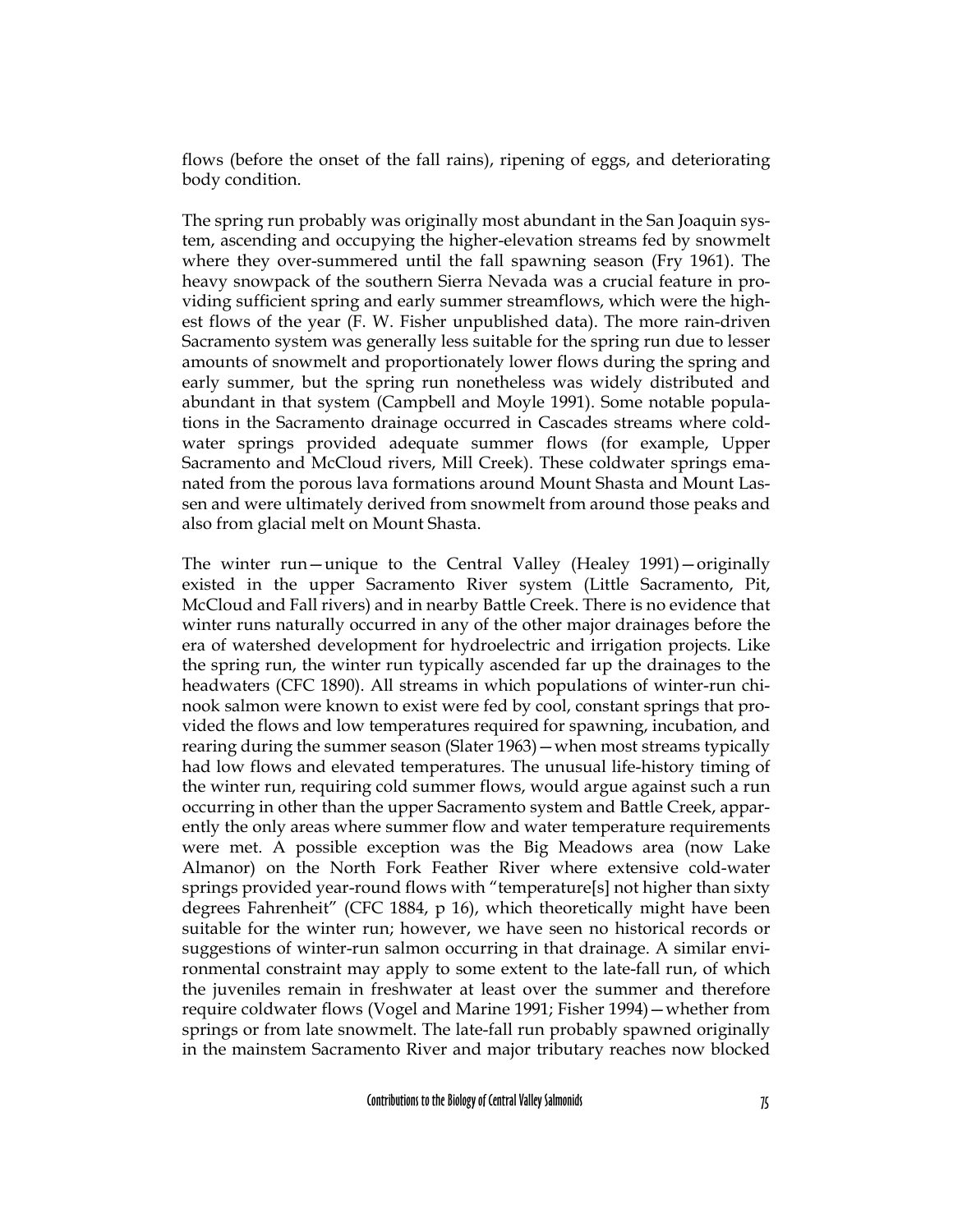by Shasta Dam (Fisher 1994) and perhaps in the upper mainstem reaches of other Sacramento Valley streams such as the American River (Clark 1929). There are indications that a late-fall run possibly occurred also in the San Joaquin River, upstream of its major tributaries at the southern end of that drainage (Hatton and Clark 1942; Van Cleve 1945; Fisher 1994).

#### Distributional Survey: General Background and Methods

As summarized by Clark (1929), makeshift barriers were built across Sierra Nevada streams as early as the Gold Rush period when mining activities significantly impacted salmon populations in a number of ways—for example, by stream diversions, blockages, and filling of streambeds with debris. Hydropower projects appeared in the 1890s and early 1900s, although most of the large irrigation and power dams were constructed after 1910 (F. W. Fisher unpublished data). The early hydropower dams of the early 1900s were numerous, however, and collectively they eliminated the major portion of spawning and holding habitat for spring-run salmon well before the completion of the major dams in later decades.

The early distributional limits of salmon populations within the Sierra Nevada and some Cascade drainages are poorly known, if at all, because of the paucity of accurate scientific or historical records pre-dating the heavy exploitation of populations and the destruction or degradation of stream habitats. It was not until after the late 1920s that reliable scientific surveys of salmon distributions in Central Valley drainages were conducted. Reports by Clark (1929) and Hatton (1940) give information on the accessibility of various streams to salmon and they identify the human-made barriers present at those times. They provide a valuable "mid-term" view of what salmon distributions were like in the first half of the 20th century after major environmental alterations had occurred and salmon populations were significantly depleted compared to earlier times. However, the survival of the runs was not yet imperiled to the extent it is presently. Those reports also give limited qualitative information on salmon abundance.

Fry (1961) provided the earliest comprehensive synopsis of chinook stock abundances in Central Valley streams, covering the period 1940–1959. Quantitative data were given by Fry (1961) for both spring and fall runs, but the fallrun estimates also included the winter and late-fall runs for the streams where those other runs occurred. Since then, fairly regular surveys of spawning runs in the various streams have been conducted by the California Department of Fish and Game and periodically summarized in the Department's "Administrative Reports."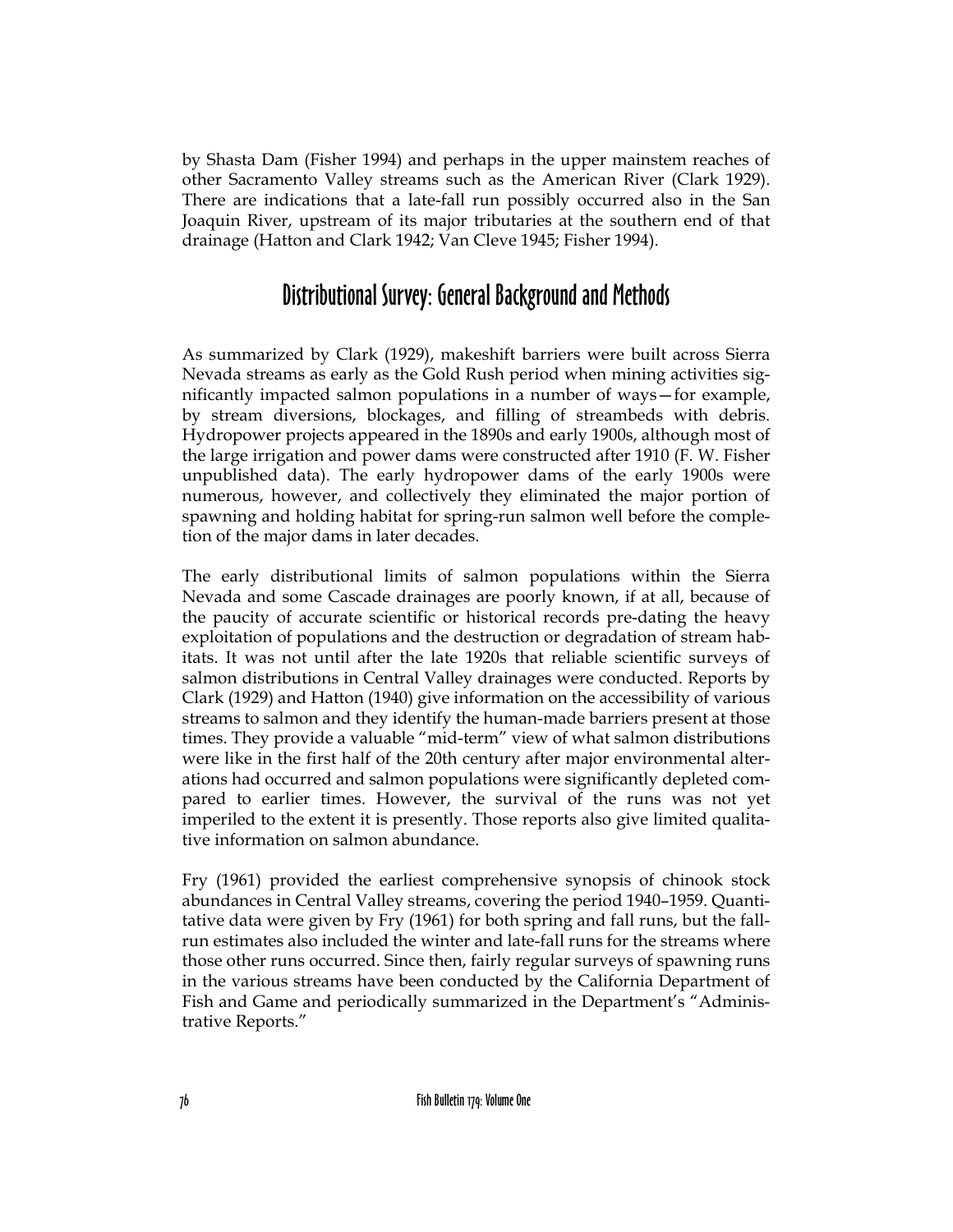In the following section we synthesize the earlier information with that available from more recent sources, with the aim of providing comprehensive descriptions for the major salmon-supporting streams of the Central Valley. For each of the major streams (excepting some tributaries in the upper Sacramento River system, for which little data exist) that are known to have had self-sustaining chinook salmon populations, we provide a narrative including their probable "original" distributions and later "mid-term" 1928-1940 distributions as indicated by published literature and unpublished documents. The probable original distributions were determined by considering the presence of obvious natural barriers to upstream salmon migration together with historical information (for example, accounts of gold miners and early settlers) and they apply to the salmon populations up to the period of intensive gold mining, around 1850–1890, when massive environmental degradation by hydraulic mining activities occurred. We also drew from ethnographic studies of Native American people. Much information on the material culture of the native peoples of California had been obtained by ethnographers who interviewed elder Native Americans of various tribal groups during the early part of the 20th century. That information pertains to the life-experiences and traditions of the native informants during the period of their youth and early adulthood and to the mid-life periods of their parents and grandparents from whom they received information and instruction-i.e., spanning essentially the middle and latter parts of the 19th century (Beals 1933; Aginsky 1943; Gayton 1948a). Generally, we quoted the original statements of earlier observers (both Native Americans and immigrants) on salmon and steelhead as fully as seemed informative so that readers may assess for themselves the meaning and credibility of those statements. The known or inferred historical upstream limits of salmon in Central Valley streams are compiled in Table 1.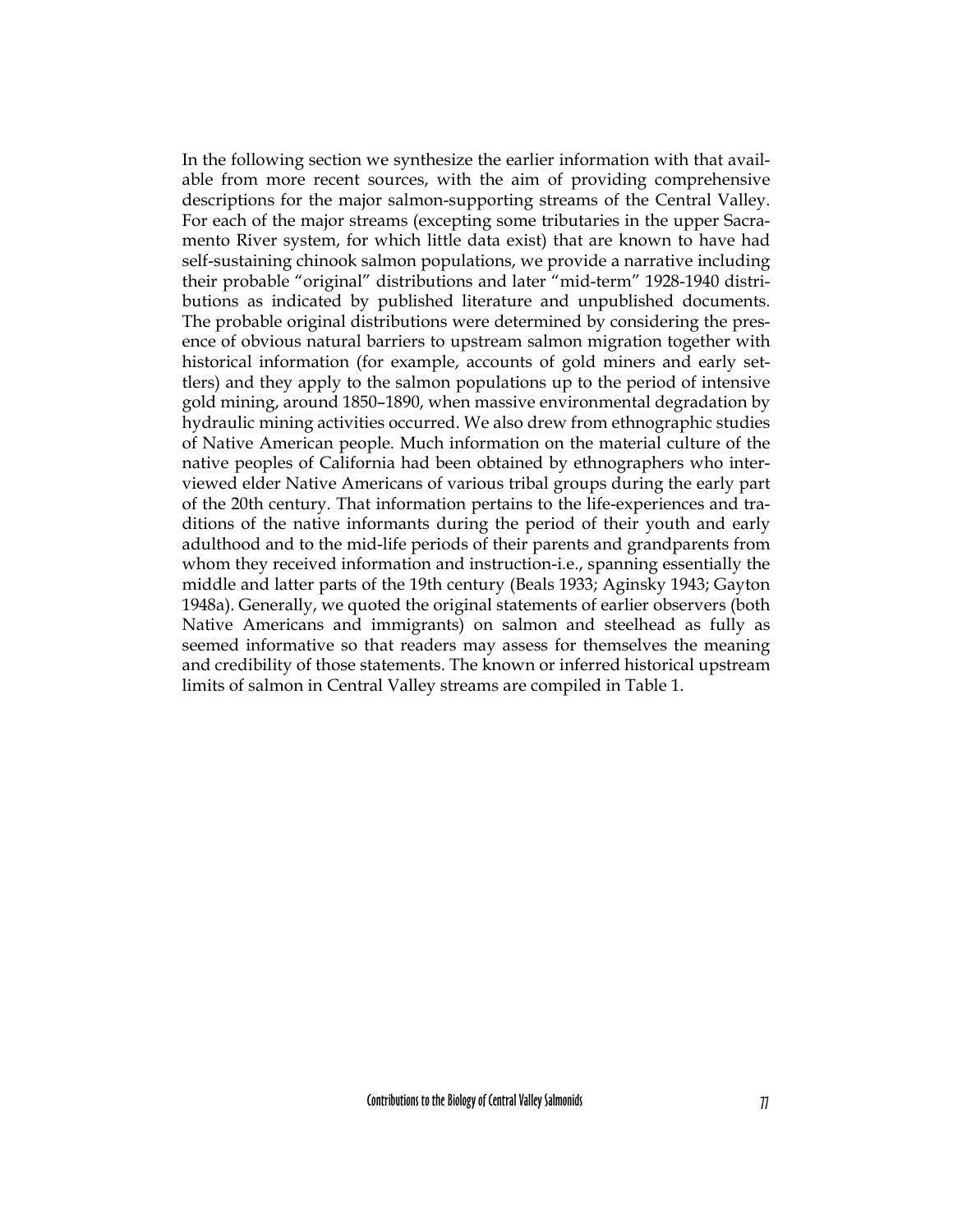#### **Table 1 Historical upstream limits of chinook salmon in the California Central Valley drainage <sup>a</sup>**

| Stream                             | Upstream distributional limit b                                                                                   |
|------------------------------------|-------------------------------------------------------------------------------------------------------------------|
| Sacramento River Basin             |                                                                                                                   |
| <b>Pit River</b>                   | Mouth of Fall River                                                                                               |
| <b>Fall River</b>                  | Source springs near Dana, about nine miles above mouth                                                            |
| <b>McCloud River</b>               | <b>Lower McCloud Falls</b>                                                                                        |
| Upper (Little)<br>Sacramento River | Vicinity of Box Canyon Dam (Mt. Shasta City) and Lake Siskiyou<br>(that is, Box Canyon Reservoir)                 |
| <b>Cow Creek</b>                   |                                                                                                                   |
|                                    | North Fork (Little Cow) Falls near Ditty Wells fire station                                                       |
| South Fork                         | Wagoner Canyon                                                                                                    |
| <b>Battle Creek</b>                |                                                                                                                   |
| North Fork                         | Falls three miles above Volta Powerhouse                                                                          |
| Digger Creek                       | Vicinity of Manton, possibly higher                                                                               |
| South Fork                         | Falls near Highway 36 crossing                                                                                    |
| Antelope Creek                     | Up North and South forks to present Ponderosa Way crossings                                                       |
| Mill Creek                         | Morgan Hot Spring                                                                                                 |
| Deer Creek                         | Lower Deer Creek Falls                                                                                            |
| <b>Big Chico Creek</b>             | Higgins Hole, about one mile above present Ponderosa Way crossing                                                 |
| <b>Butte Creek</b>                 | Centerville Head Dam (DeSabla)                                                                                    |
| <b>Feather River</b>               |                                                                                                                   |
| West Branch                        | Vicinity of Stirling City                                                                                         |
| North Fork                         | Six miles above Lake Almanor, three miles up Hamilton Branch, and to Indian<br>Falls on East Branch of North Fork |
| Middle Fork                        | <b>Bald Rock Falls</b>                                                                                            |
| South Fork                         | Upper limit of Lake Oroville (six miles above former mouth of South Fork)                                         |
| <b>Yuba River</b>                  |                                                                                                                   |
| North Fork                         | Mouth of Salmon Creek, near present Sierra City                                                                   |
| Middle Fork                        | Falls about one miles above juncture with North Fork                                                              |
| South Fork                         | Falls 0.5 mi below Humbug Creek                                                                                   |
| <b>Bear River</b>                  | Waterfall at vicinity of Camp Far West Reservoir                                                                  |

a Upper stream limits pertain to the farthest migrating seasonal run—meaning, either the spring run in most streams or the winter run where it occurred with the spring run, or the fall and late-fall runs in streams where spring and winter runs were absent.

**b** Sources are given in the text.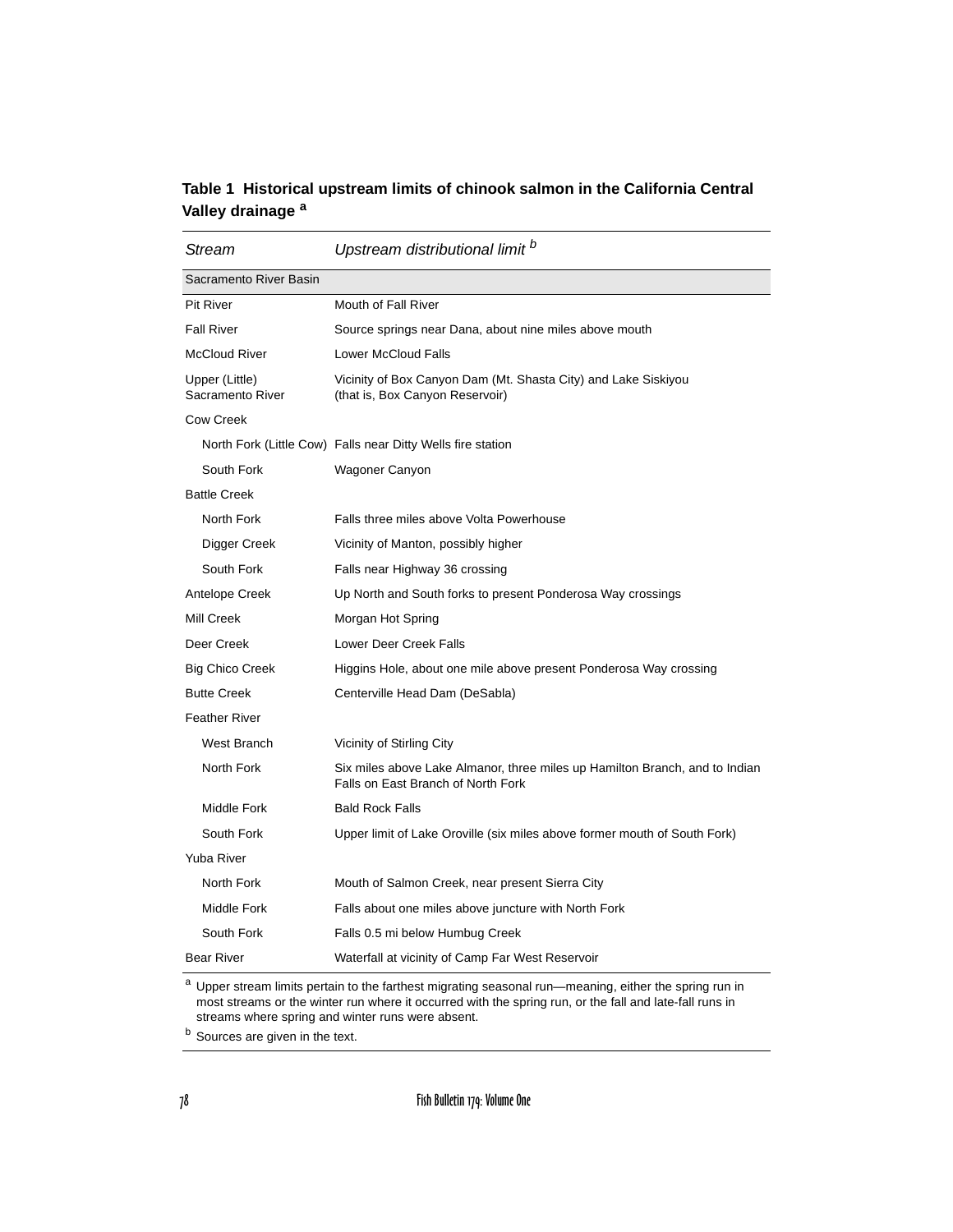| Stream                                                   | Upstream distributional limit <sup>b</sup>                                |
|----------------------------------------------------------|---------------------------------------------------------------------------|
| American River                                           |                                                                           |
| North Fork                                               | <b>Mumford Bar</b>                                                        |
| Middle Fork                                              | Mouth of Rubicon River                                                    |
| South Fork                                               | Waterfall near Eagle Rock                                                 |
| <b>Clear Creek</b>                                       | French Gulch, above Whiskeytown Dam                                       |
| <b>Cottonwood Creek</b>                                  |                                                                           |
| North Fork                                               | Five miles above Ono                                                      |
| Middle Fork                                              | Eight miles into Beegum Creek                                             |
| South Fork                                               | Maple Gulch                                                               |
| <b>Stony Creek</b>                                       | Juncture of Little Stony Creek, five miles below Stonyford                |
| Cache Creek                                              | Vicinity of Capay Dam                                                     |
| <b>Putah Creek</b>                                       | Vicinity of Monticello                                                    |
| San Joaquin River Basin and Sacramento-San Joaquin Delta |                                                                           |
| <b>Cosumnes River</b>                                    | Falls 0.5 mi below Latrobe Highway Bridge                                 |
| Mokelumne River                                          | Bald Rock Falls, seven miles upstream of Electra                          |
| <b>Calaveras River</b>                                   | At least to site of New Hogan Dam                                         |
| <b>Stanislaus River</b>                                  |                                                                           |
| North Fork                                               | Makays Point, eight miles above juncture with Middle Fork                 |
| Middle Fork                                              | Near Spring Gap Powerhouse, two miles below Beardsley Reservoir           |
| South Fork                                               | Presumably not used by salmon                                             |
| <b>Tuolumne River</b>                                    |                                                                           |
| Mainstem                                                 | <b>Preston Falls</b>                                                      |
| North Fork                                               | One mile above mouth                                                      |
|                                                          | Middle and South forks Presumably not used by salmon                      |
| <b>Merced River</b>                                      |                                                                           |
| Mainstem                                                 | Vicinity of El Portal                                                     |
| North Fork                                               | Not used by salmon                                                        |
| South Fork                                               | Peach Tree Bar                                                            |
|                                                          | Upper San Joaquin River Midway (3 mi) up length of Mammoth Pool Reservoir |
| Kings River                                              | Mouth of North Fork                                                       |

#### **Table 1 Historical upstream limits of chinook salmon in the California Central Valley drainage a (Continued)**

a Upper stream limits pertain to the farthest migrating seasonal run—meaning, either the spring run in most streams or the winter run where it occurred with the spring run, or the fall and late-fall runs in streams where spring and winter runs were absent.

**b** Sources are given in the text.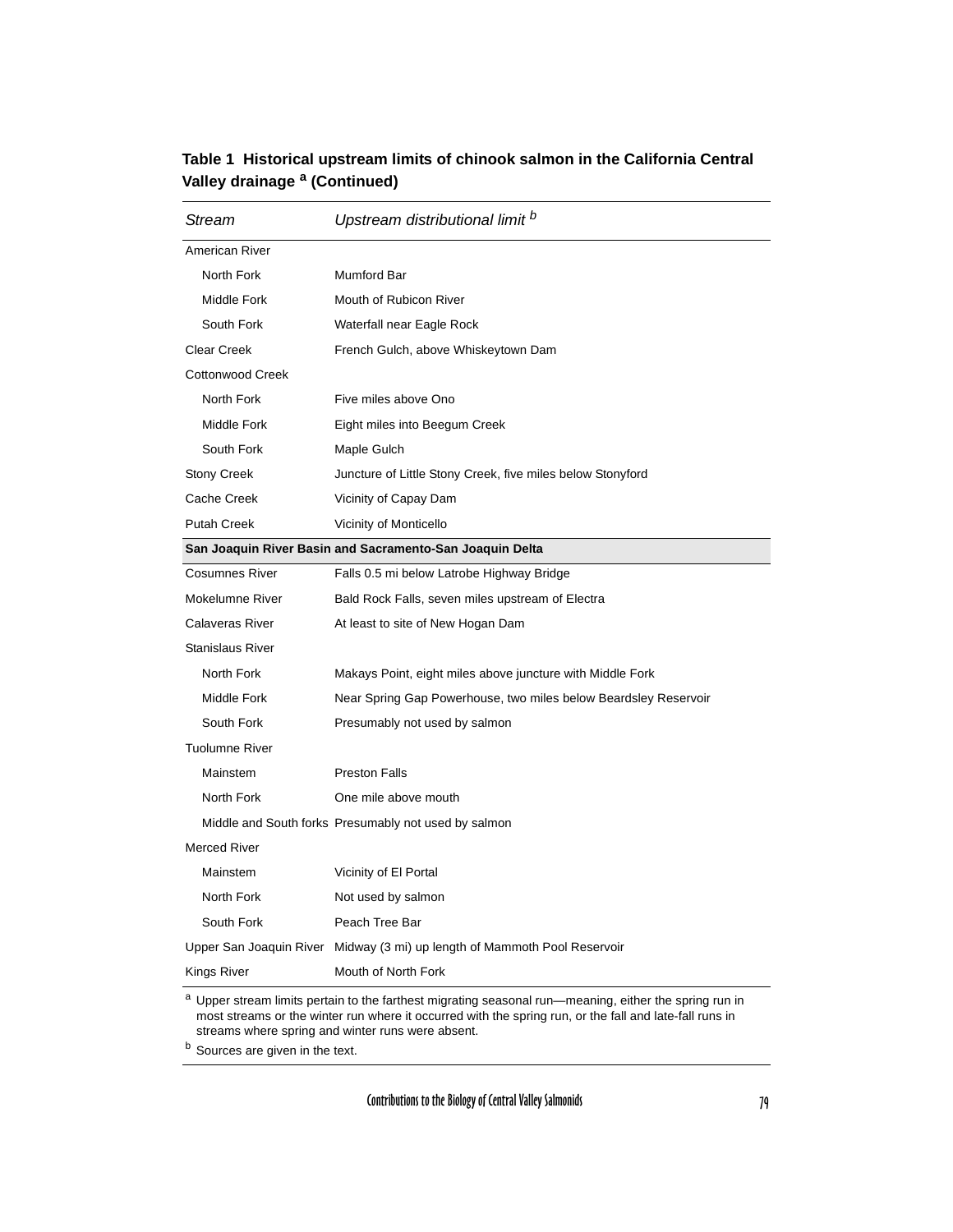For the mid-term salmon distributions, we relied heavily on the papers of Clark (1929) and Hatton (1940) and retained much of their original wording to faithfully represent the situation they reported at those times. We also give more recent and current (1990s) salmon spawning distributions based on government agency reports, published papers, and interviews with agency biologists<sup>2</sup>. The stream accounts are presented starting with the southernmost Sierra streams and proceeding northward. We also include accounts for several streams on the west side of the Sacramento Valley which are known to have had chinook salmon runs. They are representative of other small westside or upper Sacramento Valley streams that formerly sustained salmon stocks, if only periodically, but lost them because of extensive stream diversions and placement of man-made barriers. More detailed physical descriptions of Central Valley salmon streams, factors limiting their salmon production, and management recommendations are given in Reynolds and others (1993) and USFWS (1995).

For each stream account, we attempted to identify which seasonal salmon runs were historically present, given the available information. Remember that the lack of historical documentation for certain runs in some watersheds does not necessarily mean that those runs were absent from those watersheds in past times. The late-fall run, for example, was not even recognized as a distinct run until the late-1960s after seasonal salmon counts were initiated at Red Bluff Diversion Dam on the mainstem Sacramento River. The presence of the late-fall run in several Sacramento River tributaries during recent decades (Reynolds and others 1993) might argue for its historical occurrence in some of those streams, assuming that streamflow conditions during the time of year when late-fall salmon were present were not substantially altered after the emplacement of dams and diversion projects. We also provide information on historical salmon abundances in individual streams where possible. While usually highly incomplete or anecdotal, the early statements and estimates on salmon abundances nonetheless indicate those watersheds which historically supported substantial, or in some cases enormous, salmon runs and also demonstrate that chinook salmon existed at viable population levels in streams through much of the Central Valley drainage. We have drawn particularly from Fry (1961) for earlier quantitative data.

We mention steelhead trout in several stream accounts, particularly where information on salmon is lacking. The intent is to show that certain stream reaches were accessible to at least steelhead and, hence, may have been reached also by chinook salmon—particularly spring-run fish, which typically

<sup>2.</sup> Agency abbreviations are as follows: California Department of Fish and Game (DFG); California State Board of Fish Commissioners (CFC); Federal Energy Regulatory Commission (FERC); United States Commission for Fish and Fisheries or U.S. Fish Commission (USFC); United States Fish and Wildlife Service (USFWS).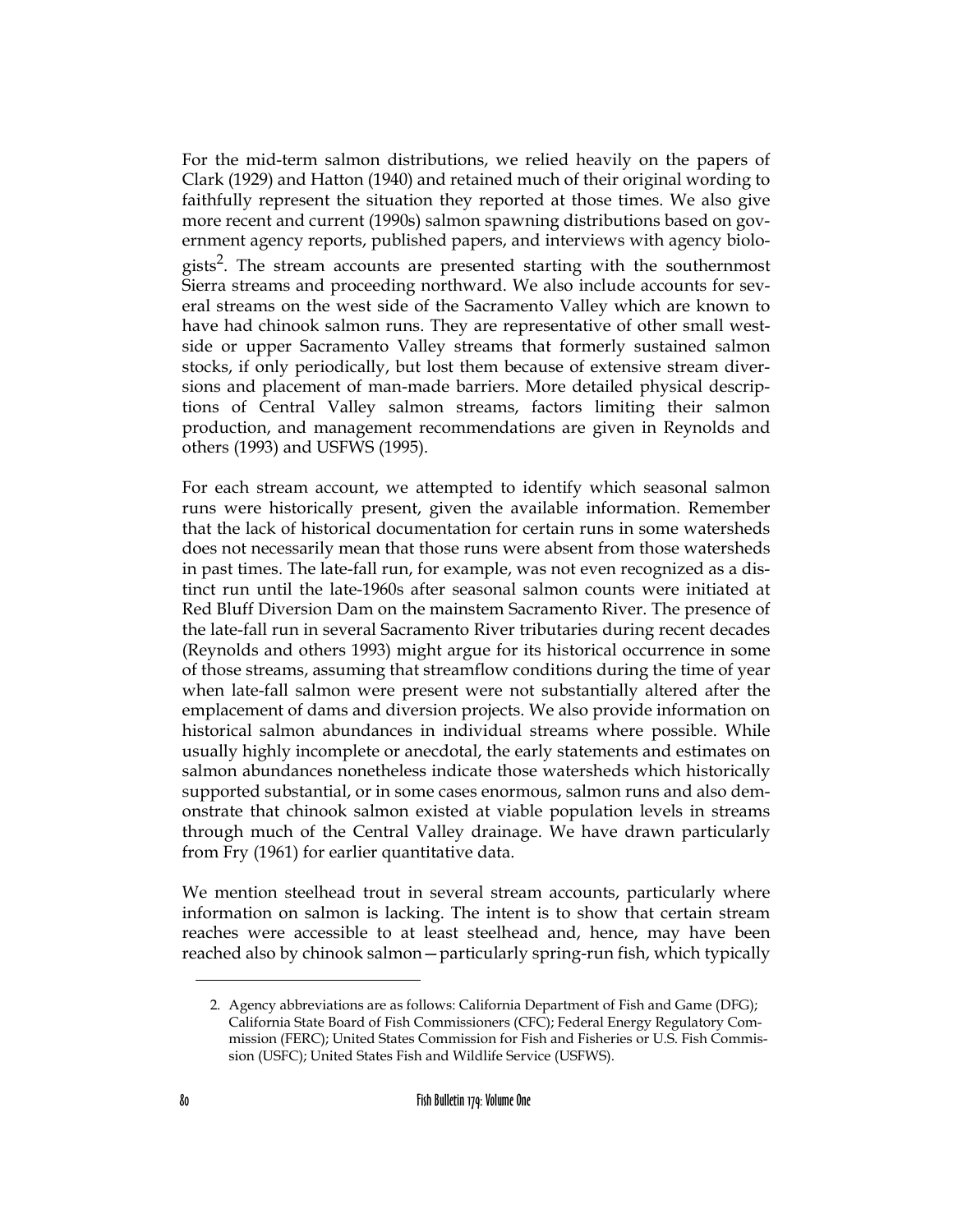migrated far upstream. However, the correspondence between the occurrence of steelhead and spring-run salmon in stream reaches was by no means complete. Steelhead aggressively ascend even fairly small tributary streams, in contrast to chinook salmon which generally use the mainstems and major forks of streams (E.R. Gerstung, personal observation). The migration of steelhead during the peak of the rainy season (January-March) aided their ascent into the small tributaries. Steelhead also are able to surmount somewhat higher waterfalls—perhaps up to about 15 ft high—while chinook salmon in California appear to be stopped by falls greater than 10 to 12 ft high (E.R. Gerstung, personal observation), depending on the abruptness of the drop. Furthermore, steelhead do not require as much gravel for spawning. For example, steelhead formerly used streams in the upper Sacramento River drainage (near Shasta Reservoir) that had small patches of gravel interspersed among boulder substrate, which salmon generally shunned (E.R. Gerstung, personal observation). Yet, in terms of ascending the main stream reaches, it may be reasonably assumed that where steelhead were, spring-run salmon often were not far behind. Using the advantage of high spring flows, the salmon could have surmounted obstacles and reached upstream areas not much lower than the upper limits attained by steelhead in some streams.

Non-game fishes such as hardhead (*Mylopharodon conocephalus*), Sacramento pikeminnow (*Ptychocheilis grandis*) and Sacramento sucker (*Catostomus occidentalis*) also provide hints about salmon distribution. Those species are typical of valley floor and low- to mid-elevation foothill streams (Moyle 1976), and their recorded presence in stream reaches that are not blocked by obvious natural barriers is a good indication that anadromous salmonids likewise were able to ascend at least as far, and possibly even farther upstream. The presence of non-game native fish populations above obvious natural barriers in some streams suggests that at least some of the barriers were formed after the initial dispersal of those species into the upper watersheds.

### Distributional Synopses of Salmon Streams

Kings River (Fresno County). Spring and fall runs of chinook salmon are known to have occurred at least periodically in the Kings River, the southernmost Central Valley stream that supported salmon. In the past, the Kings River flowed into the northeast part of Tulare Lake, and its waters occasionally ran into the San Joaquin River during wet periods when water levels became high enough in Tulare Lake to overflow and connect the two drainages (Carson 1852; Ferguson 1914). Streamflows would have been greatest during the spring snowmelt period, so it is most likely that the spring run was the predominant run to occur there. Spring-run salmon would have had to ascend to high enough elevations (probably >1,500 ft) to avoid excessive summer water temperatures, going above the area presently covered by Pine Flat Reservoir. The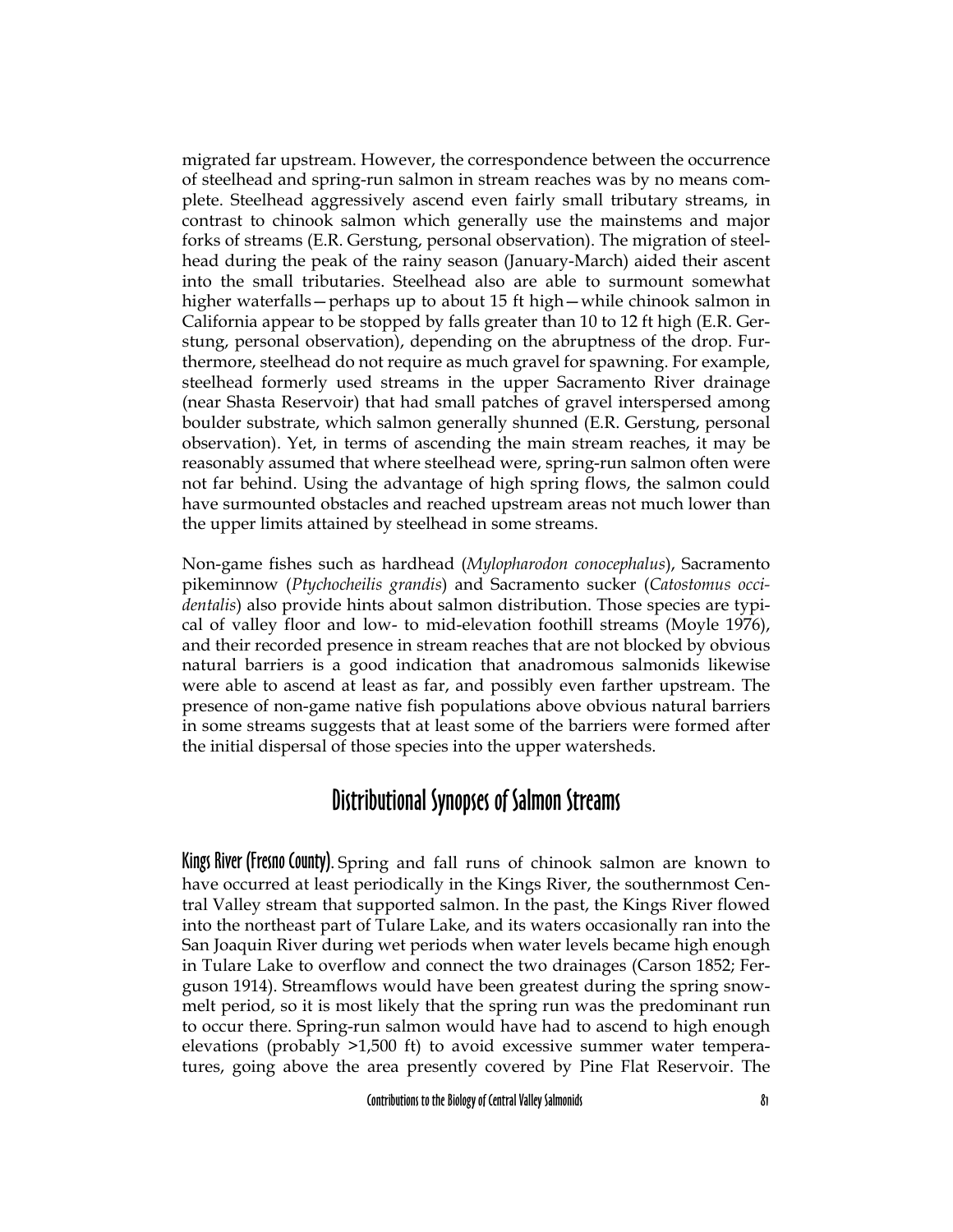mainstem upstream of Pine Flat Reservoir is of low gradient (E.R. Gerstung, personal observation) and free of obstructions for some distance (P. Bartholomew, personal communication), so salmon probably were able to ascend about 10 to 12 mi beyond the present upper extent of the reservoir. The bulk of salmon migration in the Kings River probably ascended no farther than the confluence of the North Fork (Woodhull and Dill 1942), which we take as the upper limit. There is an undocumented note of "a few salmon" having occurred much farther upstream at Cedar Grove (28 mi above present-day Pine Flat Reservoir) in the past—"before Pine Flat Dam was constructed" (DFG unpublished notes). However, it is not clear if salmon actually could have reached that far, due to the presence of extensive rapids below around the area of Boyden Cave (3,300 ft elev.) and below Cedar Grove. The North Fork Kings River is very steep shortly above its mouth, and salmon most likely did not enter it to any significant distance (P. Bartholomew, personal communication, see "Notes").

Native American groups had several fishing camps on the mainstem Kings River downstream of Mill Flat Creek, including one used by the Choinimni people (a tribelet of the Northern Foothills Yokuts) at the junction of Mill Creek (about two miles below the present site of Pine Flat Dam). There, the "spring salmon run" was harvested and dried for later use (Gayton 1948b). Gayton (1946, p 256) wrote:

*On the lower Kings River, the Choinimni (Y) [Y denoting Yokuts] and probably other tribes within the area of the spring salmon run (about May) held a simple river-side ritual at their principal fishing sites. The local chief ate the first salmon speared, after cooking it and praying to Salmon for a plentiful supply. Then others partook of a salmon feast, and the season, so to say, was officially open.*

The existence of a well-established salmon ritual among the native people seems to indicate that salmon runs in the Kings River were not uncommon, even if they did not occur every year (for example, in years of low precipitation). Furthermore, in regard to inter-tribelet relations among the Northern Foothills Yokuts, Gayton (1948b, p 143) stated: "While the Choinimni felt the north bank of Kings River to be theirs, … the Gashowa were welcome to occupy their fish camp … during the spring salmon run. These neighbors remained there while the fish dried, which they then took home to store." This statement indicates that there was a fairly regular granting of salmon-fishing privileges between some native groups around the Kings River.

The Tachi Yokuts, located on the Central Valley floor around the north shore of Tulare Lake and the lower reaches of the Kings River (Gayton 1948a; Cook 1955, 1960), also caught salmon as well as other fishes. The Spanish Lieutenant José Mariá Estudillo observed Tachi tribesmen catching fish by means of hand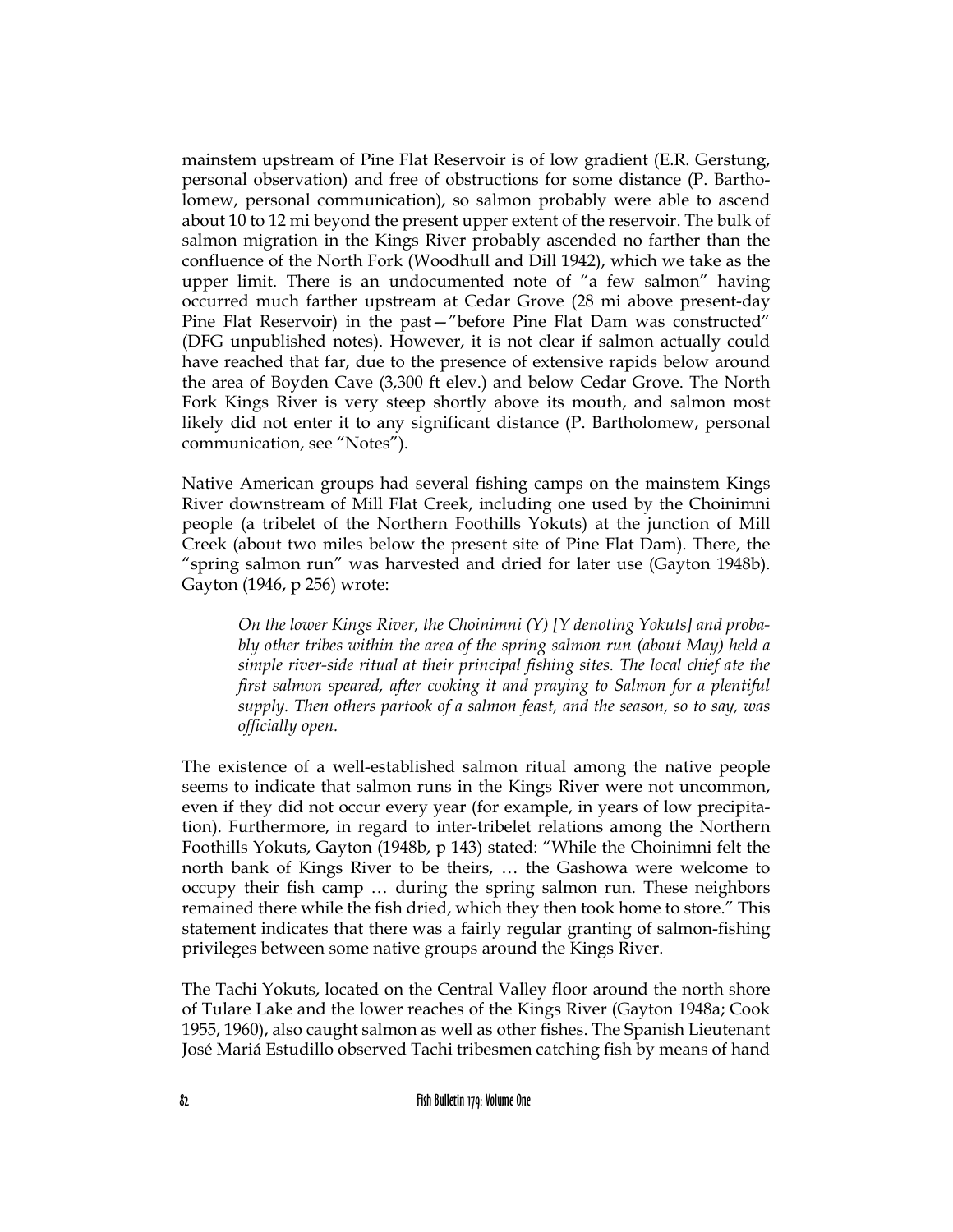nets from the Kings River on 2 November 1819: "This they did before my very eyes, with great agility, diving quickly and staying under the water so long that I prayed …. After having caught sufficient large fish, salmon and others very palatable …" (translation by Gayton 1936, p 78). Given the date, those salmon were undoubtedly of the fall run. Steelhead also appear to have entered the Kings River drainage, at least to some extent. The pioneer Thomas Jefferson Mayfield, who was raised amongst the Choinimni people during the 1850s, recollected that "There were many pools of water in Sycamore creek, and in them we caught trout and speared a fish we called a steel head" (Latta 1929, p 15). Mayfield evidently was referring to the present Sycamore Creek which enters the Kings River above Trimmer (compare his description with map 2 of Gayton 1948a), at the upper part of Pine Flat Reservoir. Mayfield also stated that "Trout and other large fish were speared with a gig almost like a modern salmon gig" (Latta 1977, p 509). The ethnographer Frank Latta, a noted authority on the Yokuts nationality, added: "Many of the fish obtained in this manner were known as steelheads. They are a large fish resembling both salmon and trout. The meat of these, as well as others, was dried and smoked in large quantities" (Latta 1977, p 511).

Drawing on testimony from a Native American informant, Gayton (1948a) reported that "Salmon (*da'tu*) were well known and greatly depended upon" by the Chunut people (a subgroup of the Southern Valley Yokuts) who dwelt on the eastern shore of Tulare Lake—essentially the downstream terminus of the Kings River. A second Chunut informant interviewed by Latta (1977, p 722) similarly attested to the presence of salmon, and evidently steelhead, in the lake:

*There were lots of fish in Tulare Lake. The one we liked best was a-pis, a bit [sic] lake trout. They were real big fish, as big as any salmon, and good meat …. Sometimes the steelheads came in the lake too; so did the salmon. We called the steelheads tah-wah-aht and the salmon ki-uh-khot. We dried lots of fish. When it was dried and smoked, the salmon was the best.*

The common "lake trout" of Tulare Lake was not a salmonid, but most likely the Sacramento pikeminnow. State Fish Commissioner B.B. Redding described it as "a fine large white-fleshed fish, about 2 feet 6 inches long, … It looks to me to be a carp, and of finer flavor than any I ate in Europe" (USFC 1876b, p 480). It is evident, however, that both salmon and steelhead entered Tulare Lake at least on occasion, where they were taken by Chunut fishers. It seems unlikely that the Chunut traveled out of their territory to the Kings River to obtain salmon, nor have we found any indication in the ethnographic literature that they did so. There would have been little reason for the Chunut to make regular fishing excursions to areas away from Tulare Lake, given that the lake contained an abundance and variety of high-quality fish resources (Gayton 1948a; Latta 1977), and in fact it was the Kings River Choinimni peo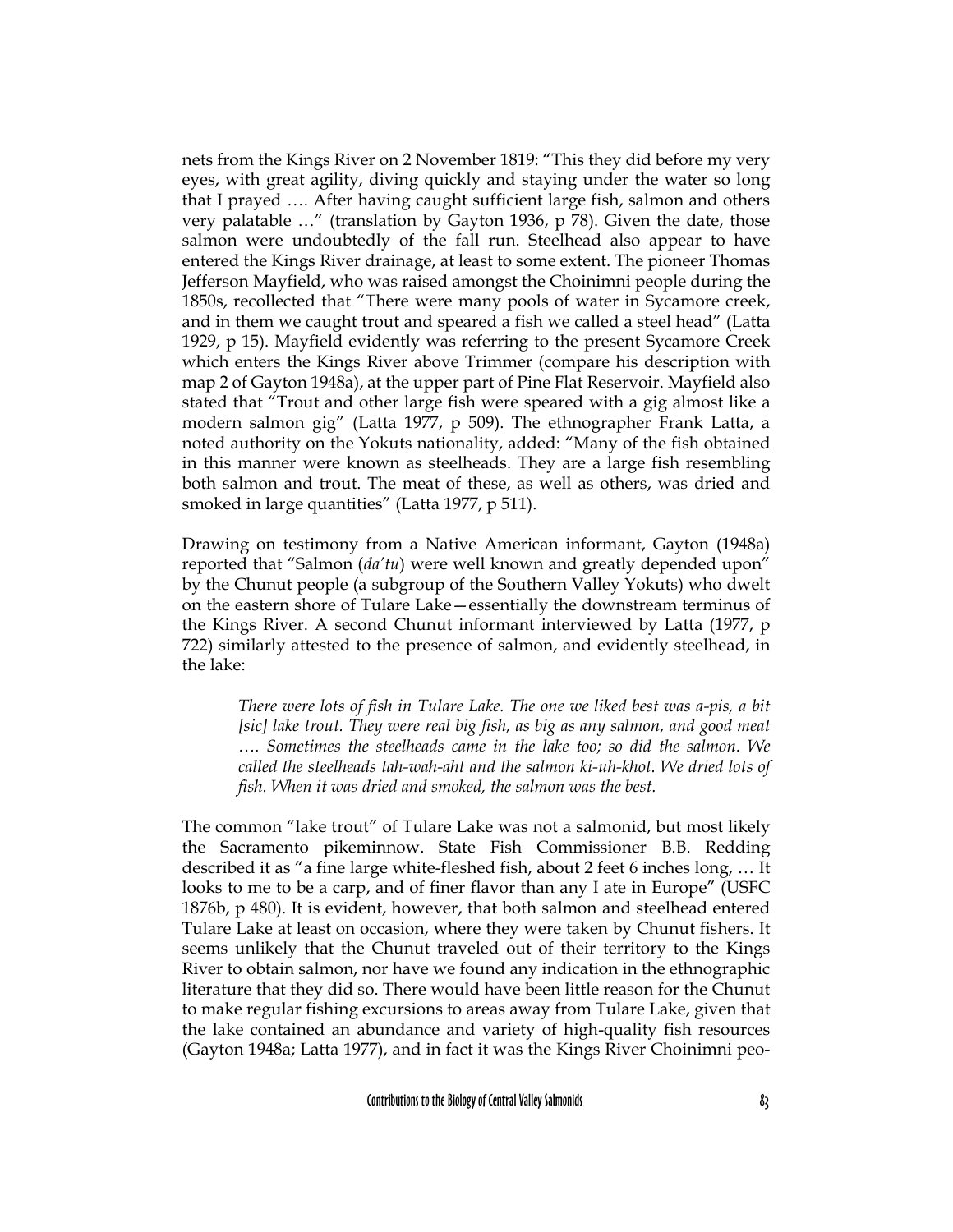ple (and perhaps others) who made seasonal trips downriver to Tulare Lake for fishing (Latta 1929; Gayton 1948b).

Furthermore, an early newspaper article mentioned the probable occurrence of salmon in Tulare Lake and its environs:

*The abundance of fish of all kinds in these waters is absolutely astonishing. …Pike, perch, bass, salmon trout [probably steelhead or perhaps salmon grilse], eels [lampreys], suckers, and many other kinds, … are caught with the greatest of ease, and we have no doubt that the lordly salmon himself frequents the lakes in his proper season (San Francisco Picayune, 15 November 1851; reprinted in Heizer 1976, p 59).*

Diversions from the Kings River and other streams for agricultural irrigation occurred from the early years of American settlement and farming in the San Joaquin Valley. The reduced streamflows undoubtedly diminished the frequency of salmon runs—and perhaps extinguished them altogether—for a period spanning the late-19th to early-20th centuries. The California Fish and Game Commission reported that after a channel was dredged out between the Kings and San Joaquin rivers in about 1911, salmon began appearing in the Kings River—"a few" in the spring of 1911, a "very considerable run" in 1912, which ascended to Trimmer Springs (river mile [rm] 125) near the upper end of present-day Pine Flat Reservoir, and another "very considerable run" in June 1914 (Ferguson 1914). Several small chinook salmon were caught by a DFG biologist in the fall of 1942 near the town of Piedra on the mainstem Kings River (about two miles downstream of the mouth of Mill Creek; W. Dill, personal communication, see "Notes"); those fish were notable in that they were precociously mature males—in other words, running milt (W. Dill, personal communication, see "Notes"). A single, approximately five-inch chinook salmon (with "very enlarged testes") was later captured in September 1946 in the mainstem "about eight miles above the junction of the North Fork Kings River" (W. Dill DFG letter). Moyle (1970) later collected juvenile chinook salmon (about four inches total length) in April 1970 from Mill Creek, just above its mouth. Salmon that spawned in Mill Creek likely ascended the stream at least several miles to the vicinity of Wonder Valley (P. Bartholomew, personal communication, see "Notes"). Salmon runs in the Kings River were observed to occur more frequently after the construction of the Kings River Bypass in 1927, with "especially noticeable runs" in 1927, 1938, and 1940 (Woodhull and Dill 1942).

The Kings River salmon run was probably bolstered by, or perhaps even periodically reestablished from, the San Joaquin River population, particularly after series of dry years during which the run would have progressively diminished. After 1946, the termination of most natural streamflows down the channel of the San Joaquin River, except during exceptionally wet years,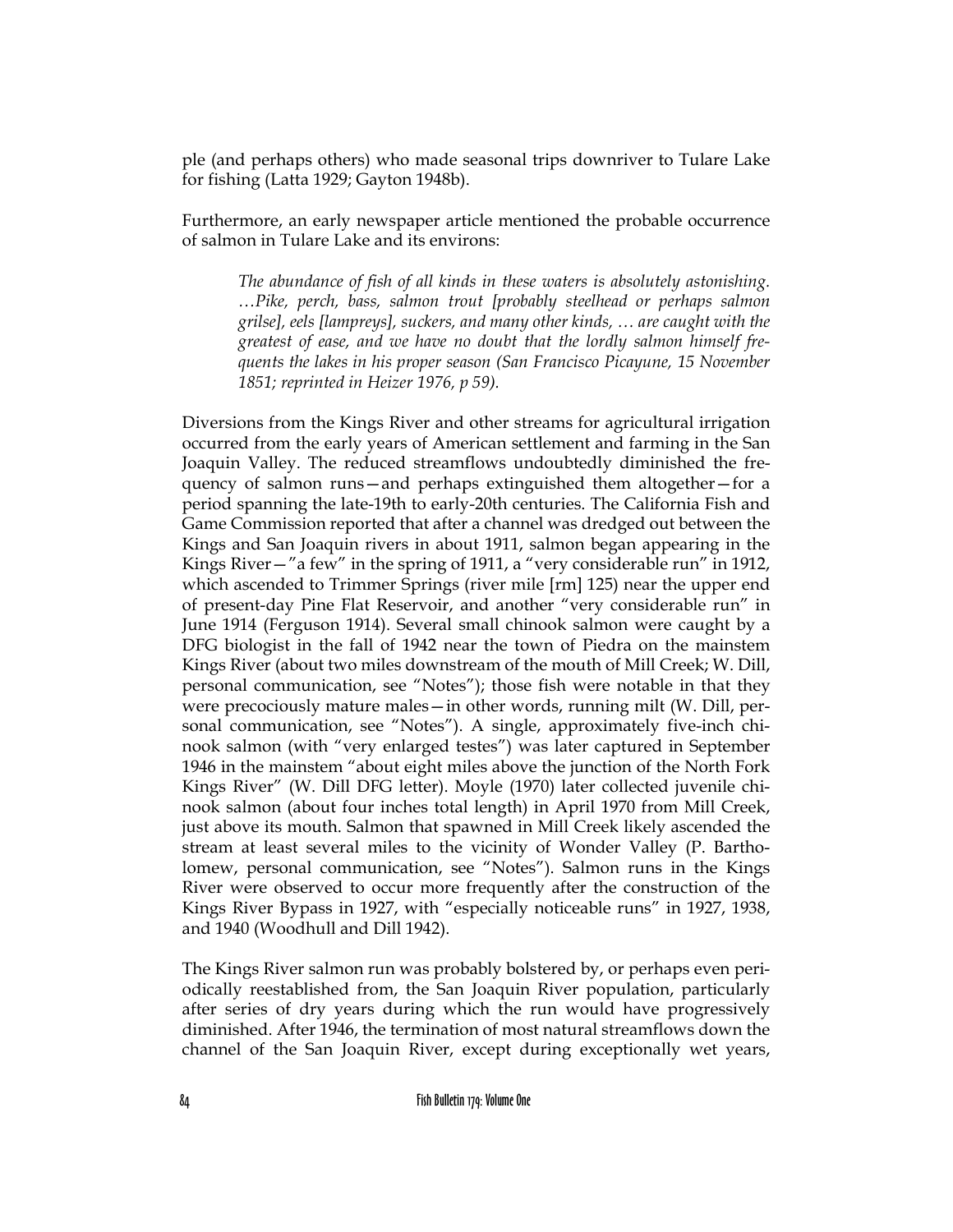resulted in the extirpation of salmon runs in both the Kings and upper San Joaquin rivers.

San Joaquin River (Fresno County). Spring and fall runs of salmon formerly existed in the major San Joaquin River tributaries and in the upper San Joaquin River (Clark 1943; Fry 1961), and there also may have been a late-fall run present in the mainstem. However, all salmon runs in the San Joaquin River above the confluence of the Merced River were extirpated by the late-1940s.

The Spanish explorers and missionaries of Old California, probing the inner San Francisco Bay and Sacramento-San Joaquin Delta region, encountered evidence of salmon. In early April 1776, an expedition led by Captain Juan Bautista de Anza observed salmon (evidently spring-run) being harvested by the native people near present-day Antioch at the mouth of the San Joaquin River. De Anza wrote:

*We have noted that the fish most abundant at present from the mouth of the bay to here are the salmon. They are very red in color, and are tender, and none of those we have seen is less than five quarters long [about 40 inches; based on Latta 1977, p 64]. … At the village which we passed there were so many that it seems impossible that its residents could eat them, … (Bolton 1930a, p 146).*

Father Pedro Font, diarest for that party, further noted that on April 2:

*The soldiers purchased four fish somewhat more than a vara long [one Spanish vara equals about 33 inches; Cutter 1957, p 34] and about a third of a vara wide. At first we did not recognize it, but on opening it, and especially when we ate it, we saw that it was salmon, tenderer, fatter, and more savory than that which we ate at the mission of Carmelo [Carmel],… Bolton 1930b, p 377).*

Spanish exploration did not fully encompass the San Joaquin Valley until October 1806, when a party led by Ensign Gabriel Moraga traversed the eastern side of the San Joaquin River. Records of the expedition do not mention actual observations of salmon, but Father Pedro Muñoz noted that "Beaver abound and also salmon, according to what was told us by the Indians native to this country" (Diary of Father Pedro Muñoz, translation by Cook 1960, p 248). Moraga's expedition discovered and named the three major tributaries of the San Joaquin River—the River of Our Lady of Guadalupe (Stanislaus River), the River of Our Lady of Sorrows (Tuolumne River), and the River of Our Lady of Mercy (Merced River) (Cutter 1950; Cook 1960)—and those three streams now remain the southernmost streams supporting chinook salmon in North America.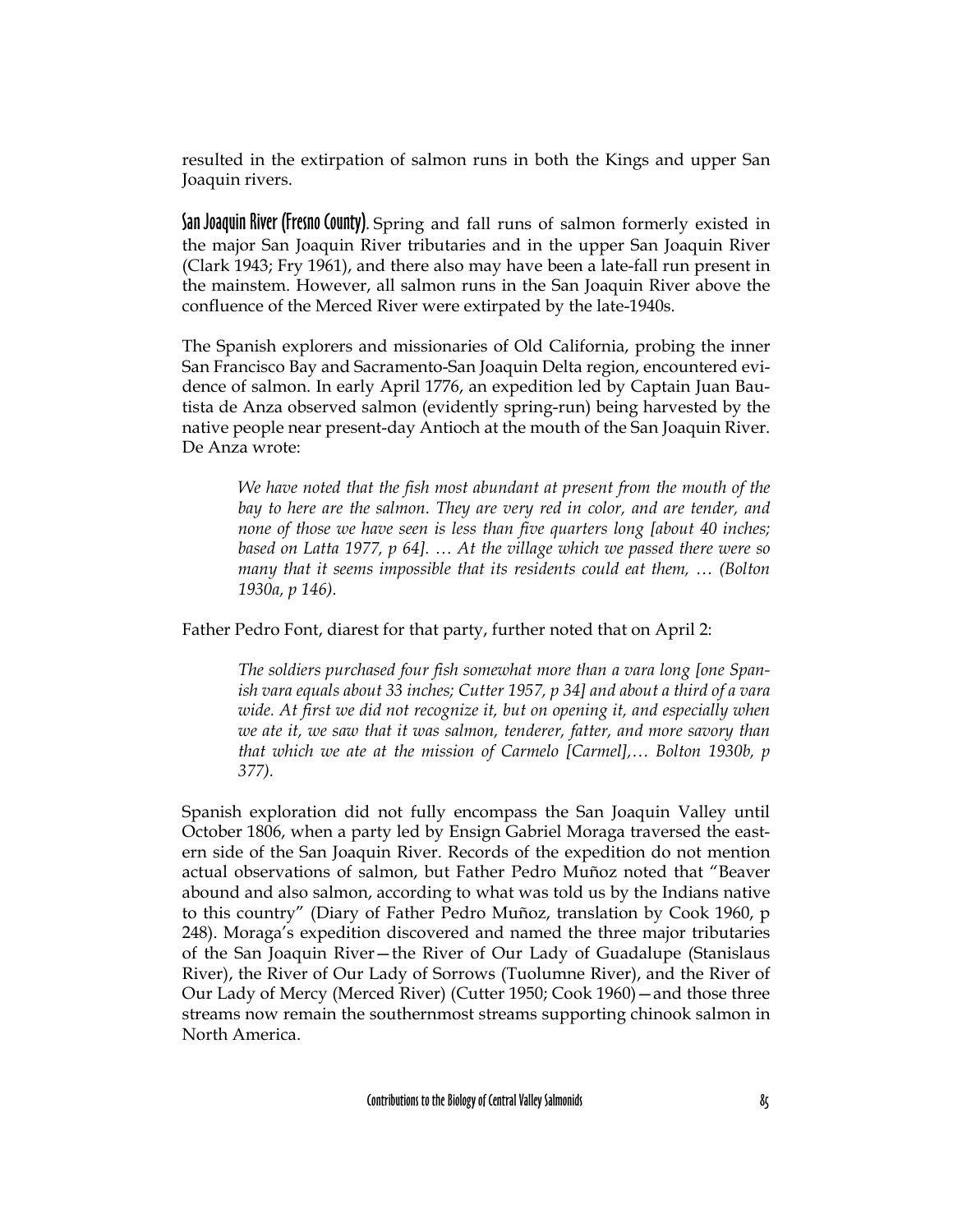On a later expedition in 1810, Father José Viader recorded that on October 20 at the village of Cholvones (or Pescadero) on Old River (the West Branch of the lower San Joaquin River), "…we rested here and passed time well with fresh salmon and wild grapes"; and, on October 23, "Indians …from the village of Cuyens, came out to meet us, bearing as a gift three very big, red, salmon" (Report of Father José Viader, translation by Cook 1960, p 259, 260). Cuyens (or Guyens) was located just downstream of the Stanislaus River mouth (Cook 1955; Bennyhoff 1977). The dates given in that report indicate that the salmon were of the fall run, which is perhaps the earliest explicit record of fall-run salmon for the San Joaquin River basin.

There are virtually no historical references to salmon occurring on the western side of the San Joaquin Valley, where the streams were seasonally prone to dry out. One enigmatic exception is the diary entry for 26 August 1810 by Father José Viader, when the expedition passed the area of San Luis Creek, just east of Pacheco Creek: "We stopped at the foot of the range along a creek which had no more water than a few scattered pools. In just one of these we caught forty fish including six trout or little salmon" (Cook 1960, p 259). Conceivably, those latter six fish might have been steelhead.

An American traveler, John Woodhouse Audubon, provided an early testimony of fall-run salmon in the San Joaquin River basin which he observed sometime after mid-November 1849 in a reach several days travel above the confluence of the Stanislaus River:

*The water is beautifully clear now, and is full of fine-looking fish; the large salmon of these rivers is a very sharky-looking fellow and may be fine eating; but as yet we have not been fortunate enough to get one, though several have been shot by Hudson and Simson as they lay in the shallows (Audubon 1906, p 185).*

Likewise, the naturalist John Muir, while boating on the San Joaquin River just above the confluence of the Tuolumne river, observed on 18 November 1877 that "Salmon in great numbers are making their way up the river for the first time this season, low water having prevented their earlier appearance" (Muir 1938, p 244)—further attesting to a numerous fall salmon run. Muir found on that day a "salmon trout" carcass—possibly a steelhead—"new killed and dressed and laid out on the bank for me by fish hawks" (Muir 1938, p 243). Livingston Stone of the US Fish Commission stated, "…in regard to this [San Joaquin] river that it is much warmer than the Sacramento, but is frequented somewhat by salmon, especially in the fall, which are killed in considerable quantities on some of its tributaries" (Stone 1874, p 176). The California Fish Commission noted: "This [San Joaquin River] is a very good stream for the Fall run of salmon, the ascent being not very steep, and the cur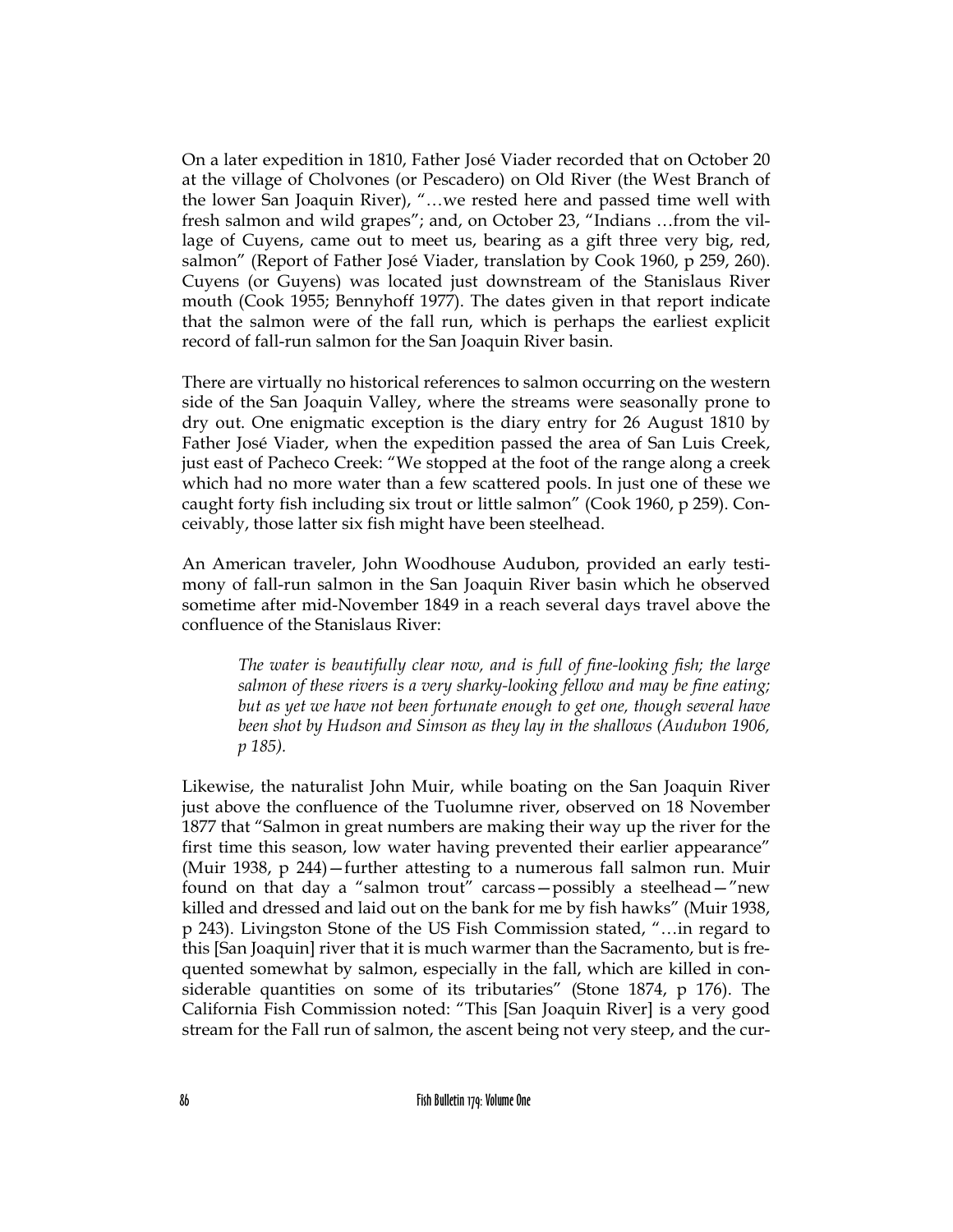rent, especially the first seventy-five miles, not being very strong" (CFC 1884, p 15).

While the uppermost distribution of salmon in the San Joaquin River in earlier years is not known with certainty, the US Fish Commission (USFC 1876a, p xxviii) noted that salmon went up "…to the headwaters of the San Joaquin, about two hundred and fifty miles." The California Fish and Game Commission reported:

*These [spring-run] salmon ascend the river during May, June and the first part of July. In the foot hills near Friants they congregate in the large pools and remain until such time in the fall as the temperature is right for them to spawn, then they ascend the river into the gorge of the San Joaquin River where they spawn in the fall. This is the result of our observations and data gathered from the residents and deputies who have lived in that vicinity for years (CFGC 1921a, p 21).*

It was reported that the spring run historically ascended the river past the present site of Kerckhoff Power House to spawning grounds in the higher reaches (CFGC 1921b). A natural barrier shortly upstream of Willow Creek near present-day Redinger Lake may have posed an obstruction to salmon (E. Vestal, personal communication, see "Notes"). However, there is evidence that salmon traveled considerably farther upstream at least to the vicinity of present-day Mammoth Pool Reservoir (about 3,300 ft elev.). The oral history of Native American residents in the region includes references to salmon occurring there (P. Bartholomew, personal communication, see "Notes" based on interviews with Native American informants). Lee (1998, p 87), drawing from family reminiscences, stated that salmon ascended to "their old spawning grounds upriver from *Cha:tiniu* [Logan Meadow, adjacent to Mammoth Pool Reservoir].…[where] our ancestors speared salmon only a few hundred yards from the meadow where they lived." Hence, we take the point about three miles up the length of Mammoth Pool Reservoir as the (minimal) upstream historical limit of salmon.

Based on the absence of natural barriers, it may be inferred that salmon probably entered two small tributaries of the upper San Joaquin River near Millerton Reservoir—Fine Gold Creek, perhaps "as far upstream [about six miles] as opposite Hildreth Mtn," and Cottonwood Creek probably at least two miles (E. Vestal unpublished notes and personal communication, see "Notes"). Also, salmon evidently entered two larger, intermittent tributaries farther downstream on the valley floor—the Chowchilla and Fresno rivers—which probably had only occasional runs during the wet years. The Fresno River arises "far back in the Sierra" and long ago was described as "carrying an immense body of water down toward the plains" (Elliott 1882, p 20), so the occasional past occurrence of salmon would not be surprising. In passing ref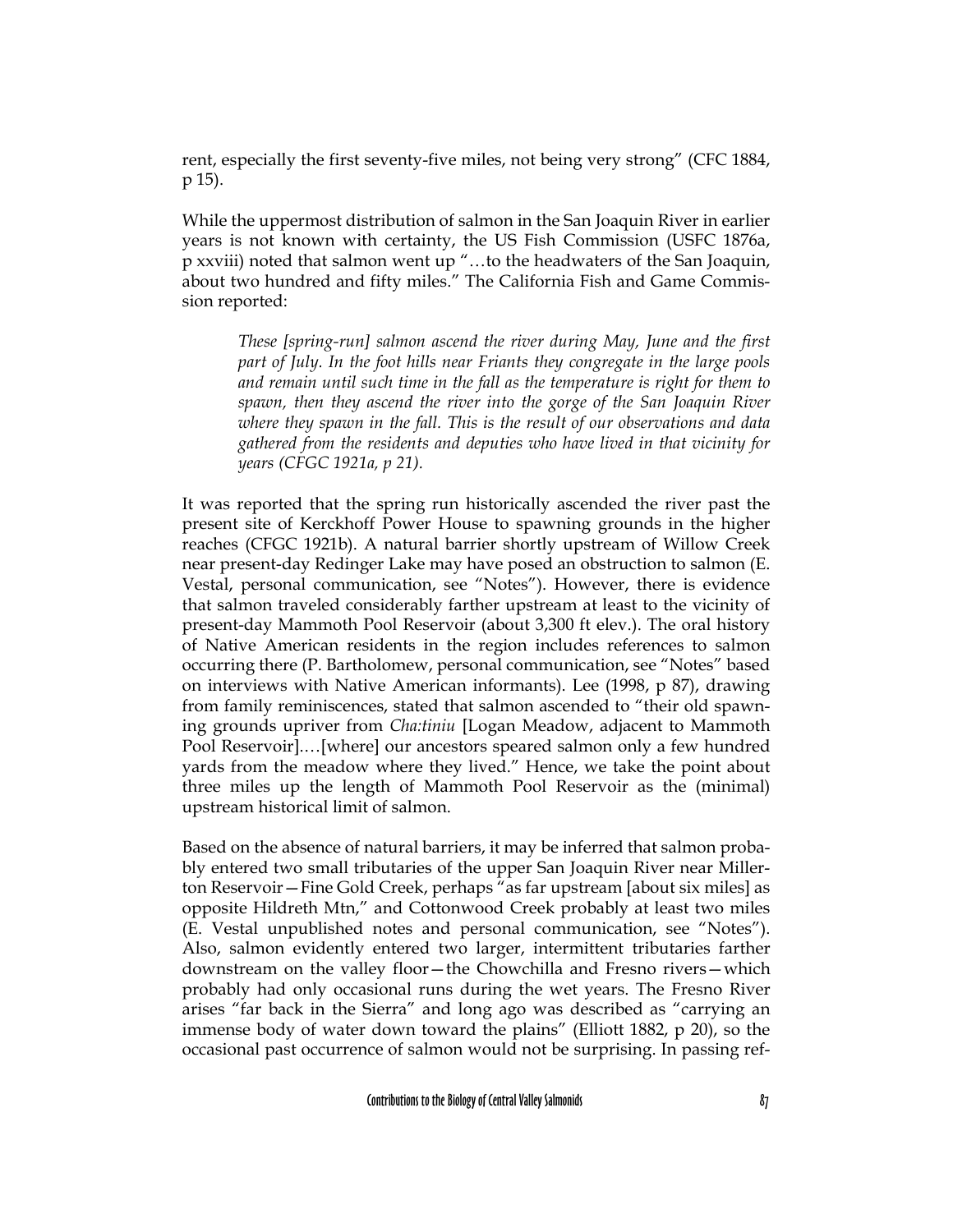erence to those streams, B.B. Redding of the California Fish Commission wrote to US Fish Commissioner Spencer Baird in April 1875:

*Formerly there was considerable work done in the catching of salmon in the San Joaquin, but of late years it has been abandoned, …I suppose that the fish are still going up the San Joaquin to spawn, but, if taken at all, are only now taken by Indians on the Merced, the Chowchilla, the Fresno, and the other branches of the San Joaquin, and I have no doubt they continue to do so (USFC 1876b, p 479).*

As recently as the 1980s, a few salmon—presumably strays from other streams—have been observed by anglers in the Chowchilla and Fresno rivers during years of high streamflows (R. Kelly, personal communication, see "Notes"). Because of the uncertainty of how far salmon formerly ascended the intermittent or small tributaries of the upper San Joaquin River, we exclude them from our tabulation of stream lengths historically used by salmon. Hence, our assessment of the distributional limits of salmon in the upper San Joaquin River drainage is conservative.

Native people of the Northern Foothill Yokuts groups, including the Chukchansi from Coarse Gold Creek and the Fresno River, traveled to and fished for salmon in the San Joaquin River near the area of Friant (Gayton 1948b). According to Gayton's (1948b, p 165) ethnographic account, the salmon were watched for "when the Pleiades were on the western horizon at dusk," and a first salmon ritual for the spring run was held by several different Yokuts groups when the first salmon of the season was caught. Large quantities of salmon were dried for storage: "They were put in a sack [skin?] and packed home with a tumpline. A man carried about two hundred pounds of fish" (Gayton 1948b, p 185). The zoologist-ethnographer C. Hart Merriam recorded in his field notes for 30 October 1903: "…a few Pit-kah'-te and Kosho'-o Indians [Yokuts groups] were fishing on a stretch of the river from Pullasky [later named Friant] upstream for a mile or so. They were spearing salmon and drying them for winter use" (Heizer 1967, Part III, p 416). Given the date, those salmon undoubtedly were the fall run. The ethnographer Frank Latta (1977, p 511) noted: "We are assured that along the San Joaquin River, many tons of salmon were taken during the annual 'run' and that the bushes and banks about the villages and camps were red with drying fish."

The areas farther up the upper San Joaquin River, above the Yokuts, were occupied by Western Mono groups. The "Northfork Mono" people (or Nüm), who lived on the "North Fork" San Joaquin River (also called Northfork Creek or Willow Creek), Whiskey Creek and nearby areas, caught "Steel-head trout (*Salmo rivularis*), rainbow trout, and the Sacramento salmon" which "were eaten with acorn mush" Gifford (1932, p 21). Fishing for salmon was done primarily in the mainstem upper San Joaquin River, rather than in the small trib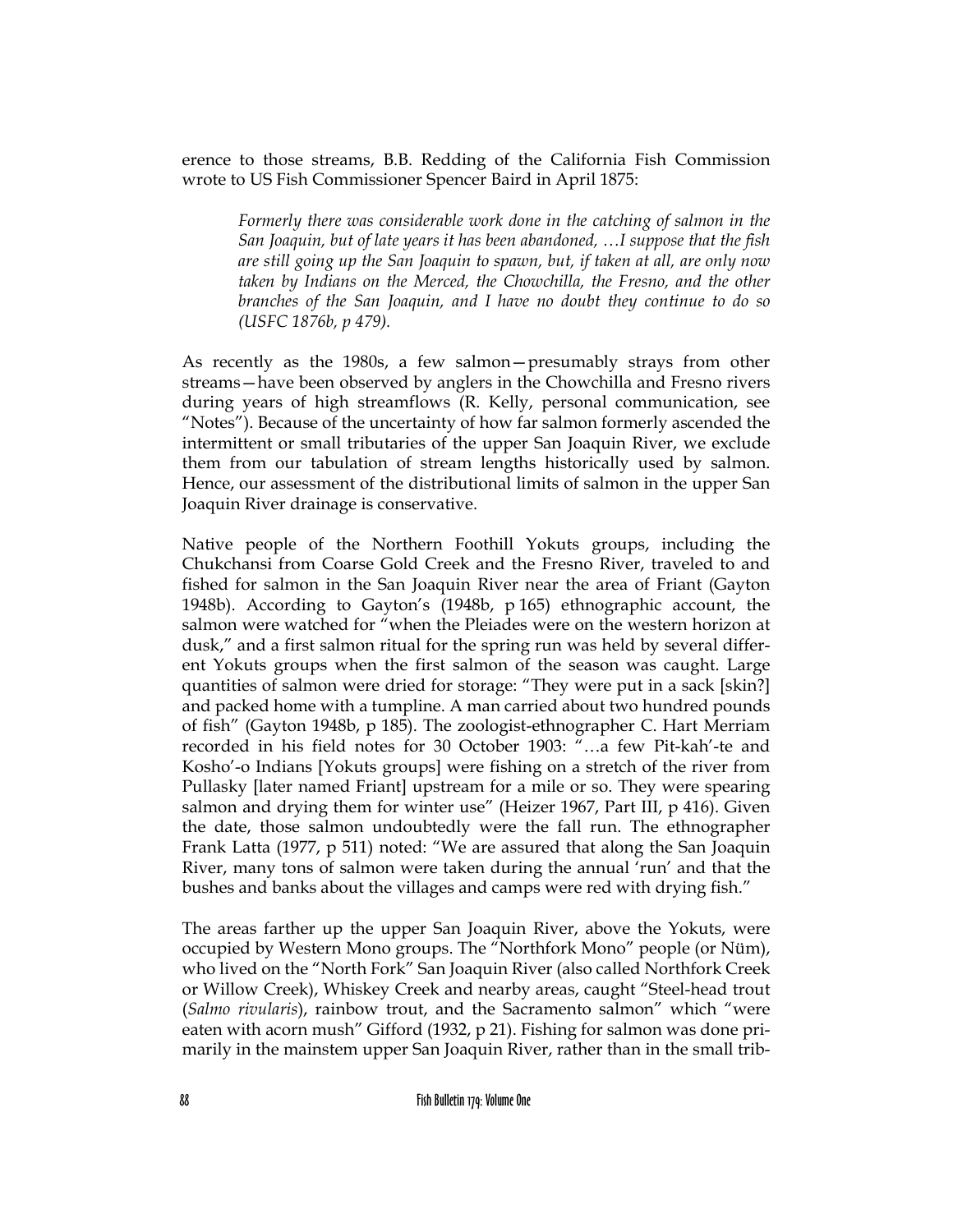utaries. Lee (1998, p 89) identified the crossing at *Samhau* (just above presentday Redinger Lake) and *Pakapanit* (north of Italian Bar Road) as the preferred fishing spots in the old days, and he also noted that his grandfather and greatgrandfather "speared salmon, suckers and trout" at "Pasagi, near *Chu:wani*" (on Ross Creek). Excursions also were made "to the river where Kerckhoff Dam is, to fish for salmon" (Lee 1998, p 87). We have found no references which indicate how far up Willow Creek salmon ascended, if at all, so we presently do not include it as a former salmon stream. The Northfork Mono people were said to have held first salmon rites (Aginsky 1943).

As early as 1884, the California Fish Commission noted that the salmon runs had been detrimentally affected because of "dams on the headwaters of the Stanislaus, Tuolumne, San Joaquin, and the upper Sacramento Rivers …a great drawback to the salmon interest, as the spawning grounds are, for the most part, above the dams" (CFC 1884, p 15). On the upper San Joaquin River, the construction and operation of Kerckhoff Dam (about 1920) for power generation permanently blocked the spring-run salmon from spawning areas upstream and seasonally dried up about 14 mi of stream below the dam, where pools formerly provided over-summering habitat for the salmon (CFGC 1921b). Later in that decade, Clark (1929) reported that the salmon spawning beds were located in the stretch between the mouth of Fine Gold Creek and Kerckhoff Dam and in the small tributary streams within that area, covering a stream length of about 36 mi; a few scattered beds also occurred below the town of Friant. At the time of Clark's (1929) writing, there were four dams on this river that impeded the upstream migration of salmon: the "Delta weir" (in a slough on the west side of the river, 14 mi southeast of Los Banos); Stevenson's weir (on the main river east of Delta weir); Mendota weir (1.5 mi from the town of Mendota); and the impassable Kerckhoff Dam, 35 mi above Friant. The first three dams were irrigation diversion projects. Friant Dam had not yet been constructed. In addition to the barriers themselves, reduced streamflows due to irrigation diversions impeded and disoriented uncounted numbers of migrating salmon which went astray in the dead-end drainage canals on the valley floor, where they abortively spawned in the mud (Clark 1930).

Hatton (1940, p 358) considered the upper San Joaquin River in 1939 to possess the "most suitable spawning beds of any stream in the San Joaquin system," and "even in the dry year of 1939, most of the suitable areas were adequately covered with water and the water level was satisfactorily constant." The spawning beds in the San Joaquin River were located along the 26 mi from Lane's Bridge up to the Kerckhoff Power House, all of which were accessible, and the "best and most frequently used areas" were between Lane's Bridge and Friant. The stream just above Friant, where it entered a canyon, was viewed as generally unsuitable, comprising mainly bedrock, "long, deep pools" and "short stretches of turbulent water" (Hatton 1940, but see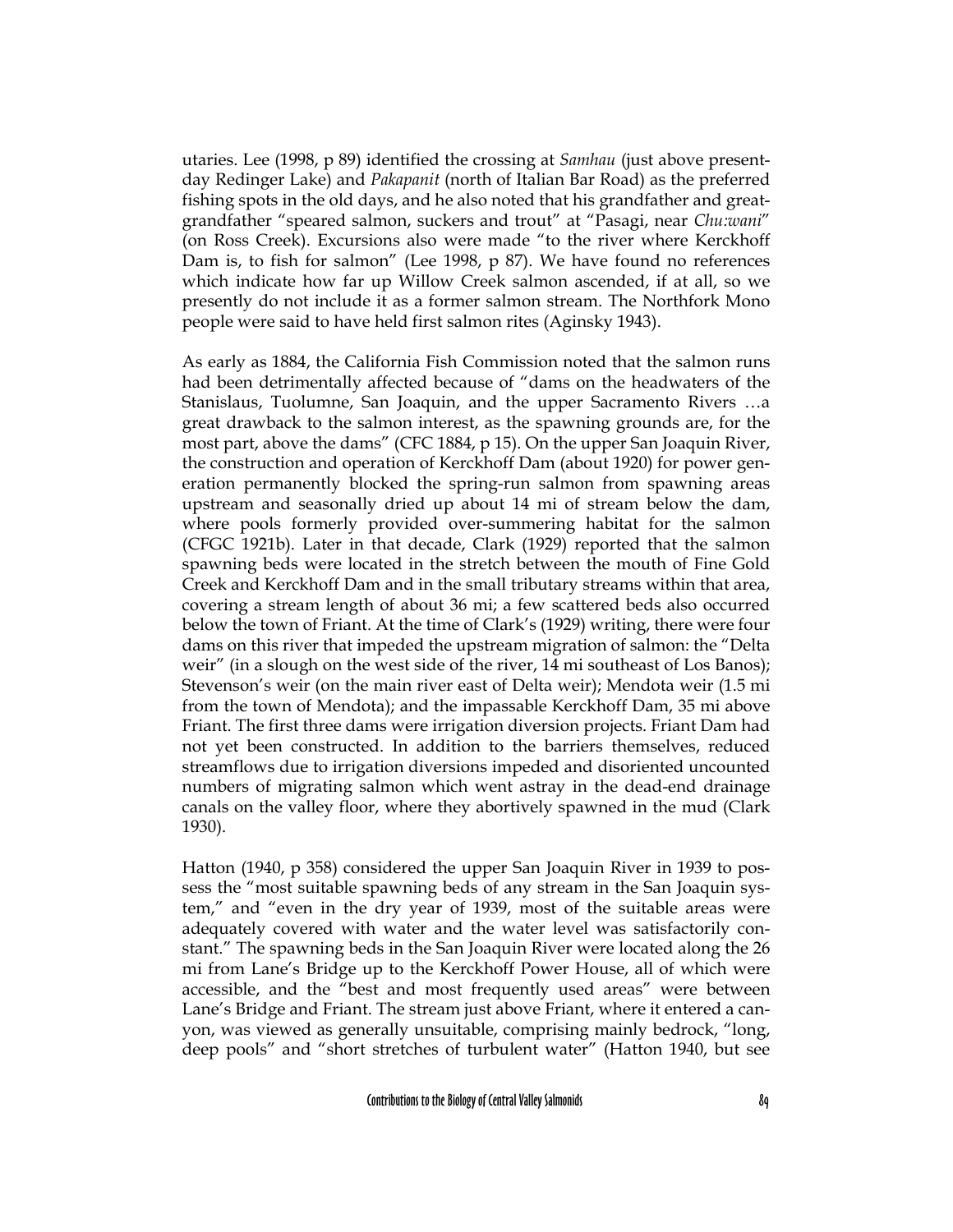CFGC 1921a and above). The planned Friant Dam would cut off an estimated 16 mi of stream where spawning occurred, representing about 36% of the spawning beds, but at that time Hatton considered the spawning beds below Friant Dam to be "so underpopulated that even after the completion of the dam more than adequate areas will still be available, if water flows are adequate." The expected negative impact of Friant Dam was not so much the elimination of spawning areas above the dam as the diversion of water from the stream channel downstream. However, quoting Hatton (1940, p 359), it was "hoped that seepage from the dam and returned irrigation water will provide sufficient flow to make spawning possible." Evidently, the deleterious consequences of vestigial streamflows and polluted irrigation drainage on salmon were not yet fully appreciated at that time.

Hatton (1940) reported that the stretch of the San Joaquin River where spawning occurred was "singularly free of obstructions and diversions," but there were obstructions farther downstream. The lowermost barrier below the spawning beds was the "sack dam" of the Poso Irrigation District, "several miles below Firebaugh" (near Mendota). He stated: "In the average water year this dam destroys any possibility of a fall run up the San Joaquin. The compete diversion of water leaves the stream bed practically dry between that point and the mouth of the Merced River" (Hatton 1940, p 359). The sand bags constituting this dam were left in place until they were washed out by the winter floods. The only other obstruction below the spawning beds was the Mendota weir, which was equipped with a "satisfactory fishway"; however, there were eight unscreened diversions above the dam which Hatton viewed as "a serious menace to the downstream migrants."

The numbers of salmon that at one time existed in the San Joaquin River were, by some accounts, tremendous. Clark (1929, p 31) stated that, "Fifty or sixty years ago, the salmon in the San Joaquin were very numerous and came in great hordes." Indeed, the early residents of Millerton on the banks of the San Joaquin were kept awake by the migrating spring-run salmon (Vandor 1919; CSHA 1929), because "their leaping over the sandbars created a noise comparable to a large waterfall" (NCHRSP 1940, p 13). The historian Vandor (1919, p 106) wrote:

*The San Joaquin was a stream of pure icy water, and clear as a crystal where not muddied by mining. Salmon ascended to the spawning grounds by the myriads, and, when the run was on, the fish were hunted with spear, pitchfork, shovel, even with shotgun and revolver. Salmon appeared in such shoals that as late as July, 1870, it was recorded that restful sleep was disturbed because 'myriads of them can be heard nightly splashing over the sand bars in the river opposite town as they make their way up.'*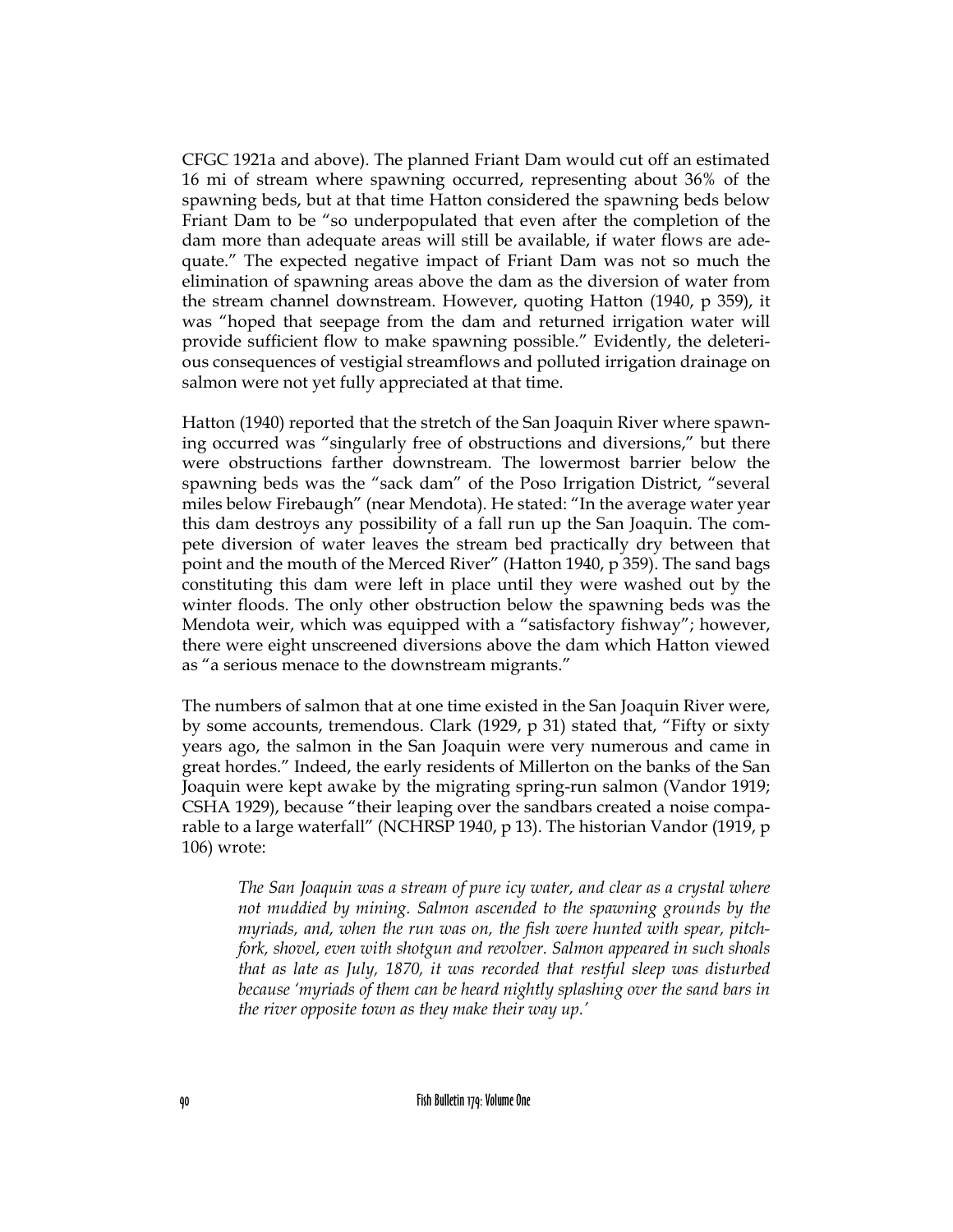The site of Millerton is now covered by Millerton Reservoir. In reference to the fall-run salmon (and perhaps steelhead), one correspondent wrote to State Fish Commissioner B.B. Redding: "…in the fall the salmon and salmon-trout find their way up here in large quantities. Last fall I helped to spear quite a number, as that is about the only way of fishing in this part of the county; but below the San Joaquin bridge I understand they were trapped in a wire corral by ranchers and fed to hogs; they were so plentiful" (USFC 1876b, p 480).

The former spring salmon run of the San Joaquin River has been described as "one of the largest chinook salmon runs anywhere on the Pacific Coast" and numbering "possibly in the range of 200,000 to 500,000 spawners annually" (DFG 1990). During a reconnaissance in late-July 1853 in the vicinity of Fort Miller (just upstream of Millerton), Blake (1857, p 20) observed, in reference to spring-run salmon: "During our stay at this camp we purchased fresh salmon of the Indians, who catch them in the river. It is probable, however, that they are not abundant, as the mining operations along the upper part of the stream and its tributaries sometimes load the water with impurities." While Blake's conjecture regarding the spring-run salmon evidently was not accurate at the time, it foreshadowed events to come.

By the end of the 19th century, the California Fish Commission observed:

*Formerly there was a considerable run of salmon in the San Joaquin River, but as a result of mining and the diverting of water for irrigation, the run has decreased until now [1897-1898] it is confined to a short period in the fall. This fall run does not seek the extreme headwaters to spawn as formerly, and while a few enter the Stanislaus and Merced rivers, the majority seem to prefer the San Joaquin proper. …Why the spring run does not go up this stream [San Joaquin River] instead of preferring the Sacramento, while some of the fall run continue up this river…remains unresolved. That the condition described is well recognized by the net-fishermen is proved by the fact that none of them are to be found above Jersey Island in the spring, while a number of boats are used above that point in the fall (CFC 1900a, p 24).*

The Fish Commission of that time apparently did not fully realize that it was the spring run, rather than the fall run, that had formerly ascended to the headwaters and, hence, had been more drastically affected by the mining and the water diversions, although previous state fish commissioners were well aware of the detrimental impact of dams which had cut off the upper spawning grounds in the San Joaquin basin tributaries (for example, CFC 1884, p 15). Later, Clark (1929, p 31) reported that a "very good run" of salmon was seen at Mendota in 1916–1917 and a "fairly good" one for 1920, but thereafter the runs declined so that by 1928 "very few" fish were seen and the salmon of the San Joaquin River seemed to be "fast decreasing." By then there was essen-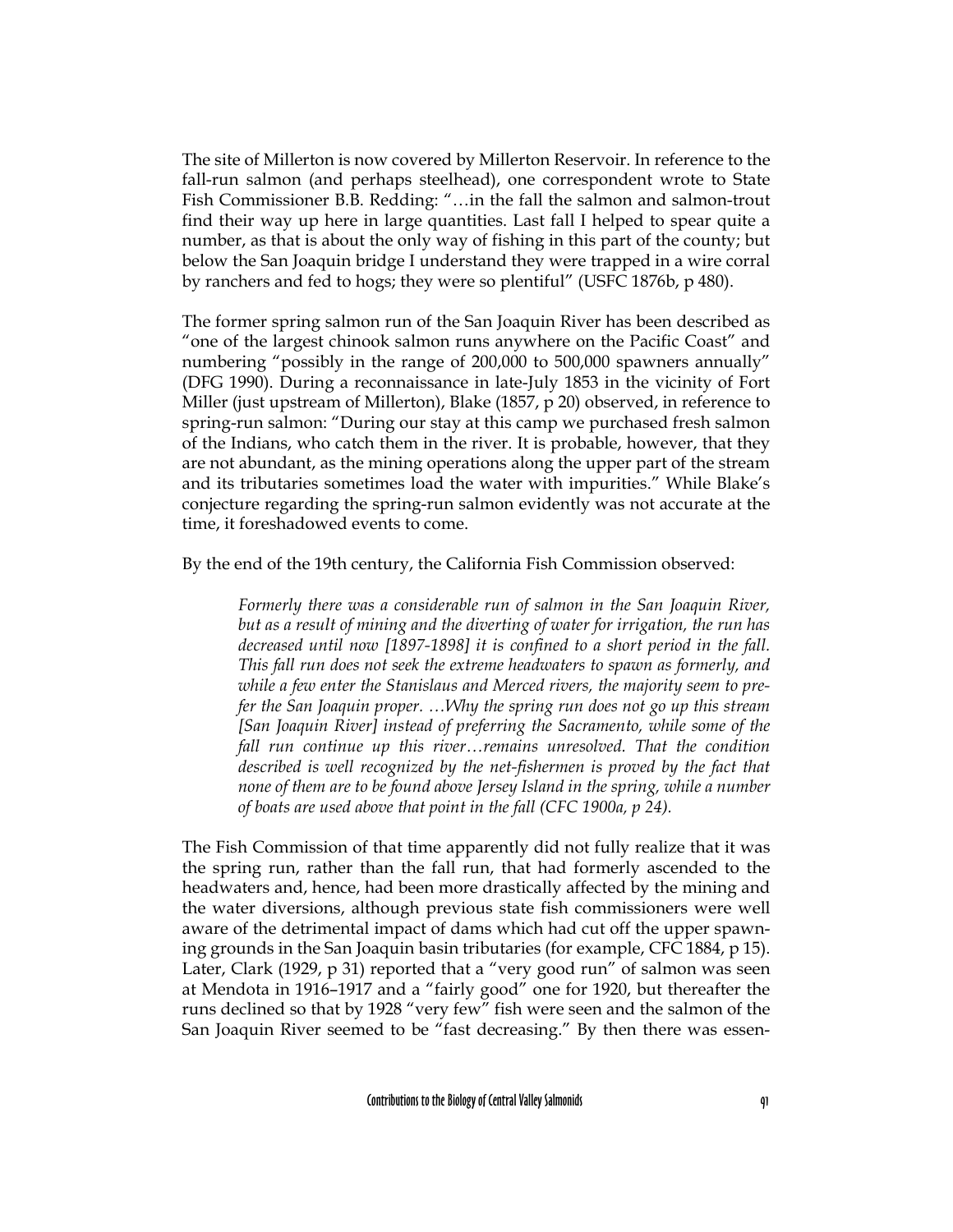tially only a spring run, the water being too low to support any appreciable fall run (Clark 1929).

The decline of the salmon resource of the upper San Joaquin River was, of course, noted by the river inhabitants. Particularly affected were Native Americans who depended upon the runs for sustenance. In the words of a Yokuts man named Pahmit (William Wilson) in 1933:

*Long time 'go lots salmon in San Joaquin River. My people—maybe two to three thousand come Coo-you-illik catch salmon—catch more salmon can haul in hundred freight wagons. Dry 'em—carry 'em home. …[Since 1909] no salmon in river. White man make dam at old Indian rancheria Käh-wähchu—stop fish—now Indian got no fish. Go river—water there, but no fish. White man got no fish. White man got no money. Injun got no fish—Injun got no money—everybody broke. That's bad business (F. Latta unpublished field notes).*

*Coo-you-illik* ("Sulphur Water") was a Dumna Yokuts village at the later site of Fort Miller (Latta 1977). The salmon were also well remembered by non-Native Americans in later decades: "The salmon fishing in the San Joaquin River was out of this world. It was one of the finest spawning rivers for salmon….There were hundreds and hundreds…. The salmon looked like silver torpedoes coming up the river" (Anthony Imperatice interview, 11 February 1988; in Rose 1992, p 119).

In spite of the general decline of salmon in the upper San Joaquin River due to increasingly inhospitable environmental conditions, particularly for the fall run, a substantial spring run and even a remnant fall run managed to persist for a time. Hatton (1940, p 359) reported that the fall run occurred in "some years…making a hazardous and circuitous journey through a series of natural sloughs and irrigation laterals [canals], beginning near the mouth of the Merced [River] and miraculously entering the [San Joaquin] river through the main canal above Mendota Weir." Clark (1943) stated that in 1942, the upper San Joaquin River had "a fair-sized spring run of king [chinook] salmon for many years" and a fall run that had "been greatly reduced."

Fry (1961) also reported that during the 1940s before the construction of Friant Dam, the San Joaquin River had "an excellent spring run and a small fall run" and that its spring run was probably "the most important" one in the Central Valley. The spring run amounted to 30,000 or more fish in each of three years of that decade and a minimum of 56,000 spawners which passed Mendota weir in 1945 (DFG 1946; Fry 1961), with an annual value of "almost one million dollars" (Hallock and Van Woert 1959, p 246). In 1946, the sport fishery in the San Joaquin Valley took an estimated 25,000 salmon produced by the upper San Joaquin River, with perhaps another 1,000 caught in the ocean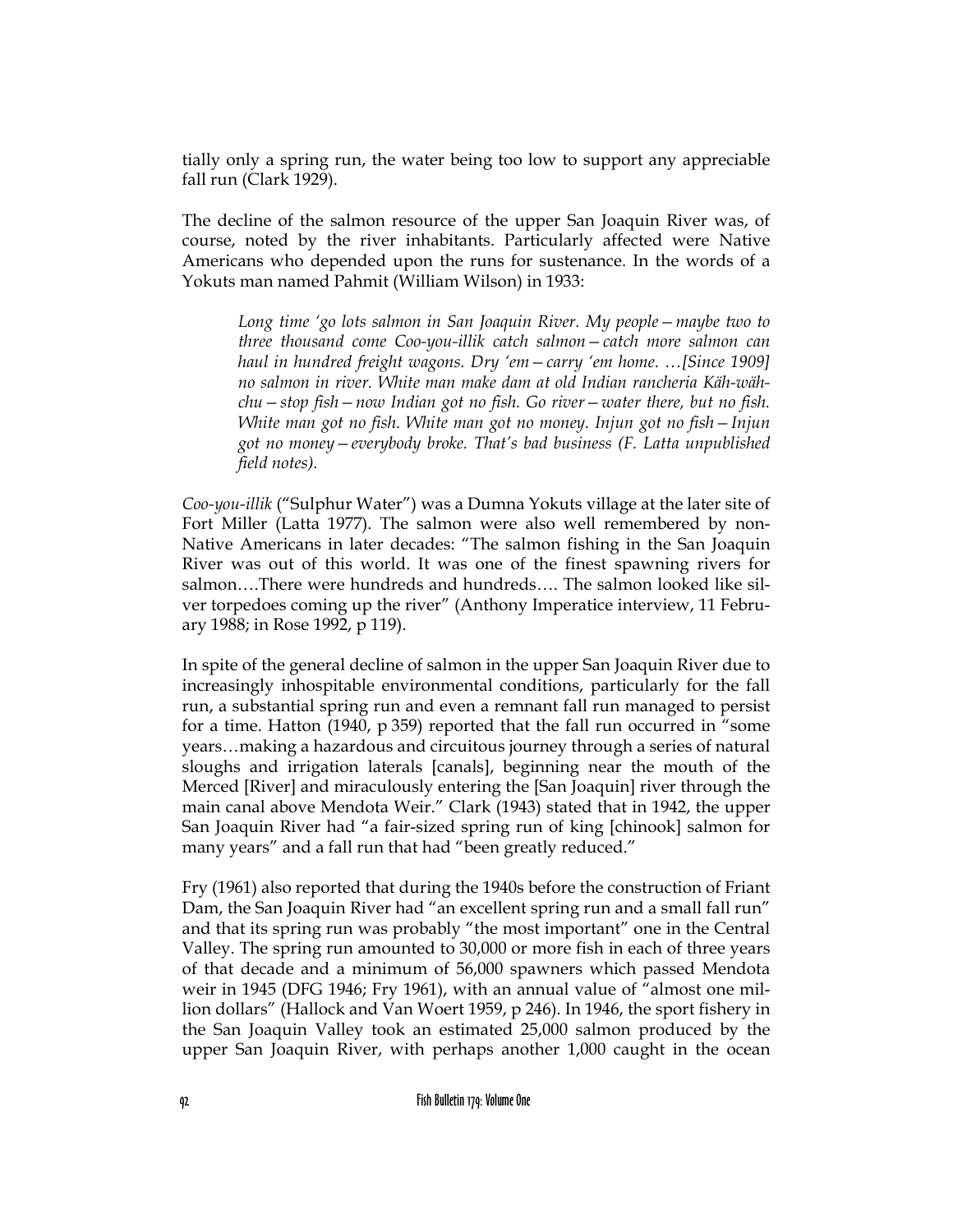sport fishery (DFG 1955 unpublished document). In addition, the commercial harvest (averaged for the period 1946–1952) accounted for another 714,000 pounds of salmon that originated from the San Joaquin River (DFG 1955 unpublished document). However, both the spring and fall salmon runs were extirpated from the upper San Joaquin River above the confluence with the Merced River as a direct result of the completion of Friant Dam (320 ft high) in 1942 and its associated water distribution canals (namely, Madera and Friant-Kern canals) by 1949 (Skinner 1958). Friant Dam itself cut off at least a third of the former spawning areas, but more importantly, the Friant Project essentially eliminated river flows below the dam, causing about 60 miles of river below "Sack Dam" to completely dry up (Skinner 1958; Hallock and Van Woert 1959; Fry 1961). During the relatively dry winter of 1946–1947, the US Bureau of Reclamation allowed no more than 15,000 acre-feet of water to be released from Friant Dam for the spring run, and only 6,000 salmon were counted passing Mendota weir in 1947 (DFG 1948). The last substantial spring-run spawning cohort (numbering >1,900 fish) occurred in 1948 (Warner 1991). While not attributing the collapse of the Sacramento-San Joaquin River spring-salmon fishery solely to Friant Dam, Skinner (1958) noted the "striking coincidence" that in the 1916–1949 (pre-Friant) period, the spring-run catch averaged 664,979 pounds (31% of the total Sacramento-San Joaquin River commercial catch) and in 1950–1957 (post-Friant) it averaged 67,677 pounds (6% of the total catch) — a 90% reduction in absolute poundage. Skinner (1958) further chronicled the telling correlation between events in the development of the Friant Project, their effects on year-classes of fish, and the rapid deflation of the spring in-river fishery—the latter falling from a high catch of 2,290,000 pounds in 1946 to a low of 14,900 pounds in 1953. "Lastditch" efforts by DFG biologists to preserve the last cohorts of the upper San Joaquin River spring-run salmon in 1948, 1949, and 1950 were foiled by insufficient streamflows and excessive poaching, thereby resulting in the extinction of the run (DFG 1950; Warner 1991).

Since the closure of Friant Dam, polluted irrigation drainage during much of the year has comprised essentially all of the water flowing down the course of the San Joaquin River along the valley floor until it is joined by the first major tributary, the Merced River (San Joaquin Valley Drainage Program 1990). In only very wet years in recent decades have a few salmon occasionally ascended the San Joaquin River below Friant Dam, the latest record being that of a single 30-inch male (possibly spring-run) caught by an angler on 1 July 1969 below Friant Dam (Moyle 1970).

The former San Joaquin River salmon runs were the most southerly, regularly occurring large populations of chinook salmon in North America, and they possibly were distinctly adapted to the demanding environmental regime of the southern Central Valley. The California Fish Commission regarded the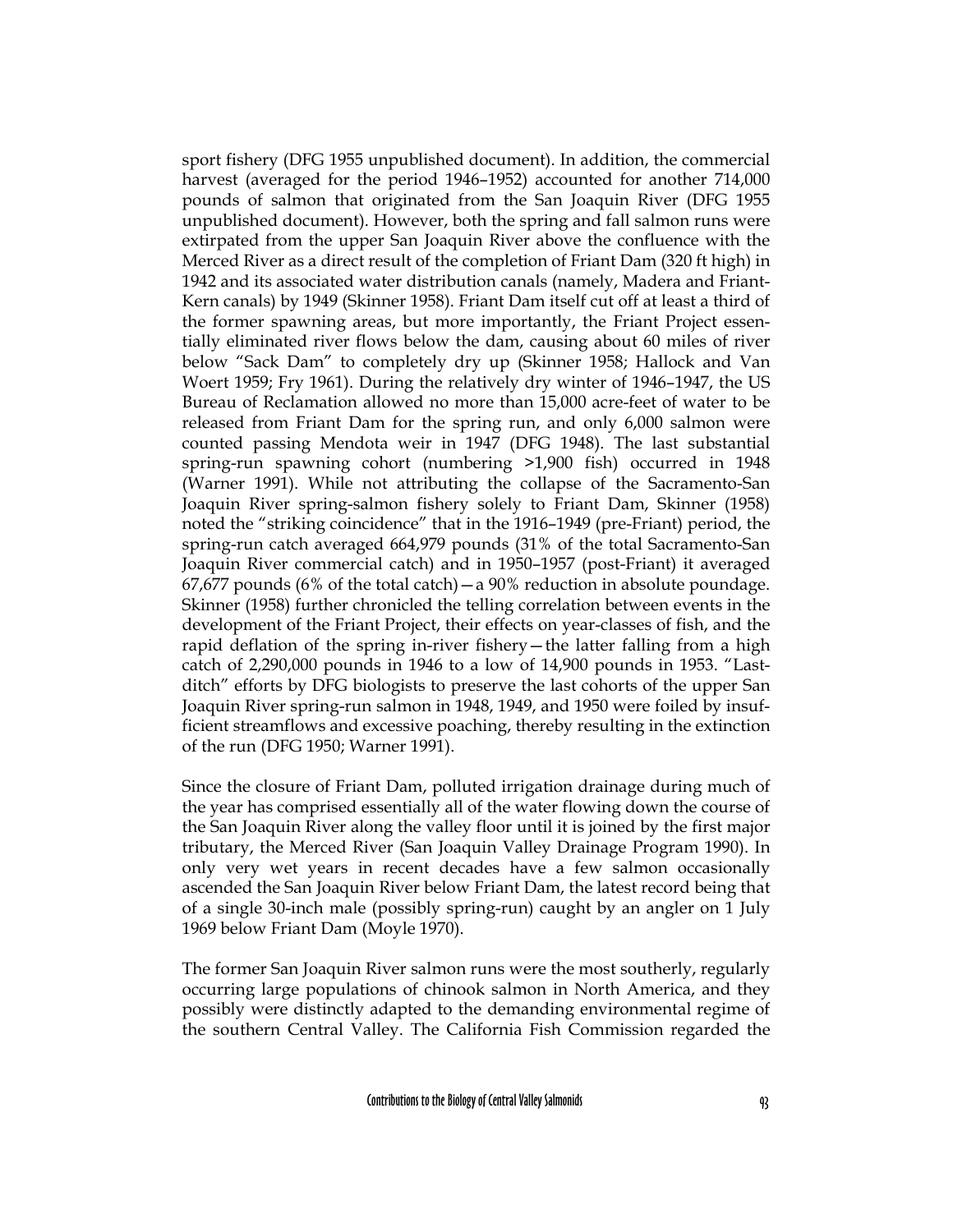migration of the fall salmon run during the seasonally hot portion of the year as extraordinary:

*Large numbers pass up the San Joaquin River for the purpose of spawning in July and August, swimming for one hundred and fifty miles through the hottest valley in the State, where the temperature of the air at noon is rarely less than eighty degrees, and often as high as one hundred and five degrees Fahrenheit, and where the average temperature of the river at the bottom is seventy-nine degrees and at the surface eighty degrees (CFC 1875, p 10; USFC 1876b, p xxv).*

The Commissioners noted that during August-September of 1875–1877, the average monthly water temperatures for the San Joaquin River where two bridges of the Central Pacific Railroad crossed (at 37°50'N, 121°22'W and 36°52'N, 119°54'W) were within 72.1 to 80.7 °F (considering both surface and bottom water) and maximal temperatures were 82 to 84 °F (CFC 1877). The high temperature tolerance of the San Joaquin River fall-run salmon inspired interest in introducing those salmon into the warm rivers of the eastern and southern United States (CFC 1875, 1877; USFC 1876a, 1876b). Quoting the California Fish Commission (CFC 1875, p 10):

*Their passage to their spawning grounds at this season of the year, at so high a temperature of both air and water, would indicate that they will thrive in all the rivers of the Southern States, whose waters take their rise in mountainous or hilly regions, and in a few years, without doubt, the San Joaquin Salmon will be transplanted to all of those States.*

Perhaps it was this hardiness of the fall-run fish that enabled them to persist through years of depleted streamflows, "miraculously" negotiating the sloughs and irrigation ditches from about the mouth of the Merced River up the San Joaquin River drainage as mentioned by Hatton (1940, p 359). Yet, nothing is known of the physiological and genetic basis of the seemingly remarkable temperature tolerances of San Joaquin River fall-run salmon because that population was driven to extinction decades ago. It is not known to what degree the remaining fall-run populations in the major tributaries of the San Joaquin River possess the temperature tolerances and genetic characteristics of the original San Joaquin River fall run. Because of extreme fluctuations in year-to-year run sizes in recent times and the probable loss of genetic variation during population bottlenecks, it is likely that present-day fall-run salmon of the San Joaquin tributaries are genetically different from their forebears, or at least from the former San Joaquin River fall run. Similarly, the spring-run fish of the San Joaquin River perhaps also were physiologically and genetically distinctive due to their extreme southerly habitation. After completion of Friant Dam, spring-run fish began to use areas below the dam (Clark 1943). Approximately 5,000 spring-run fish were observed over-sum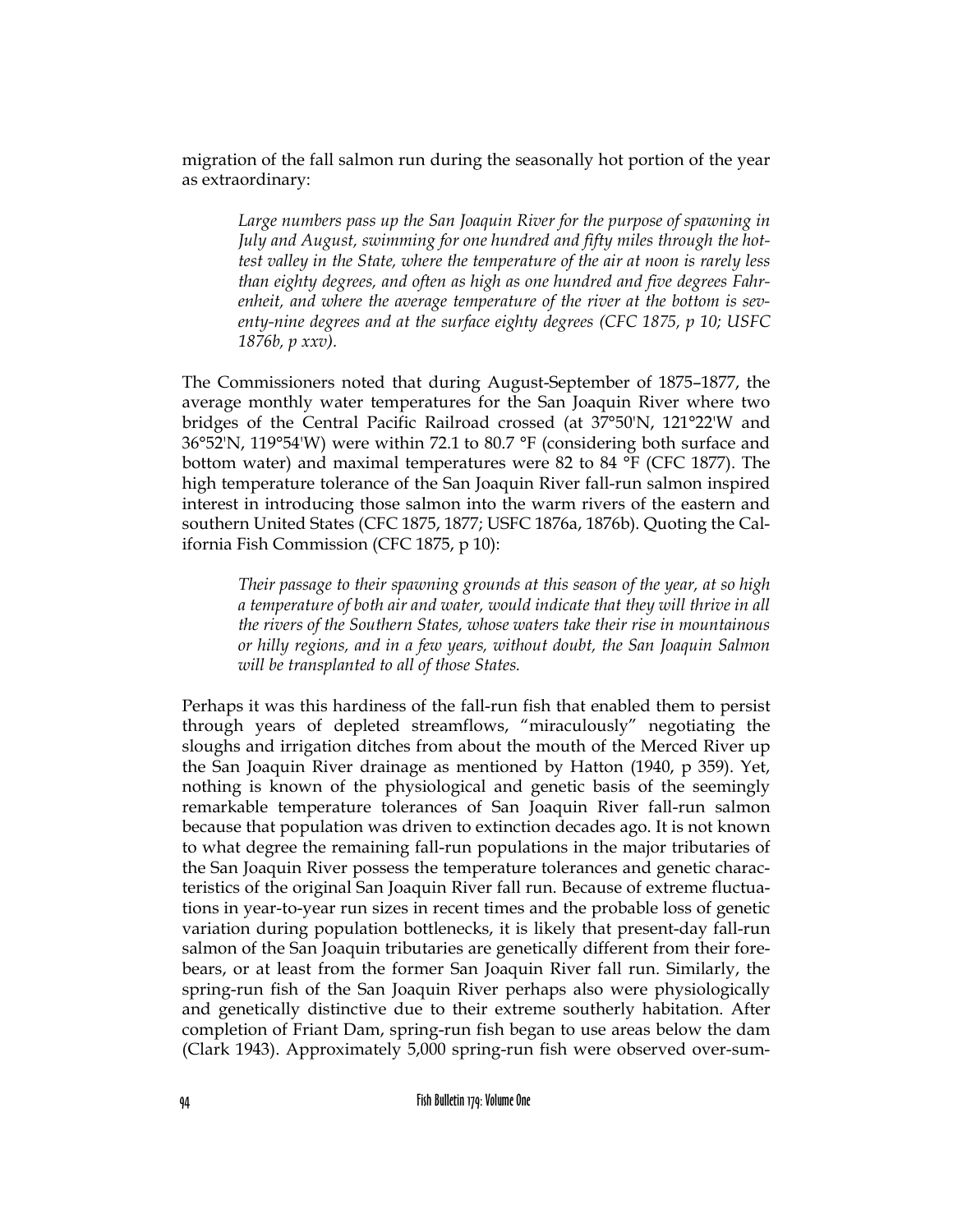mering in pools below the dam during May through October 1942, where water temperatures had reached 72 °F by July. The fish remained in "good condition" through the summer, and large numbers were observed spawning in riffles below the dam during October and November (Clark 1943, p 90). A temperature of 80 °F has been regarded as the upper thermal limit for San Joaquin River spring-run fish, above which most of them would have died (DFG 1955 unpublished document), although much lower temperatures (40 to 60 °F) are necessary for successful incubation of the relatively temperaturesensitive eggs (Seymour 1956; Beacham and Murray 1990).

In addition to the spring and fall salmon runs, there were indications that a late-fall run possibly occurred in the San Joaquin River (Van Cleve 1945). In 1941, a run apparently of appreciable size entered the river, starting about 1 December and continuing through at least 10 December (Hatton and Clark 1942). The authors concluded that "a run of several thousand fish may enter the upper San Joaquin River during the winter months, in addition to the spring run during March, April and May" (Hatton and Clark 1942, p 123). This December run has been viewed as a possible late-fall run (Fisher 1994) because peak migration of late-fall-run fish characteristically occurs in December, at least in the Sacramento River system. A likely alternative, however, is that the migration observed by Hatton and Clark was simply the fall run, having been delayed by unfavorable conditions that evidently typified the river in the early fall months. Clark (1943) in fact stated that a "late-fall run of salmon occurs after this sand dam [the Sack Dam near Firebaugh] is washed or taken out in late November," indicating that the fall run was usually blocked from ascending past that point any earlier. Furthermore, spawning of Central Valley fall-run stocks tend to occur progressively later in the season in the more southerly located streams, at least at the present time (F. W. Fisher unpublished data), and the spawning migration period is known to include December in the San Joaquin basin tributaries (Hatton and Clark 1942; T. Ford, personal communication, see "Notes"). Nevertheless, a distinct late-fall run (sensu Fisher 1994; Yoshiyama and others 1998) may have actually existed in earlier times in the San Joaquin River. Historical environmental conditions in the mainstem reach of the San Joaquin River just above the valley floor were apparently suitable for supporting late-fall-run fish, which require cool water flows during the summer juvenile-rearing period. To wit, Blake (1857, p 20) noted of the San Joaquin River (near Fort Miller) in late July 1853:

*The river was not at its highest stage at the time of our visit; but a large body of water was flowing in the channel, and it was evident that a considerable quantity of snow remained in the mountains at the sources of the river. A diurnal rise and fall of the water was constantly observed, and is, without doubt, produced by the melting of the snow during the day. The water was remarkably pure and clear, and very cold; its temperature seldom rising above 64° Fahrenheit while that of the air varied from 99° to 104° in the shade.*

Contributions to the Biology of Central Valley Salmonids 95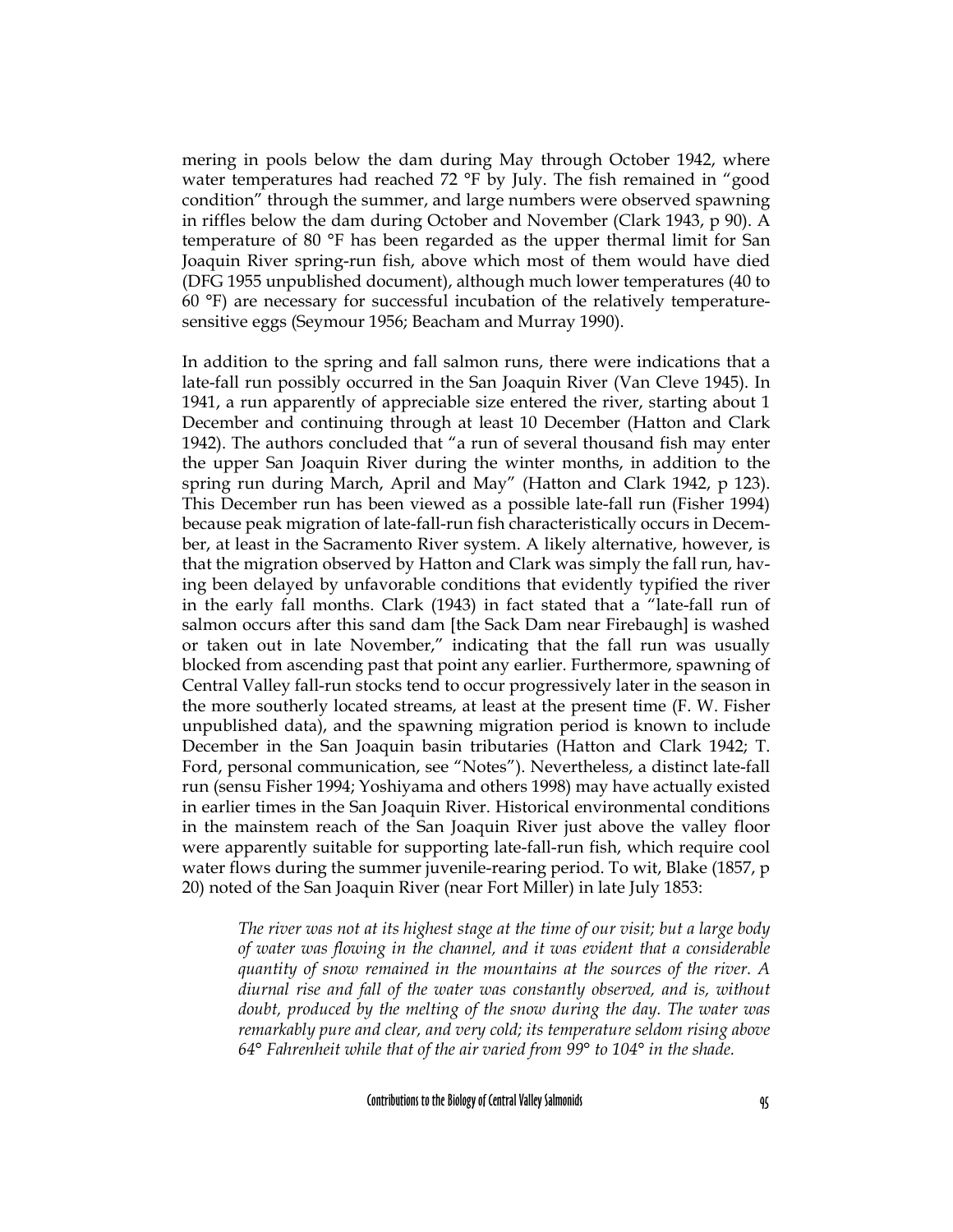Merced River (Merced County). Both spring and fall salmon runs, and evidently steelhead, historically occurred in the Merced River, but only the fall run has survived and is now the southernmost native chinook salmon run in existence (Reynolds and others 1993). According to a gold miner's account, Native Americans were observed harvesting salmon in the spring of 1852 at Merced Falls, where their "rancheria" (village) was located (Collins 1949). Another gold miner noted, during the first half of November 1849, "At the River Mercedes we saw some Indians, …These Indians were fishing for salmon, at which business they are very expert and successful" (Woods  $1851$ , p  $83$ ) - in obvious reference to the fall run. Boating down the lower Merced River below Hopeton on 10 November 1877, John Muir observed, "Fish abundant in deep pools—salmon, trout, and suckers" (Muir 1938, p 241). Based on the date, the salmon he saw undoubtedly were fall-run salmon and the "trout" may have been steelhead. Spring-run salmon were also reported from the vicinity of "Horse Shoe Bend" (now covered by Exchequer Reservoir), near Coulterville (Mariposa Gazette, 24 June 1882 and 25 June 1887; J.B. Snyder, personal communication, see "Notes"). Oral history obtained from local residents (Snyder unpublished memorandum, 9 May 1993) indicates that salmon occurred in the mainstem Merced River in the area between Bagby and Briceburg near the branching of the North Fork. There is a 20-foot waterfall below Briceburg (Stanley and Holbek 1984), but it probably was not steep enough to have posed a substantial obstacle to salmon (see below). Another gold miner's journal (Perlot 1985) indicates that salmon were caught in abundance on the mainstem Merced River some unspecified distance above the confluence of the South Fork—possibly approaching the vicinity of El Portal (about 2,000 ft elev.). The section of river above El Portal is of high gradient and would have presented a rigorous challenge to migrating fish; thus, it is not clear if substantial numbers of salmon, if any, were able to ascend beyond that point.

There has been disagreement on whether any salmon reached Yosemite Valley. Dr. Lafayette Bunnell, writing of his service with the Mariposa Battalion which discovered the Yosemite Valley in 1851, noted:

*Below the cañon of the Yosemite, young salmon were once abundant. The Indians used to catch fish in weirs made of brush and stones; but during the extensive mining operations on the Merced and other rivers, the salmon seemed to have almost abandoned their favorite haunts, for the mud-covered spawn would not hatch. Large salmon were speared by the Indians in all the rivers,…(Bunnell 1990, p 165).*

Shebley (1927, p 169) later stated: "At that time [1892] …the steelhead and salmon ascended the Merced River to Wawona [South Fork] and into Yosemite Valley [on the mainstem] as far as the rapids below the Vernal-Nevada Falls," and there "were a few low dams in the river, but they were not high enough to prevent the steelhead and salmon passing them during the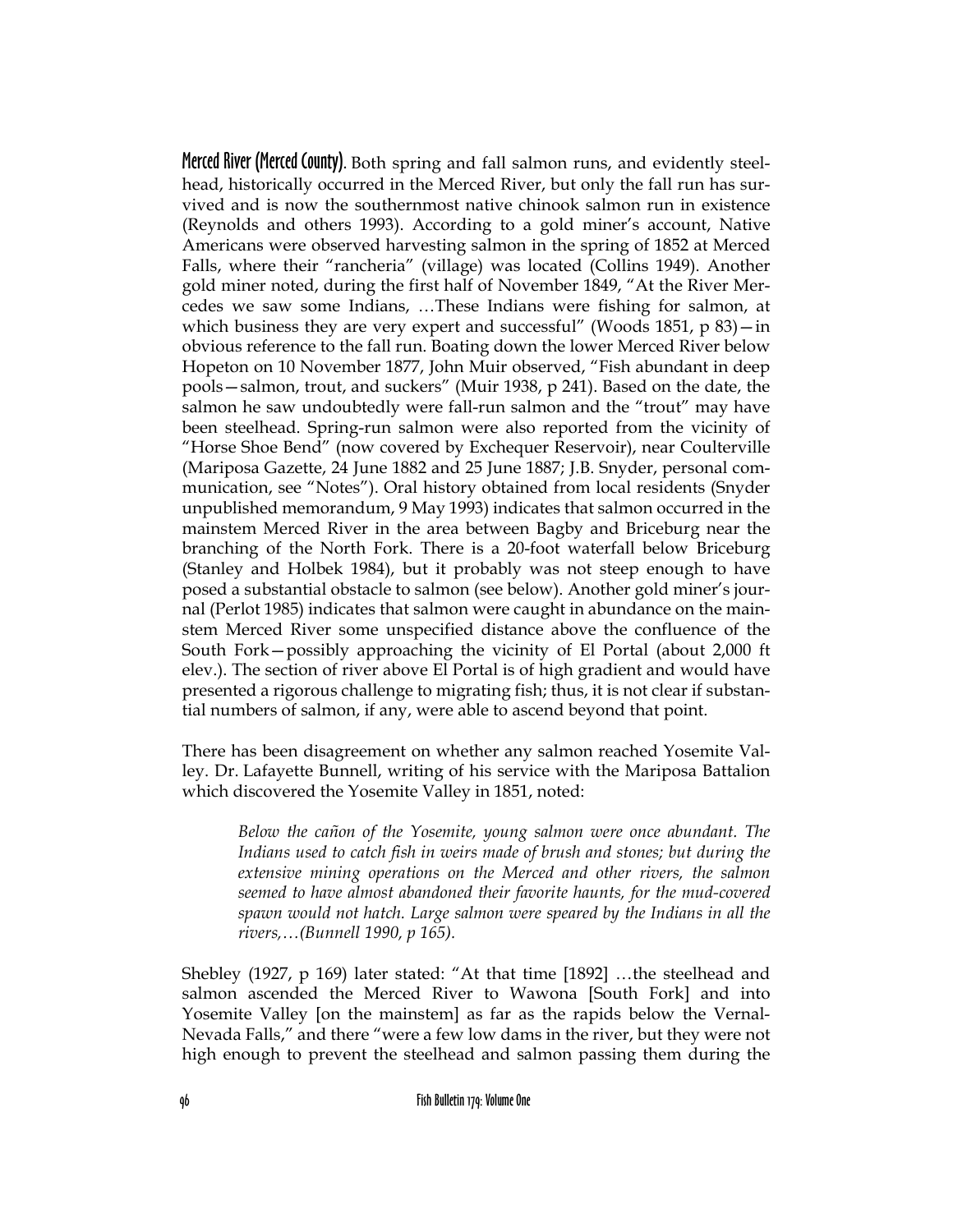spring floods." However, Shebley provided no evidence to support his statement, which was later discounted (Snyder 1993 unpublished memorandum). The absence of any clear reference to salmon in the early historical accounts of the Yosemite Valley (for example, Muir 1902, 1938, 1961, 1988; Hutchings 1990), and the present lack of archaeological and ethnographic evidence showing that native peoples subsisted on salmon in the higher elevation parts of the drainage (Snyder 1993 unpublished memorandum) seem to argue against the past occurrence of salmon there, at least in significant numbers. Snyder (unpublished 1993 memorandum), noted that there are no references to salmon in the native folklore of the Yosemite region, nor to terms related to the procedures of salmon fishing as there are in the cultural milieu of native inhabitants of the lower elevations. The paucity of suitable spawning gravels in Yosemite Valley (E.R. Gerstung, personal observation) also would indicate that few, if any, salmon ascended that far, although the presence of "speckled trout" (rainbow trout, *Oncorhynchus mykiss*) in Yosemite Valley was noted in some early accounts (Caton 1869; Lawrence 1884; Hutchings 1990). Yet, California Fish Commissioner B.B. Redding had noted even earlier, in 1875:

*A few years since, they [salmon] spawned near the Yosemite Valley. A dam built for mining purposes, some four or five years since, prevented them from reaching this spawning ground. Last year the dam was removed and the fish have again free access to the headwaters of the Merced, but whether they have returned to their former spawning grounds on this river …I have not learned (USFC 1876b, p 481).*

It appears, therefore, that salmon at one time and in unknown numbers may have approached the vicinity of Yosemite Valley, even if they did not enter the valley proper. However, for the present, the area around El Portal or just downstream of it may be the best estimate of the historical upstream limit of salmon in the mainstem Merced River, unless supporting evidence for Shebley's (1927) statement that they ascended farther upstream can be found. Even the vicinity of El Portal may be higher than where most of the salmon historically ascended, considering the lack of archaeological evidence of salmonfishing technology or salmon remains in excavations near El Portal (J. Snyder, personal communication, see "Notes").

Salmon most likely ascended the South Fork Merced River at least to Peach Tree Bar, about seven miles above the confluence with the mainstem, where a waterfall presents the first significant obstruction (P. Bartholomew, personal communication, see "Notes"). Hardheads are limited in their upstream distribution by the waterfall, and Sacramento suckers occur even farther upstream to the vicinity of Wawona (Toffoli 1965; P. Bartholomew, personal communication, see "Notes"). Salmon commonly spawn in the same reaches frequented by those species (Moyle 1976; E.R. Gerstung, personal observation), so they undoubtedly also reached Peach Tree Bar, if not further. It is possible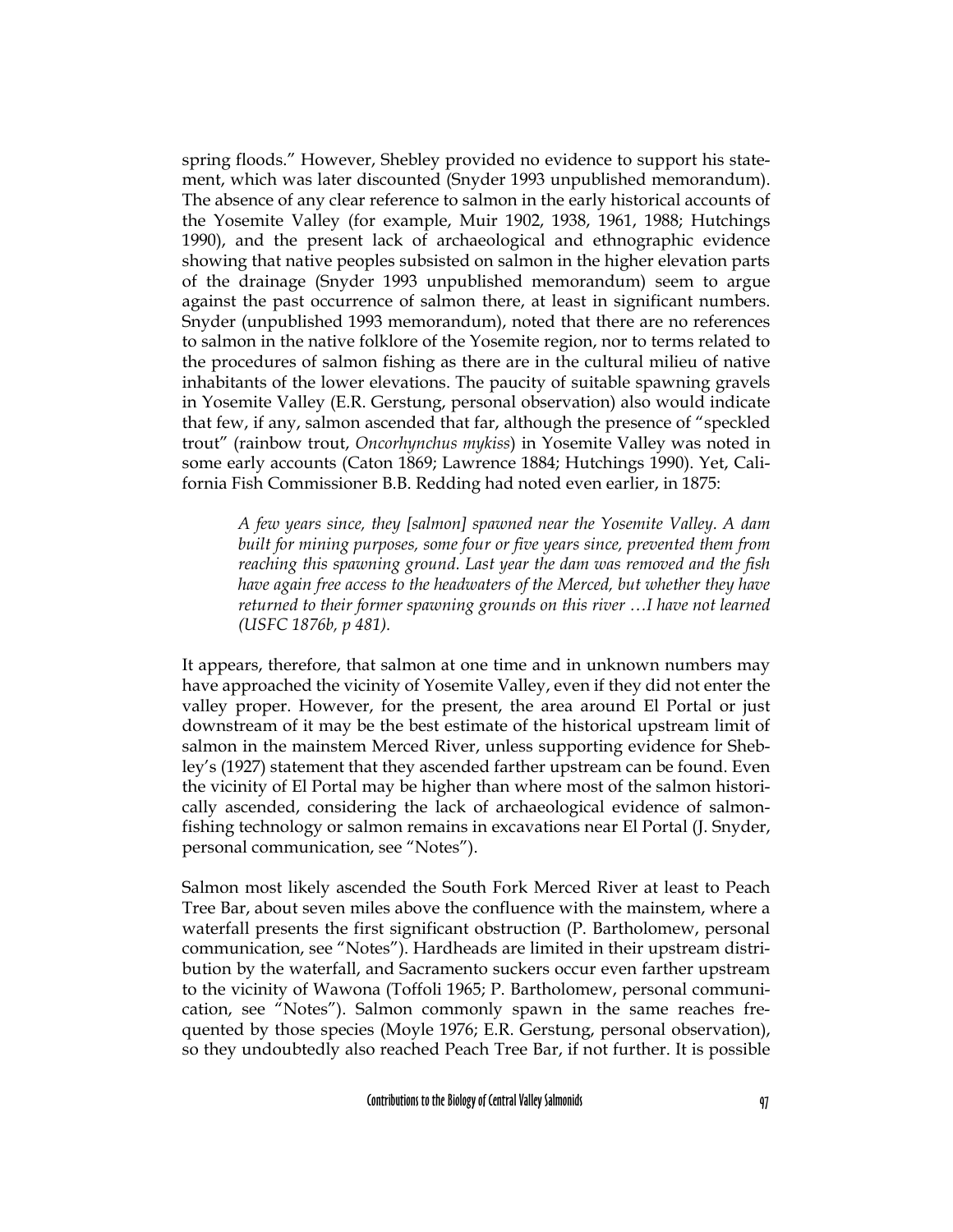that salmon surmounted the waterfall and ranged above Peach Tree Bar, but there is no confirmatory historical information available; if they did so, their upstream limit would have been a 20-foot waterfall located near the mouth of Iron Creek, about four miles below Wawona (E.R. Gerstung, personal observation). The North Fork Merced River is a relatively low watershed (about 1,300 ft elev. at the lower end), but there are substantial falls located about one mile above the mouth (T. Ford, personal communication, see "Notes"; E. Vestal unpublished notes) which would have prevented further penetration into the drainage by salmon. Rutter (1908) also mentioned "a 12-foot fall" that separated the North Fork from the "main Merced River." This perhaps was the cascade mentioned by the gold miner J.N. Perlot which "had at all times been an insurmountable obstacle for the fish," thus accounting for his observations that the North Fork "contained no kind of fish whatsoever, not the least whitebait, not the smallest gudgeon" (Perlot 1985, p 282).

As early as 1852, a temporary barrier was erected by fishermen about ten miles below Merced Falls which blocked the spring-run salmon from their upstream spawning areas (Collins 1949). In the following decades, a succession of dams was built at Merced Falls and at locations upstream up to the Yosemite National Park boundary—including the 120-foot high Benton Mills Dam at Bagby (built in 1859) and a later (1900) dam at Kittredge, four miles below Bagby (Snyder 1993 unpublished memorandum). Those dams had already impeded the upstream migration of salmon by the 1920s, but it was the construction of Exchequer Dam that permanently barred the salmon from their former spawning grounds (CFGC 1921b). Clark (1929) stated that the existent spawning beds were on "occasional gravel bars" located between the river mouth and Exchequer Dam, with "about 12 miles" of streambed available. These are in the lower river and therefore pertain to fall-run fish. As of 1928, there were three obstructions to migrating salmon: Crocker Huffman irrigation diversion dam near Snelling; Merced Falls about three miles upriver, where there was a natural fall and the 20-foot Merced Falls Dam with a defunct fishway; and Exchequer Dam, 20 mi above Merced Falls. A decade later, Hatton (1940) considered the spawning areas to occur between "a point half a mile downstream from a line due south of Balico" and Exchequer Dam. Of this 42.2-mi stretch, only 24.1 mi was accessible to salmon due to obstructions; there were four beaver dams, passable under "usual water conditions," and four impassable rock dams lacking fishways and allowing only "seepage" to pass downstream. Above these rock dams was the Merced Falls Dam, equipped with a fishway but inaccessible to the salmon because of the downstream obstructions and low water flows. Presently, natural spawning by fallrun fish principally occurs in the stretch above Highway 59 to the Crocker-Huffman diversion dam, the upstream limit of salmon migration (Reynolds and others 1993). The Merced River Hatchery (operated by DFG) is located by this dam. Fall-run spawners ascending to this point are captured at the dam's fish ladder, for use as hatchery broodstock.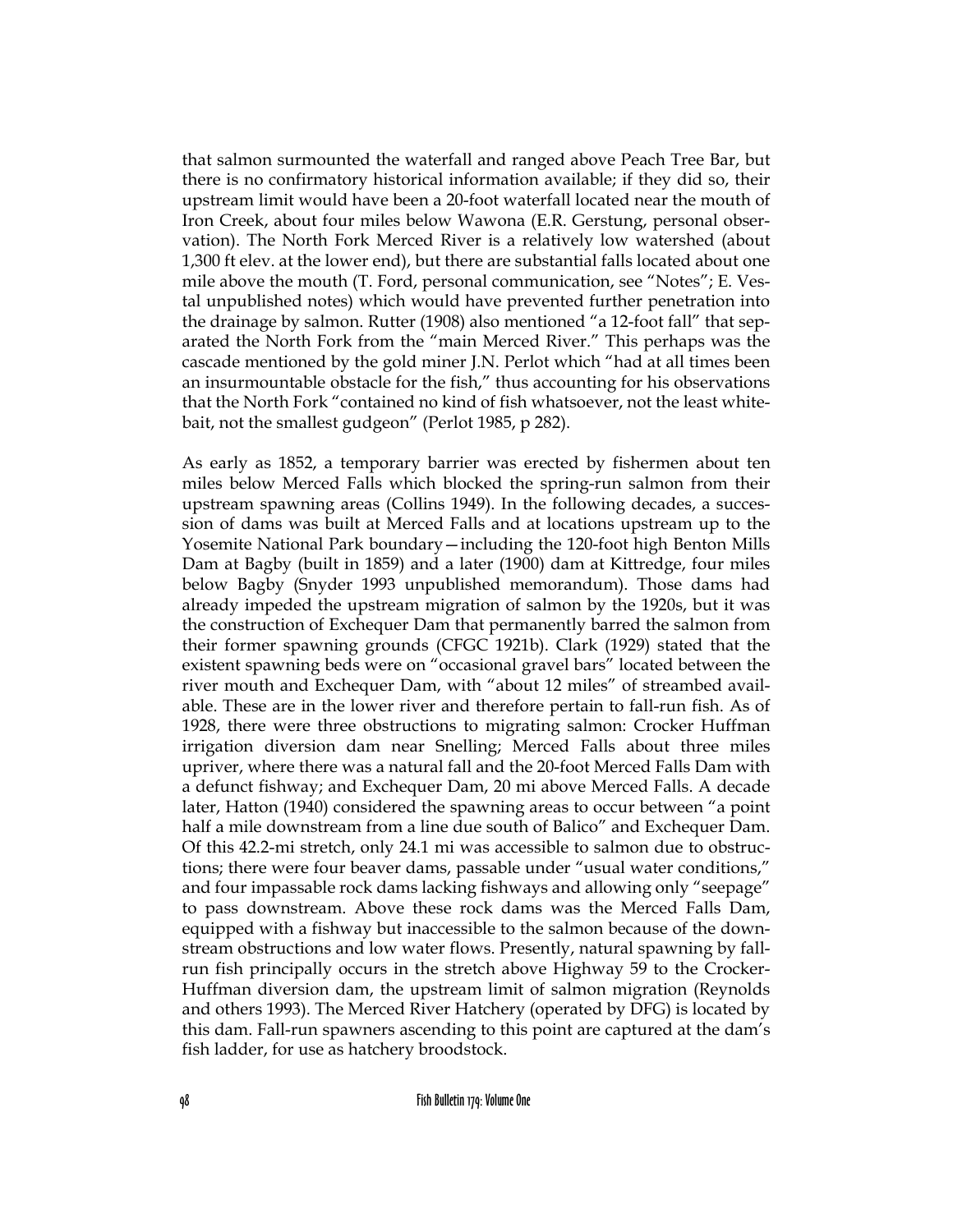Clark (1929, p 31) reported both spring and fall salmon runs present in the Merced River and mentioned recollections by early residents of "great quantities of fish coming up the river to spawn in the summer and fall…so numerous that it looked as if one could walk across the stream on their backs." An early newspaper account (Mariposa Gazette, 26 August 1882, J.B. Snyder, personal communication, see "Notes") reported "…the water in the Merced river has become so hot that it has caused all the salmon to die. Tons upon tons of dead fish are daily drifting down the river, which is creating a terrible stench, and the like was never known before." Judging from the date, the reference was to spring-run salmon; fall-run salmon would not have entered the tributaries so early, assuming they behaved similarly to the Sacramento River fall run. By 1928, the runs were greatly depleted, with only several hundred fish reported in the Merced River during the fall (before 12 November) of that year (Clark 1929, p 31). According to Clark (1929, p 32), very low flow conditions due to irrigation diversions during the spring, summer and early fall had "just about killed off the spring and summer runs" (the "summer" run evidently was the latter part of the spring run or perhaps an early fraction of the fall run), and only fish arriving in late fall after the rains were able to enter the river. These fish were probably a late-running component of the fall run, rather than a true late-fall run (sensu Fisher 1994) because there was no explicit mention by Clark (1929) of early residents referring to salmon runs in December or later that would have been more characteristic of the late-fall run. Clark also referred to late fall as including November in his account for the Mokelumne River, which is a somewhat earlier run time than is characteristic of most late-fall-run fish. Even in recent years when drought conditions and extensive irrigation diversions reduced streamflows to very low levels, the salmon did not spawn in the Merced River "until after the first week of November when water temperatures [had] become tolerable" (Reynolds and others 1993, p VII.96).

Fry (1961) considered the Merced River to be "a marginal salmon stream" due to the removal of water by irrigation diversions, and he stated that there was "a poor fall run and poor spring run." Run-size estimates for the fall run were 4,000 fish for 1954 and <500 fish for every other year during the period 1953– 1959 (Fry 1961). No numerical estimates were available for the spring run at that time. After 1970, fall-run spawning escapements increased to an annual average of 5,800 fish, reaching 23,000 spawners in 1985, due to increased streamflows released by the Merced Irrigation District and operation of the Merced River Hatchery (Reynolds and others 1993). As in other San Joaquin basin tributaries, spawning escapements in the Merced River, including returns to the Merced River Hatchery, dropped to "seriously low levels" during the early 1990s—numbering <100 fish in 1990 and <200 in 1991 (DFG 1996 unpublished data). The fall run increased from about 1,000 to 2,000 spawners in 1992–1993 to 4,000 to 6,000 spawners in 1996–1998 (DFG 1996 unpublished data), perhaps auguring a partial recovery of the stock. The Merced River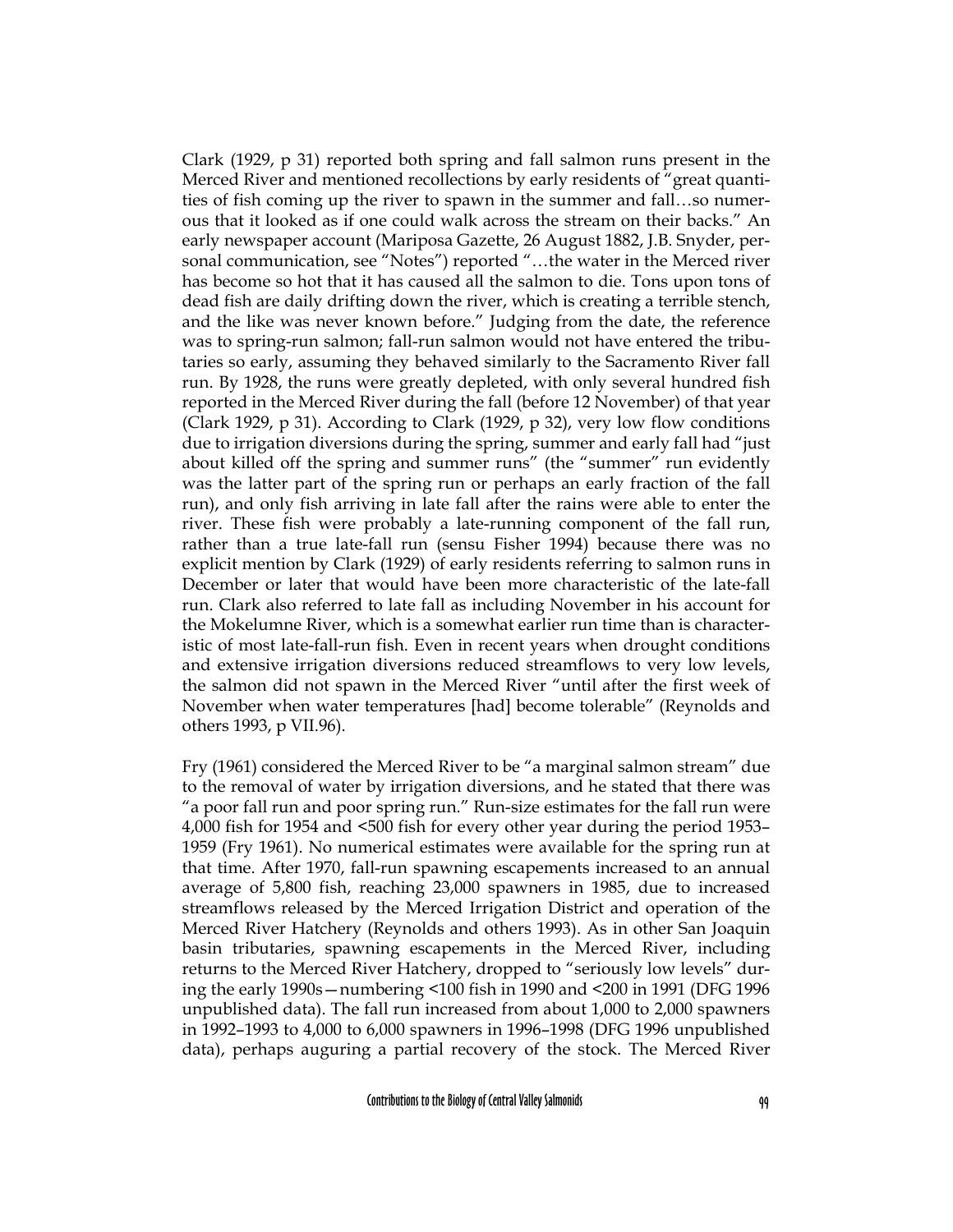Hatchery, operated since 1971 by DFG, has received a major fraction of the spawning run in this stream, accounting for 5% to 39% of the annual runs during the 1980s, 19% to 67% in 1990–1994, and 17% to 30% in 1995–1998 (DFG unpublished data). Late-fall-run salmon are said to occur occasionally (Reynolds and others 1993), but the spring run no longer exists in the Merced River.

Tuolumne River (Stanislaus and Tuolumne counties). At least spring and fall salmon runs historically used the Tuolumne River. Clavey Falls (10 to 15 ft high), at the confluence of the Clavey River, may have obstructed the salmon at certain flows, but spring-run salmon in some numbers undoubtedly ascended the mainstem a considerable distance. The spring-run salmon were most likely stopped by the formidable Preston Falls four miles above Early Intake Dam near the boundary of Yosemite National Park (about 50 mi upstream of present New Don Pedro Dam), which is the upstream limit of native fish distribution (DFG unpublished data). Sacramento suckers (*Catostomus occidentalis*), riffle sculpins (*Cottus gulosus*) and California roach (*Lavinia symmetricus*) were observed during stream surveys between Early Intake and Preston Falls (DFG unpublished data; P. B. Moyle unpublished data), and spring-run salmon probably formerly occurred throughout that reach as well. If they were present in the Tuolumne drainage, steelhead probably ascended several miles into Cherry Creek, a tributary to the mainstem about one mile below Early Intake, and perhaps spring-run salmon also entered that stream. Steep sections of stream in the Clavey River and the South and Middle forks of the Tuolumne shortly above their mouths most likely obstructed the salmon (T. Ford, personal communication, see "Notes"), although Sacramento pikeminnow are found within the first mile of the Clavey River and suckers and roach occur up to 10 to 15 miles upstream (EA Engineering, Science and Technology 1990). In the lower South Fork, a large waterfall (25 to 30 ft high, Stanley and Holbek 1984) probably prevented further access up that fork. The North Fork, with a 12-foot waterfall about one mile above the mouth, likewise offered limited access. Probably few, if any, salmon entered those upper reaches of the Tuolumne drainage (T. Ford, personal communication, see "Notes"). The waterfalls just below present Hetch Hetchy Dam on the mainstem, about ten miles above Preston Falls, evidently stopped all fish that might have ascended that far, and John Muir wrote that the river was barren of fish above the falls (Muir 1902). There are no indications that salmon ever reached Hetch Hetchy Valley, or Poopenaut Valley farther downstream (Snyder 1993 unpublished memorandum). Just as with the Merced River, there is no archaeological or ethnographic evidence indicating that salmon were part of the subsistence economics of the native inhabitants of the higher elevations along the upper Tuolumne River (Snyder 1993 unpublished memorandum).

The first written record of salmon in the Tuolumne River is that of the Frémont Expedition of 1845–1846. Frémont's (1848, p 18) journal entry for 4 Feb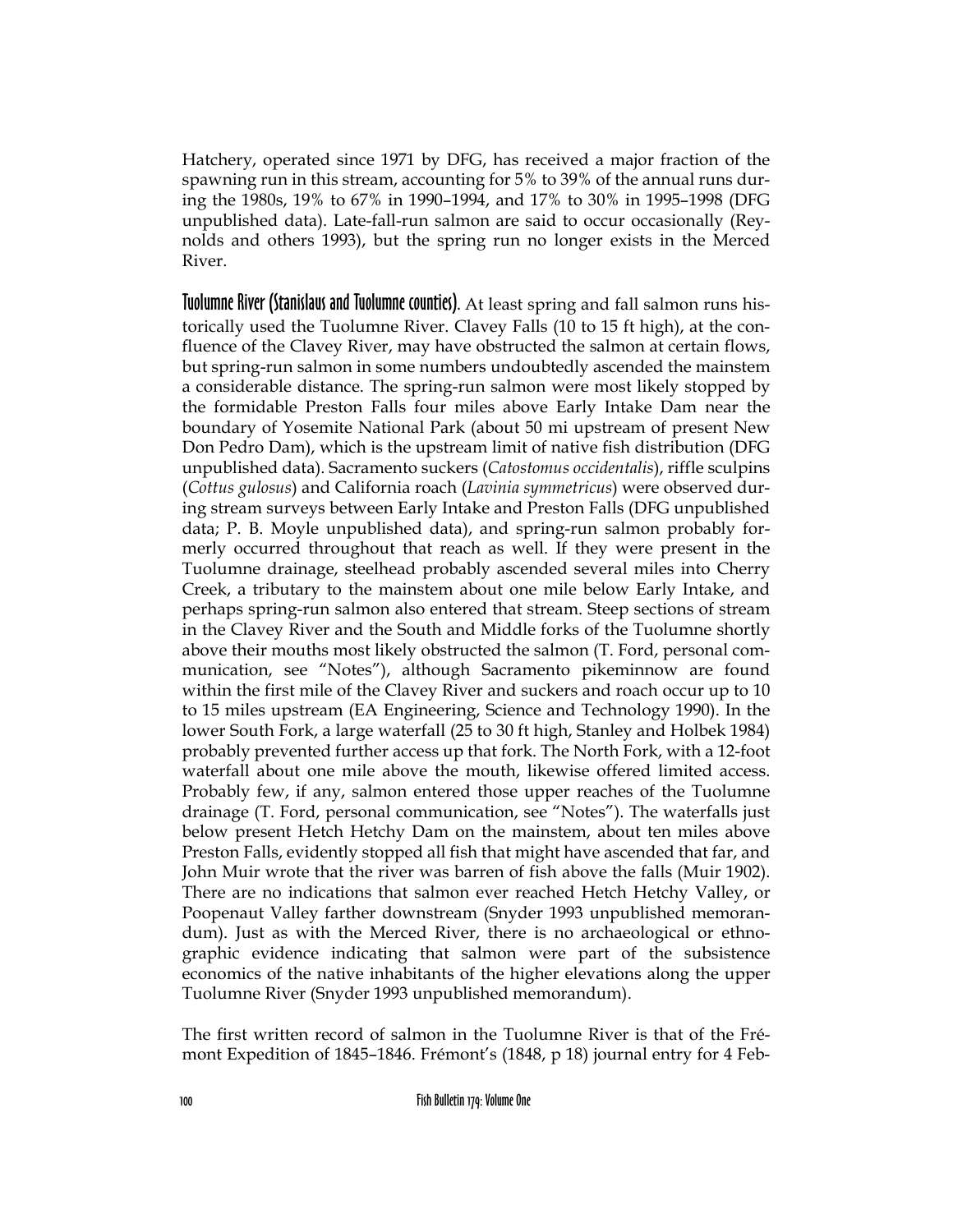ruary 1846 reads: "Salmon was first obtained on the 4th February in the Towal-um-né river, which, according to the Indians, is the most southerly stream in the valley in which this fish is found." It is not clear whether Frémont's party caught the salmon or obtained them from the local native inhabitants, but in any case, it is likely that the fish were early arrivals of the spring run. Although the bulk of the spring-run salmon migration occurs during April through June, at least in the Sacramento drainage (Fisher 1994), spring-run fish have occasionally appeared in their spawning streams in early February, as in Butte Creek during 1995 (F. W. Fisher unpublished data), and sometime during February in the American River (in 1946) (Gerstung 1971 unpublished report). The occurrence of salmon in the Tuolumne River in those early years was also noted by John Marsh, who had arrived in California in the mid-1830s. Quoting Marsh, Edwin Bryant wrote, "…the river of the Towalomes; it is about the size of the Stanislaus, which it greatly resembles,…and it particularly abounds with salmon" (Bryant 1849, p 277). Furthermore, in his memoirs of the Gold Rush, the entrepreneur Samuel Ward recollected enjoying "a plenteous fish supper" of fresh salmon, caught by rifle shot in the lower Tuolumne River at Dickensons Ferry (located roughly halfway between the river mouth and the Sierra foothills (Collins 1949, p 104). That occasion was "late in the autumn [1851], just after winter's first premonitory showers" (Collins 1949, p 100)—coincident with the timing of the fall run. A later historical account also noted of the local native people: "Every spring, when the salmon were running up the river, enough were caught and dried to last nearly all the year"; "The waters of the Tuolumne, Stanislaus, Merced and San Joaquin generally furnish them with good fishing. They spear the salmon with spears made of some kind of tough wood,…"(Elliott 1882, p 162, 166).

Significant blockage of salmon runs in the Tuolumne River began in the 1870s when various dams and irrigation diversion projects were constructed, although dams and water diversions associated with mining had been present as early as 1852 (Snyder 1993 unpublished memorandum) and undoubtedly had some effect. Wheaton Dam, built in 1871 at the site of present-day La Grange Dam, may have blocked the salmon to some degree (T. Ford, personal communication, see "Notes"). By 1884, the Tuolumne and Stanislaus rivers were "dammed in such a way to prevent the fish from ascending" (CFC 1884, p 16). La Grange Dam, a 120-foot-high engineering marvel when completed in 1894, permanently cut off the former spring-run spawning areas. In 1896, the California Fish Commission stated, "The number of salmon that enter this stream [Tuolumne River] to spawn is small, and after its waters are taken out for irrigating purposes, will probably decrease," and the proposed fish ladder for La Grange Dam was viewed by the Fish Commission to be "not warranted, and would be of little or no benefit to the people or the fish" (CFC 1896, p 18). However, mining and other activities that degraded the river habitat undoubtedly also affected the salmon runs even before the early period of dam construction on the Tuolumne River. John Muir recorded in his journal in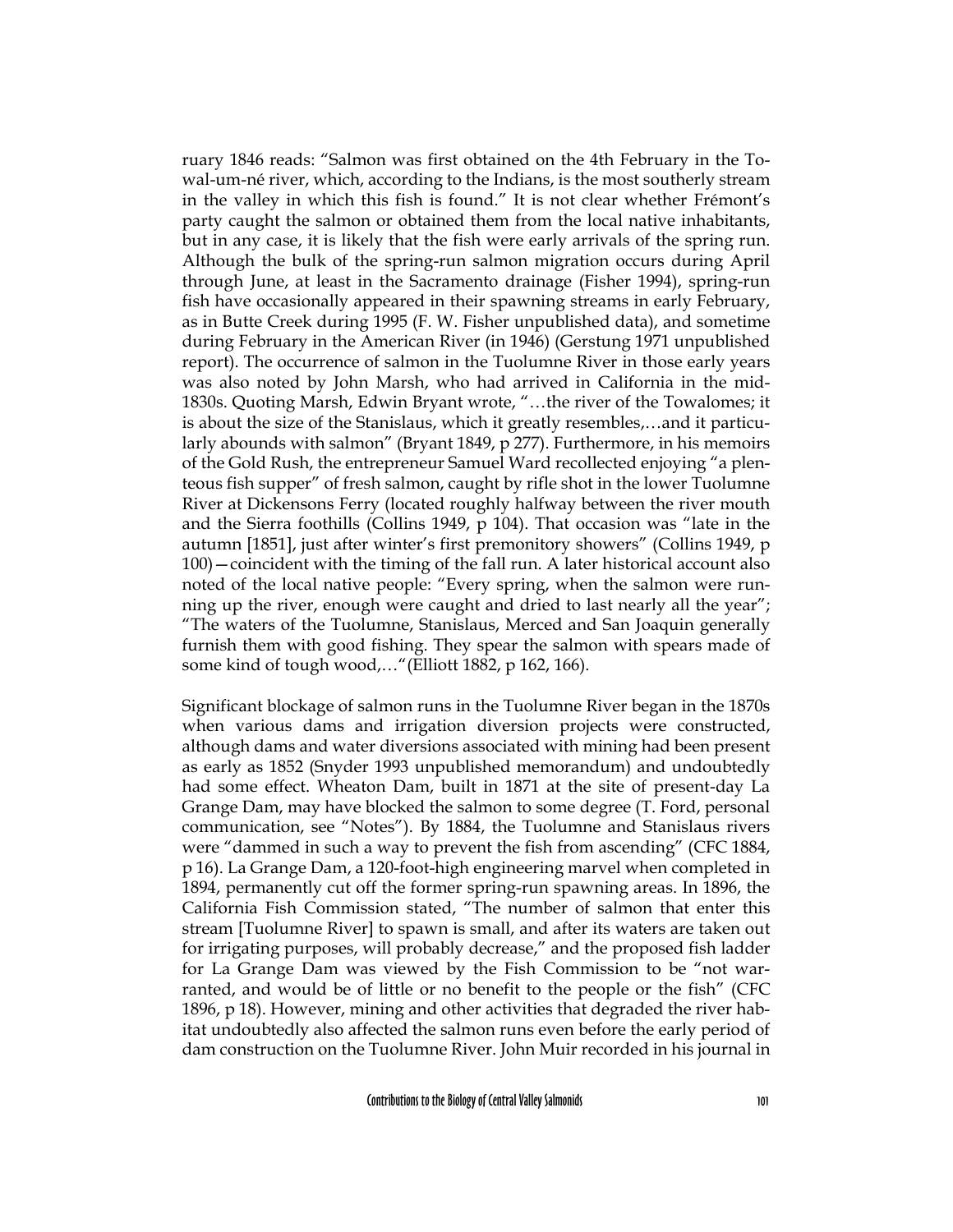November, 1877: "Passed the mouth of the Tuolumne…. It is not wide but has a rapid current. The waters are brown with mining mud. Above the confluence the San Joaquin is clear…" (Muir 1838, p 244).

Clark (1929) stated that the spawning grounds in 1928 extended from the town of Waterford to La Grange, over 20 miles of "good gravel river." At the time, there were two dams of major significance: La Grange Dam and Don Pedro Dam (built in 1923) 13 miles upriver; the latter was 300 ft high and formed a large irrigation reservoir (Clark 1929). Hatton (1940) later stated that the spawning beds in the Tuolumne River lay between a point 2.2 miles below the Waterford railroad bridge and the La Grange Power House. As of 1939, the Modesto Weir (a low structure) had no water diversion and was passable to salmon because the flash boards were removed "several weeks in advance of the fall run" (Hatton 1940). The rest of the Tuolumne River was clear of obstructions up to the impassable La Grange Dam. Spawning now occurs in the approximately 20-mile stretch from the town of Waterford (rm 31) upstream to La Grange Dam (EA Engineering, Science and Technology 1992). La Grange Dam remains a complete barrier to salmon and thus defines the present upstream limit of their spawning distribution (Reynolds and others 1993). The total area of spawning gravel presently considered available to salmon in the lower Tuolumne River (below La Grange Dam) is 2.9 million square feet (EA Engineering, Science and Technology 1992).

The California Fish Commission (CFC 1886, p 20) noted of the Tuolumne River: "[it] at one time was one of the best salmon streams in the State; Salmon have not ascended the stream for some years." Clark (1929) also reported that salmon generally were "scarce" in the Tuolumne River; at that time, both spring and fall runs still occurred at low levels, but the spring run was inconsequential, amounting "to almost nothing," and the fall run comprised "some fish" (Clark 1929, p 32). Clark noted, however, that "a good run" (evidently the fall run) had been reported in 1925 which "surpassed anything that had appeared in several years." Two decades later, only "a bare remnant of a spring run" was reported to exist during 1944–1946 (DFG 1946).

Only the fall run presently occurs in appreciable numbers in the Tuolumne River. In the past, fall-run spawning escapements in the Tuolumne River during some years were larger than in any other Central Valley streams except for the mainstem Sacramento River, reaching as high as 122,000 spawners in 1940 and 130,000 in 1944 (DFG 1946; Fry 1961). In fact, over the past half-century the Tuolumne River has supported one of the largest natural populations of salmon in the Central Valley tributaries (DFG unpublished data; USFWS 1995). Tuolumne River fall-run salmon at times comprised up to 12% of the total fall-run spawning escapement for the Central Valley (Reynolds and others 1993), but run sizes during the early 1990s fell to extremely low levels specifically, fewer than about 130 spawners in each of the years 1990–1992 and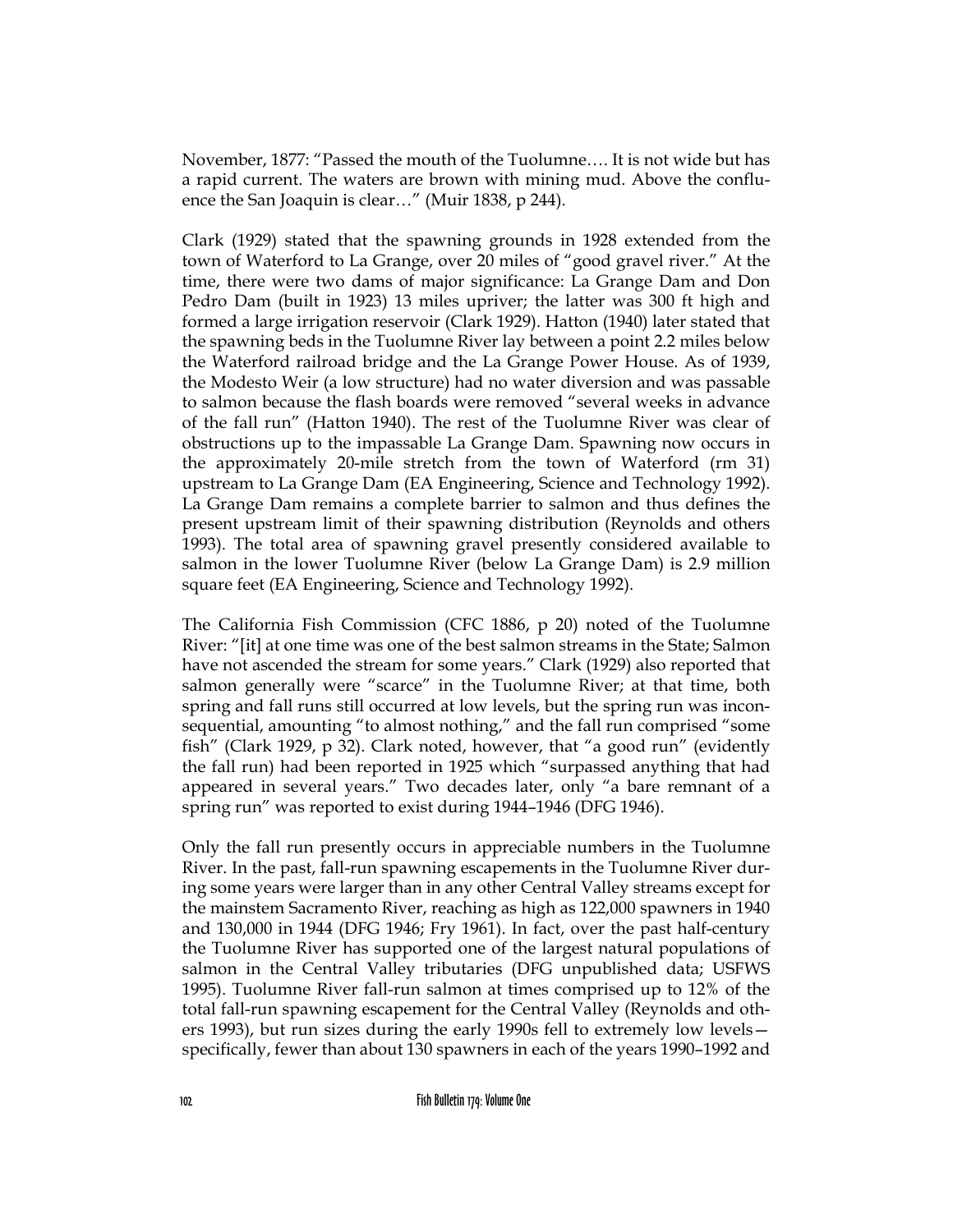about 400 to 500 fish in 1993 and 1994 (DFG 1996 unpublished data). The fall run recently rebounded to at least 3,600 to 5,500 spawners in 1996–1997 and 7,900 spawners in 1998 (DFG unpublished data). The fall run historically has been a naturally sustained population because there is no hatchery on the Tuolumne River, unlike most other major salmon streams in the Central Valley (Reynolds and others 1993). However, increasing numbers of hatcheryderived spawners have ascended the Tuolumne River in recent years, mainly due to large releases of hatchery juveniles (from Merced River Hatchery) for study purposes into this stream and elsewhere in the San Joaquin River basin and Sacramento-San Joaquin Delta (DFG unpublished data; FERC 1999).

It has been stated that "a small population" of late-fall-run fish exists in the Tuolumne River (Reynolds and others 1993), but the existence of such a run appears to be based mainly on the occurrence of juveniles in the river during the summer and on observations of occasional spawning in later months (January through March) than is typical for fall-run fish (T. Ford, personal communication, see "Notes"). However, hydrological conditions in the Tuolumne River during the past few decades have not been conducive to the maintenance of a late-fall run—notably the lack of consistent, cool streamflows during the summer to support the juveniles (Reynolds and others 1993). It is possible that the infrequent observations of fish with late-fall-run timing characteristics have been strays from the Sacramento River system and their progeny. Late-emerging or slow-growing fry produced by fall-run fish, perhaps of hatchery origin, also could account for some of the juveniles observed oversummering in the river.

Stanislaus River (Stanislaus, Calaveras counties). Both spring and fall runs historically occurred in the Stanislaus River. The forty-niner Alfred Doten wrote in his journal for 4 November 1850: "At sunset we crossed the Stanislaw river and camped on the opposite side—Beautiful river—forded it at a shallow place where the natives were shooting and spearing salmon" (Clark 1973, p 59) obviously the fall run. Another gold miner, Howard C. Gardiner, made note of salmon in the Stanislaus River at Knights Ferry, in mid-December 1848 (the exact date unknown, but probably soon after December 19): "…we reached the ferry…the others went over, leaving me to dicker with an Indian for the purchase of a salmon which we had seen him capture a few minutes previous. The native soon came with the fish which must have weighed twenty-five pounds…. I bought the salmon for eight dollars…" (Morgan 1970, p 109). The approximate date is consistent with the peak migration period of the late-fall run, but also with the end of the fall run (Fisher 1994). The California Department of Fish and Game reported that besides the spring salmon run, "lesser runs occurred in fall and winter due to the natural, unaltered regime of the river" (DFG 1972, p 2–3), but the later-running fish were most likely late-fallrun salmon or perhaps a segment of the fall run.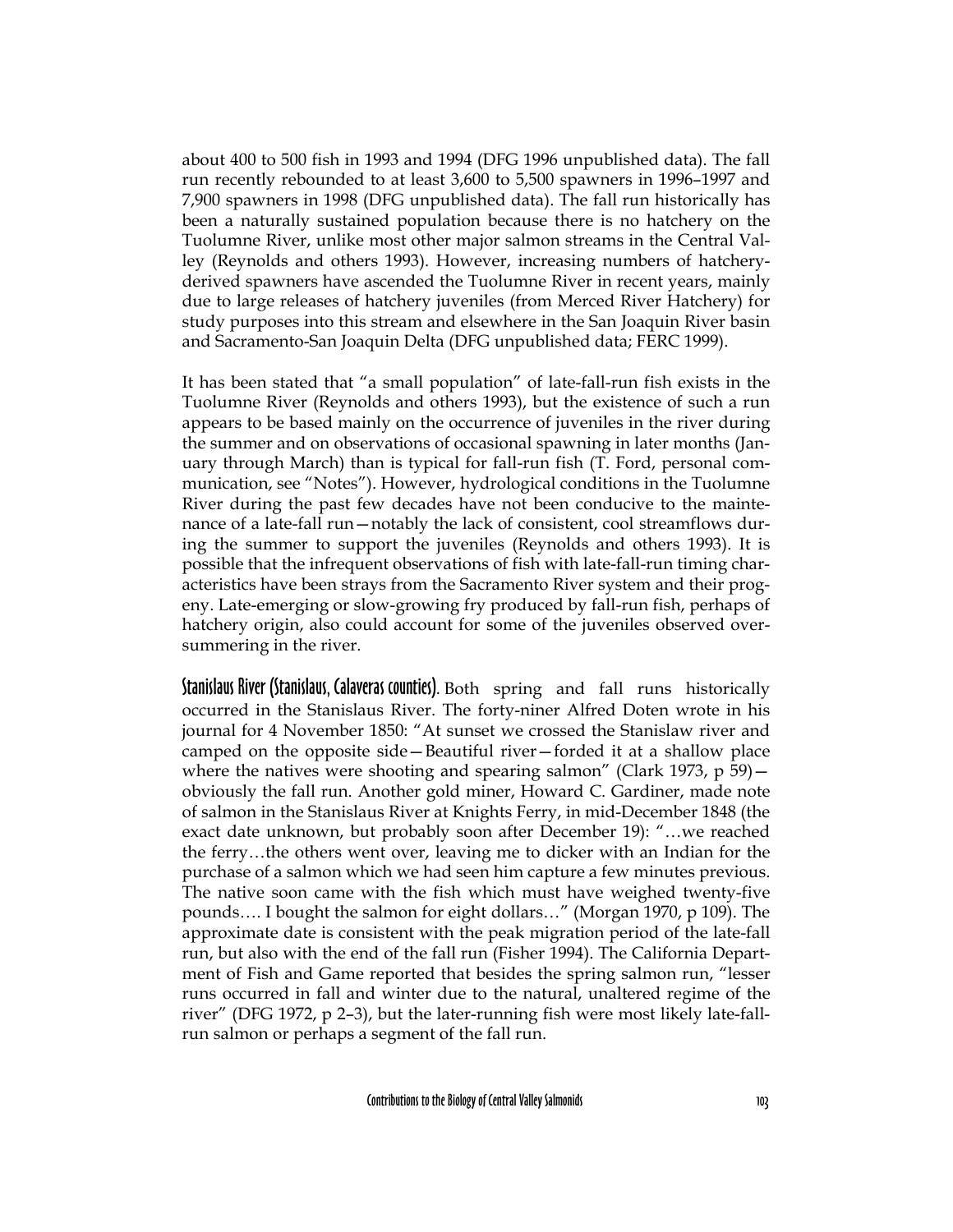Steelhead evidently also were seen by the gold miners, as attested by Alfred Doten:

*The Salmon Trout of the mountain streams is a most beautiful and delicious fish, and not to be beaten for good eating by any other freshwater fish; at least I used to think so when I was a gold digger. They generally weigh from two to four pounds, and are abundant in most of the upper streams and rivers of the Sierra Nevada (Clark 1973, p 311).*

The native Central Sierra Miwok people, located near the Tuolumne and Stanislaus rivers, were said to have "fished in the Le Grange [sic] and Knights Ferry Area for two kinds of salmon: The summer salmon which were small and also called 'red salmon,' and winter salmon or 'dog salmon' which were larger, 'they were all the big ones'" (Theodoratus 1976, p 486)—the two kinds apparently corresponding to spring-run (summer or red) and fall-run (winter or dog) salmon. In an interview conducted in 1975, an elder (90+ years old) Miwok informant stated that the "red salmon" (spring run) were speared in the Stanislaus River above a bridge near Knights Ferry, and some numbers also were taken at "Burns Ferry" (now covered by Tulloch Reservoir) and farther upstream at a "dam" near Columbia (perhaps at a mining diversion) (Theodoratus 1976). The "winter salmon" (fall-run) fishing spots were at Knights Ferry and, when the water was high, at "Wild Cat Canyon." Other Miwok and non-Indian informants reported that salmon were taken below the "old Camp Nine bridge" (near the town of Stanislaus), "under the bridge at Parrotts Ferry" and "in the Melones area…in the early 1900s" (Theodoratus 1976, p 487; Maniery 1983). The latter two sites are now covered by upper New Melones Reservoir. According to one Miwok informant, his father caught salmon in six-foot long basketry fish traps: "…he use[d] to haul fish out of the canyon with ten of his mules up from Camp Nine [Stanislaus] to Tablerock Mountain up to Murphys...to sell the salmon for  $50¢$  a piece"  $$ some of which "weighed up to twenty-five pounds or so" (Theodoratus 1976, p 398). The large size of those fish suggests they were of the fall run. Salmon also were taken near Duck Bar (4.5 mi below Stanislaus, now inundated), where a long-time Miwok resident named Indian Walker caught them in fish traps to sell to the white community (Cassidy and others 1981). Barrett and Giifford (1933, p 189) reported that "salmon were caught in the late spring" in obvious reference to the spring run.

Spring-run and perhaps some fall-run salmon probably went considerable distances up the forks because there were few natural obstacles (W. Loudermilk, personal communication, see "Notes"). Before the filling of New Melones Reservoir, there were no natural barriers to salmon in the reach from Old Melones Reservoir upstream to the mouth of the Middle Fork Stanislaus River (which was a popular rafting reach; E.R. Gerstung, personal observation), or on the Middle Fork from its mouth up to Sand Bar Flat located just below the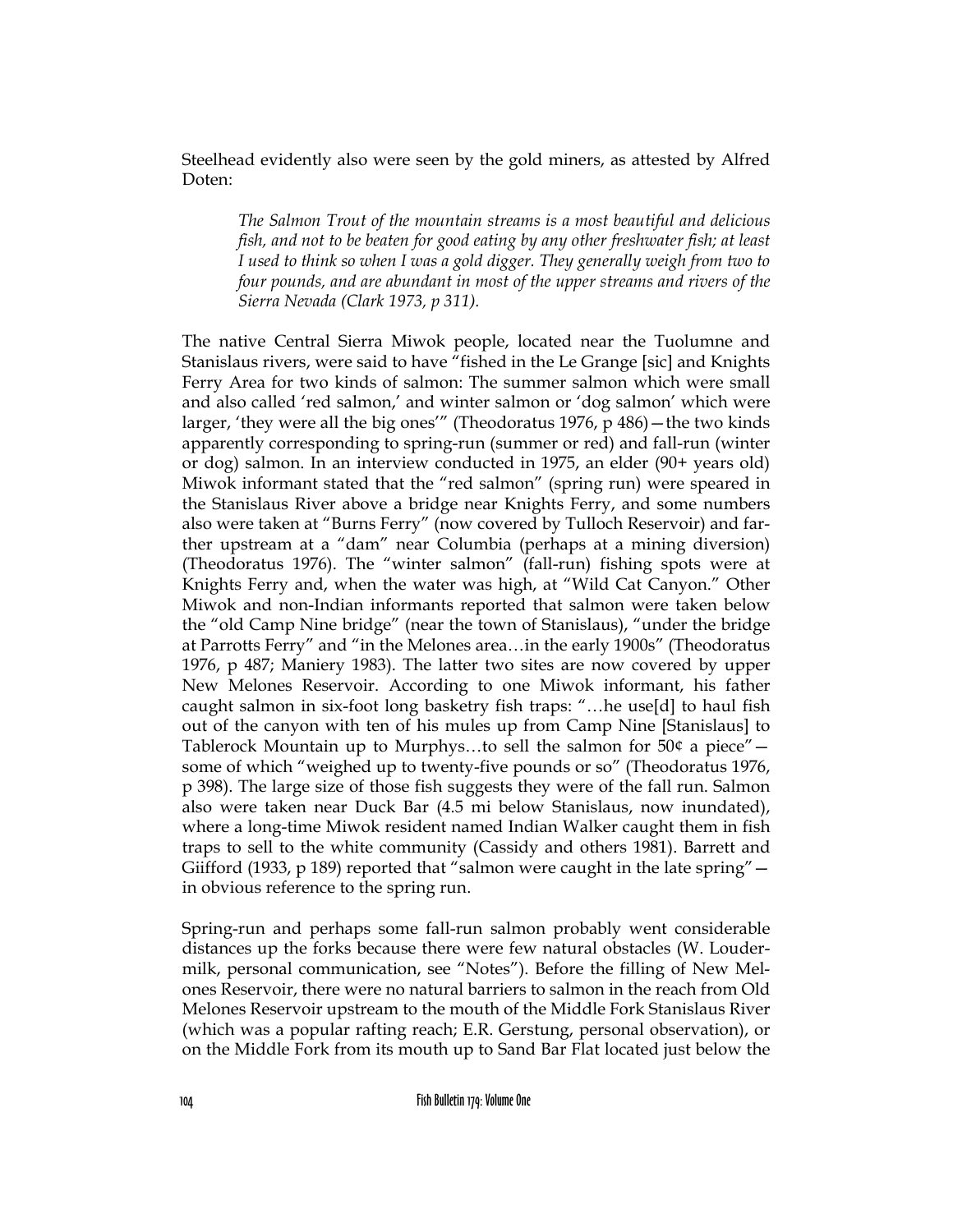Spring Gap Powerhouse (E. Vestal, personal communication, see "Notes"). One ethnographic account stated, "On the Stanislaus river, salmon (*kosimo*) went as far as Baker's bridge where there is a waterfall" (Barrett and Gifford 1933, p 189). Baker's Bridge was located near Spring Gap Powerhouse on the Middle Fork, about two miles below present-day Beardsley Reservoir, according to an old-time rancher in that area (personal communication to E.R. Gerstung, see "Notes"). That same location was designated as "Baker's Crossing" on an old US Geological Survey map, drawn in 1901 by Thomas R. Hanna (Map of Stanislaus Forest Reserve, Alpine Count Library Archives, Markleyville). Apparently, there were no impassable natural obstacles on the Middle Fork to just above present-day Beardsley Reservoir (3,400 ft elev.) (E. Vestal, personal communication, see "Notes"), although the increasingly steep gradient up to that point may have deterred most salmon.

In the North Fork Stanislaus River, suckers and hardhead occurred in the first several miles up to the confluence of Griswold Creek (Northern California Power Authority 1993 unpublished report), so salmon undoubtedly would have ascended at least to that point. The North Fork was probably accessible to salmon as far as McKay's Point (about eight miles above the confluence with the Middle Fork), where the gradient steepens and which we take as the practical upstream limit. Presumably few, if any, salmon passed that point and they probably were blocked five miles farther upstream by a 15-foot waterfall above Board's Crossing. The South Fork Stanislaus River is a small drainage and is unlikely to have supported more than a few, if any, salmon because of the paucity of habitat. We have seen no suggestions of salmon having occurred in the South Fork, and for the present we do not include it as a former salmon stream.

Damming and diversion of water on the Stanislaus River, for both mining and irrigation, began soon after the Gold Rush. The earliest "permanent" dam on the river was the original Tulloch Dam, constructed in 1858 just downstream of the present Tulloch Dam (Tudor-Goodenough Engineers 1959). The original Tulloch Dam was a relatively low structure and evidently had an opening at one end (photograph in Tudor-Goodenough Engineers 1959), and its impact on the salmon runs, therefore, may not necessarily have been significant. Clark (1929) stated that the salmon spawning beds were distributed over ten miles of stream, from the marshlands above Oakdale to Knight's Ferry. Dams on the river by that time included 20-foot Goodwin Dam (completed in 1913) 18 mi above Oakdale, which had a fishway and was at times negotiable to salmon, and the 210-ft impassable Melones Dam (completed in 1926) above the town of Melones. The spawning beds in 1939 were reported by Hatton (1940) to extend from Riverbank Bridge to the Malone Power House, although of this 32.7-mile distance, the 9.3 miles between Goodwin Dam and the Power House was "only rarely accessible to salmon." Hatton (1940, p 355) stated that the fishway over Goodwin Dam was "seldom passable" and that the fluctuat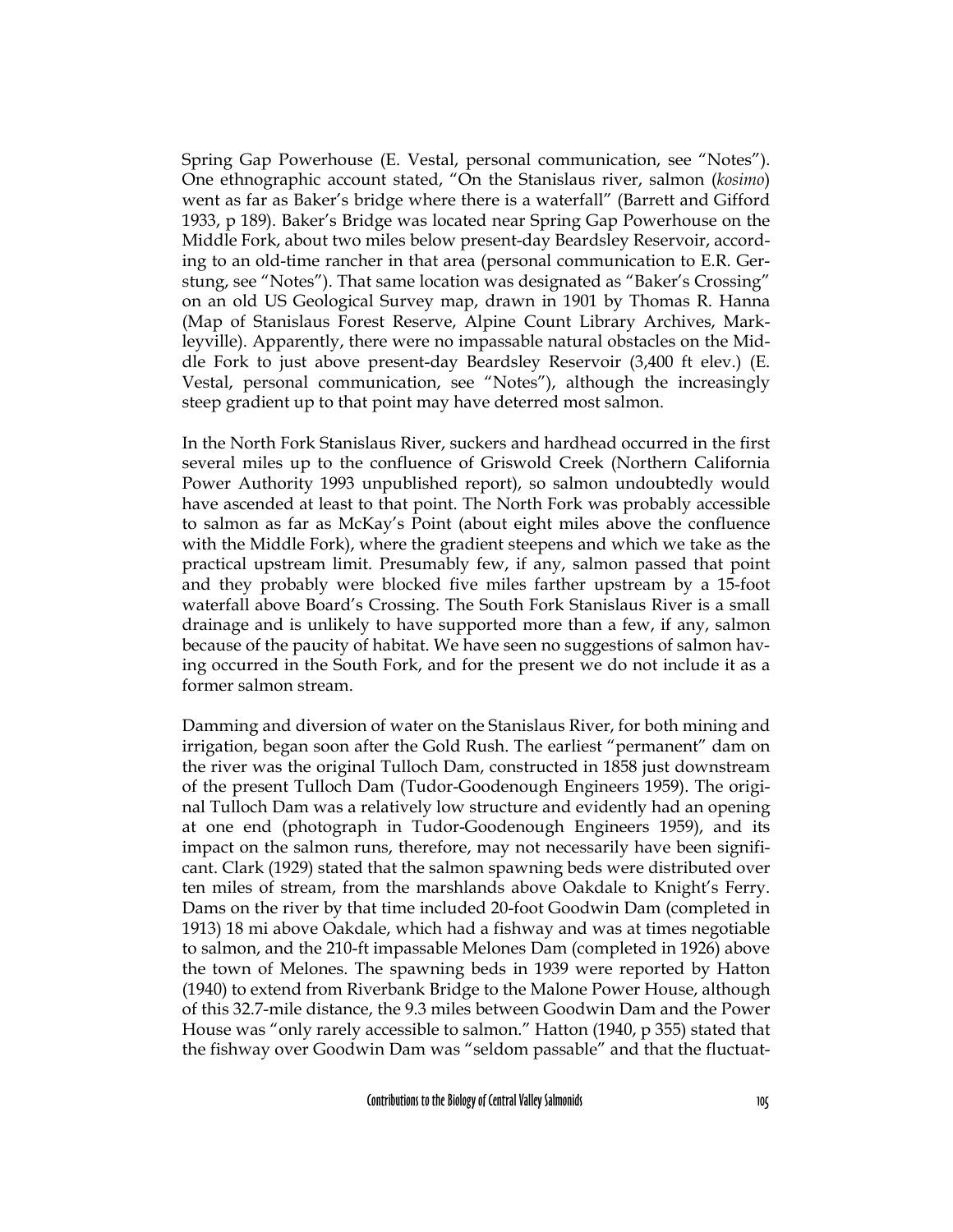ing water level caused by hydroelectric operations above Goodwin Dam and the "almost complete diversion of water at the dam" made it "very nearly an impassable barrier." Fry (1961) also mentioned the blockage of migration by Goodwin Dam, the operation of which also caused low and warm flows downstream during the summer and "violent" water fluctuations (due to power-generation releases) during the fall and winter. Presently, the salmon do not ascend the Stanislaus River farther than Goodwin Dam, which regulates streamflows from Tulloch Reservoir and diverts water for irrigation and power generation (Reynolds and others 1993). Much of the spawning occurs on the extensive gravel beds in the 23-mile stretch from Riverbank upstream to Knights Ferry, which are essentially on the valley floor (T. Ford, personal communication, see "Notes"). Upstream of Knights Ferry, where the river flows through a canyon, spawning is concentrated at Two Mile Bar (about one mile above Knights Ferry) but also occurs in scattered pockets of gravel (T. Ford, personal communication, see "Notes").

The California Fish Commission reported that while the Stanislaus River had once mirrored the Tuolumne River as a preeminent salmon stream, by 1886 only an occasional salmon was seen "trying to get over one of its numerous dams" (CFC 1886, p 20) Much later, Clark (1929, p 32) reported that the Stanislaus River "has a good spring and fall run of salmon," but he also stated that their abundance was "about the same as in the Tuolumne" where he had described them to be "scarce." Given Clark's contradictory statements, it is not clear how abundant, even qualitatively, the salmon were in the Stanislaus at the time of Clark's survey (late 1920s). Historically, the spring run was said to have been the primary salmon run in the Stanislaus River, but after the construction of dams which regulated the streamflows (namely, Goodwin Dam and, later, Melones and Tulloch dams), the fall run became predominant (DFG 1972). Fry (1961, p 64) described the Stanislaus River as "a good fall run stream for its size" but it had "almost no remaining spring run."

The Stanislaus River fall run, in recent historical times, has contributed up to 7% of the total salmon spawning escapement in the Central Valley (Reynolds and others 1993). Annual escapements for the fall run were minimally estimated at 4,000 to 35,000 spawners (average about 11,100) during 1946–1959 (Fry 1961), before the construction of Tulloch Dam (in 1959). In the following 12-year period (1960–1971), the average run size was about 6,000 fish (DFG 1972). Fall-run abundances during the 1970s and 1980s ranged up to 13,600 (average about 4,300) spawners annually (DFG unpublished data). The numbers of spawners returning to the Stanislaus River have been especially low during most of the 1990s—<500 fish annually in 1990–1993, 600 to 800 fish in 1994–1995, and <200 fish in 1996—but there was a modest increase to 1,500 spawners in 1997 and 2,200 spawners in 1998 (DFG unpublished data).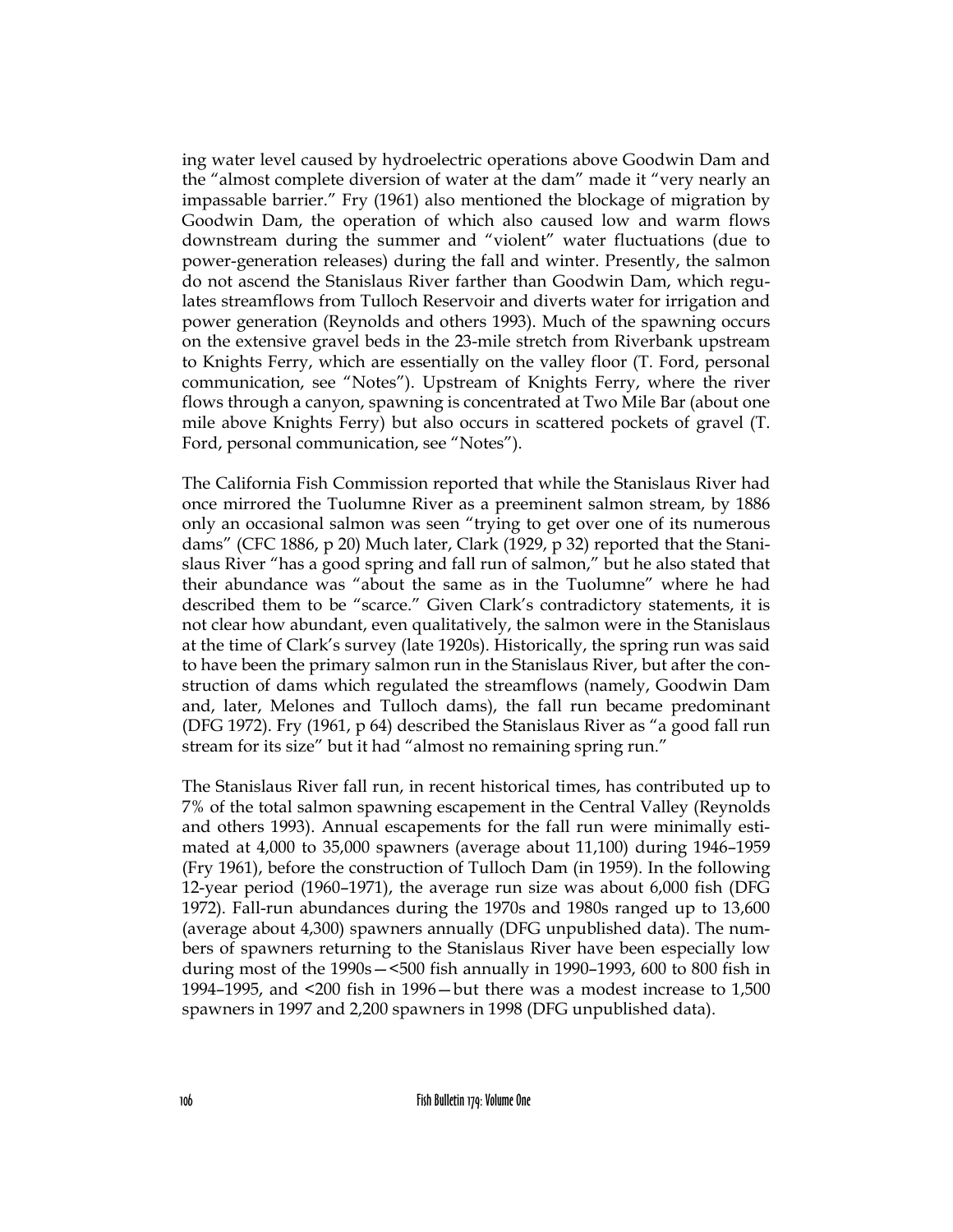Presently (1999) only the fall run has sustained itself in the Stanislaus River, although small numbers of late-fall-run fish have been reported to occur (Reynolds and others 1993). As in the Tuolumne River, the recent occurrence of late-fall-run salmon in the Stanislaus River could be due to strays from the Sacramento River system.

Calaveras River (Calaveras County). The Calaveras River is a relatively small, low-elevation drainage that receives runoff mainly from rainfall during November through April (Reynolds and others 1993), and its lower reaches historically were dry during part of the year (Carson 1852). This river was probably always marginal for salmon, and it lacks suitable habitat for spring-run fish (E.R. Gerstung, personal observation). Chinook salmon runs reportedly occurred on an "irregular basis" (Reynolds and others 1993), although Clark (1929, p 235) had stated that the Calaveras River was "dry most of the summer and fall and so it has no run of salmon." Yet, the name of the river itself represents, in a way, a salmon legacy. Quoting the historian Sanchez (1932, p 291):

*In his diary Moraga says that the river tribes fought against those of the Sierra for possession of the salmon in the stream, and that in one battle many were said to have been killed and left on the field. A great number of skulls, relics of this bloody conflict, were found by Moraga scattered along the creek bed, and for that reason he called it Las Calaveras [The Skulls].*

O'Brien (1951, p 33) further elaborated:

*Moraga followed them…and there halted in amazement. Skulls and bones littered an acre and more. An Indian of a nearby ranchería explained that the field was an ancient battleground. A long time before, he said, invading warriors swarmed down from the Sierra to drive the tribes of the Sacramento and San Joaquin Valleys from their river fishing preserves…and these skulls and bones were the remains of those who had fallen.*

The Calaveras River had, in recent times, an unusual "winter" salmon run which spawned during late-winter and spring, but it is unknown if the run had existed before the dams were built on the river. This run has been referred to as a "winter run," but perhaps it was more like a late-fall run, given that the spawning period was relatively early compared to the Sacramento winter run. The presence of this run was documented for six years within the period 1972–1984 and it numbered 100 to 1,000 fish annually (Reynolds and others 1993). The fish ascended to New Hogan Dam, and they held and spawned in the reach just below the dam (T. Ford, personal communication, see "Notes"). Management of streamflows by the US Army Corps of Engineers entailed high-flow releases from New Hogan Dam interspersed with periods of very low flow, which undoubtedly contributed to the apparent demise of this run since 1987 (T. Ford, personal communication, see "Notes"; USFWS 1995). Bel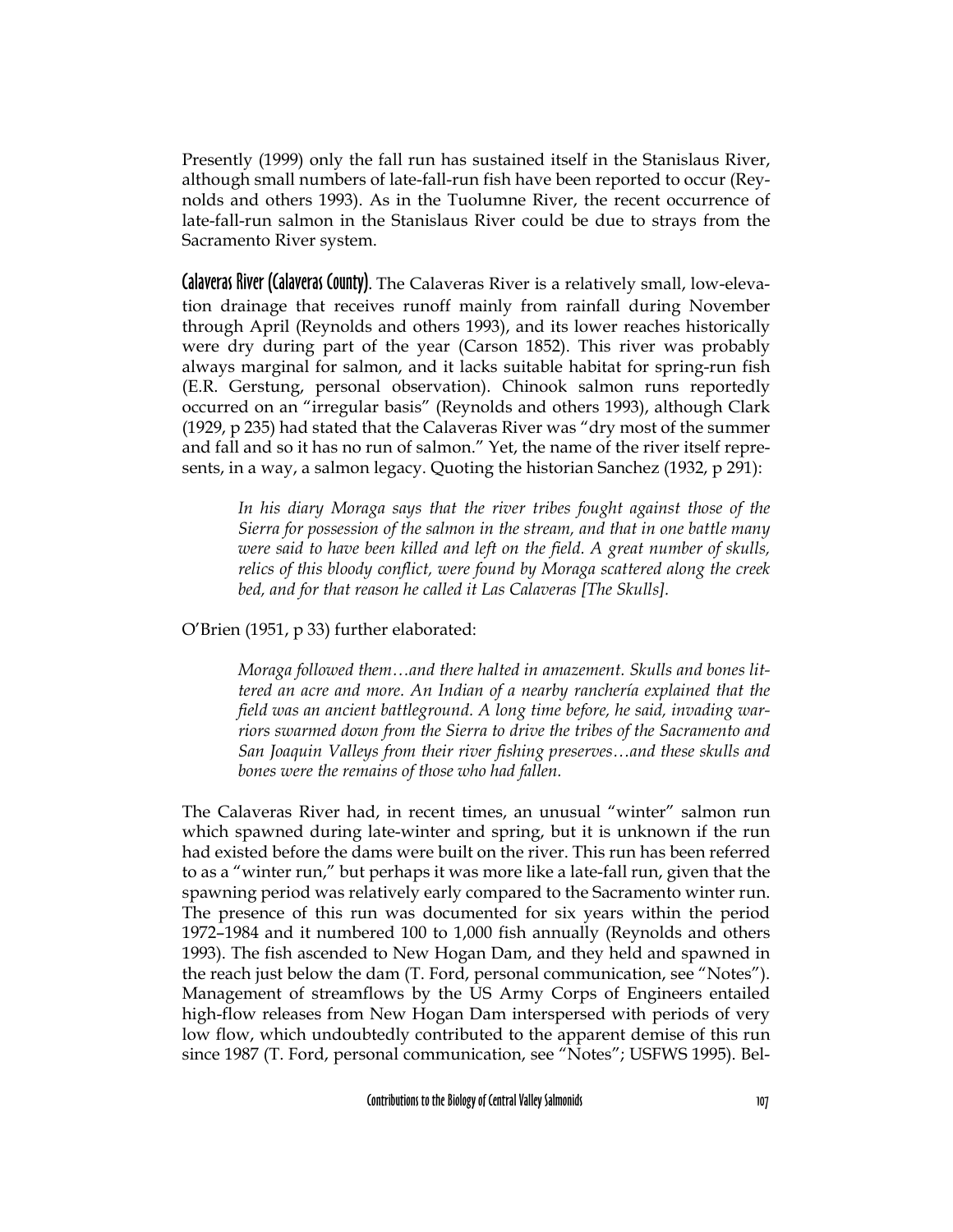lota Dam, 15 mi below New Hogan Dam, and at least two other diversion dams are known to have blocked upstream salmon migration during periods of low streamflow (Reynolds and others 1993). The run's extirpation may also have been hastened, if not guaranteed, by persistently low streamflows due to the 1987–1992 drought and to irrigation diversions.

It is possible that the existence of salmon—particularly the supposed "winter run"—in this river during recent decades has been mainly the result of suitable conditions created by the dams. Historically, the natural occurrence of salmon there was most likely limited to wet years. Currently, fall-run salmon—perhaps those destined for other San Joaquin River tributaries occasionally enter the Calaveras River when suitable fall streamflows occur. For example, several hundred fall-run fish were observed during the fall of 1995 at Bellota Dam, where they were temporarily blocked (DFG unpublished data). We have no information on the historical upstream range of salmon in the Calaveras River, so we consider the site of New Hogan Dam (the upper limit in recent times) as a minimal approximation of the historical limit.

Mokelumne River (San Joaquin, Amador counties). The Mokelumne River, in its original state, apparently supported at least fall and spring salmon runs. Some evidence suggests that a late-fall run also occurred at one time. In what is probably the earliest record of salmon in the Mokelumne River, the fur trapper Jedediah Smith, having encamped on "Rock River" (Mokelumne River), wrote in his journal for 22 January 1828: "Several indians came to camp and I gave them some tobacco. They brought with them some fine salmon some of which would weigh 15 or 20 lbs. I bought three of them and one of the men killed a deer…" (Sullivan 1934, p 56). The salmon that would have been present during that part of January in "fine" condition most likely were latefall-run or perhaps spring-run, although the timing is extraordinarily early for the latter. Smith's party evidently was on the lower Mokelumne River on the marshy valley floor, for "…although the ground was rolling the horses sank at every step nearly to the nees [sic]." Two decades later, Alfred Doten similarly recorded (for 22 December 1851): "Saw three fine salmon, which were brought from the Moqueleme—they averaged about 20 lbs a piece" (Clark 1973, p 80). That date is consistent with the peak migration time of the late-fall run, and although later-arriving spawners of the fall run cannot be completely discounted, it is more likely that late-fall run fish would have been present in "fine" physical condition. Ethnographic information attests that native Northern Sierra Miwok people on the Mokelumne River in the past had at least a simplified "first-salmon" rite (Aginsky 1943)—suggesting the historical presence of the spring salmon run, given that such rites characteristically were associated with the onset of the spring-run harvest in other Central Valley streams (for example, Gayton 1946 [p 256], 1948b [p 166]; Voegelin 1942, [p 57, 175]) and on the northern California coast (Swezey and Heizer 1977).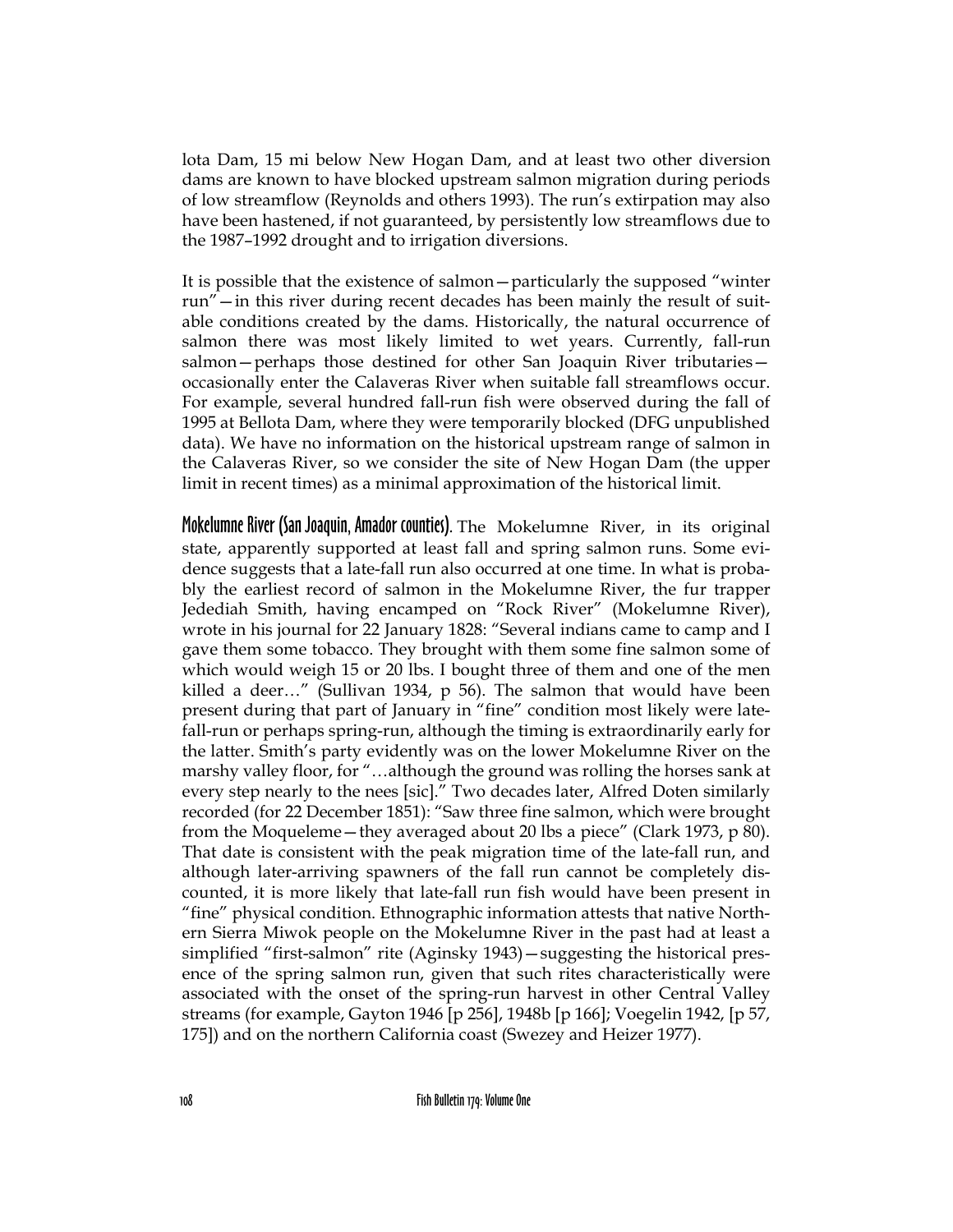Salmon ascended the river at least as far as the vicinity of present-day Pardee Dam (rm 73). Reportedly, a large waterfall (30+ ft high) was present at Arkansas Ferry Crossing, one mile downstream of the Pardee Dam site in a narrow rocky gorge (R. Nuzum, personal communication, see "Notes"), and it may have posed a significant barrier to the fall run. The site of the waterfall was inundated by Camanche Reservoir, and no natural obstructions presently exist between Camanche Reservoir and Pardee Dam (S. Boyd, personal communication, see "Notes"). Spring-run salmon undoubtedly would have ascended past that former waterfall to reach higher elevations where water temperatures were suitable for over-summering. It has been stated that, "An unknown number of chinook salmon" spawned upstream of the Pardee Dam site in earlier times (FERC 1993). Steelhead were believed to have spawned mostly in the reaches above Pardee Dam (Dunham 1961 unpublished report). Because there are no impassable falls between Pardee and the Electra powerhouse 12 mi upstream, spring-run salmon undoubtedly also reached the latter point. Bald Rock Falls (30 ft high), seven miles beyond Electra, is a complete fish barrier (Woodhull 1946). Native fish species such as hardhead and pikeminnow are known to have reached the falls (Woodhull 1946), so Bald Rock Falls can be reasonably taken as a likely upstream limit for both salmon and steelhead.

The California Fish Commission reported in 1884 that the Mokelumne River was the "only stream emptying into the San Joaquin not dammed" (CFC 1884, p 16). Collins (1892, p 163) also asserted: "Salmon do not run into the San Joaquin in large numbers. In the fall, when the fishery is at its best, fishermen go a few miles up the Mokolumne …[sic]" Yet, the salmon runs into the Mokelumne River already had been largely eradicated by 1877 due to gold mining activities (CFC 1877, p 5). However much the salmon runs subsequently recovered from the habitat degradation of the gold mining era, the runs were believed to have started another decline after the construction of Woodbridge Dam (15 ft high) in 1910, at the town of Woodbridge (rm 39) (Dunham 1961 unpublished report). Fry (1961, p 64) cited Woodbridge Dam as having been "a serious fish block" for many years, as well as providing "often too little water for the passage of salmon," and he mentioned industrial and mining pollution as having been "very serious" at times. As of 1928 the salmon spawning grounds reportedly extended from the river mouth above tidewater for about 15 mi to above Woodbridge Dam (Clark 1929). There was a small fishway at this dam which had very little water flowing down it during summer and fall (Clark 1929). Clark reported that the Mokelumne River at that time had "only a fall run," "usually quite late." He stated that a "considerable run" migrated upriver each year, although not as large as in former years, and that the flashboards in Woodbridge Dam were taken out in late fall (November) to allow passage of the salmon. Although this is possibly an indication of a late-fall run, it seems more likely that the fish for the most part were a late-running fall run, delayed by the lack of water. The true late-fall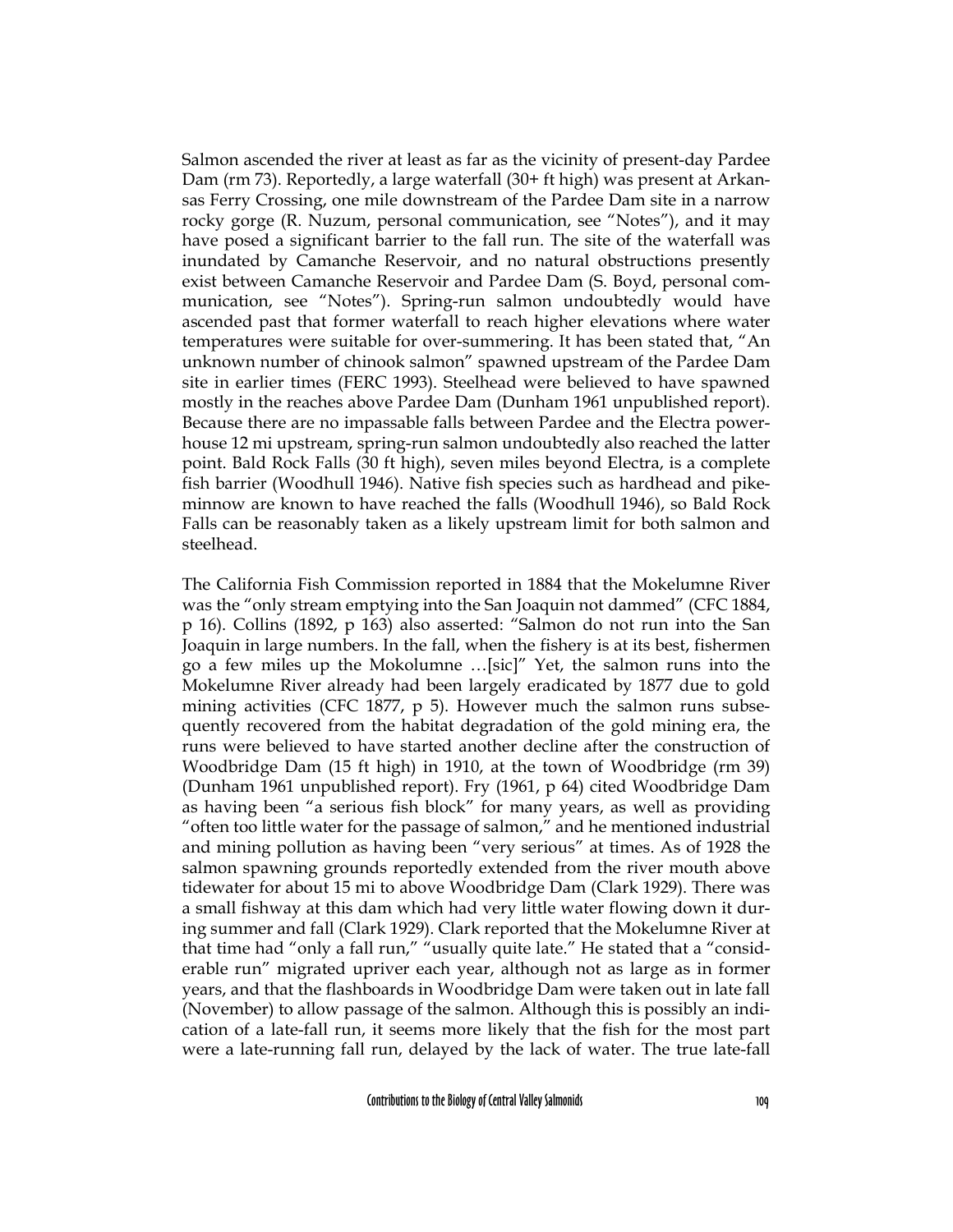run, as currently recognized (Fisher 1994; Yoshiyama and others 1998), probably would not have been present in the Mokelumne River or other tributaries in significant numbers until December at the earliest. However, the earliest historical references to salmon (noted above) seem to indicate that late-fall run salmon actually occurred in the Mokelumne River at least until the mid-19th century.

Despite Clark's (1929) statement to the contrary, spring-run salmon evidently still entered the lower Mokelumne River during the early 1930s. Salmon and other fish were landed in the small fishing port of Lockeford, about nine miles upstream of Woodbridge. Scofield (1954, p 78) reported that in the period 1931–1935, "an average of 2,000 pounds per year of mixed fish were credited to this town" and that "During May, June and July salmon predominated." The salmon in that season almost certainly would have been spring-run fish. Scofield (1954, p 78) also reported "only the record of 3,800 pounds of salmon in August and September of 1931" associated with the town of Acampo three miles north of Lodi on the east side of the Mokelumne River. If the fall run in this river usually ran late, as Clark (1929) stated for that historical period, then perhaps those salmon recorded in August-September at Acampo were a component of the spring run that had been blocked from ascending farther upstream, presumably by Woodbridge Dam.

The construction of Pardee Dam in 1928 presented an insurmountable obstacle, cutting off the upper spawning areas (Dunham 1961 unpublished report). Hatton (1940) stated that spawning beds on the Mokelumne River occurred in the 22.5 mi between Lockeford Bridge and Pardee Dam. At that time (1939), the irrigation dam at Woodbridge had a fishway but was impassable at times due to "fluctuating water levels," and Hatton was of the opinion that probably most of the migrating spawners did not ascend to the spawning beds until the dam's weir boards were removed, usually "around the first week in November."

Fall-run salmon are now stopped at the lower end of Camanche Reservoir, about nine miles below Pardee Dam. They spawn in the reach from Camanche Dam (rm 64) downstream to Elliott Road (rm 54) (J. Nelson, personal communication, see "Notes"), and 95% of the suitable spawning habitat is within 3.5 miles of Camanche Dam (Reynolds and others 1993). Before the completion of Camanche Reservoir (1964), the fall run also spawned upstream from Camanche Dam to the canyon about three miles below Pardee Dam (Reynolds and others 1993). The Mokelumne River Hatchery, operated by DFG, was built in 1965 as mitigation specifically for that spawning stock component (Reynolds and others 1993; J. Nelson, personal communication, see "Notes").

Fry (1961) reported that counts of fall-run spawners passing Woodbridge Dam ranged from <500 (in two separate years) to 7,000 fish during the period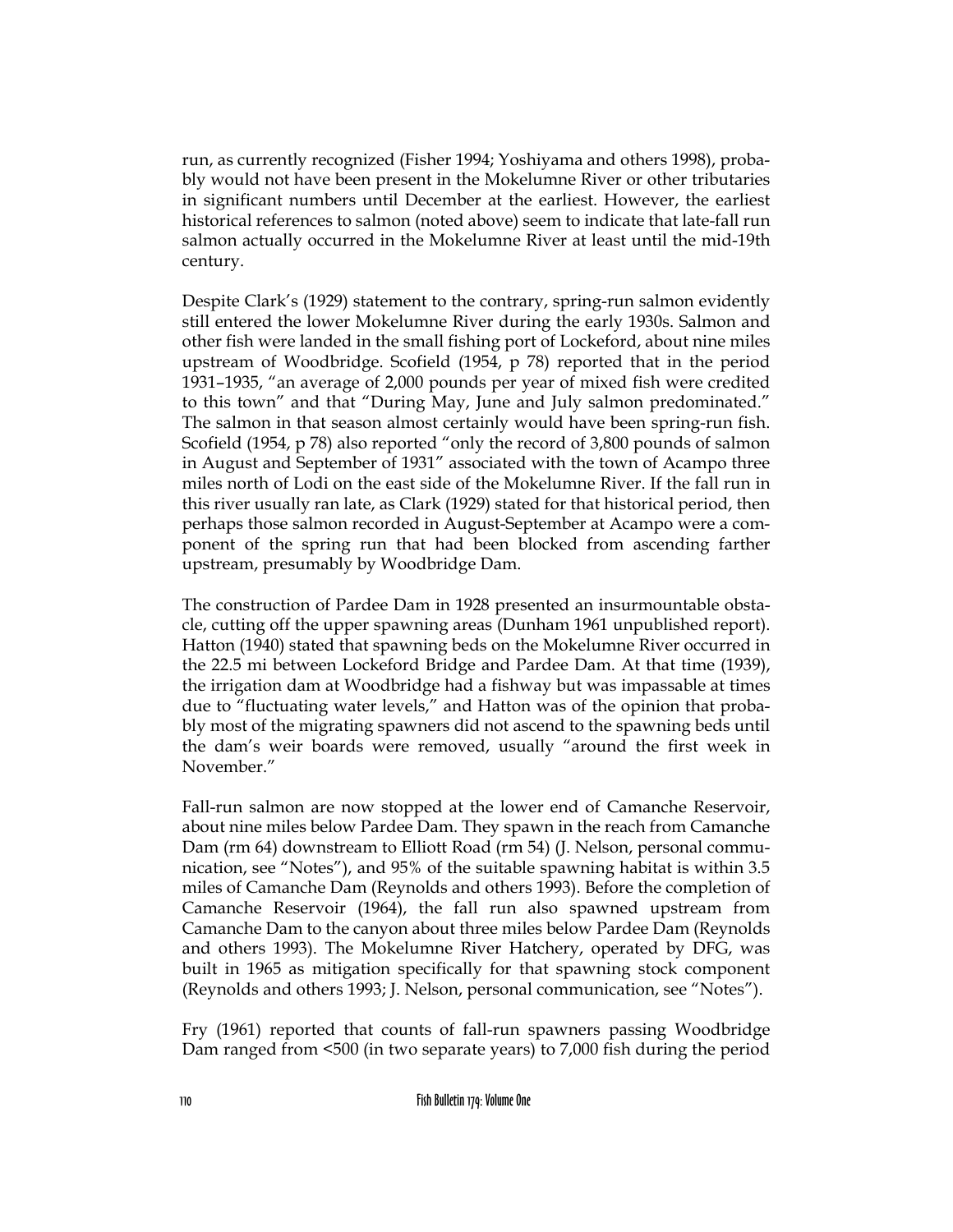1945–1958, and there were partial counts of 12,000 fish each in 1941 and 1942 (DFG 1944; Fry 1961). Fry also stated that the spring run appeared to be "practically extinct." During the period 1940–1990, total annual run sizes ranged between 100 and 15,900 fish (Reynolds and others 1993); the runs averaged 3,300 spawners during 1940–1963 (before impoundment of Camanche Reservoir) and 3,200 spawners during 1964–1990 (post-impoundment) (Reynolds and others 1993). More recent annual run-size estimates for the fall run have been 400 to 3,200 (average about 1,800) total spawners during 1990–1994, increasing to 5,400 to 7,800 fish in 1995–1996 and perhaps 16,700 fish in 1997 (DFG unpublished data). The latter DFG estimate for 1997 may be inflated; a lower escapement of about 10,180 spawners was reported by the East Bay Municipal Utility District (J. Miyamoto, personal communication, see "Notes"). Hatchery returns have composed 14% to 69% of the fall run during the 1990s. Estimated numbers of natural spawners during this period ranged from 180 (in 1991) to 10,160 fish (in 1997), averaging 2,500 fish (DFG unpublished data).

Cosumnes River (El Dorado County). The Cosumnes River, a branch of the Mokelumne River, historically has been an intermittent stream and therefore offered limited access to salmon. Yet, the river derives its name from the Cosumne triblet of the Valley Yokuts—the "People of the Salmon Place" in the language of the neighboring Miwok people (Latta 1977, p 99)—or, alternatively, from Southern-Central Miwok words for salmon (*kos'-sum*, *kos'-sum-mi*) (Powers 1877, p 347; Bennyhoff 1977, p 101). Latta (1977, p 100) noted that the Cosumne village of "*Musu* (moo-soo, probably a variant of *Cosu* and meaning Salmon Place) was…located two miles northeast of present Bruceville"—about nine miles above the mouth of the Cosumnes River.

Only a fall salmon run is definitely known to have occurred in this river. Hallock and Van Woert (1959) reported that the Cosumnes River had a "notoriously late" fall run, probably due to insufficient streamflows until well into the fall rainy season. There is no indication that a spring run ever existed here (J. Nelson, personal communication, see "Notes") and the atypical streamflow regime and low elevation of the drainage make it unlikely that there was one. There is a 30-foot falls a half mile below Latrobe Highway Bridge which has been viewed as a barrier, and which we take as the historical upstream limit. However, salmon probably did not usually reach that far upriver because of the limited time available for migration in this stream, and most likely only a few fish ascended past Michigan Bar (rm 31). If any fish were able to surmount that obstacle, they undoubtedly were stopped by a second waterfall (50 ft high) 8.5 mi farther upstream at the Highway 49 crossing.

Clark (1929) reported the presence of "a considerable run" (fall run), which he stated to be equal in abundance to that in the Mokelumne River. At that time the spawning grounds extended from the river mouth above tidewater to the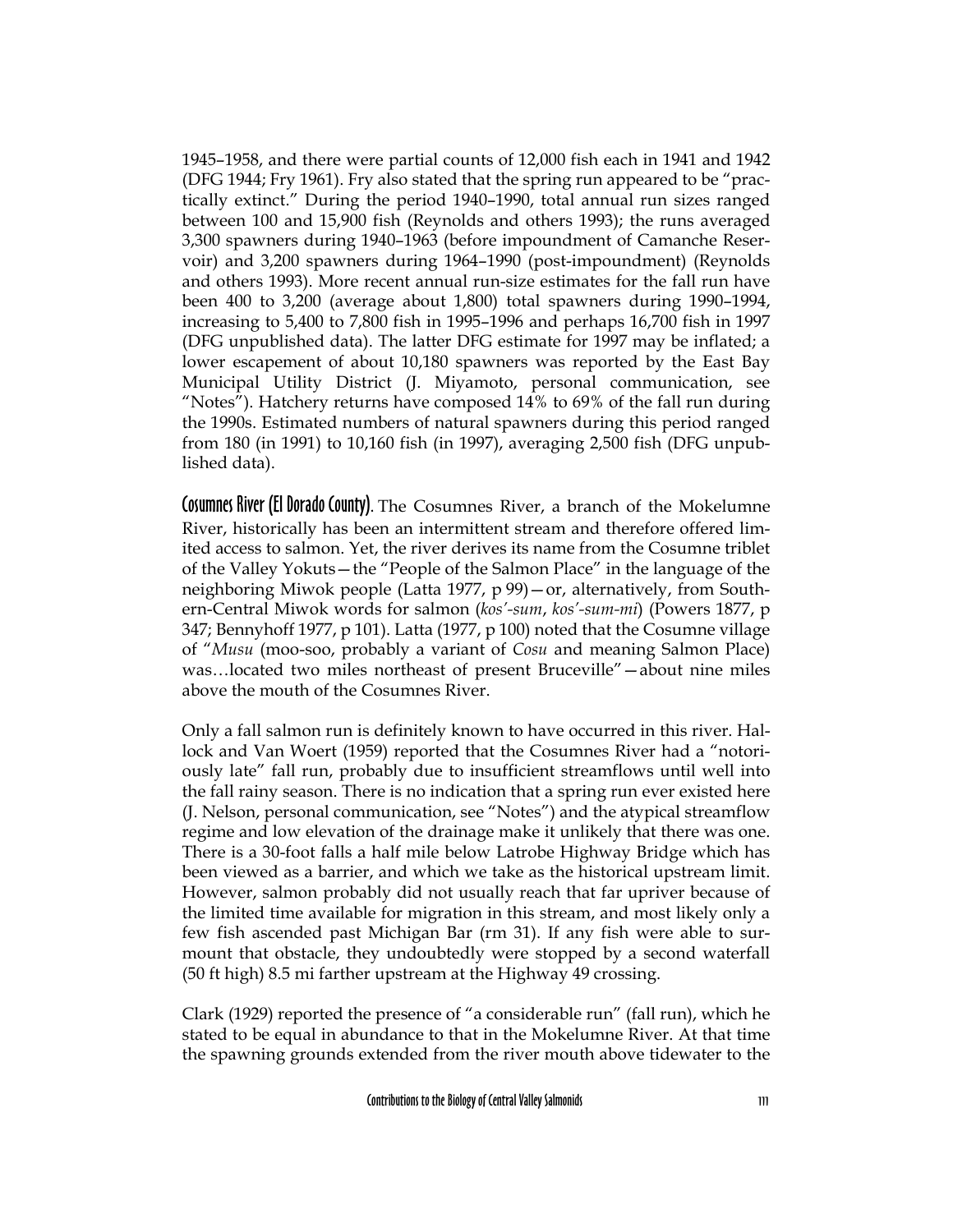irrigation diversion dam near the town of Sloughhouse, which was a barrier to the salmon. In 1939, the spawning grounds on the Cosumnes River extended along the 15.2 mi stretch from Sloughhouse Bridge up to the falls below Latrobe Highway Bridge (Hatton 1940). Hatton (1940) reported that the best spawning areas were between the Sloughhouse and Bridgehouse bridges; just above Bridgehouse the river passed through a canyon where bedrock largely replaced the gravel beds. At that time (1939), the 18-foot high Bridgehouse Dam was the only permanent dam on the river, having two "apparently satisfactory fishways" but an unscreened diversion. The lower end of the stream was dry during the months when irrigation diversions were taken, but in late fall "a run of undetermined size" took place (Hatton 1940). The fall run presently spawns in the reach from downstream of the Highway 16 crossing (Bridgehouse Bridge) up to the falls below Latrobe Road (J. Nelson, personal communication, see "Notes"). Additional spawning habitat occurs downstream of the Highway 16 crossing to Sloughhouse Bridge, but below that point the substrate is largely sand and unsuitable for spawning (E.R. Gerstung, personal observation). The sole dam in the river—Granlees Diversion Dam (located one mile upstream of the Highway 16 crossing)—presently may pose an obstacle to salmon migration because its fish ladders are sometimes inoperative. The salmon generally cannot ascend the river until late October to November, when adequate flows from rainfall occur (Reynolds and others 1993).

Fry (1961) reported run-size estimates for the fall run of <500 to 5,000 fish for the period 1953–1959. Historically, the run size has averaged about 1,000 fish, but more recent runs, when there was water in the streambed, numbered no more than 100 individuals (Reynolds and others 1993). In many years there has been insufficient streamflow to maintain connection with the San Joaquin River. No salmon have been observed in the Cosumnes River since 1988 (DFG unpublished data).

American River (Sacramento, Placer counties). Spring, fall and possibly late-fall runs of salmon, as well as steelhead, ascended the American River and its branches and were impeded to varying degrees by a number of natural obstacles, at least one which no longer exists. According to a Native American (Nisenan) informant, salmon and steelhead were said to have formerly entered all the small, lower-elevation streams around Auburn (at the juncture of the North and Middle forks) and Colfax (about 16 mi farther up the North Fork) (Wilson 1972). In the North Fork American River, steelhead were observed during DFG surveys in the 1930s at Humbug Bar, above where the North Fork of the North Fork enters (DFG unpublished data); because there are no substantial falls below that point, spring-run salmon no doubt also easily ascended that far. Mumford Bar, about seven miles above Humbug Bar, was one of several salmon fishing spots for the native Nisenan people, at which "salmon [were] taken with bare hands during heavy runs" (Beals 1933, p 347). For the present,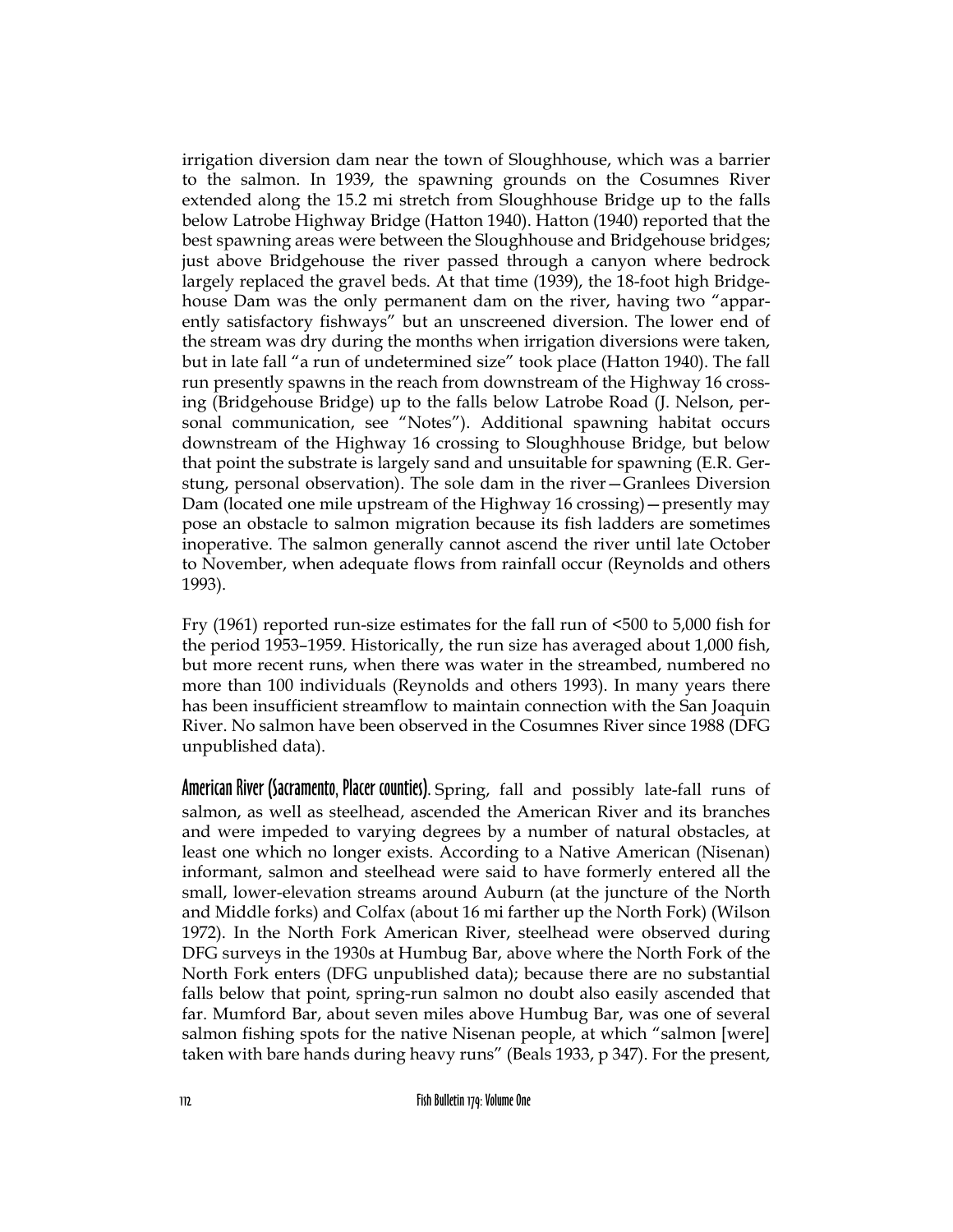given the lack of more definite information, we take Mumford Bar as the minimal upstream point reached by salmon. However, if the salmon, like steelhead, were able to surmount the waterfall at Mumford Bar, they would have had clear passage about four miles farther upstream to a 10-foot waterfall at Tadpole Creek (2,800 ft elev.), which is too steep for kayakers to boat over (Stanley and Holbek 1984). And if salmon were able to jump that waterfall, their upper limit would have been another seven miles upstream at the 60 foot falls at Royal Gorge (4,000 ft elev.), which likely was the uppermost barrier to steelhead (DFG unpublished data). That uppermost limit would accord with Beals' (1933) general statement that salmon reportedly ranged above the elevational limit of permanent habitation (3,000 to 4,000 ft) of the Nisenan people of the area.

On the Middle Fork American River, falls that had existed before the gold mining era at Murderer's Bar, about three miles above the confluence with the North Fork, obstructed the salmon at least to some degree. The pioneer Myron Angel wrote:

*Before the falls at Murderer's Bar was cut down, during spawning time, the salmon would accumulate so thickly in a large pool just below, that they were taken in great numbers by merely attaching large iron hooks to a pole, running it down in the water, and suddenly jerking it up through the mass. And that place was not an exceptional one; it was so at all places where there was any obstruction to free running. During these times, the Indians supplied themselves with fish, which they dried in the sun. (Angel 1882, p 402)*

It is likely that the dense aggregations of salmon harvested by the native people below the natural obstacles were more often fall-run fish, impeded by the low fall-season streamflows. The earlier-migrating spring run, ascending mainly during the spring flood flows, would have been able to transcend some of those same obstacles (CFC 1900a, p 25, 1900b, p 13). Spring-run salmon probably were able to ascend the Middle Fork a fair distance due to the absence of natural barriers above Murderer's Bar. In 1938, the spawning area for salmon was reported to extend up the Middle Fork to below the mouth of Volcano Creek (1,300 ft elev.) (Sumner and Smith 1940); salmon likely reached the confluence with the Rubicon River (1,640 ft elev.), which we view as the historical upstream limit. Steelhead were observed in the Rubicon River during the early DFG surveys, but a 15-foot waterfall about four to five miles upstream from the mouth was a likely barrier to them and to any salmon that ascended that far.

In the South Fork American River, a major part of the salmon runs went at least as far as Salmon Falls, and "large quantities" were harvested there in 1850 and 1851 by gold miners and Native Americans (CFC 1875, p 14). As recounted by Special Indian Agent E.A. Stevenson: "…saw them at Salmon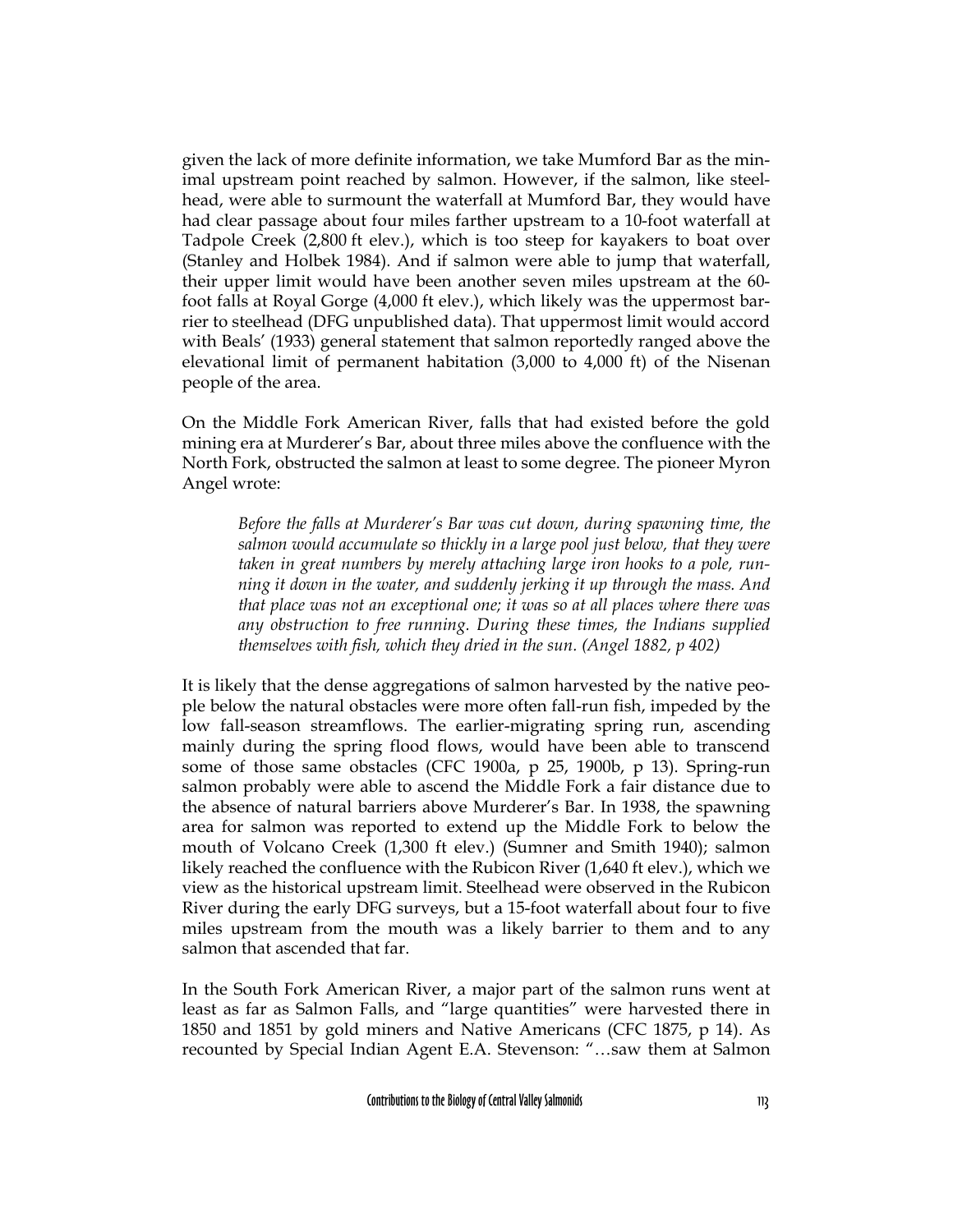Falls on the American river in the year 1851, and also the Indians taking barrels of these beautiful fish and drying them for winter" (31 December 1853 letter to Superintendent of Indian Affairs T. J. Henley, as cited in Heizer 1993, p 16). The forty-niner Daniel Woods also noted in his journal entry for 4 July 1849, at Salmon Falls: "They [the "Indians"] have brought us in some salmon, one of which weighs twenty-nine pounds. These they spear with great dexterity, and exchange for provisions, or clothing, and ornaments of bright colors" (Woods 1851, p 49). The site of Salmon Falls is now covered by Folsom Reservoir, and there has been disagreement on whether the 20-foot falls originally were a complete barrier to migrating salmon. It seems likely that it was the fall run—egg-laden and migrating during low streamflows—that would have been largely blocked, especially before the major fall rains had swelled the streams (CFC 1900a, p 25). But even the fall run may not have been completely barred by the falls—their dense concentration there and at other places perhaps being bottlenecks where some fraction of the run rested or was stalled until streamflows increased before ascending further. Salmon Falls was blasted sometime near the turn of the century, by one account to create passage for log drives down the river (DFG unpublished notes) and by another to allow the salmon to go farther upstream, but the latter attempt was said to have ended in failure (Cassidy and others 1981). The California Fish Commission reported "the removal of obstructions at Salmon Falls, in the American River" sometime during 1888–1890, for which the State Legislature appropriated \$500 (CFC 1890, p 4). The falls were also later blasted in 1935 by the California Division of Fish and Game "to make them more passable for steelhead trout and salmon" (DFG unpublished notes). However, there is evidence that salmon did in fact ascend the South Fork past Salmon Falls in earlier times, before the attempts to modify the falls. Henry W. Bigler, one of the Mormon workmen at Sutter's Sawmill at Coloma during the fateful winter of 1847– 1848, wrote in his diary, "Our grub was mainly unbolted flour, pork, mutton, salmon, peas, tea, coffee and sugar" (Gudde 1962, p 84). Based on a review of that and other documents, Gay (1967, p 138) added: "Beef and beans also formed part of the diet…the pork, mutton and beef was freshly killed on the spot; while the river rewarded anyone who had piscatorial inclinations with a nice catch of salmon." A gold miner's account (Steele 1901, p 275) stated: "In the latter part of August [1852] a band of forty or fifty Indians camped on the opposite bank of the river, spending about two weeks mining and fishing.…Here, with long spears, they caught many fine salmon"; the location was "Texas Bar on the south fork of the American River," one-half mile upstream of Chili Bar and "about two miles from Placerville." Also, Voegelin (1942, p 174) reported the following ethnographic information given in 1936 by a 65-year-old Nisenan informant who had lived all her life in the vicinity of Camino (about five miles east of Placerville and due south of present Slab Creek Reservoir on the South Fork): "Salmon obtainable within area, in American River. No salmon caught until certain time in summer; first fish cooked, divided and eaten by all members of community, for 'good luck'." The impli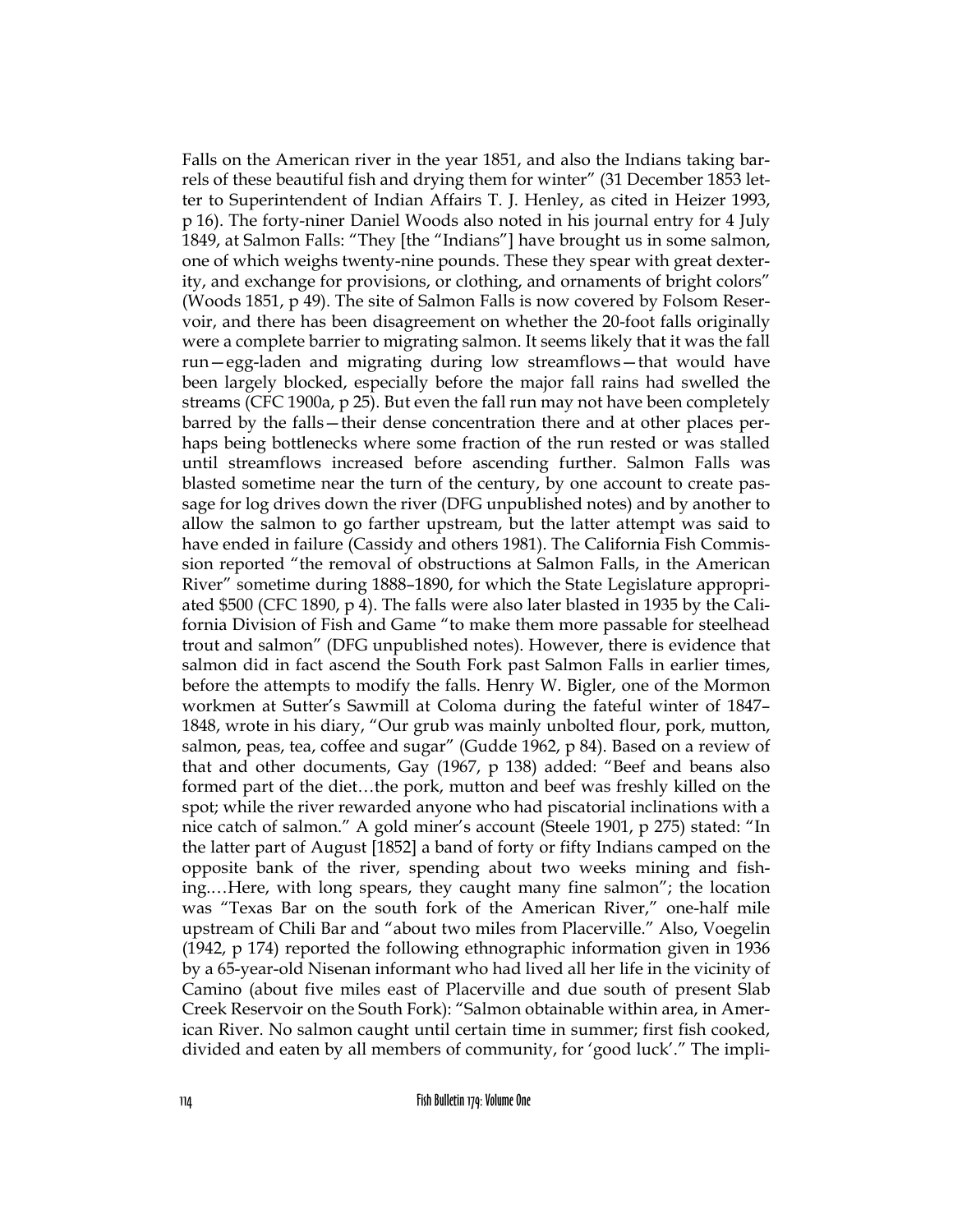cation of the last statement is that those were spring-run salmon which became obtainable as streamflows dropped during the summer; also, there was an annual first salmon ceremony of sorts, indicating that a regular run of salmon in the South Fork American River. Beals (1933, p 347), based upon his ethnographic survey of elder Nisenan informants in 1929, reported that salmon "Ascended S. fork American r. to Strawberry near summit." However, we view Beals' statement broadly—that is, that salmon went up to the general area approaching the present town of Strawberry—because it is less specific than other ethnographic references to salmon that we have included. There is a 30-foot waterfall with an incline of 45° (E.R. Gerstung, personal observation) at Eagle Rock, about eight miles downstream of Strawberry, which kayakers portage around (Stanley and Holbek 1984). There are also several steep stretches above Eagle Rock up to Strawberry, and very little suitable habitat (pools and gravel beds), so salmon probably did not ascend past Eagle Rock in significant numbers, if at all. We take the vicinity of Eagle Rock (4,300 ft elev.), therefore, as the most likely upper limit for salmon in the South Fork.

Hydraulic mining during the 1850–1885 period caused the deposition of large quantities of sediments into the American River, as was true for many other Sierra streams. By one estimate, about 257 million cubic yards of gravel, silt, and debris from mining operations were washed into the American River (Gilbert 1917). Again quoting Indian Agent Stevenson (31 December 1853 letter, in Heizer 1993, p 16):

*The rivers or tributaries of the Sacramento formerly were clear as crystal and abounded with the finest salmon and other fish…. But the miners have turned the streams from their beds and conveyed the water to the dry diggings and after being used until it is so thick with mud that it will scarcely run it returns to its natural channel and with it the soil from a thousand hills, which has driven almost every kind of fish to seek new places of resort where they can enjoy a purer and more natural element.*

According to one gold miner's account, in the summer of 1851, "Salmon were then caught in the river" at Horseshoe Bar on the North Fork American River about seven miles above the confluence with the South Fork, "and fried salmon was no uncommon dish" (Morgan 1970, p 165). By 1860 a sand bar had formed across the mouth of the American River on the Sacramento River (Reynolds and others 1993). The silting over of the spawning beds in the mainstem and forks due to mining activities nearly exterminated the salmon runs in the American River (Gerstung 1989). Stone (1874, p 176) wrote, "The American Fork was formerly a prolific salmon river, but the mining operations on its banks have rendered it so muddy that the salmon have abandoned it altogether, and none ascend it now." Similarly, the California Fish Commission reported: "The American is a shallow, muddy stream…. But few fish are found in the lower part of the stream…. This river, prior to placer mining, was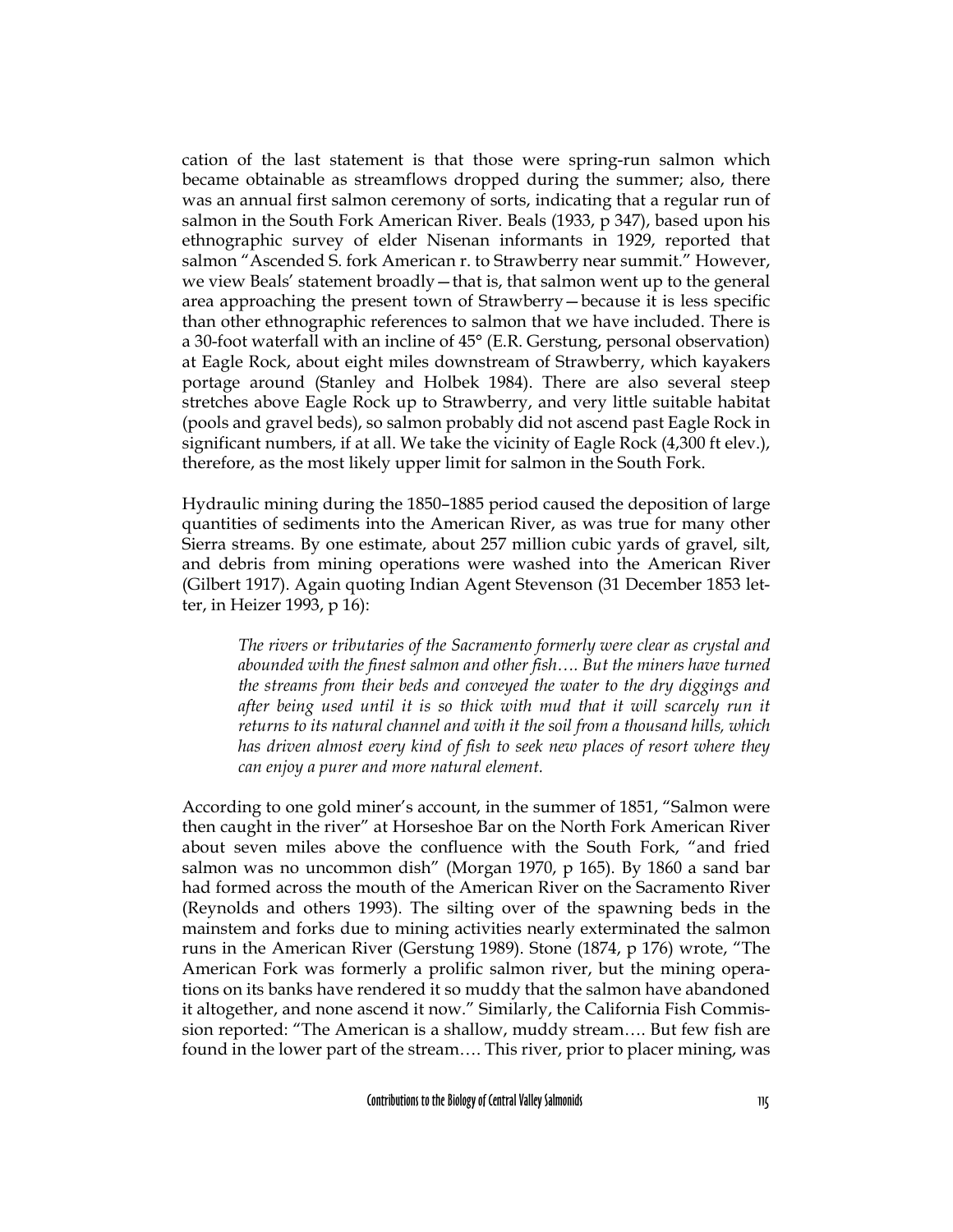one of the best salmon streams in the State. Of late years no salmon have ascended it" (CFC 1886, p 20).

Somewhat later, the construction of dams that lacked adequate fish passage facilities caused the further diminishment of the runs (Gerstung 1989). The 68 foot high Old Folsom Dam (completed in 1895), 27 mi upstream from the mouth, initially was an impassable barrier to salmon and blocked them from reaching the forks of the American River for about 36 years (Sumner and Smith 1940). A fish ladder was built for Old Folsom Dam in 1919, but Clark (1929) stated that salmon were never known to have passed above it, although steelhead probably did; an effective fish ladder for salmon was later constructed in 1931 (Sumner and Smith 1940). Another potential barrier to salmon was a 16-foot high dam built in 1899 by the North Fork Ditch Company on the North Fork American River near Auburn, a few miles downstream of the confluence with the Middle Fork; a rock chute fishway was provided in 1912, but it allowed difficult passage and few salmon used it (Sumner and Smith 1940). The 140-foot high North Fork Debris Dam (completed in 1939), two miles above the confluence with the Middle Fork, posed yet another impassable barrier and assured the extirpation of the salmon run in the North Fork (Sumner and Smith 1940).

Clark (1929, p 36) stated that the salmon run in the American River had "always been a late-fall migration," although he provided no further details, and also that this river "[had] known great runs." An early gold miner noted salmon migrating up the American River about seven miles east of Sutter's Fort on 1 December 1848, of which "thirty-five splendid salmon" were procured by "well-directed rifle-ball" (Buffum 1959, p 41). Early December coincides with the upriver migration periods of both fall and late-fall runs; however, it is appreciably later than the peak migration presently observed for the Sacramento Valley fall run (September through October) but within the peak migration period for the late-fall run (December) (Fisher 1994). The implication seems to be that a late-fall run occurred in the American River, possibly in substantial numbers. However, it is more likely that the run was a fall run that had a relatively late or extended migration season, combined perhaps with some unknown numbers of true late-fall-run fish. The spring run is known to have entered the American River as early as February, as occurred in 1946 (Gerstung 1971 unpublished report).

Clark (1929) described the 1927–1928 salmon run as "very good" and noted that residents on the river had seen no noticeable decrease in the run size over the previous 20 years, although the run reportedly had been devastated by early mining operations. Spawning occurred from the river mouth to Old Folsom Dam about one mile above the town of Folsom, "a distance of 30 mi of good gravel river." In the 1940s, both the spring and fall runs began to reestablish themselves in the American River above Old Folsom Dam. Counts at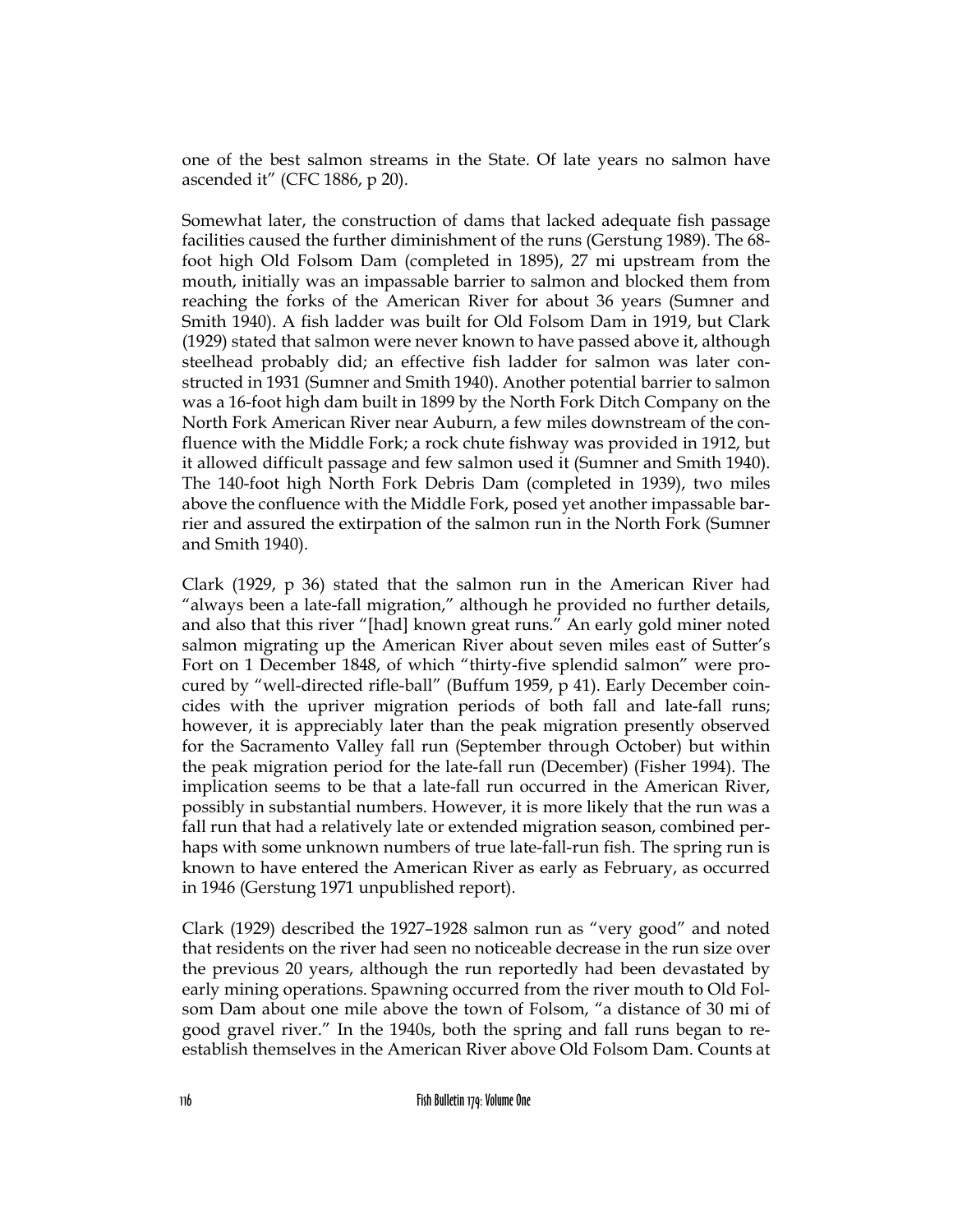the fishway at Old Folsom Dam showed that the spring run reached a maximum of 1,138 fish in 1944 and the fall run reached 2,246 fish in 1945 (Gerstung 1971 unpublished report). The spring-run count dropped to 42 fish in 1945, 16 in 1946, and three fish in 1947; both the spring and fall runs reportedly were decimated after the fish ladder on Old Folsom Dam was destroyed by flood waters in 1950 (Gerstung 1971 unpublished report). The spring run was finally extirpated during the period of construction of present-day Folsom Dam and Nimbus Dam (the latter completed in 1955) (Gerstung 1971 unpublished report).

Fry (1961, p 64) noted the presence of "a small spring run," at least through 1951, which became mixed with the "much larger fall run" during spawning. Combined run sizes were 6,000 to 39,000 spawners annually during the period 1944–1959, with estimates exceeding 30,000 fish during 1944–1946; these fish comprised mainly the fall run but included "a small but unknown proportion of spring run fish" in the first three years of the period (Fry 1961). During 1944–1955, an estimated average of 26,500 salmon (range 12,000 to 38,652) spawned annually in the mainstem American River below the town of Folsom; about 73% of the spawners used the five-mile stretch between Old Folsom Dam and the present site of Nimbus Dam, and the remainder spawned farther downstream (Gerstung 1971 unpublished report). In recent decades, spawning escapements of the fall run have ranged from about 10,000 to 95,000 fish annually (Gerstung 1989, DFG unpublished data). Spawning escapements were about 10,200 to 75,000 fish (average: 41,000) during 1990–1997, with Nimbus Hatchery accounting for an estimated 9% to 59% of the spawning runs during this period (DFG unpublished data). The fall run formerly spawned not only above the site of Nimbus Dam but above Folsom Dam as well (J. Nelson, personal communication, see "Notes"). Completion of Nimbus Dam is said to have inundated half of the then-existent spawning gravels in the American River (Holmberg 1972). Fall-run salmon presently are limited in their upstream migration by Nimbus Dam and spawn mainly downstream from the dam to just above the Watt Avenue crossing (J. Nelson, personal communication, see "Notes"); the habitat downstream of Watt Avenue presently consists mainly of pools unsuitable for spawning (E.R. Gerstung, personal observation).

Bear River (Placer County). The Bear River, the second largest tributary to the Feather River, historically contained salmon, but evidently only a fall run. The run reportedly was "substantial" (Reynolds and others 1993) but has not occurred in its former numbers for decades (J. Nelson, personal communication, see "Notes"). Adult salmon ascended as far as present day Camp Far West Reservoir, where a waterfall in that vicinity probably barred their further passage. No waterfall exists there now, so it evidently was submerged or built upon during the construction of Camp Far West Reservoir and Dam (J. Hiskox, personal communication, see "Notes"). There are no natural barriers above Camp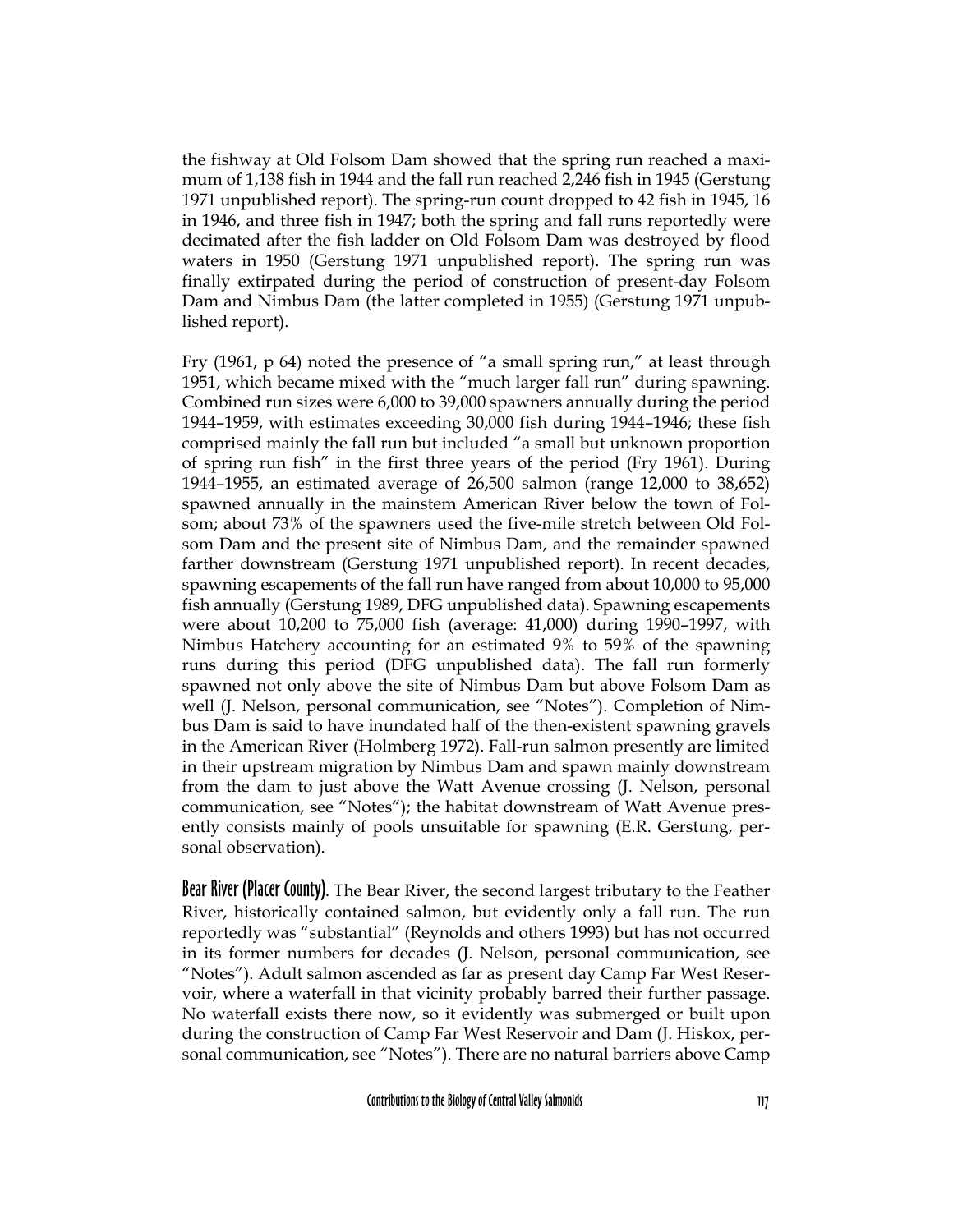Far West Reservoir at least to Rollins Reservoir 24 mi upstream, next to present-day Chicago Park (J. Hiskox, personal communication, see "Notes"). According to one native Nisenan informant who had resided most of her life around Chicago Park, there were no salmon in that area (Voegelin 1942), so the salmon evidently were completely blocked by the waterfall near Camp Far West.

Clark (1929, p 36) stated, erroneously, that the Bear River "has never been known to be a salmon stream," with only an occasional salmon observed there. Clark reported the presence of an impassable dam near the town of Lincoln (which is not on the river but lies about nine miles south of Camp Far West Reservoir). As with other Sierra streams, hydraulic mining activities caused substantial sedimentation problems in the Bear River such that by 1876 its channel had become completely filled (Reynolds and others 1993). According to early historians,

*Near Wheatland the river has altered its course for several miles, making a new channel half a mile south of the old bed. The banks of this stream were once twenty-five to thirty feet high. Its channel has been filled up, and the water is so thick and heavy with sediment that in summer there is scarcely any stream at all. From 1866 to 1869, the stream almost ceased to run except on Sundays, the water on other days being used by the miners (Chamberlain and Wells 1879, p 86).*

The effect on the salmon runs at that time would have been catastrophic and undoubtedly accounts for the apparent historical scarcity of salmon immediately before Clark's (1929) assessment. Indeed, it was written by early historians:

*Bear, Yuba and Feather rivers were full of salmon, and the Indians speared them by the hundred in the clear water. When the river began to be muddy, the fish became scarce. The Indians even then speared them, and although unable to see the fish, they could tell their position with unerring precision by the ripples made in their passage through the water (Chamberlain and Wells 1879, p 15).*

The abundance of salmon in the Bear River long ago was also attested in an old newspaper account (Marysville Daily Appeal, 24 July 1889):

*J. M. C. Jasper, of Wheatland, says that the generation now growing up in that vicinity are altogether too incredulous, because they wont [sic] believe that thirty years ago he used to stand on the banks of Bear river and with a pitchfork catch salmon weighing thirty pounds and over, to feed to the hogs. Many other old-timers tell the same thing.*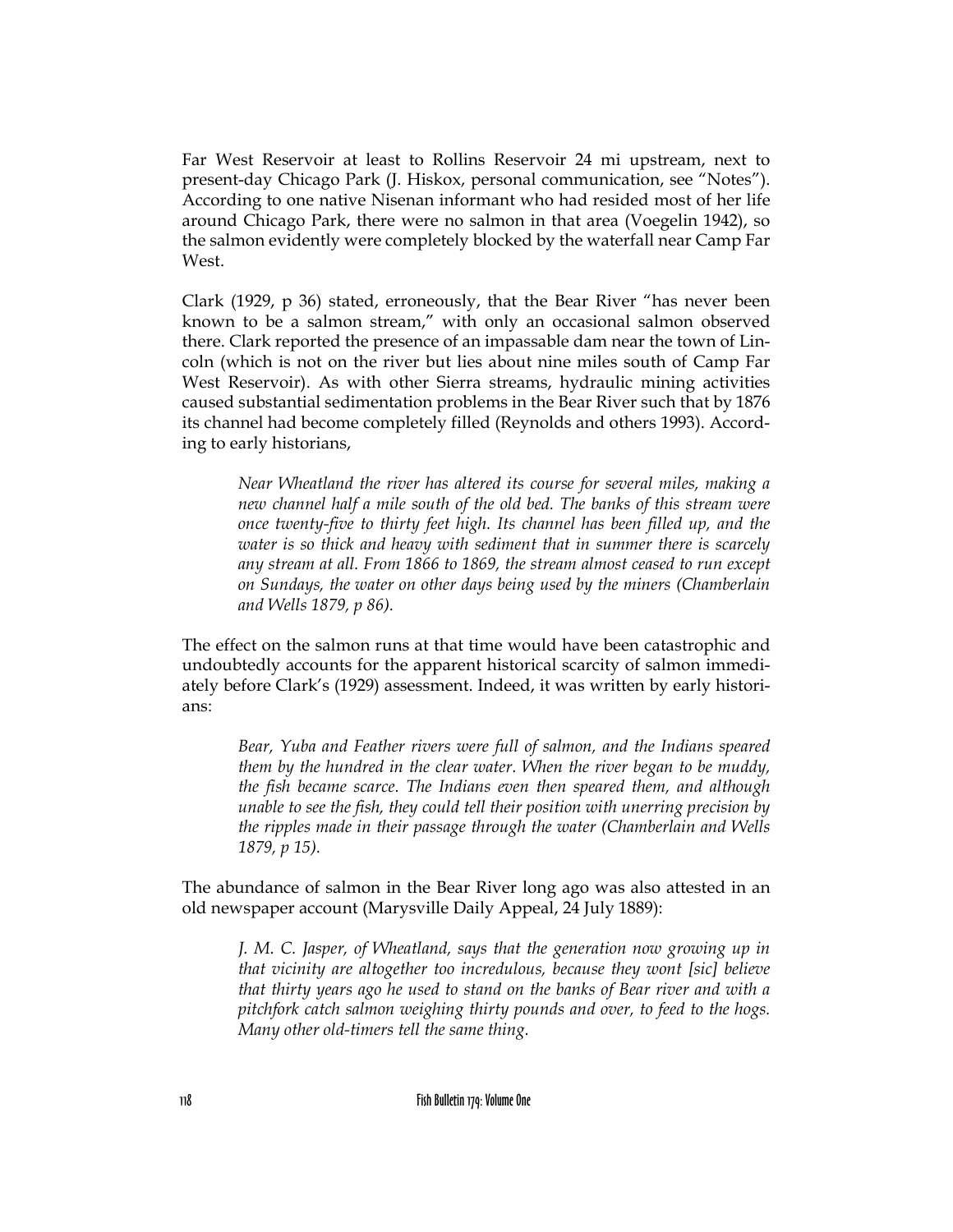And, according to the California Fish Commission, "It is the testimony of all the pioneer miners that every tributary of the Sacramento, at the commencement of mining, was, in the season, filled with this fish, …A few salmon continued to enter the Feather, Yuba, Bear, and American Rivers until the floods of the Winter of 1860–1, which covered the gravel bottoms of all those streams with mining sediment…" (CFC 1880, p 3). The change in the Bear River was so profound that the Commission would later write, "Bear has lost all claim to the name of river… It never was noted as a fish stream, although a few salmon and perch were taken from its waters in early days" (CFC 1886, p 20).

Within the present decade or so, the fall run has occurred only occasionally, when heavy rains and dam spillage provide adequate flows (Reynolds and others 1993). At those times, the run may number in the "hundreds" (Reynolds and others 1993). The spawning distribution has its upper limit at the South Sutter Irrigation District (SSID) diversion dam, 15 mi above the confluence with the Feather River and 0.5 mi below Camp Far West Reservoir. The spawning areas extend from the SSID dam downstream about six miles to a point near Highway 65, although there are additional spawning gravels extending four to five miles farther downstream to Pleasant Grove Road (J. Nelson, personal communication, see "Notes"). There is no suitable upstream holding habitat for spring-run salmon in the Bear River (J. Nelson, personal communication, see "Notes").

Yuba River (Yuba County). Both spring and fall runs originally occurred in the Yuba River. A pioneer missionary's wife, writing of the Marysville area in 1851, noted:

*The rivers abound in excellent salmon, which the Indians spear in great numbers, and dispose of in the towns. They are the finest I ever tasted. Some of them are three and four feet long, and weigh fifty pounds or more. It is amusing to see the Indians spearing them…. Their aim is unerring (Bates 1857, p 156).*

In the North Fork Yuba River, salmon were caught by PG&E workers in the Bullards Bar area during the 1898–1911 period of operation of the Yuba Powerhouse Project; the ditch tenders at the diversion dam "would nail two or three salmon on boards, place them body down in the ice-cold ditch stream, and ten hours later the night's dinner would come floating down" to the powerhouse on the valley floor (Coleman 1952, p 139). In later years, the salmon ascended in "considerable numbers" up to Bullards Bar Dam during its period of construction (1921–1924)—"so many salmon congregated and died below it that they had to be burned" (Sumner and Smith 1940, p 8). There are no natural barriers above the Bullards Bar Dam site, so salmon presumably had been able to ascend a considerable distance up the North Fork. There is photographic evidence of steelhead (called "salmon-trout" in early writings)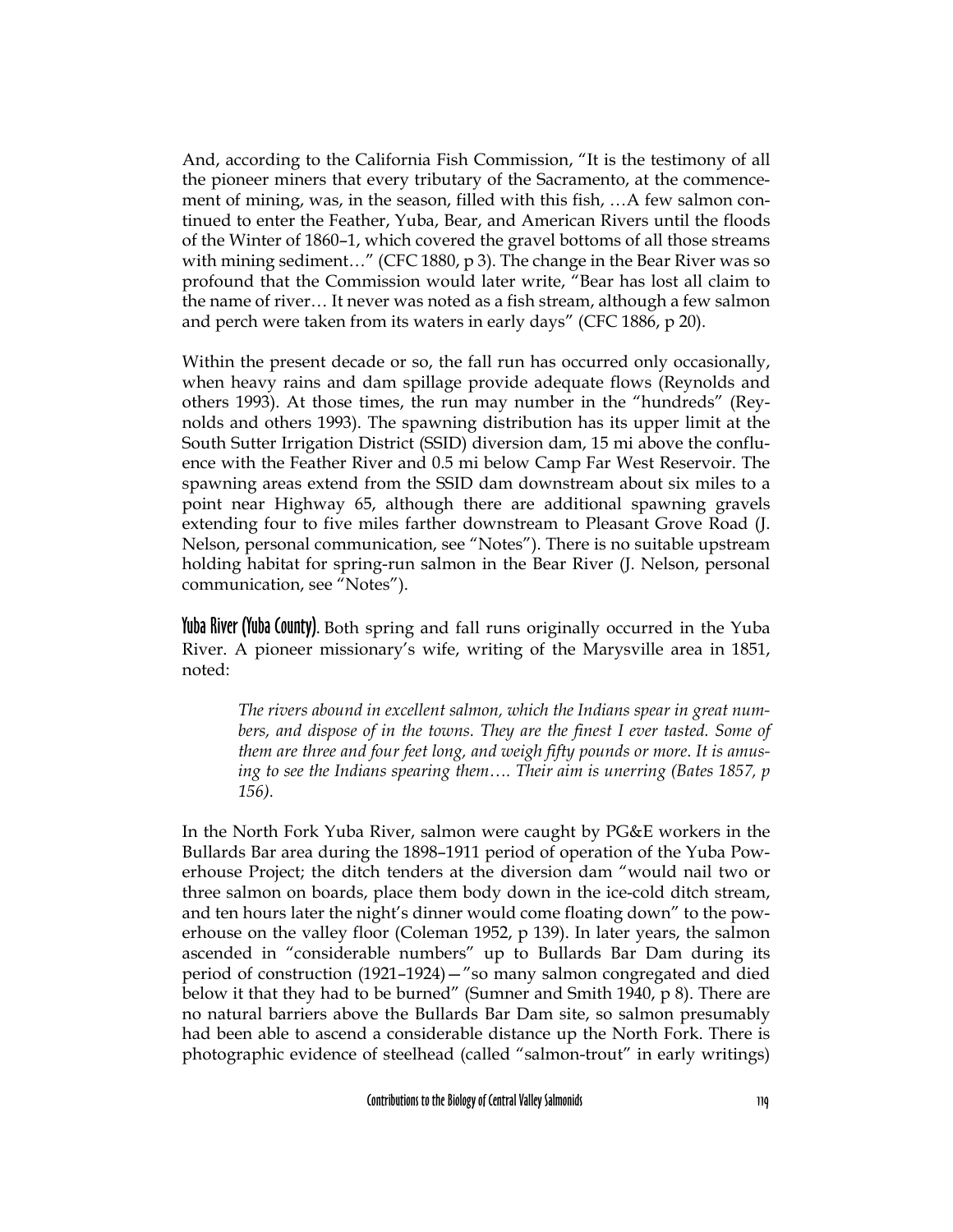occurring farther upstream at Downieville at the mouth of the Downie River (DFG file records). In their historical account of Sierra County, Fariss and Smith (1882, p 422) related the following episode from 1849: "While encamped on Jersey flat Jim Crow one day killed with a small crow bar a salmon-trout which weighed fourteen pounds. It was boiled in the camp kettle … afterwards gold was found in the bottom of the kettle." Jersey Flat (formerly Murraysville) was located across the river from Downieville (Fariss and Smith 1882). That incident may have been a reference to salmon because the latest spring-run spawners possibly were present at that date (shortly after October 5). Also, native Central Valley steelhead typically weighed three to eight pounds and rarely exceeded 13 lbs (Eigenmann 1890; Hallock and others 1957, 1961), at least in the present century, although steelhead in coastal streams may reach about 20 lbs (Hubbs 1946; Barnhart 1986). On the other hand, the term "salmon-trout" suggests the fish was distinguished from salmon so it could have been an uncommonly large steelhead, possibly of a now extinct summer run. In fact, there is evidence that "summer" steelhead formerly occurred in parts of the Sacramento River system as late as the 1930s and 1940s (Needham and others 1941; McEwan and Jackson 1996), and a few large steelhead (for example, up to 15.5 lbs) were observed in a DFG study of Sacramento River steelhead during the 1950s (Hallock and others 1961). Referring to the salmon runs in 1850 and 1851, the California Fish Commission (CFC 1875, p 14) stated that "large quantities were taken by the miners and by Indians … as far up as Downieville on the Yuba," and at other points on the American and Feather rivers. There are no natural obstructions from Downieville upstream to Sierra City, where Salmon Creek enters, so spring-run salmon and steelhead most likely were able to traverse that distance. Deep pools are present throughout the North Fork Yuba River from its mouth up to Sierra City (E.R. Gerstung, personal observation) and would have provided prime holding habitat for spring-run salmon. Spring-run salmon and steelhead probably ascended the higher-gradient reaches up to about two miles above the juncture of Salmon Creek and their absolute upstream limit on the North Fork would have been Loves Falls.

In the Middle Fork Yuba River, there are no significant natural obstructions except for a 10-foot falls in the lower reach, and salmon possibly had access to a considerable portion of the Middle Fork. Both salmon and steelhead were observed in the lower part of the Middle Fork, near where the North Fork joins, during a DFG survey in 1938 (DFG unpublished data). Steelhead were found as far upstream as the mouth of Bloody Run Creek (DFG unpublished data). Whether salmon also reached that far remains conjectural, although it is likely that salmon ascended some unknown distance up the Middle Fork because other native fishes such as pikeminnow have been observed as far upstream as Box Canyon, several miles below Milton Reservoir (R. Cutter, personal communication to E.R. Gerstung, see "Notes"). However, direct information is lacking and it is uncertain if many salmon were able to sur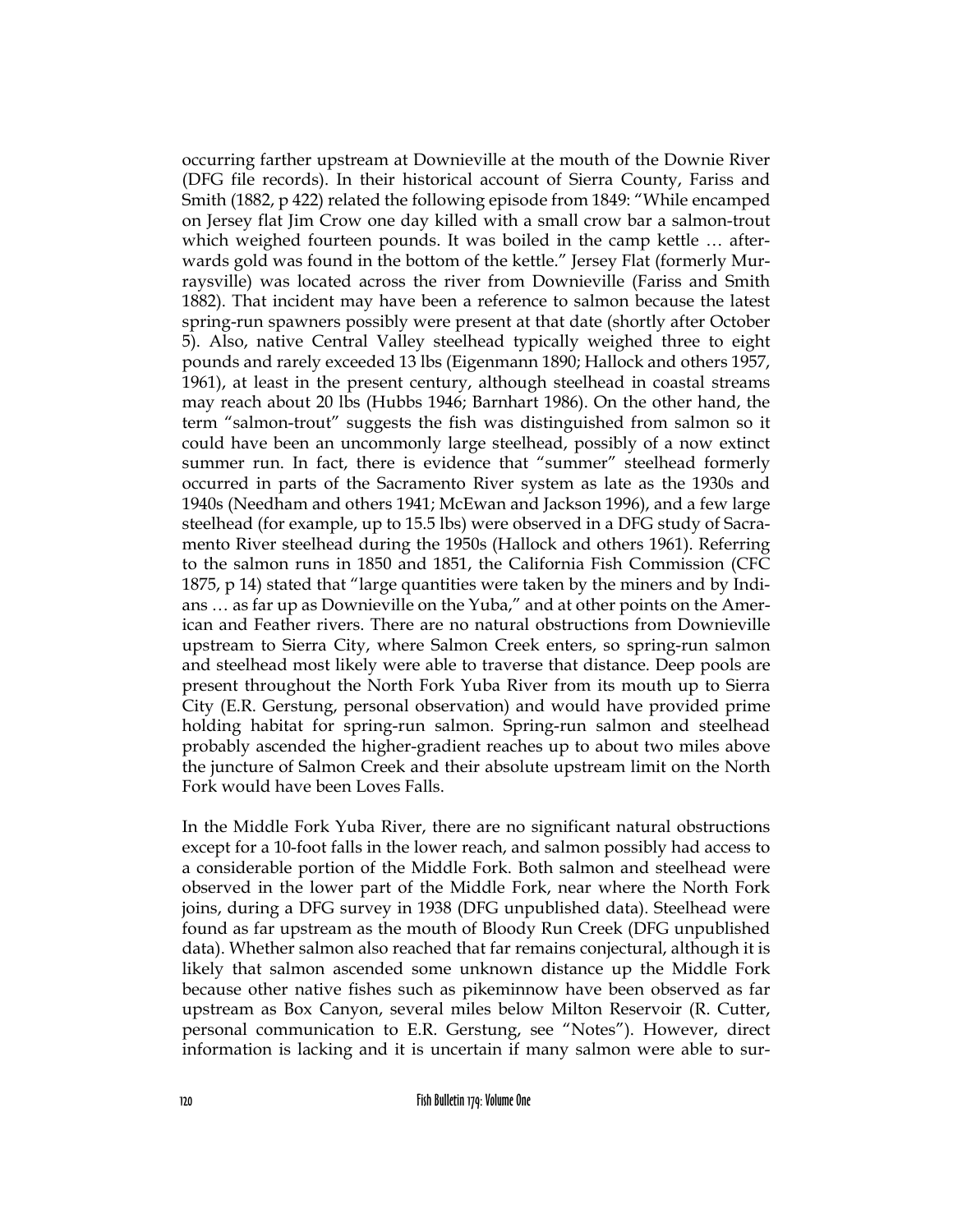mount the 10-foot falls on the lower river; therefore, we conservatively consider the falls 1.5 mi above the mouth as the effective upstream limit of salmon in the Middle Fork. Similarly, little is known of the original distribution of salmon in the South Fork Yuba River—the salmon population was severely depressed and access up the stream long since obstructed by dams by the time the DFG surveys were conducted in the 1930s. There are records of salmon occurring within one to two miles upstream of the mouth of the South Fork Yuba River (DFG unpublished data). A substantial cascade with at least a 12-foot drop, located one-half mile below the juncture of Humbug Creek (CRA 1972; Stanley and Holbek 1984), may have posed a significant obstruction to salmon migration, but it was not necessarily a complete barrier. This cascade, or "step-falls," is similar in dimensions and conformation to cascades on other streams, which salmon are known to have surmounted (P. Lickwar, personal communication, see "Notes"). However, we presently take that cascade below Humbug Creek as essentially the historical upstream limit of salmon during most years of natural streamflows. Steelhead are known to have ascended the South Fork as far as the juncture of Poorman Creek near the present town of Washington (DFG unpublished data), and perhaps some spring-run salmon historically also reached that point. Among the tributary streams of the lower Yuba River, salmon and steelhead were observed to ascend Dry Creek at least five to six miles in past decades (for example, in the 1960s; E.R. Gerstung, personal observation), and they occasionally still do when streamflows are high. Steelhead also went up Deer Creek a quarter of a mile where they were stopped by impassable falls (E.R. Gerstung, personal observation), but we have no records of salmon in that stream.

The Yuba River, along with the Feather and Bear rivers, sustained some of the most intensive hydraulic mining carried out during the gold mining years (1853–1885) (Kelley 1989; Reynolds and others 1993), and the effects on the salmon runs were undoubtedly severe. The Yuba in its pristine state, in 1849, was described by a forty-niner thusly:

*Juba River is a fine stream, deep enough for navigable purposes for a considerable distance up its course to where it widens out at the ford, passing over a broad, level, gravell bed. Its waters in the stream appear of a greenish hue, but when taken into a glass are perfectly colourless, clear, and well-tasted (Kelly 1950, p 50).* 

With banks rising about fifteen to twenty feet above the original channel at low water, the Yuba River was rapidly degraded by the immense influx of hydraulic mining debris. In March 1860, the Marysville Appeal remarked that the "yellow Yuba…that turgid vehicle of sediment takes a vulgar pride in spreading out its dirty face" (Kelley 1989, p 69). The great flood of 1861–1862 buried much of the "lower" bottomlands along the Yuba under sand deposits averaging two to seven feet deep (Kelley 1989). By 1876 the channel of the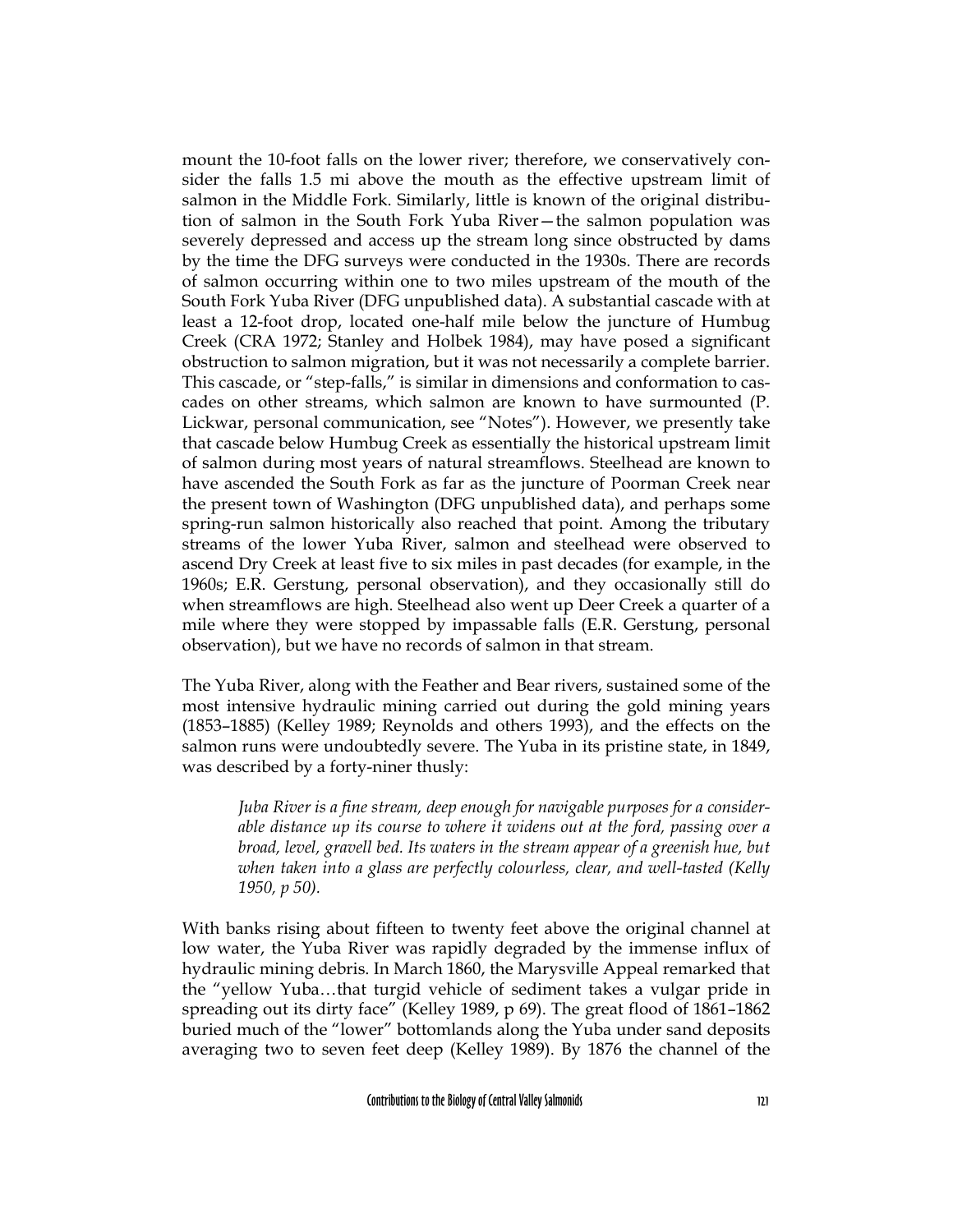Yuba River reportedly had become completely filled, and what remained of the adjoining agricultural lands was covered with sand and gravel (Kelley 1989; Reynolds and others 1993)—a marked deterioration of the river as salmon habitat. Chamberlain and Wells (1879, p 86) wrote:

*At Timbuctoo ravine it is claimed that the Yuba river has been filled with a deposit, eighty feet in depth…. At Marysville, the depth of the deposit is about twenty-two feet. At a point, in front of the city, the river was considerably deeper than at any point above or below; this has been filled up to the regular line of the bottom, the deposit being over thirty feet in thickness. The bottomlands along the Yuba and Bear rivers have been covered to a depth of five to ten feet, extending, in some places, one and one-half miles back from the streams.*

It was estimated that during the period 1849–1909, 684 million cubic yards of gravel and debris due to hydraulic mining were washed into the Yuba River system (Gilbert 1917)—more than triple the volume of earth excavated during construction of the Panama Canal. The California Fish Commission described the Yuba River as "a shallow stream, except during the rainy season … and its water is muddy" due to the mining that was still being carried on along the river (CFC 1886, p 20).

Clark (1929) reported that the salmon spawning grounds extended from the river mouth up to the town of Smartsville, but that very few salmon (evidently spring run) went past that point farther upstream. As of 1928, there was the "Government barrier" dam (Daguerre Point Dam) near the town of Hammond below Smartsville which served to catch sediments washed down the river from mining and dredging operations farther upriver. Although fishways had been provided at this dam, they were destroyed by floods in winter 1927–1928, but in any event few salmon reportedly went farther upriver to spawn (Clark 1929). Daguerre Point Dam (15 ft high), located about 11 mi east of Marysville on the valley floor (at 120 ft elev.), was said to have "almost completely blocked king salmon runs since its construction in 1910" (Sumner and Smith 1940, p 7); but salmon did surmount that dam in occasional years because they were observed in large numbers in the North Fork Yuba River during the early 1920s at Bullards Bar. Before the construction of Daguerre Point Dam, "heavy runs of salmon" reportedly occurred in Dry Creek and Deer Creek upstream of the dam site, but "few, if any," were present in 1938 (Sumner and Smith 1940, p 8). An even earlier structure, Barrier No. 1 (built in 1904–1905), was 4.5 mi above the later site of Daguerre Point Dam and probably hindered salmon until floods destroyed it in 1907 (Sumner and Smith 1940). Clark (1929) also reported that located on the South Fork Yuba north of Nevada City was Edison Dam, a power project dam that had a "good fish ladder and screens." There evidently were other dams on the Yuba River which were washed out or damaged during the winter of 1927–1928. Fry (1961, p 63)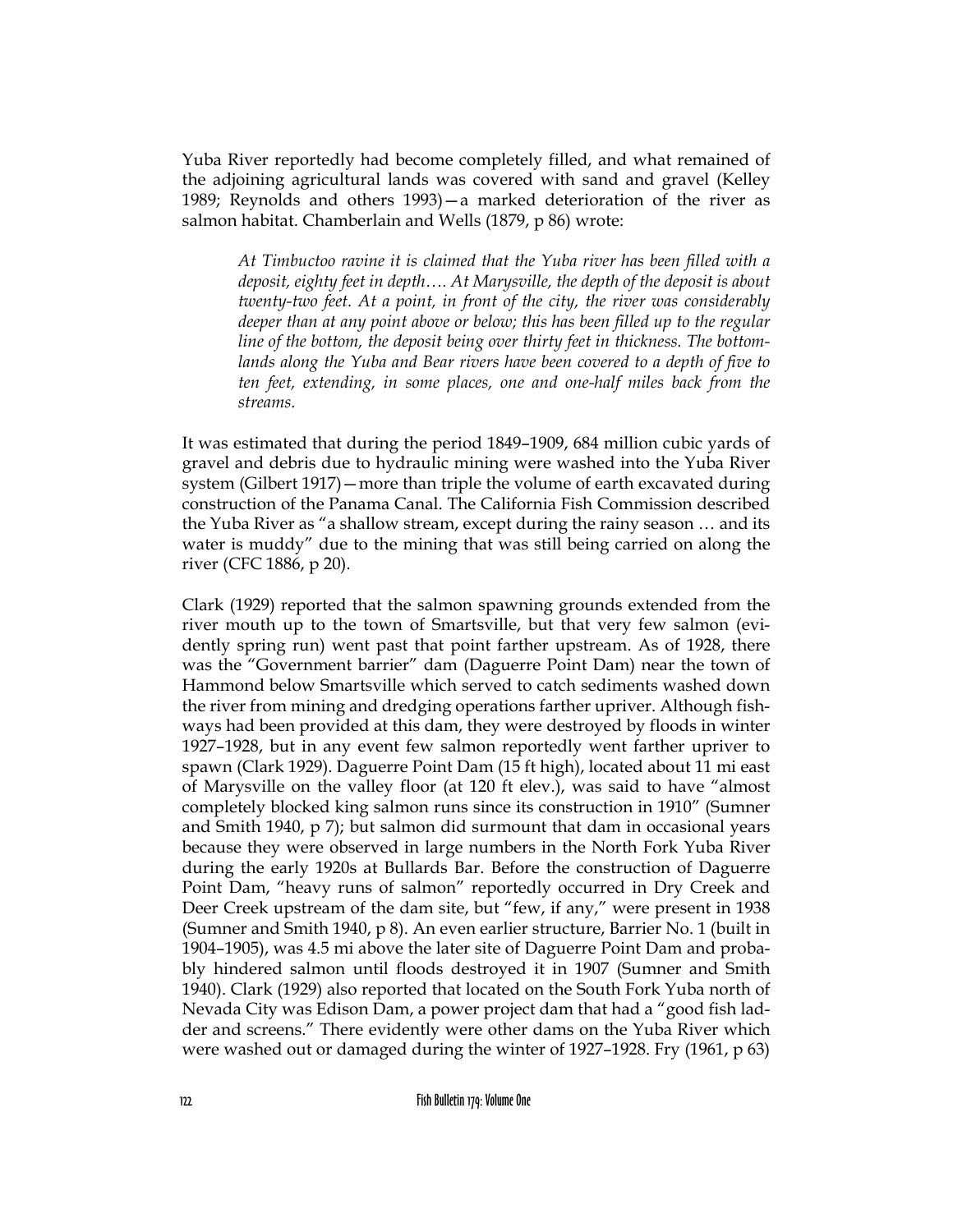later stated that the Yuba River "was seriously handicapped" for many years by a diversion dam (evidently Daguerre Point Dam) which lacked a functional fish ladder and below which there "was often very little water." Although adequate fish ladders were later provided about 1950–1952 (DFG 1953), the low-water conditions remained as of 1959 (Fry 1961). Construction of Englebright Dam 12.5 mi farther upstream (282 ft elev.) in the late 1930s eliminated much spring-run salmon habitat and "severely reduced the spring run" (DFG 1990). Englebright Dam presently is the upstream limit of salmon distribution. Although most of the salmon spawning habitat occurs in the 7.8 miles of river on the open valley floodplain downstream of Daguerre Point Dam (Reynolds and others 1993), the greater part of the run now generally spawns above Daguerre Point (J. Nelson, personal communication, see "Notes"). The fall run previously spawned in the entire stretch from Englebright Dam downstream to Simpson Lane (Marysville), below which the substrate is too sandy (J. Nelson, personal communication, see "Notes"). The spring run, when the fish were common in the recent past, spawned in the area between Englebright Dam and Highway 20 (J. Nelson, personal communication, see "Notes").

Salmon originally migrated into the Yuba River in large numbers to spawn. The California Fish Commission reported that in 1850 "the salmon resorted in vast numbers to the Feather, Yuba, American, Mokolumne [sic], and Tuolumne Rivers," and on the Yuba River as late as 1853 "the miners obtained a large supply of food from this source"; however, by 1876 the salmon no longer entered those streams (CFC 1877, p 5). At the time of Clark's survey in 1927– 1928, a fall run occurred in late fall and there was an occasional, "slight" spring run. Clark (1929, p 37) stated that "very little could be learned" about past salmon abundances in this river, but at that time (1928) the salmon (essentially the fall run) were "holding their own and not decreasing." By the late 1950s, Fry (1961, p 63) noted that the spring salmon run had "virtually disappeared." A remnant spring run managed to persist at least up to 1995 in "minimal numbers" (J. Nelson, personal communication, see "Notes"), but the run has been genetically mixed with the fall run due to spatial overlap of their spawning areas, as is the case also in the Feather and American rivers (J. Nelson, personal communication, see "Notes"). Fry (1961) reported fall-run spawning escapements of 1,000 to 10,000 fish during 1953–1959. The assessment by the California Department of Fish and Game (Reynolds and others 1993) was that the Yuba River "historically supported up to 15% of the annual run of fall-run chinook salmon in the Sacramento River system." Fall-run escapements during the period 1953–1989 ranged within 1,000 to 39,000 fish and averaged 13,050 annually (Reynolds and others 1993). More recently (1990–1997), fall-run estimates have varied from 5,900 to 25,800 spawners annually (DFG unpublished data).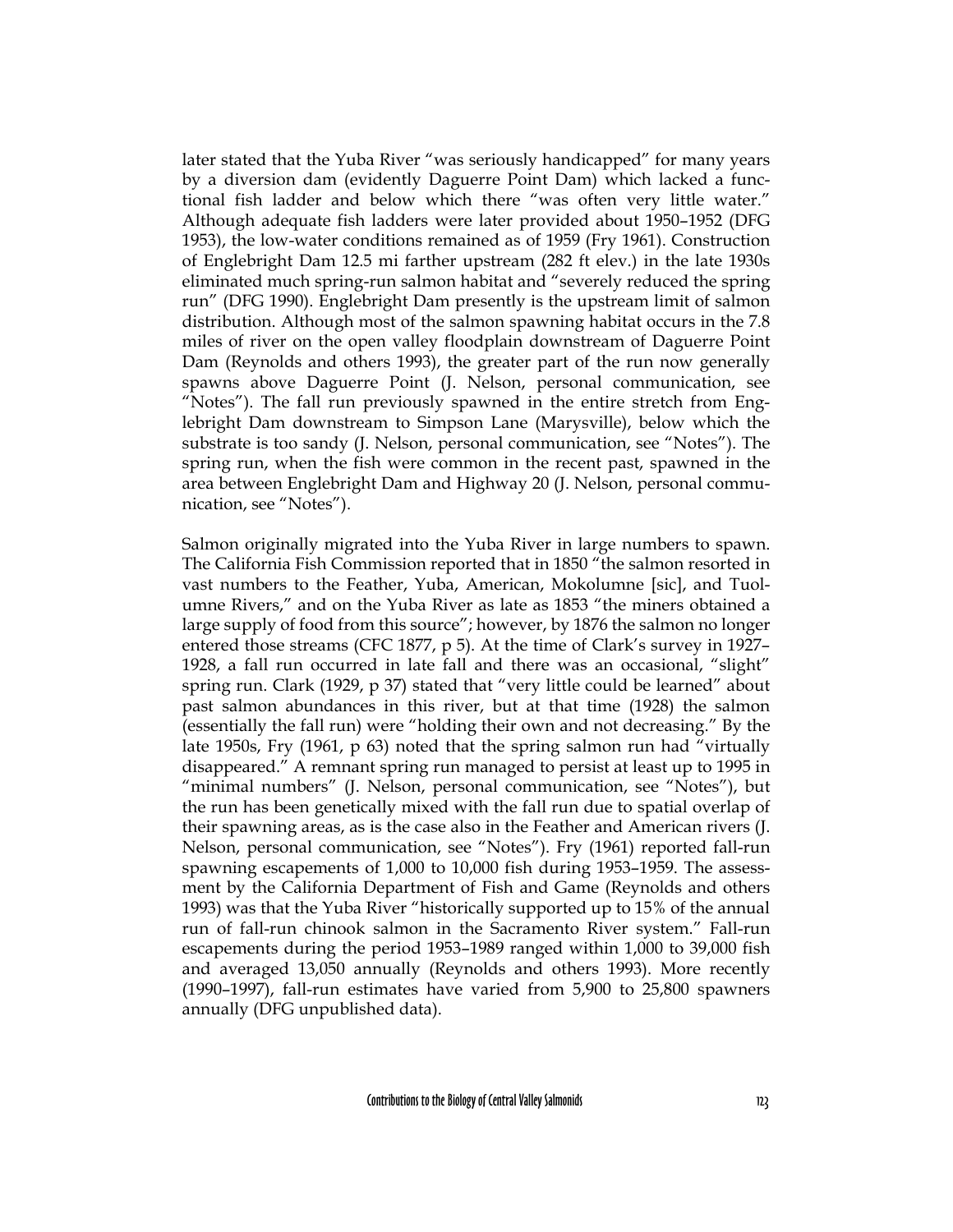Feather River (Yuba, Butte, Plumas counties). The Feather River, noted by one early traveler in 1843 as "tributary to the Sacramento and still richer in salmon" (Van Sicklen 1945), was renowned as one of the major salmon-producing streams of the Sacramento Valley. California Fish Commissioner R.H. Buckingham wrote in the Sacramento Bee (31 December 1885), "In years gone by, some of the fishermen of Sacramento would ascend the Feather river as far as Yuba City, to fish for salmon, which were very plentiful at times, Indians catching as many as two hundred in a single night with spears." Regarding the native fishing for salmon, an early historical account stated,

*The Feather River was partially closed by piles extending nearly to the middle of the stream. These piles were interwoven with brush so as to prevent the passage of the fish. They were thus compelled to pass through the opening, where the Indians on platforms, captured them with their spears in their ascent of the stream (Chamberlain and Wells 1879, p 15).*

Salmon originally ascended a considerable distance into the Feather River system, particularly the spring run which spawned in the higher streams and headwaters. They went up the West Branch at least to the site of Stirling City (F. Meyer, personal communication, see "Notes"), and also up along the entire length of the North Fork Feather River through the area now covered by Lake Almanor and into the surrounding tributary streams (>4,200 ft elev.). Early correspondence sent to the DFG state that large numbers of spring-run fish ("in the thousands") entered the North Fork, most of which were stopped by Salmon Falls (about ten feet high) approximately 2 to 2.5 miles above the town of Seneca (DFG letters no. 1, no. 2). One writer stated, "There was an old indian couple known as Caribou Bill and his wife who used to net them at the Falls, smoking and drying them for use during the winter…. The spring run usually reached the Falls about the first of July" (DFG letter no. 1). A few fish were able to surmount the falls and proceed farther upstream to the area of present Lake Almanor (DFG letter no. 1). Flows from the many springs that fed the Lake Almanor area (formerly "Big Meadows"), together with streamflows from farther up the North Fork, undoubtedly were sufficient for salmon to have ascended through the lakebed area and up the North Fork another six miles or more (J. Nelson, personal communication, see "Notes"). In a newspaper article more than a century ago, a Dr. J.H.C. Bonte wrote of salmon angling: "They are caught with hook and bait now along the Sacramento river above Knight's Landing, and in the Feather river not far below Lassen's peak…. Young salmon are frequently caught in Big Meadows, Plumas county, and older ones weighing eight and ten pounds, are also taken though not very often" (Sacramento Union, 24 December 1881).

Judging from streamflows that occur in the Hamilton Branch of the North Fork above Lake Almanor, salmon most likely ascended that branch for several miles, possibly to within a very short distance of present-day Mountain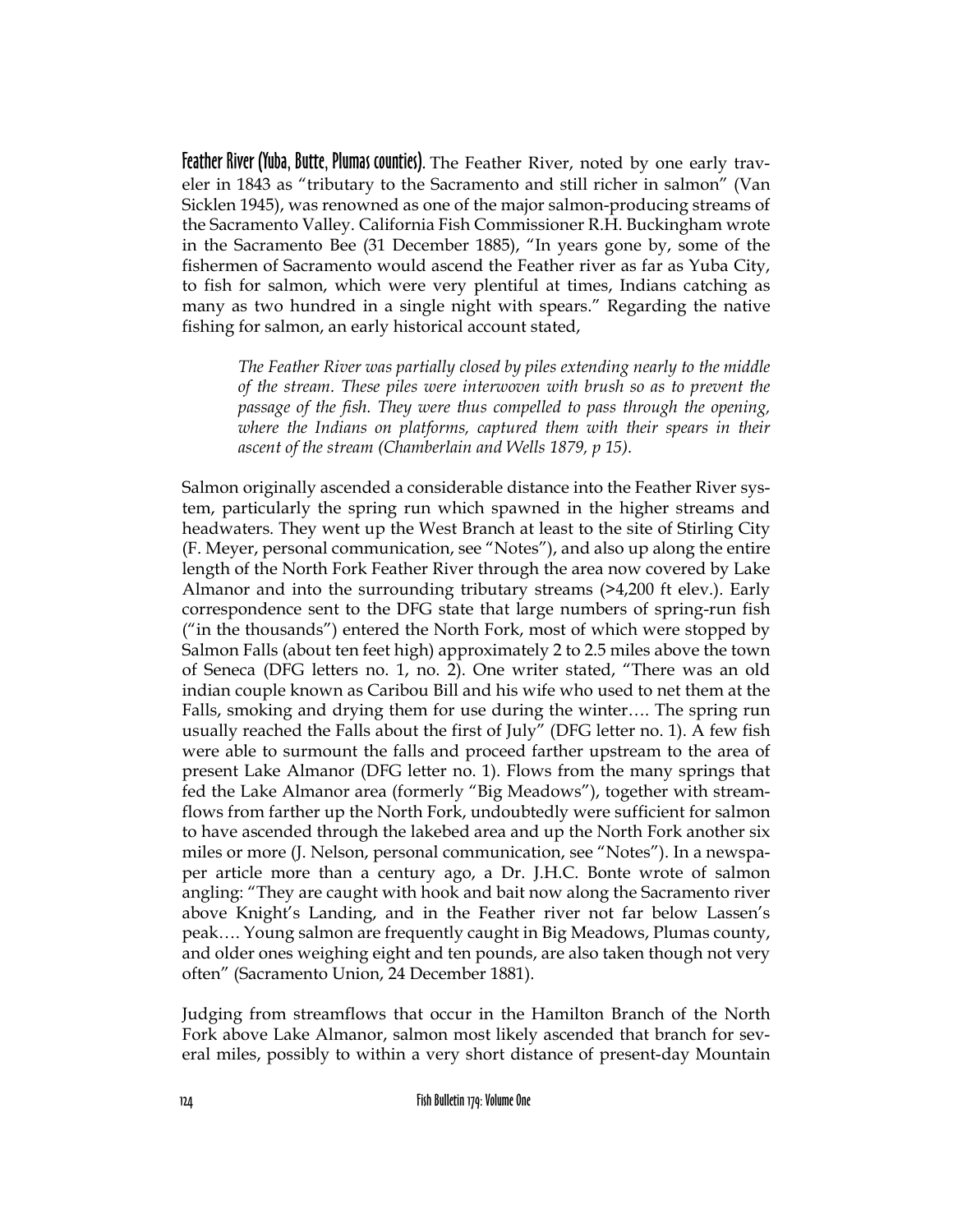Meadows Reservoir (J. Nelson, personal communication, see "Notes"). Spring-run salmon are also said to have ascended Indian Creek, a tributary of the East Branch of the North Fork (DFG letter no. 2), at least as far as Indian Falls (near the junction of Highways 89 and 70). They concentrated and were harvested there by Native Americans, although the falls were not necessarily their upper limit in that stream (J. Nelson, personal communication, see "Notes"). In reference to two North Fork tributaries, Hanson and others (1940) stated that the quality of spawning habitat was good in Yellow Creek and excellent in Spanish Creek (a tributary of the East Branch of the North Fork), although by that time salmon reportedly were blocked farther downstream by a diversion dam. The previous distribution of salmon in those two streams is unknown, but Yellow Creek probably was used at least to some extent. A substantial waterfall occurs above the mouth of Spanish Creek (R. Flint, personal communication, see "Notes") and possibly barred salmon from ascending any appreciable distance, although DFG correspondence indicates salmon may have entered "Clear Creek" (a tributary of Spanish Creek) for spawning (DFG letter no. 2).

In the Middle Fork Feather River, the salmon were stopped near Bald Rock Dome shortly above Lake Oroville by Bald Rock Falls (18 ft high) and Curtain Falls (30 ft) immediately upstream. Spring-run salmon were observed spawning below Bald Rock Falls in the 1960s before Oroville Dam was built, and sport fishermen often caught large numbers of salmon from the pool below the falls (E.R. Gerstung, personal observation). Testimonies of Native American (Concow Maidu) residents also identify the waterfall below Bald Rock Dome as having "marked the upper limits of salmon migration" which "made it a desirable fishing spot for the Indians" during earlier times (Jewell 1987, p 19). In Fall River, a tributary of the Middle Fork, the 640-foot Feather Falls about one mile above the mouth certainly was a barrier.

The South Fork Feather River, according to Hanson and others (1940), had "much more spawning gravel per mile of stream than either the Middle or North Fork," but at that time nearly all of the streamflow was diverted for irrigation into the Forbestown and Palermo canals. Before the diversion of the stream, spring-run salmon may have ascended to the vicinity of Forbestown, near the present upper limit of the South Fork arm of Lake Oroville.

Clark (1929) reported both spring and fall runs present in the Feather River. The main spawning beds extended for 30 mi from the river mouth up to Oroville. At that time (1928), the spring-run fish evidently still went up all four branches above Oroville, which were all suitable as spawning habitat, up to points where they were blocked by dams. Several dams in the Feather River drainage presented obstacles to salmon in 1928. The Sutter-Butte Dam six miles below Oroville was a five-foot high irrigation diversion dam with a reportedly ineffective fishway and lacking fish screens on the intake ditches,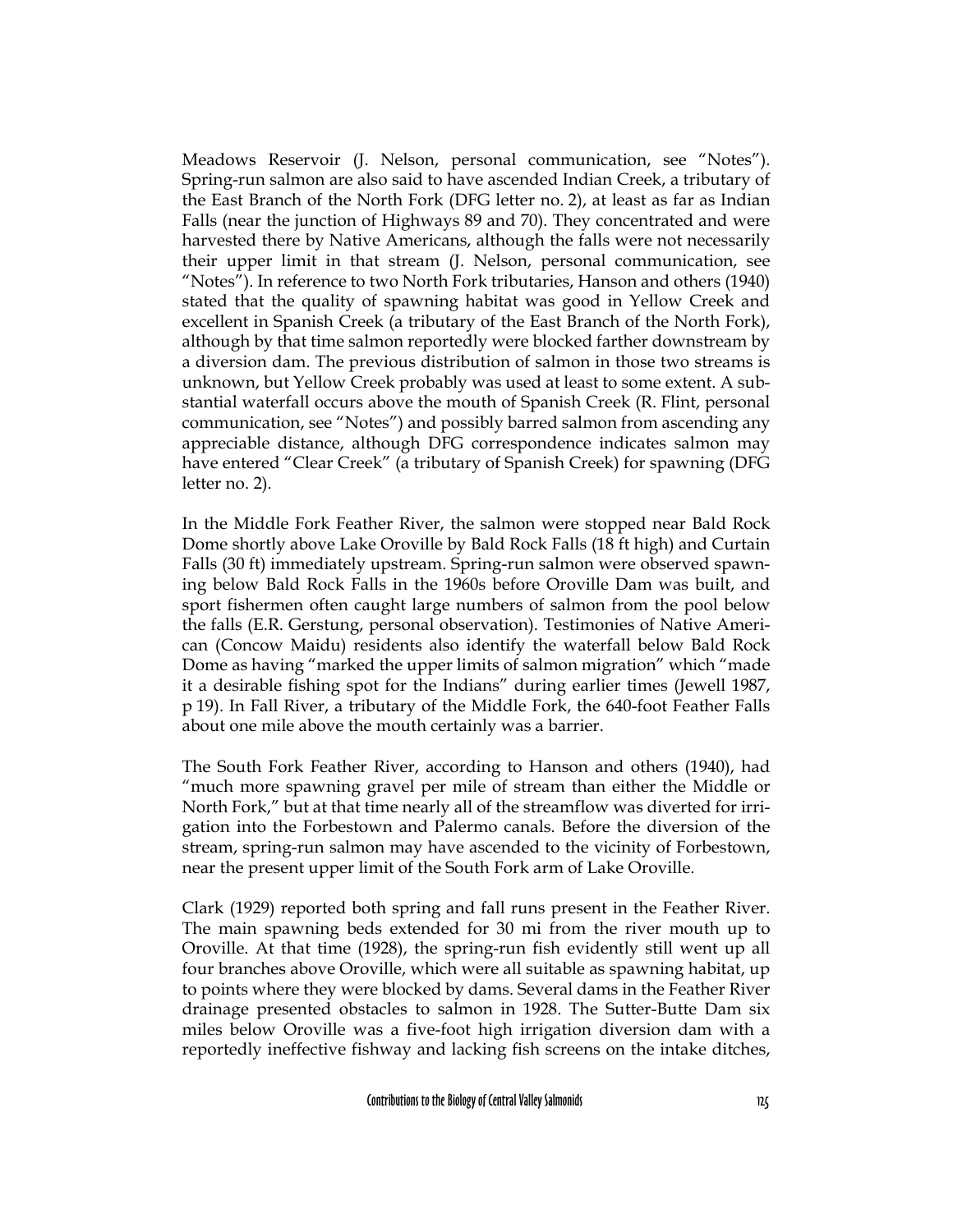although the salmon nonetheless surmounted it (Clark 1929). Miocene Dam near the town of Magalia on the West Fork was 12.5 ft high power project with no fishway or fish screens. Stirling City Dam, also on the West Fork, was eight feet high and supplied a powerhouse; it had a fish ladder but Clark stated that salmon never reached this far upriver. On the North Fork was the Great Western Power Company dam equipped with a fish ladder, although water diversions to the powerhouse dried up the river for "a number of miles" when streamflow was low (Clark 1929). Clark was not aware of any barriers to salmon on the Middle Fork Feather River, but he noted that the South Fork had two irrigation diversion dams: Dam No. 1 on Lost Creek, which took "nearly all the water from the South Fork during the summer months," and Dam No. 2 located on the main fork and lacking a fishway.

Clark (1929, p 38) stated: "The runs of salmon, both spring and fall, used to be very heavy in the Feather River previous to the building of obstructions. It is true that the mining operations in the early years may have reduced the amount of fish somewhat, but the building of dams has almost destroyed the spring run." However, the effect of early mining operations on salmon habitat, while not quantifiable, nonetheless was undeniably substantial during their heyday. The California Fish Commission noted that mining sediments which washed into the Feather, Yuba and American rivers during the winter floods of 1860–1861 smothered the spawning grounds of the few salmon returning to those streams up to that time (CFC 1880). John Muir (1938, p 244), referring to the turbidity of the Sacramento River in October 1877, stated, "…the Sacramento is clear above the confluence of the Feather." Somewhat earlier, Stone (1874) noted that poor water quality resulting from intense mining activity was the reason for the absence of salmon from the Feather, Yuba, and American rivers. A decade later, Stone (1883a, p 221) again observed:

*…the Feather River, the Yuba, the American Fork, have long ago been completely ruined as spawning grounds, in consequence of the immense deposit of mud in them, caused by the hydraulic mining operations on these rivers. Not a salmon ever enters these streams now. Except possibly at a time of very high water, these streams are so thick with mud that it would kill any fish attempting to ascend them.*

A graphic account was given by Chamberlain and Wells (1879, p 85):

*A detailed statement of the loss by mining debris it is impossible to make, but its ravages can be seen on every hand. The surface of the country has undergone a change; the streams diverted from their obstructed channels, have been compelled to seek new courses and outlets for their mud-burdened waters. The banks of Feather, Yuba, and Bear rivers, were, formerly, several feet above the ordinary level of the water, and the steamers and sailing vessels were enabled to make easy and convenient landings. The streams were as clear as crystal, at*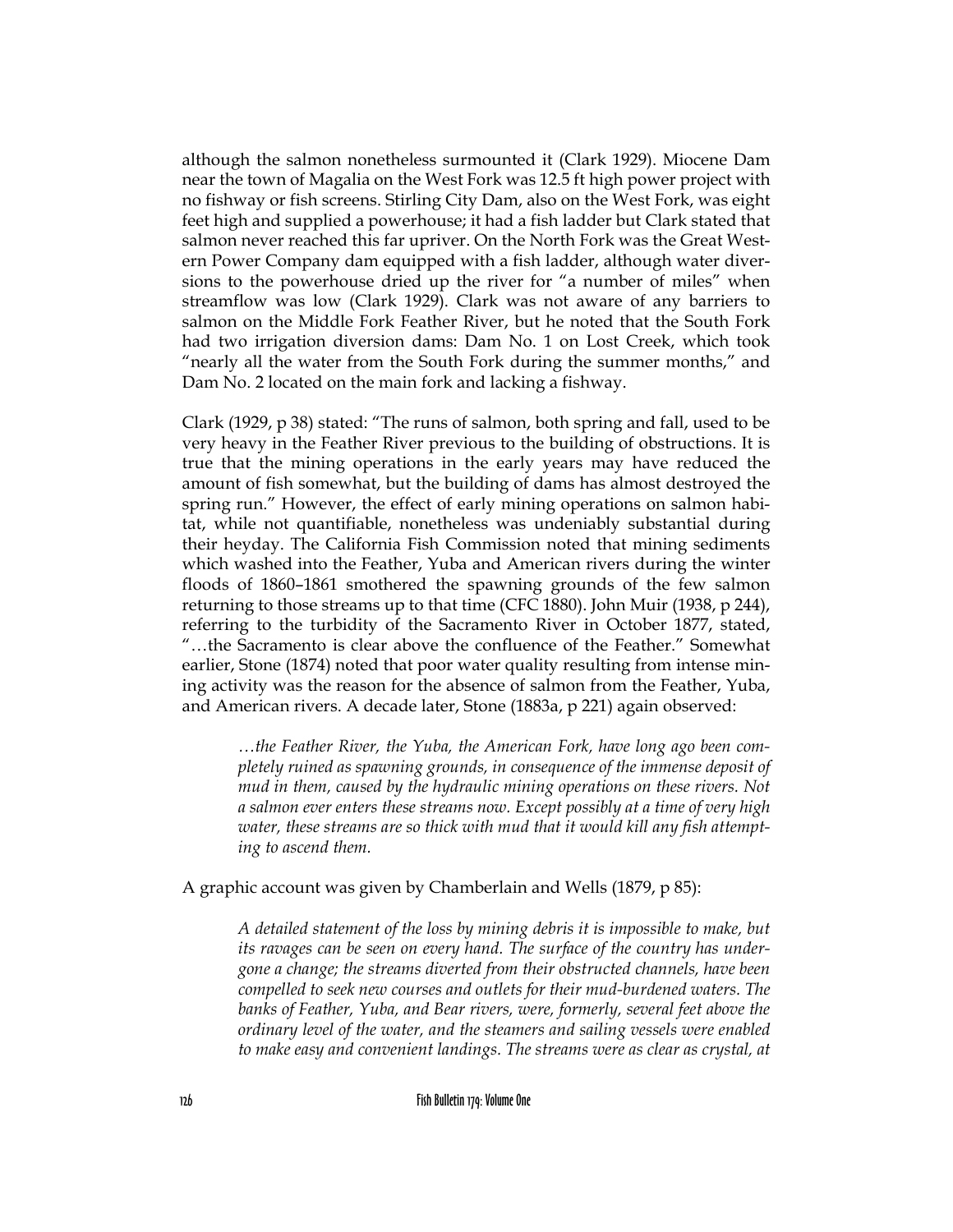*all seasons of the year, and thousands of salmon and other fishes sported in the rippling waters, their capture being a favorite amusement of both the white man and the native. But now the channels have become choked with sediment, the waters heavy and black with its burden of mud, and the fish been compelled to seek other localities… The bed of the Feather river, from Oroville to the mouth of Yuba river has been raised six or eight feet.*

Even two decades later Rutter (1904, p 71) would write: "The water of the upper part of the Sacramento River and the upper tributaries is quite clear, and continues so until the mouth of the Feather River is reached, from which point to the mouth it is very muddy. It is in the muddy water between the mouth of Feather River and Vallejo that the salmon for the markets are taken." An estimated minimum of 40 million cubic yards of mining debris from the lower river and up to 186 million cubic yards from the entire watershed were produced in the Feather River basin during the period of hydraulic mining before 1909 (Gilbert 1917).

Clark (1929, p 38) described the fall salmon run as "large, although not extremely abundant" and having "fallen off in the last few years" and suggested that the populations showed a three- or four-year cycle, based on statements by river residents. Fry (1961) reported run-size estimates for the fall run of 10,000 to 86,000 fish during the period 1940–1959, and about 1,000 to 4,000 fish for the spring run. The fall run spawned mainly in the mainstem, while most of the spring run spawned in the Middle Fork, with a few spring run entering the North Fork, South Fork and West Branch (Fry 1961). Just before the completion of Oroville Dam (in 1967), a small naturally-spawning spring run still existed in the Feather River, but the Oroville project cut off all the original spring-run habitat (Reynolds and others 1993). Currently, the fall run has its upstream limit at Oroville Dam fish barrier, spawning from there downstream to a point about two miles above the Gridley Road crossing (J. Nelson, personal communication, see "Notes"). There is also a hatchery-sustained population of "spring-run" fish that has been genetically mixed with the fall run (Fisher 1994; DFG 1998) and which spawns in the one-half-mile stretch between the fish barrier immediately below Oroville Dam and downstream to Highway 7 (J. Nelson, personal communication, see "Notes"). The hybrid spring-run fish hold over the summer in deep pools within the socalled "low-flow" section of the river between Thermalito Diversion Dam (five miles below Oroville Dam) and the downstream Thermalito Afterbay Outlet (Reynolds and others 1993). They are spawned artificially in the Feather River Hatchery and also spawn naturally in the river during late September to late October (Reynolds and others 1993). The "spring run" thus overlaps temporally as well as spatially with the fall run—which is the cause of the hybridization between the runs. The hybrids consistently enter the hatchery as the early component of the spawning run, but infusion of fall-run genetic material into the hybrid population by artificial hatchery selection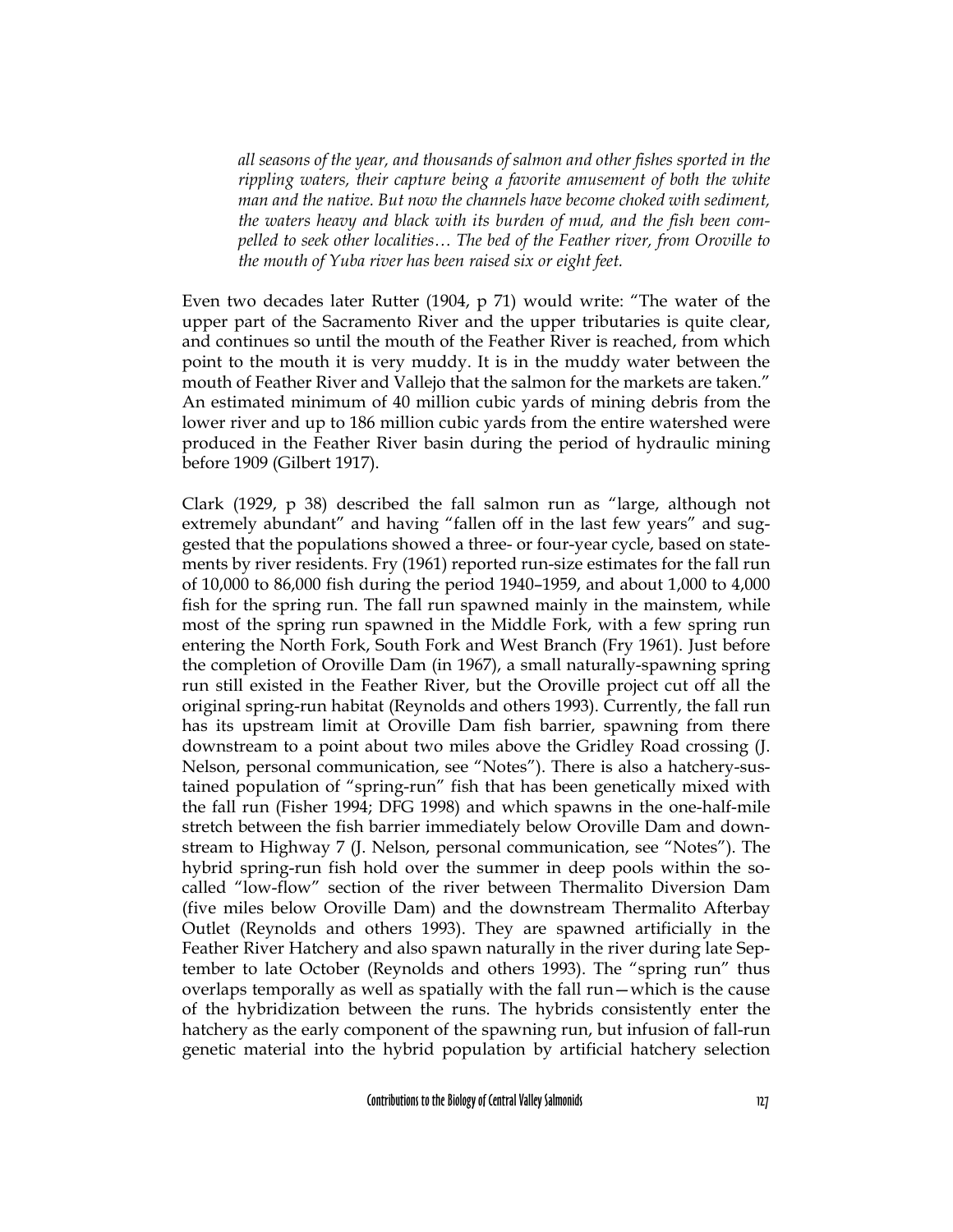continues to dilute the genetic integrity of the putative (hybrid) spring-run fish (F.W. Fisher unpublished data).

The Feather River Hatchery, located at the town of Oroville, was built by the California Department of Water Resources to mitigate for the loss of upstream spawning habitat of salmon and steelhead due to the building of Oroville Dam (Reynolds and others 1993). The California Department of Fish and Game began operating the hatchery in 1967 (Reynolds and others 1993). The Feather River Hatchery presently is the only source of eggs from "spring-run" chinook salmon in the Central Valley and is viewed as a key component in plans for restoration of spring-run populations (Reynolds and others 1993). Population estimates for the period 1982–1991 indicated an average of 2,800 "spring-run" fish, compared to the average of 1,700 fish before the construction of Oroville Dam (Reynolds and others 1993). The hybrid spring-run stock increased since the early 1980s and numbered >5,000 fish in 1989 (Campbell and Moyle 1991; DFG 1998). More recently (1990–1996), the spring run has ranged between 1,500 and 6,000 fish (average: 3,800; DFG 1998). The increase in numbers is attributed to the consistent supply of cold water to both the hatchery and "low-flow" section of the river (Reynolds and others 1993) but probably also reflects the extension of the seasonal period ("perhaps arbitrarily") in which spawners entering the Feather River Hatchery are defined as spring-run fish (DFG 1998, p VII-6). See Hedgecock and others (this volume) for a discussion of the genetic attributes of Feather River spring run.

Fall-run salmon also increased after completion of the Oroville Dam complex in 1968, averaging 39,100 spawners before the project and 51,400 fish afterwards (Reynolds and others 1993). In addition, anglers are estimated to have harvested 10,000 fish (spring and fall runs combined) each year in the ten-year period before 1993 (Reynolds and others 1993). Fall-run escapements more recently (1991–1997) have averaged 53,600 fish annually (range: 32,200 to 71,800), including both hatchery and natural spawners, compared to an annual average of 51,200 fish (range: 30,500 to 77,800) during the 1980s (DFG unpublished data). The hatchery component of the fall spawning escapements composed 13% to 41% of the annual runs during 1991–1997 (DFG unpublished data). The fall run may be considered to be genetically introgressed by hybridization with the spring run due to hatchery practices (DFG 1998).

The DFG attempted to introduce a late-fall run into the Feather River in the fall of 1970 by planting over one million eyed eggs from Coleman National Fish Hatchery (DFG 1974). The Feather River Hatchery received returning age-3 and age-4 adults for two generations following the plant, during 1973– 1978, but this introduced run failed to persist.

**Butte Creek (Butte County).** Butte Creek, described by John C. Frémont (1848, p 21) as "a beautiful stream of clear water about fifty yards wide, with a bold current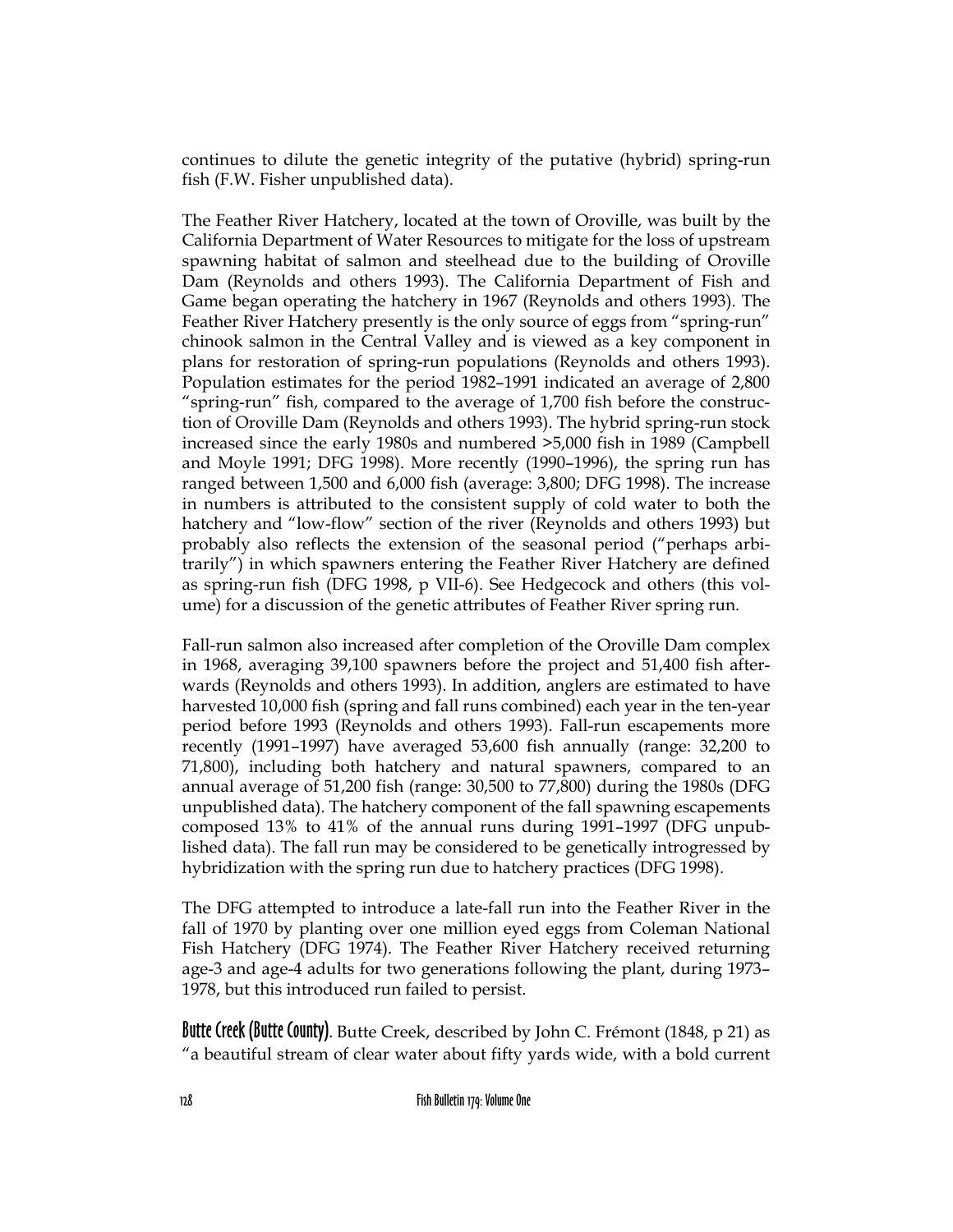running all the year," historically supported spring and fall salmon runs and evidently a late-fall run (Hallock and Van Woert 1959). The spring run probably ascended at least as far as the present vicinity of Centerville Head Dam near DeSabla, which we consider here as the upstream limit. Pacific Gas & Electric Company employees at one time had reported salmonids migrating past the site to areas upstream (J. Nelson, personal communication, see "Notes"), but it is not known how much farther upstream they went, or whether they were salmon or steelhead. A waterfall (25+ ft high) about onehalf to one mile below Centerville Head Dam previously had been viewed as a barrier to salmon migration, but the presence of one salmon carcass above the waterfall during a DFG spawning survey in early 1995 (J. Nelson, personal communication, see "Notes") indicates that some portion of the spring run historically ascended above the waterfall. Steelhead are believed to have ascended as far upstream as Butte Meadows (Flint and Meyer, 1977 unpublished report), but salmon most likely did not reach that far (J. Nelson, personal communication, see "Notes").

Clark (1929, p 38) described Butte Creek has having been known as "a very fine salmon stream" and "a good spawning ground." He stated that there was only a fall run present, "as the water is very low and warm in the summer." At that time (1928) so much water was being diverted from the stream during most of the summer and fall that the fall run was stated by Clark to have been "almost destroyed." However, it appears that Clark did not fully recognize that the flow conditions he observed in the summer and fall, while detrimental to the fall run or to any salmon that might be present in the lower creek, did not preclude the existence of the spring run. Spring-run fish, migrating during the time of high flows, would have been well upstream during the summer-fall period when Clark evidently made his observations. Flint and Meyer (1977 unpublished report) stated that the spring run "historically provided a good fishery in Butte Creek"; they also mentioned the presence of a late-fall run which "migrates up Butte Creek in January and February and spawns immediately after arriving at the spawning beds."

Clark (1929) reported the presence of two duck club weirs and three irrigation dams on the creek, but all were low enough to be surmounted by salmon if there was enough water. Clark specifically mentioned a drainage canal ("833") which carried "considerable water" and in which adult salmon became stranded, to "die in the mud." There were a few spawning beds in the lower creek, but he noted that the few fish that entered the creek spawned in the upper reaches, if they were able to surmount the irrigation dams and ditches. As late as 1958–1960, adult spring-run salmon in Butte Creek were being lost to unscreened irrigation diversions (DFG 1960). In recent years there have been as many as ten diversion dams on Butte Creek above Butte Slough that divert water for various uses (for example, power generation, irrigation, domestic supply) and all impair salmon migration, in some cases by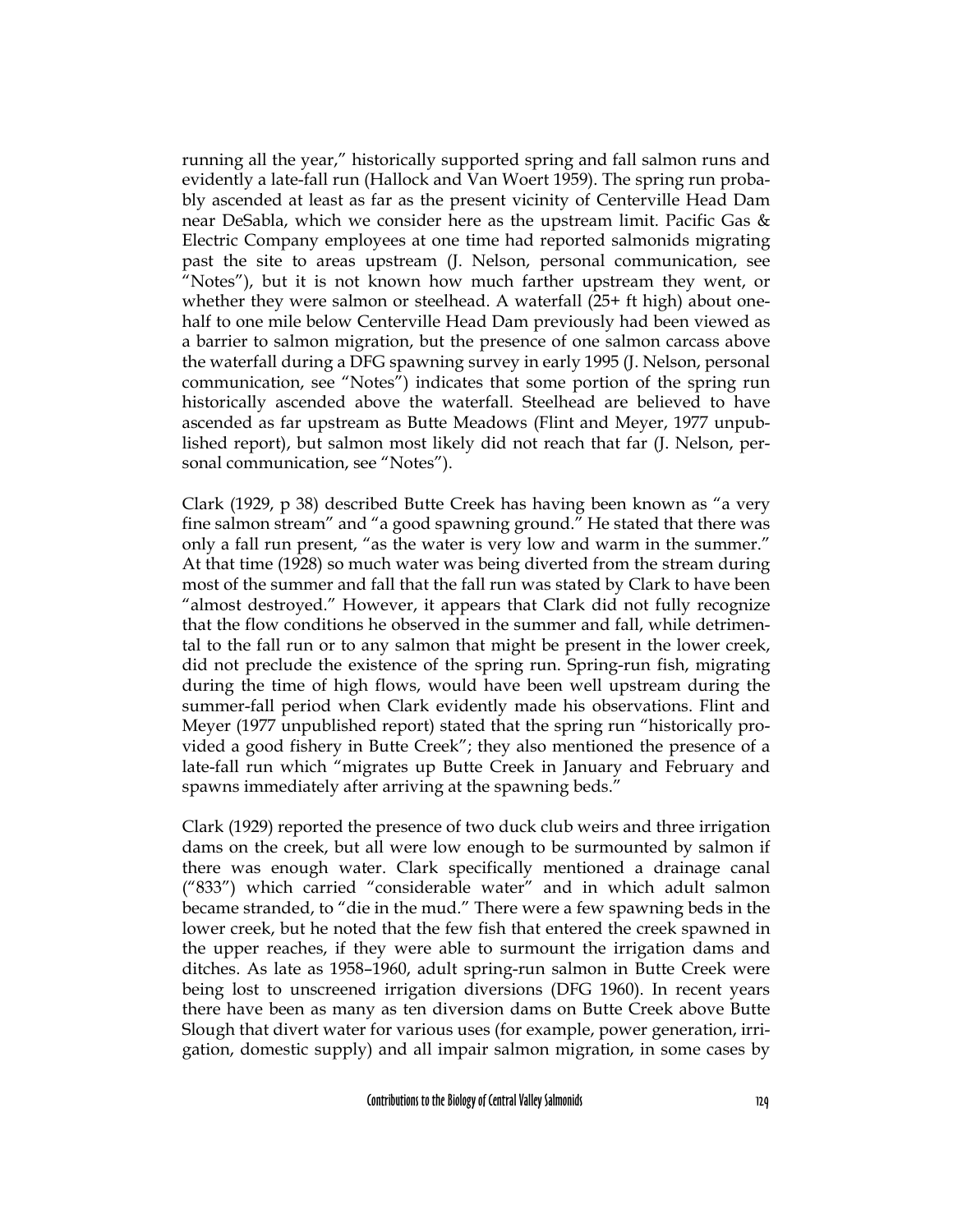dewatering sections of the stream (Reynolds and others 1993). However, several dams have been dismantled or are scheduled for removal from Butte Creek to aid in wildlife and fisheries restoration (Sacramento Bee, 5 November 1997). These barriers have affected the upstream migration of the different salmon runs to different degrees because of seasonal variation in streamflows; for example, fall-run fish are most affected, having to migrate when flows are inadequate to allow passage over the barriers.

Hanson and others (1940, p 78) stated that Butte Creek was "a very fine salmon stream in the past" but was no longer suitable for salmon due to extensive mining and hydroelectric development that had occurred in the watershed. Yet, Hallock and Van Woert (1959, p 260) reported the presence of "an early spring run," a fall run, and the "remnants of a late fall run" in Butte Creek during the mid-1950s. In reference to the fall run, they noted that "occasionally considerable numbers of fish" surmounted the numerous diversions on the lower creek to reach the spawning beds (Hallock and Van Woert 1959, p 260). Fry (1961) shortly thereafter noted that Butte Creek had a spring run but "almost no fall run," thus setting it apart from most small streams in the northern Sacramento Valley which had mainly, or only, a fall run. The many removable dams on the creek blocked or reduced flows late into the fall, and the fall run could not surmount them. Fry (1961) reported that the spring run ranged from <500 to 3,000 fish during 1953–1959. During the 1960s, the spring run at times numbered >4,000 fish in Butte Creek (DFG 1998), with smaller numbers of fall-run and late-fall-run fish (Reynolds and others 1993). More recently, estimated spring-run numbers were 100 to 700 fish during the 1990s and rose to 7,500 fish in 1995 and 20,000 fish in 1998 (DFG 1998 unpublished data). The source of the surprisingly numerous spring-run spawners that entered Butte Creek in 1998 is not known, but they presumably were largely due to the strong escapement in 1995. The Butte Creek fall run remains small, numbering "a few fish to as many as 1,000" (Reynolds and others 1993, p VII-42), because of the very low late-summer and fall flows (F.W. Fisher, personal observation). There are also late-fall-run salmon in Butte Creek, but their numbers are unknown (Reynolds and others 1993).

The fall-run salmon generally spawn below the Parrott-Phelan Dam (J. Nelson, personal communication, see "Notes"). The spring-run fish in Butte Creek, unlike spring runs in other streams, presently spawn in the lower part of the creek at relatively low elevation (about 1,000 ft), where they are blocked by the Centerville Head Dam. However, the water there is unusually cold, comparable in temperature to that typically found at about 2,000-foot elevation (F. W. Fisher unpublished data). Although spring-run adults in Butte Creek migrate and spawn at the same times as spring-run fish in other streams, it appears to be a somewhat different "breed" in that the fry emerge in December; some of these fry migrate out immediately while others migrate out in the spring (Reynolds and others 1993), and the remaining fraction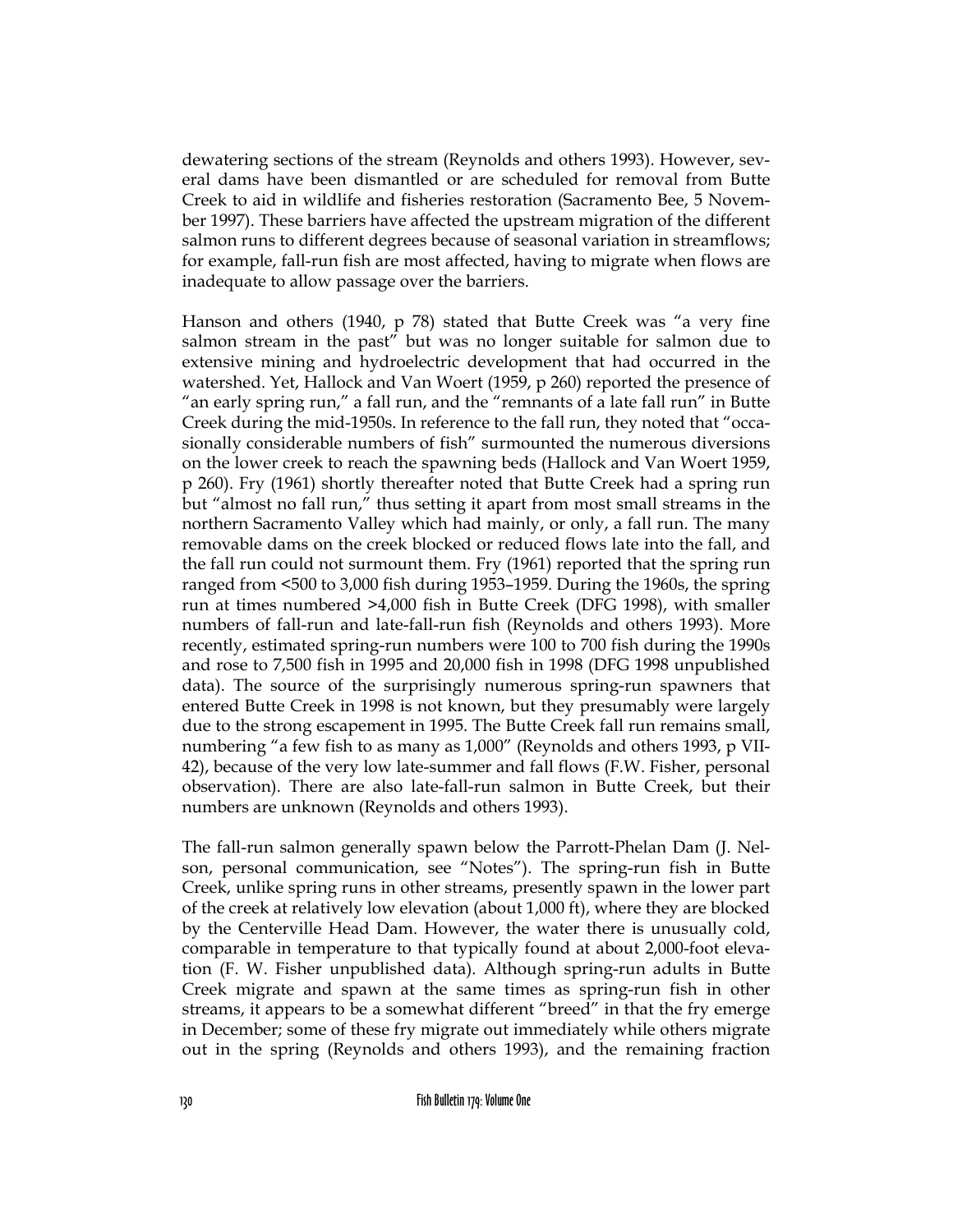remains in the stream until the following fall (one year after they had been spawned) (F.W. Fisher, personal observation). This is in contrast to the pattern seen in streams where spring-run fish spawn in the colder, high-elevation reaches (Mill and Deer creeks). There the fry do not emerge from the gravel until March, and they remain in the streams over the summer to migrate out in September and October (F. W. Fisher unpublished data). Spring-run adults are present in Butte Creek in early February, March, and April, in contrast to Feather River "spring-run" fish (that is, spring-fall hybrids), which do not enter that river until May or June.

Big Chico Creek (Butte County). Big Chico Creek contains marginally suitable habitat for salmon and probably was opportunistically used in the past. Spring, fall and late-fall runs have occurred in this creek (Reynolds and others 1993). In apparent reference to the fall run, Mrs. Annie Bidwell, wife of the pioneer John Bidwell, noted: "In the fall of the year the first run (being the fish in the streams after the first rains) of salmon were considered the best, as later in the season they had more or less germs in them and were consequently not so good to eat" (Bidwell 1980, p 56).

Fry (1961) gave estimates of 50 fall-run (including late-fall-run) fish in 1957, 1,000 spring-run fish in 1958, and 200 spring-run in 1959. Fry (1961) also reported that a barrier had been removed from the creek in summer 1958, thus providing an additional nine miles of habitat for salmon up to Higgins Hole (a deep pool), above which is another natural barrier (Outdoor California 1958; Travanti 1990). The lower barrier—a 14-foot falls in the Iron Canyon area created by rock-slide debris around the time of the 1906 San Francisco earthquake—blocked upstream access for what had previously been a "sizable" salmon run (Outdoor California 1958). The present distribution of salmon in Big Chico Creek thus is probably not much different from what it had been originally. The spring run has been able to ascend farther upstream during spring flows than is reached by the fall run, and thus is both spatially and temporally isolated from the fall run, as is true in some other streams. The current upper limit of the spring run and steelhead is essentially Higgins Hole, about one-half to one mile above the crossing of Ponderosa Way, although with high enough streamflows the fish can ascend a half mile farther upstream (J. Nelson, personal communication, see "Notes"). The fall run typically spawns below the Iron Canyon Fish Ladder in Bidwell Park, in the lower one-third or one-fourth of the creek (J. Nelson, personal communication, see "Notes").

The average annual run size of the spring-run is believed to have been <500 fish during the 1950s to 1960s and more recently has been considered to be only a remnant (Reynolds and others 1993). Big Chico Creek has been heavily planted with Feather River "spring-run" fish, which evidently had been genetically mixed with fall-run fish. In the last decade or so, very few, if any,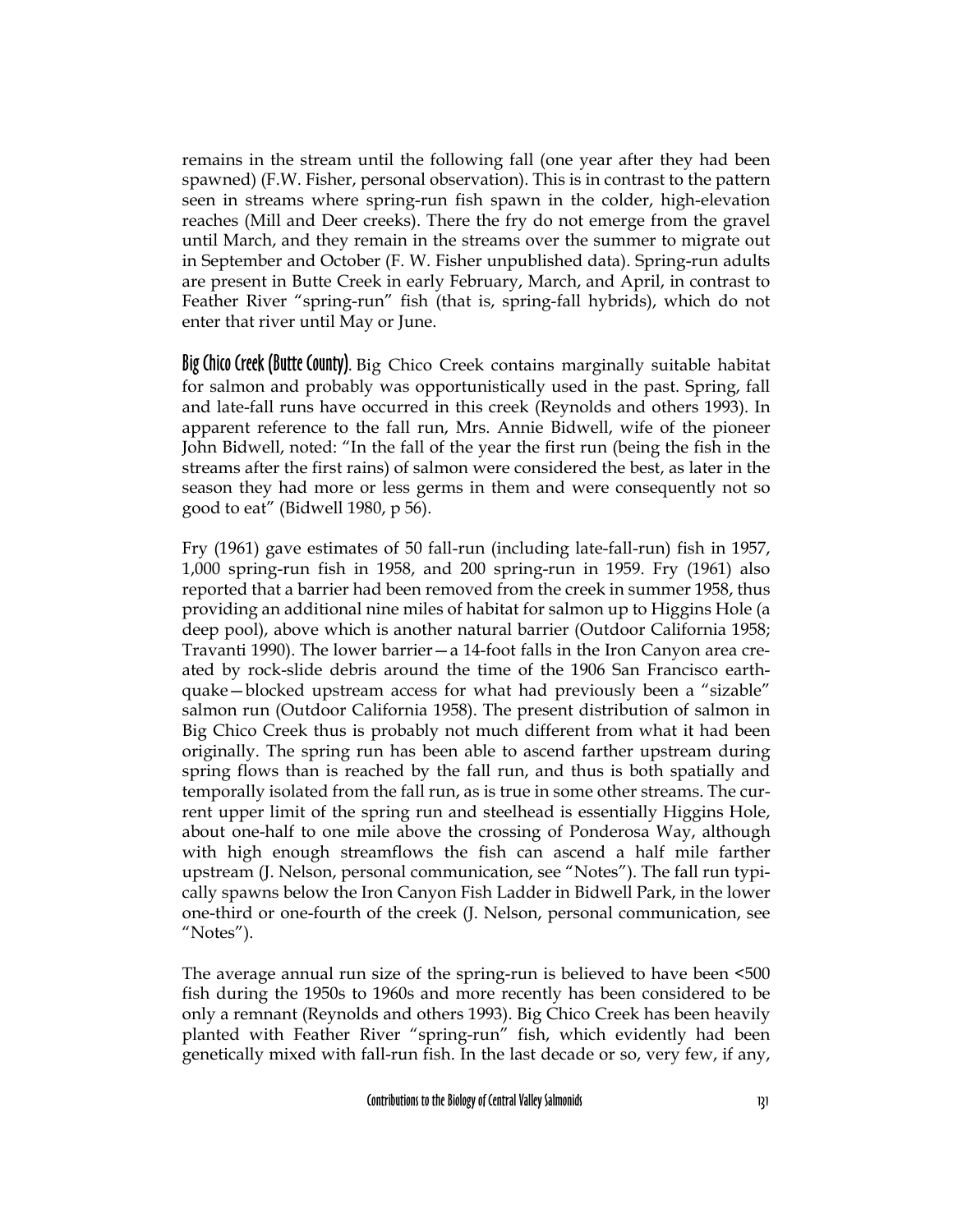of these hybrid spring-run spawners have returned to the creek (F. W. Fisher unpublished data). During the 1990s, estimated spring-run escapements have ranged from zero to 200 fish, averaging 35 fish (DFG 1998). The Iron Canyon fish ladder was damaged by high flows during the winter of 1994–1995, thereby blocking the spring salmon run in 1995. In that year, about 100 salmon were captured below the obstruction and transported farther upstream and another 100 salmon were observed in the stream (J. Nelson, personal communication, see "Notes"; DFG 1998). A relatively large spring-run escapement (about 400 fish) was observed in 1998 (DFG unpublished data), but the source of these fish is unknown. The fall and late-fall runs in recent times have been highly variable, and the fall run occurs in very low numbers due to lack of water in late summer and fall (Reynolds and others 1993). Intensive pumping of water from lower Big Chico Creek for irrigation takes a heavy toll of young salmon migrating downstream and juveniles that enter the stream for rearing, except during very high streamflow conditions (Reynolds and others 1993; USFWS 1995).

Deer Creek (Tehama County). Both spring- and fall-run salmon occurred in Deer Creek, which is a cold, spring-fed stream. The Yahi branch of the Yana people occupied both the Deer and Mill creek drainages, and for whom salmon and other fishes were an important secondary food source (Johnson 1978). The celebrated Ishi, last of the Yahi, demonstrated to anthropologists the Yahi methods of procuring fish, and he was said to have "used a salmon spear most expertly" (Pope 1918, p 199).

Before the 1940s, the spring-run salmon ascended Deer Creek for about 40 miles from its mouth up to 16-foot-high Lower Deer Creek Falls (Hanson and others 1940), located about one mile below the mouth of Panther Creek. According to Hanson and others (1940), salmon were never known to have passed Lower Deer Creek Falls. Clark (1929, p 39) stated that spawning beds extended from the creek mouth (near the town of Vina) to about ten miles into the foothills, which he described as "a good spawning ground when there is water." Clark, however, was evidently referring only to the fall run.

Clark (1929) reported the presence of two irrigation diversion dams on the creek: Stanford Vina Dam, about three miles east of Vina, five feet high but with a fish ladder and screens installed on the irrigation ditches, and Deer Creek Irrigation District Dam, eight miles east of Vina. The latter dam had no fish ladder, because it was not considered to be an obstruction to salmon, but it also lacked fish screens at that time (Clark 1929). According to Clark (1929, p 39), there was "a small spring run and quite a large fall run" and salmon previously had been "very numerous in Deer Creek until dams were built which took most of the water from the creek." Clark furthermore stated that "the spring run has never been successful as the fish come up in the spring and summer and lay in the holes until fall before spawning," and "The water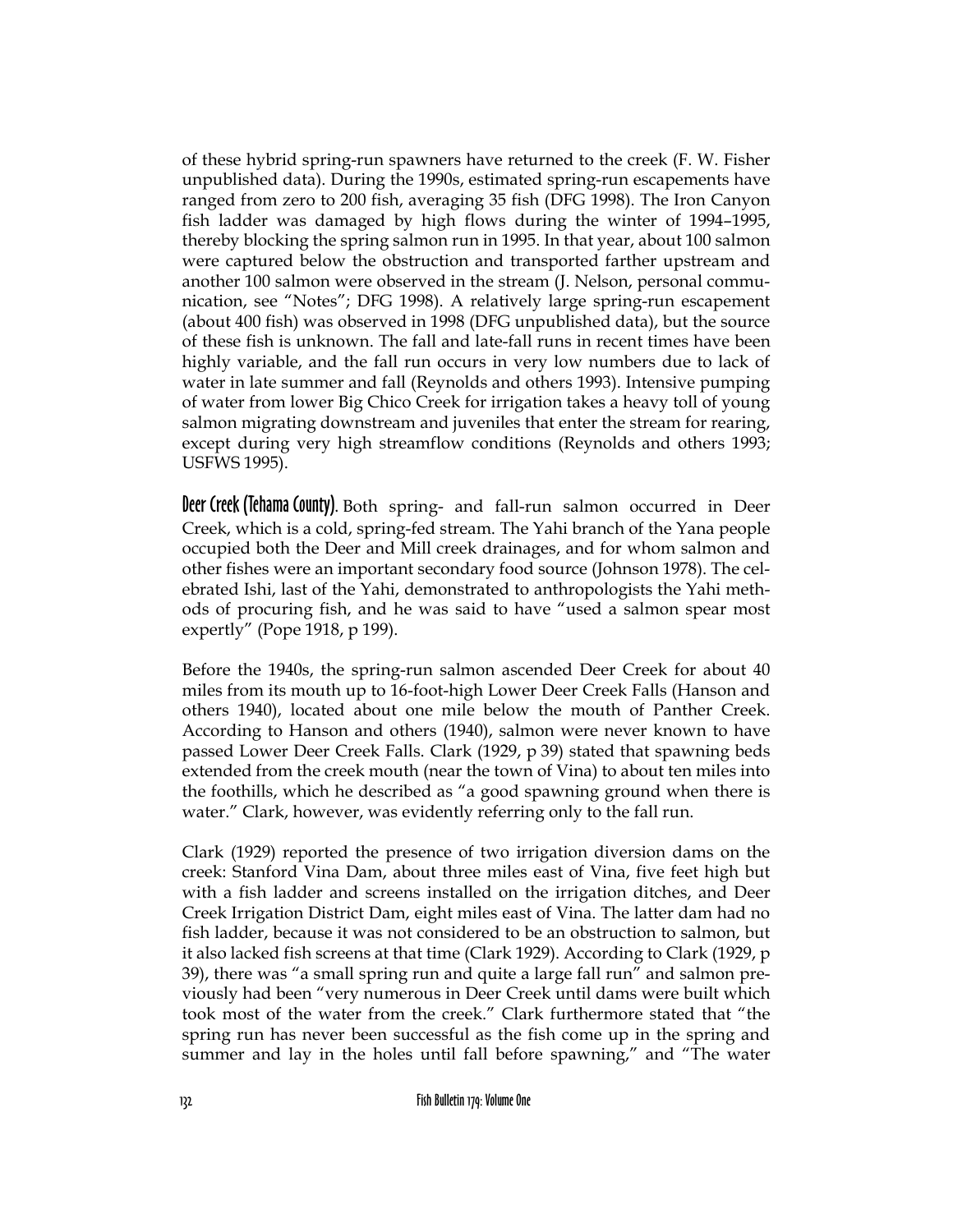becomes too warm for them and they die before they can spawn." Clark may have made this latter statement based on limited observations on fish relatively low in the drainage or during years of low streamflows; spring-run fish are presently known to be capable of over-summering in the pools in Deer Creek (for example, Needham and others 1943; F.W. Fisher, personal observation). Clark stated that the fall run was more successful, when there was "sometimes enough water in late fall," but even the fall run was "very small" at that time (1928) due to irrigation diversions from the creek. Decreased streamflows and consequently high water temperatures in the early summer caused mortalities of up to several hundred late-migrating adult salmon in the years 1945–1947 (Moffett 1949).

As part of the Shasta Fish Salvage Plan (to mitigate for construction of Shasta Dam), a fish ladder was constructed around Lower Deer Creek Falls in 1942– 1943 (Needham and others 1943; Moffett 1949). By the end of 1943, salmon were able to ascend about five miles farther upstream to Upper Deer Creek Falls, a "sheer drop" of about 20 feet (Hanson and others 1940), which is the present major upstream barrier. There is, however, a fish ladder at the Upper Falls that is occasionally used by a few salmon (P.B. Moyle, personal observation). Hence, the amount of stream available for over-summer holding and for spawning (particularly for the spring run) has been increased. To compensate for the loss of spawning habitat in the upper Sacramento drainage caused by construction of Shasta and Keswick dams, Sacramento River spring-run salmon were caught at Keswick and transported to Deer Creek during the 1940s to mid-1950s (Needham and others 1943; Moffett 1949; Fry 1961), but those transfers had no noticeable effect on the spring run in Deer Creek (Fry 1961). Deer Creek is currently believed to have sufficient habitat to support "sustainable populations" of 4,000 spring-run and 6,500 fall-run salmon (Reynolds and others 1993). In recent years, most of the flow in the lower ten miles of the creek on the valley floor has been diverted, and in "many years" all of the natural flow from mid-spring to fall is depleted by the three diversion dams and four diversion ditches (Reynolds and others 1993). Although all of the diversion structures have fish screens and fish ladders, inadequate flows sometimes impede or prevent the upstream passage of salmon (Reynolds and others 1993).

The fall run presently still exists, spawning at lower elevations than the spring run and later in the fall, after ambient temperatures have become cooler. The two runs thus are both spatially and temporally isolated for spawning. The center of the present summer-holding and spawning areas for the spring run is the A-line Bridge (at about 2,900 ft elev.), which lies between Lower Deer Creek Falls and the US Forest Service (Potato Patch) Campground farther upstream. The spring run spawns from late August to early October (having held over the summer in the upstream reaches), while the fall run cannot enter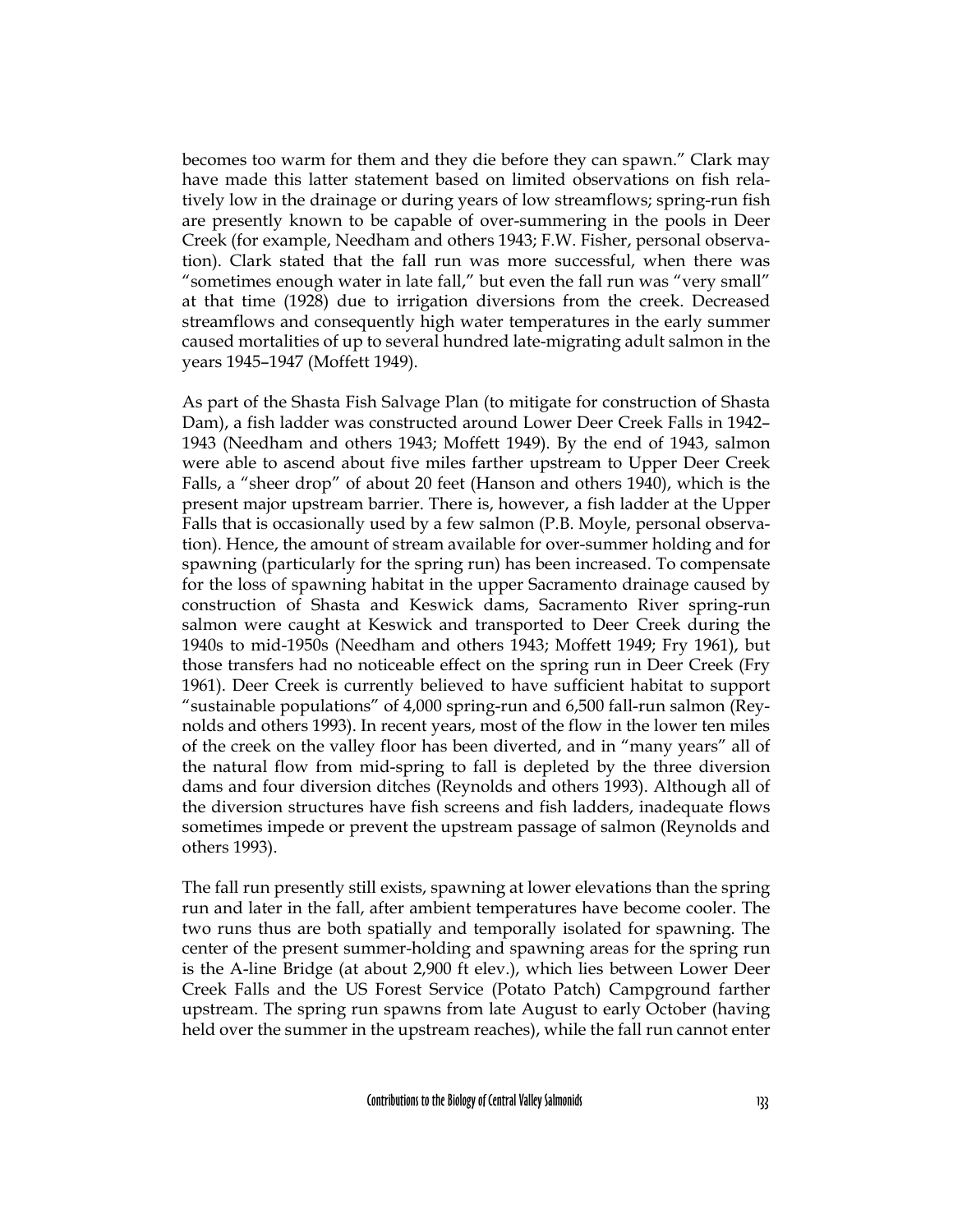the lower creek to spawn until stream flows increase in late October (F.W. Fisher, personal observation).

Fry (1961) reported spring-run population estimates of <500 to 4,000 fish for 1940–1956 and fall-run estimates of <500 to 12,000 fish for 1947–1959. From the 1960s through 1980s, the number of fall-run spawners in Deer Creek ranged from 60 to 2,000 fish (average: 500), and in the present decade (1990–1997) the run has numbered 70 to 1,200 fish (average: 400 from DFG unpublished data). Estimates for the spring run were 400 to 3,500 fish (average: 2,200) annually during 1950–1979 and 80 to 2,000 fish (average: 660) during 1980–1998 (DFG unpublished data). Although spring-run estimates for most years during the 1990s have been in the low- to mid-hundreds, estimated escapements reached 1,300 in 1995 and 2,000 fish in 1998 (DFG 1998 unpublished data). The springrun population in Deer Creek is one of only three or four remaining naturally spawning spring-run chinook populations in California that can be considered genetically intact and demographically viable (DFG 1990)—two other such populations within the Central Valley drainage being in nearby Mill and Butte creeks.

Mill Creek (Tehama County). Both spring and fall salmon runs are present in Mill Creek, and occasionally late-fall run fish also occur (Reynolds and others 1993). Stone (1874, p 208) mentioned "Mill-brook, near Tehama, …a small stream, where the salmon rush up to spawn in great numbers, in October and November. They also come up this brook in April, May, and June." The presence of a large "summer" (that is, spring) run in 1901 was reported by the US Fish Commission (USFC 1904). The "summer" run in 1902 was blocked by newly constructed racks and the fish all died due to excessively high temperature, while the fall run of that year was small due to low streamflows (USFC 1904). Clark (1929, p 39) later described Mill Creek as "a celebrated salmon stream" that had "some very large runs" and he stated that the spawning beds extended from the US Bureau of Fisheries egg station and hatchery (located about one mile above the creek mouth) for a distance of two miles to Clough Dam. Most habitat for salmon, either for holding or spawning, is currently viewed as extending from the mouth of Little Mill Creek (about 1,500 ft elev.) up to the area around Morgan Hot Spring (about 5,000 ft) (F.W. Fisher, personal observation). Some spring-run salmon in Mill Creek reportedly spawn in stream reaches well in excess of 5,000 ft elevation (Reynolds and others 1993) near the boundary of Lassen National Park—among the highest altitudes known for salmon spawning in North America. All the original upstream habitat suitable for spring-run salmon is still intact, and no major changes have been made on this stream (F.W. Fisher, personal observation).

Mill Creek is spring-fed and generally cold enough to sustain a spring run. However, it is unusual in that there is an elevational temperature inversion. The upper creek is fed by water from Lassen National Park, where there are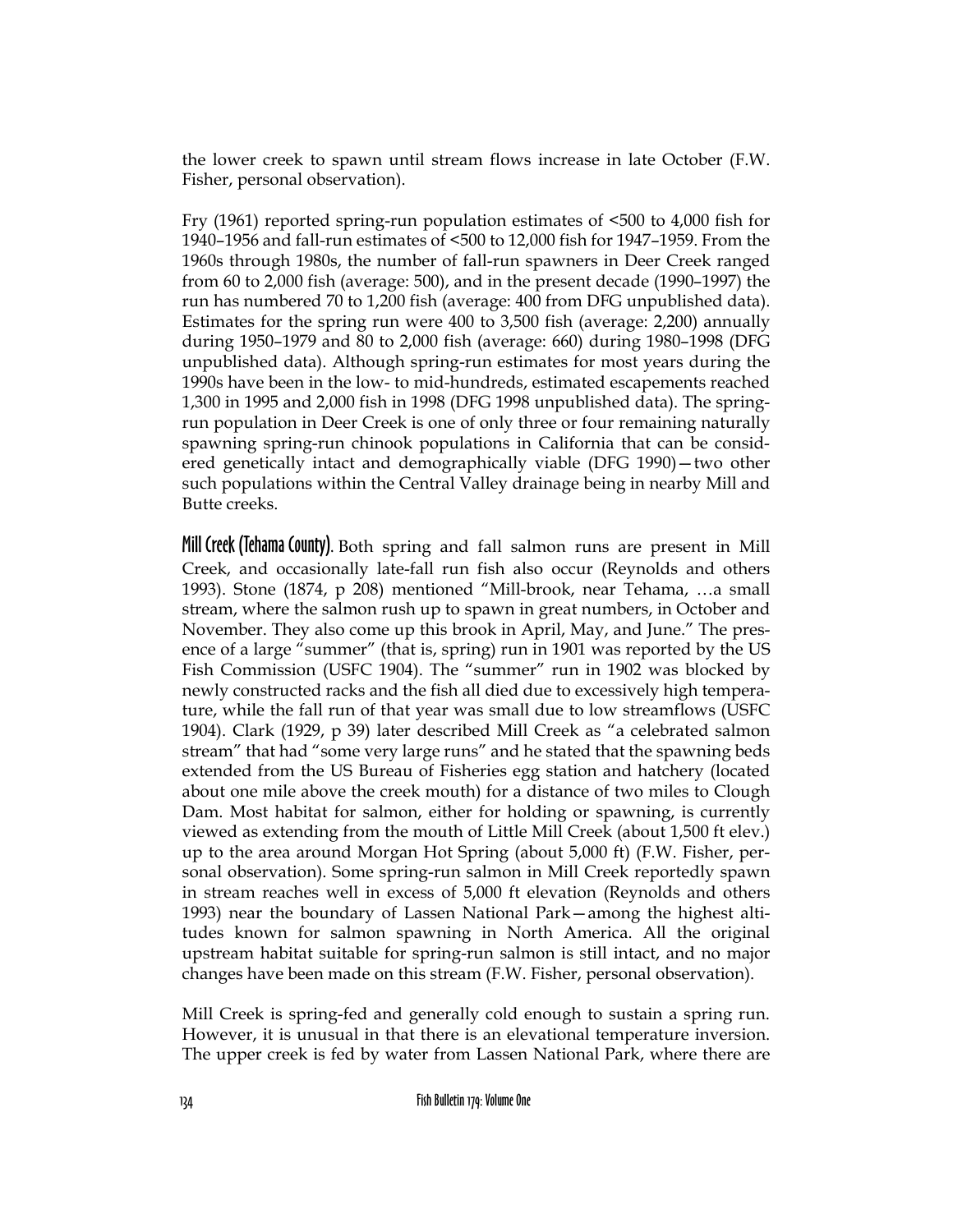many hot springs, but farther downstream the lateral influx from coldwater springs results in cooler temperatures (F.W. Fisher, personal observation). Mill Creek also differs from other streams of the eastside Central Valley drainage in having high silt load and turbidity during the spring snow-melt, the silt originating naturally from volcanic and glacial materials in Lassen Volcanic National Park (Reynolds and others 1993).

Clark (1929) reported three dams on Mill Creek: the Molinas Water Company dam with fish screens on its diversion ditches and "not considered an obstruction"; 16-foot Clough Dam, an irrigation diversion project equipped with fish screens but with a poor fishway, which was seldom passable due to low water; and a third, unnamed seven-foot dam farther upstream with screened diversion ditches. However, these dams were in the lower reaches of the creek, essentially on the valley floor, and they probably posed no real obstruction to spring-run fish during the spring flows. In the early 1990s, there were three dams in the lower eight miles of the creek which diverted most of the natural flow (Reynolds and others 1993). All three dams were equipped with fish screens and the lowermost and uppermost dams had operative fish ladders (Reynolds and others 1993). However, the fish ladder on Clough Dam (the middle, tallest dam) functioned poorly during certain flow conditions (Reynolds and others 1993) and therefore may have impeded upstream migration. Clough Dam was breached by flood flows in January 1997 and since then has not obstructed salmon migration (C. Harvey-Arrison, personal communication, see "Notes").

Clark (1929) noted that salmon abundance in this creek was reflected by the egg takes at the US Bureau of Fisheries egg station, which collected eggs from fall-run fish but not from the spring run. The station operated during 1902– 1945, closing down after completion in 1945 of the Coleman National Fish Hatchery on Battle Creek (Reynolds and others 1993). The egg takes peaked during 1904–1906 but were generally high from 1903 to 1918, dropping substantially during the later years 1919–1924. Clark stated that female salmon in this system produced about 5,000 eggs each, thus allowing estimates to be made of female spawner abundance from the total egg takes by the station; he also stated that there were "at least half again the number of males" (in other words, males were 50% or more as abundant as females). Thus, at the peak productivity in 1905 (30 million eggs taken), there were an estimated 9,000 spawners present (including 6,000 females). In 1924, one of the years of lowest egg production, 2.3 million eggs were taken, which translated to 450 female and 675 total spawners in the creek.

Clark (1929, p 41) mentioned the presence of both fall and spring runs, but he described the spring run as "very small and decreasing each year." It is possible, however, that Clark did not realize that spring run fish ascended far upstream and held there over the summer, and he therefore may have under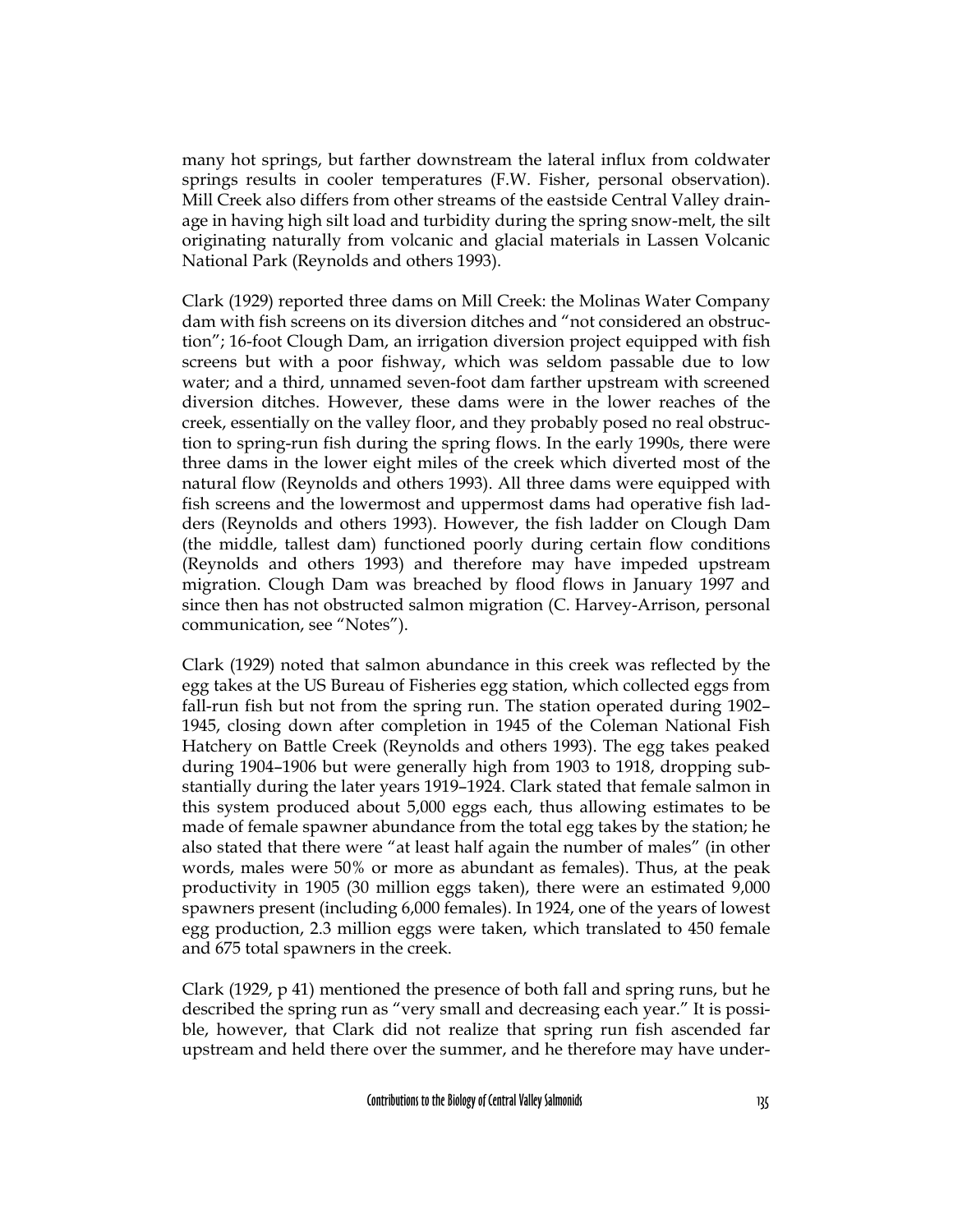estimated their presence. Fry (1961) reported spring-run numbers of <500 to about 3,000 fish during 1947–1959, while the fall run ranged between 1,000 to 16,000 spawners. Fry (1961, p 61) stated that most of the fall run spawned below Clough Dam, while "for all practical purposes the entire spring run goes upstream past the dam."

In recent decades, the spring-run spawning escapement varied from zero fish, during the severe drought in 1977, to 3,500 fish in 1975 (Reynolds and others 1993; DFG unpublished data), but the trend has been downward from an annual average of 2,000 fish in the 1940s to about 300 in the 1980s (DFG 1990). During 1980–1998, the spring run ranged from about 60 to 840 spawners annually (average: 380) (DFG 1998 unpublished data). Fall-run escapements have been zero to 16,000 spawners since 1952, generally hovering near 1,500 fish (DFG unpublished data). The DFG (1993) reported an average annual fallrun escapement of 2,200 fish for the 38 years of record up to that time. In the present decade (1990s), the fall run has numbered about 600 to 2,100 fish but was absent in some years due to low seasonal streamflows. As in Deer Creek, the spring and fall runs in Mill Creek are separated temporally, the fall run ascending the creek during fall flows after the spring-run fish have finished spawning (F.W. Fisher, personal observation). There is also spatial separation of the spring and fall runs in both Mill and Deer creeks, with spring-run fish spawning well upstream from the fall-run fish and thus further minimizing the possibility of hybridization (DFG 1990). Late-fall run salmon have been occasionally observed spawning in the lower reaches of the creek (Reynolds and others 1993).

Antelope Creek (Tehama County). Both spring and fall runs, and probably a late-fall run, originally occurred in Antelope Creek. Spring-run salmon ascended the creek at least to where the North and South forks join (where several salmon were observed a few years ago by Lassen National Forest biologists), and they probably held there over the summer. The few spring-run fish that now enter the creek ascend the North and South forks about five to six miles to the vicinity of the Ponderosa Way crossings, their probable historical upper limit, beyond which there is little suitable habitat (F.W. Fisher, personal observation).

As in Mill and Deer creeks, the low, late summer and fall streamflows limit the accessibility of the creek to fall-run fish. Until at least 1993 there were two water diversions on Antelope Creek, operated by the Edwards Ranch (50 cfs) and by the Los Molinos Mutual Water Company (70 cfs) (Reynolds and others 1993). During the typical flow-diversion season (1 April to 31 October), operation of both diversions usually dried out the lower reach of the stream (Reynolds and others 1993), thus impeding or preventing the upstream migration of both spring and fall runs.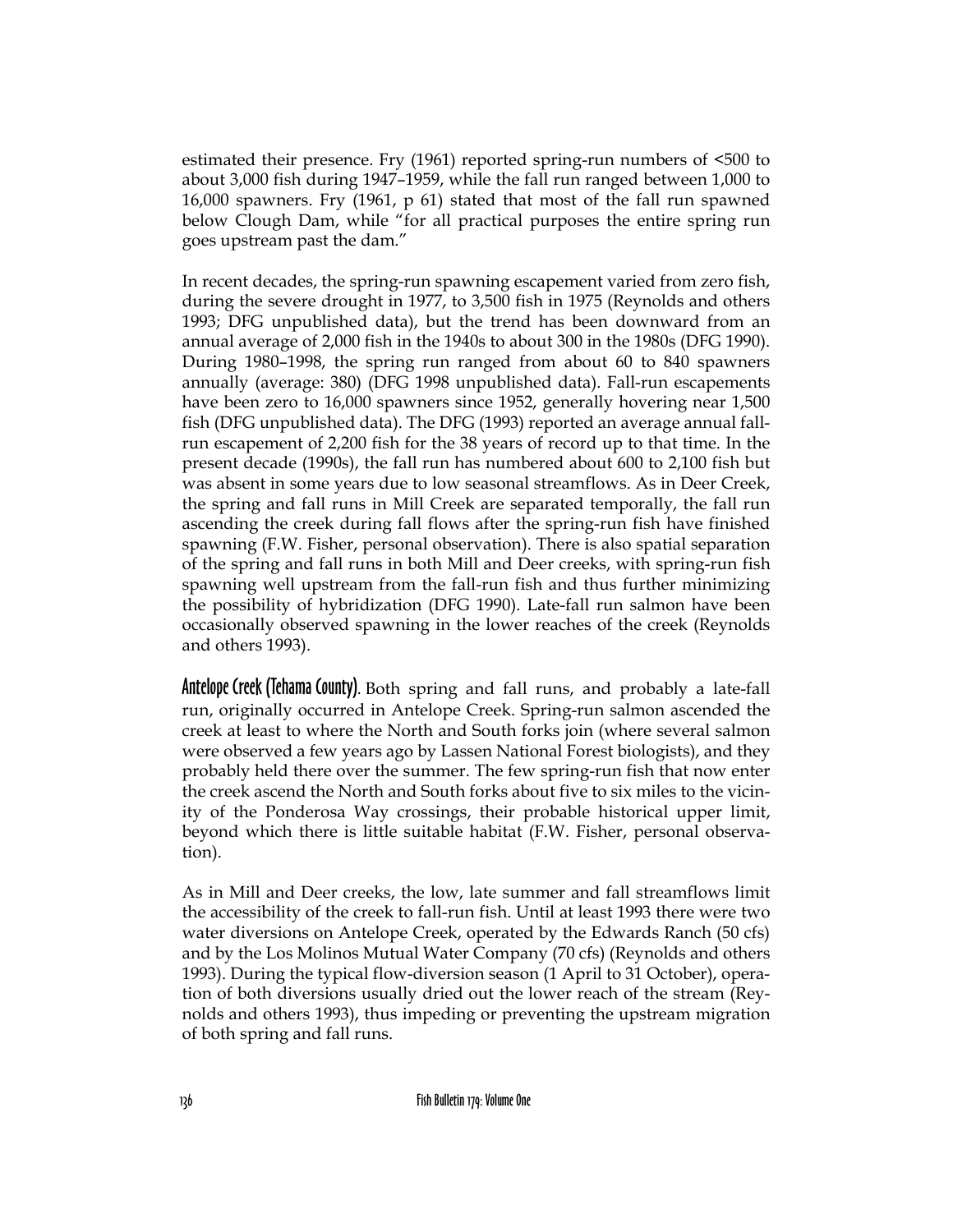The spring run formerly numbered 200 to 300 fish annually, with lows down to 50 fish (DFG unpublished data). Reynolds and others (1993) gave an estimated historical spring-run size of 500 fish. No regular escapement estimates have been made recently, but occasional checks indicate that Antelope Creek currently has no more than a remnant spring run which probably is not selfsustaining; for example, two to three individuals at most have been seen through much of the 1990s. However, in 1998 about 150 spring-run fish were observed in Antelope Creek (DFG 1998). The fall run in Antelope Creek generally has been small. During 1953–1984, the fall run numbered 50 to 4,000 fish annually (average: about 470 fish) (Reynolds and others 1993; DFG unpublished data.). Population estimates have not been made in more recent years due to the scarcity of the salmon, and the fall run may be extirpated (Reynolds and others 1993).

Battle Creek (Tehama County). Both spring and fall runs of salmon originally occurred in Battle Creek, and there is evidence that a winter-run was also present. The California Fish Commission noted that, "Salmon enter this stream in large numbers during the months of October and November" (CFC 1896, p 23) and averred, "…there being almost no limit to the number of eggs which can be secured there with proper apparatus" (CFC 1896, p 24). Curiously, Stone (1897, p 218) stated:

*This Battle Creek is the most extraordinary and prolific place for collecting salmon eggs yet known, though the eggs are limited to the fall run of salmon, as none worth mentioning of the summer run [the current spring run] of fish ascend Battle Creek. The first salmon make their appearance early in the fall, and before November and during that month they are found in almost incredible numbers in the wide lagoon extending about 2 1/2 miles up the creek from its mouth.*

It appears that even at that time fishery biologists had not yet fully explored the upper reaches of the stream where the spring-run salmon over-summered. In April 1902, the US Fish Commission emplaced racks in Battle Creek and observed large numbers of salmon during "late spring and early summer," thus proving the existence of "a large summer run of fish in the creek" (USFC 1904, p 73). A US Fish Commission Report also noted a "site suitable for a branch hatchery for the summer run of salmon …on Battle Creek, opposite the mouth of Baldwin Creek" (Smith 1905, p 81) Rutter (1904) then reported capturing in Battle Creek (during October 1898 and early October 1900) recently emerged fry (1.5 inches long) that could only have been of the winter run. In 1939, salmon were observed spawning in Battle Creek during May and June (Needham and others 1941), the typical winter-run spawning time (Slater 1963; Fisher 1994). The North Fork of Battle Creek contains a series of springs near the town of Manton which would have provided coldwater flows required for the summertime spawning and rearing of the winter run, despite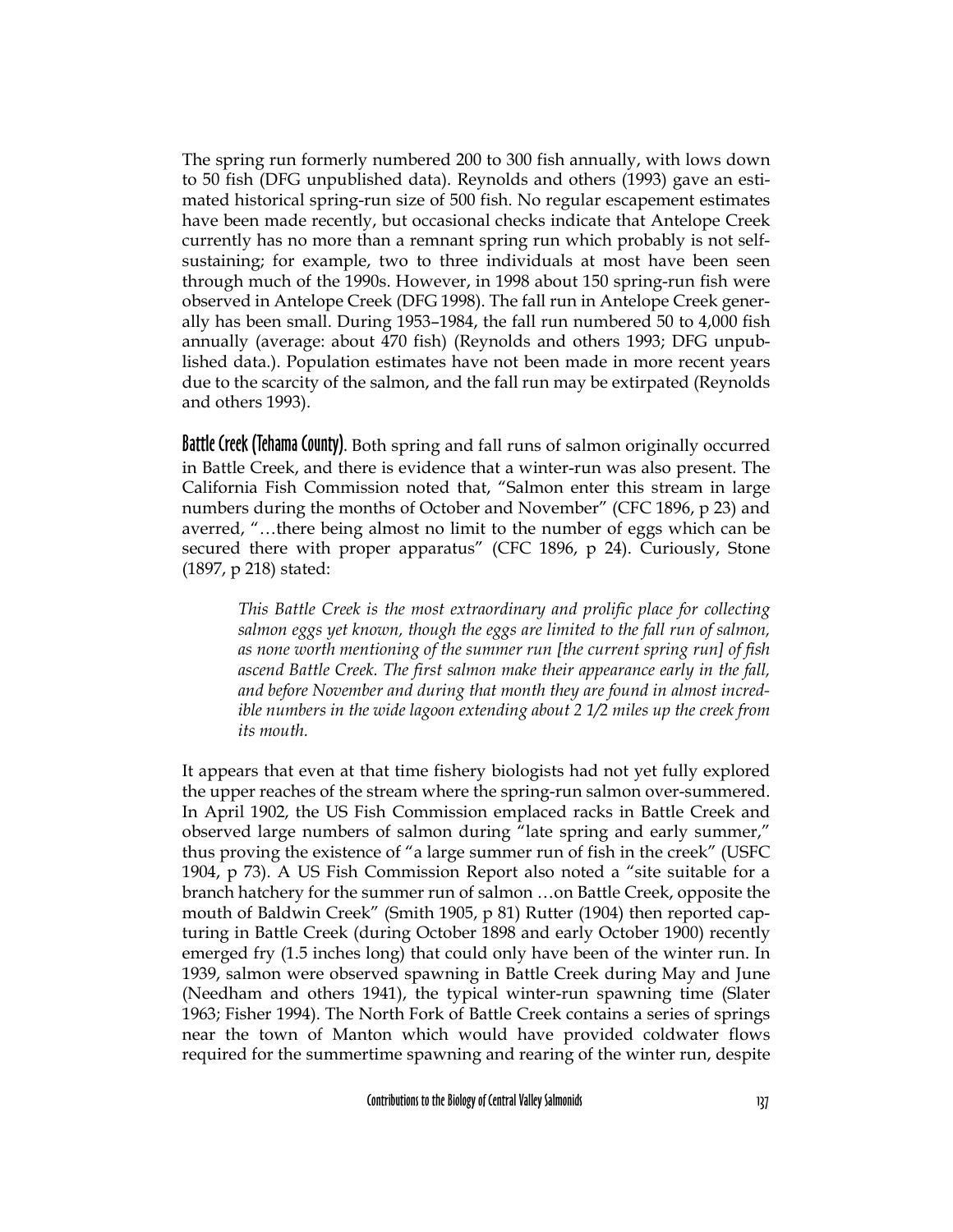Slater's (1963, p 4) assertion that the winter run would not normally spawn successfully in Battle Creek or in Deer and Mill creeks because of high (>70 °F) summer water temperatures. However, the winter run was largely eliminated after hydroelectric development of the creek in 1910–1911, which cut off the spawning habitat. The formerly large spring run also was significantly reduced by the loss of habitat at that time and it may have been completely eliminated for a period thereafter, as indicated in DFG (1990).

Surveys conducted before the construction of Shasta Dam indicated that the reaches above Coleman National Fish Hatchery could support >1,800 spawning pairs of salmon (Reynolds and others 1993). The North Fork of Battle Creek, especially Eagle Canyon, contains deep, cold pools—ideal summer holding habitat for spring-run salmon (Reynolds and others 1993), and significant areas of spawning gravel have been determined to exist from Coleman Powerhouse on the mainstem up to above the Volta Powerhouse (extending to Macumber Dam) on the North Fork and on the South Fork between South Powerhouse and South Diversion Dam (Reynolds and others 1993). It is likely that much of those areas had been previously used by salmon before blockage of migration and the alteration of the streamflow regime. In the North Fork, salmon have been observed as far as Volta Powerhouse above Manton (T. Healey, personal communication, see "Notes"), but the upper distributional limit would have been a waterfall three miles farther upstream (H. Rectenwald, personal communication, see "Notes"). Hanson and others (1940) reported the presence of a waterfall on the South Fork near the Highway 36 crossing, which evidently was a natural barrier to salmon.

Clark (1929) noted that Battle Creek had a fall run and a "small" spring run. As of 1928, there was a US Bureau of Fisheries egg-collecting station and hatchery (Battle Creek Hatchery) located about 1.5 mi above the creek mouth. The station, first established in September 1895 (CFC 1896), collected eggs from the fall run but allowed the spring run to pass upstream (Hanson and others 1940). Spawning by spring-run fish occurred in the five-mile stretch between the egg station and the upstream dams (Clark 1929). Clark (1929) reported the presence of three power dams and plants: the Coleman plant six miles above the mouth, with an operative fish ladder and screens on the diversion canals; a second dam, 30 ft high and equipped with "a good fish ladder and ditch screens," on the South Fork about 20 mi above the Coleman plant; and the Volta plant on the North Fork. Clark stated that despite the presence of fish ladders, the water was often so low that the dams were impassable to fish.

Presently, natural spawning of salmon in Battle Creek is by far heavily concentrated in the stretch between the creek mouth and the Coleman National Fish Hatchery weir six miles upstream, and instream spawning has been said to be "still significant" (Reynolds and others 1993). The predominant fall-run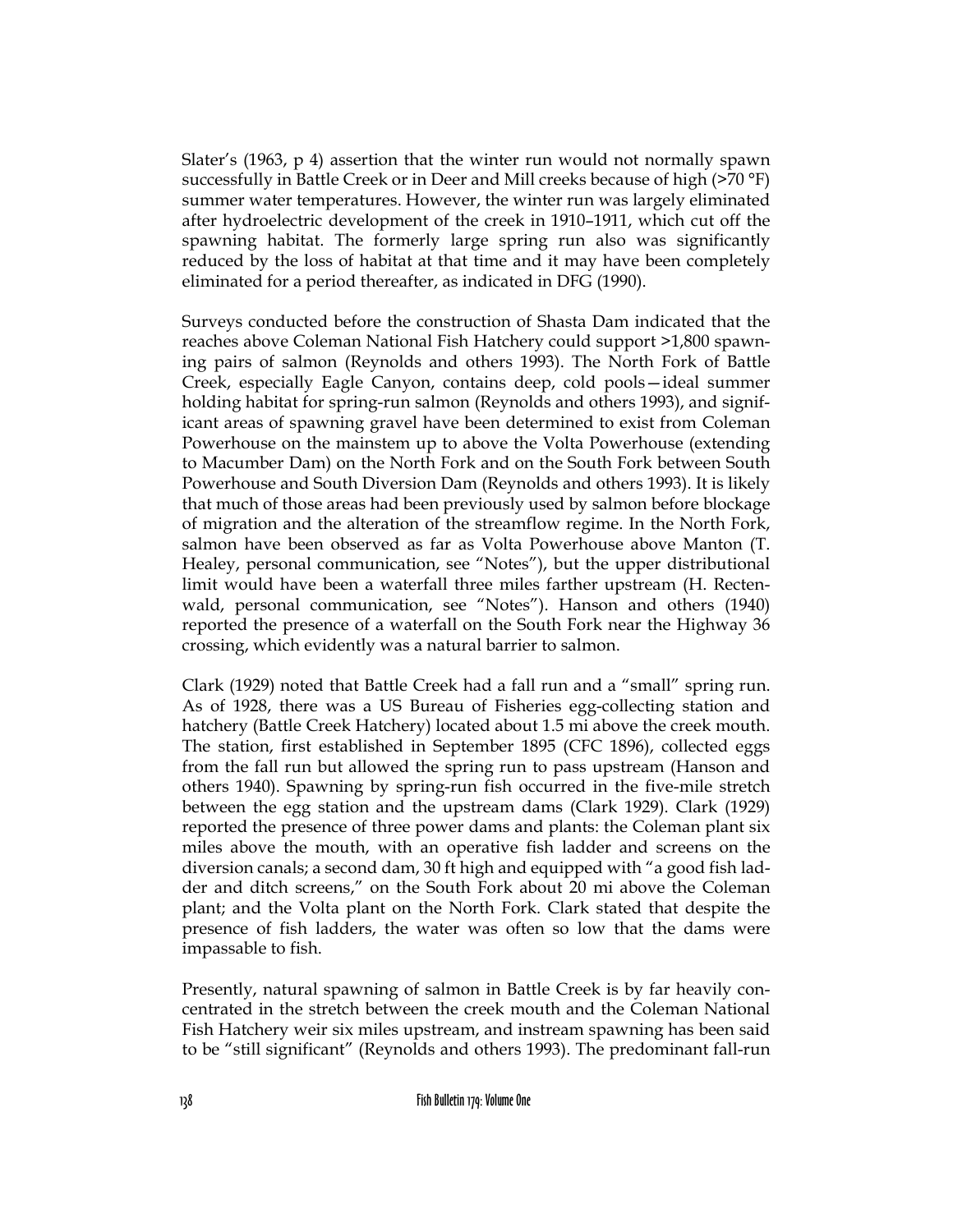salmon are blocked at the hatchery weir, and whatever natural spawning that formerly occurred upstream has been largely eliminated by that blockage and low flows due to hydropower operations of Pacific Gas and Electric Company (PG&E) (Reynolds and others 1993). It is not known how much farther fall-run salmon ascended Battle Creek, and we conservatively assume that they were constrained to the vicinity of the hatchery weir. During recent years when streamflows were adequate, small numbers of spring-run and winter-run salmon have been able to ascend past the weir and spawn in upstream reaches (T. Healey, personal communication, see "Notes"). Spring-run and a few winter-run salmon were observed in the Eagle Canyon area of the North Fork Battle Creek during summer 1995 (T. Healey, personal communication, see "Notes"). As of 1993, there were four unscreened hydropower diversions on the North Fork, three unscreened hydropower diversions on the South Fork, two storage reservoirs and a system of canals and forebays in the drainage, as well as two "significant" agricultural diversions (one unscreened) on the main stem (Reynolds and others 1993). Current negotiations to reconfigure the PG&E hydropower system on Battle Creek, including dismantling several dams, will considerably improve access for salmon to the upper reaches (Sacramento Bee, 4 May 1999).

The records for egg takes (for the fall run) at the US Bureau of Fisheries eggcollecting station indicated peak spawner abundances generally occurring in the period 1896–1907, and the egg takes remained fairly high until 1916, after which there seemed to be an overall decline until 1924 (Clark 1929). Translating the egg takes to numbers of females (assuming 5,000 eggs per female, after Clark [1929]) gives a peak of 10,000 females for 1904 and a low of 200 females for 1924. According to Clark (1929, p 41), the spring run, which was allowed to spawn naturally in the creek, amounted to "almost nothing," and only six or seven spring-run salmon were seen in 1928. The old Battle Creek Hatchery, which took fall-run spawners from the creek, continued to operate through 1945 (Fry 1961). The larger Coleman National Fish Hatchery began operations in 1943 and took small numbers (<1,200) of spring-run fish from Battle Creek in 1943-1946, but during that period Coleman National Fish Hatchery received most of its fish (both spring-run and fall-run) from fish salvage efforts at Keswick Dam and from the Balls Ferry Racks on the mainstem Sacramento River (Moffett 1949, Fry 1961). In 1946, Coleman National Fish Hatchery started taking fall-run fish locally from Battle Creek (Moffett 1949; Fry 1961). (See also Black, this volume, for a thorough review of the history of Battle Creek hatchery operations.)

During the period 1946–1956, the spring run numbered about 2,000 fish in most years (Fry 1961; Campbell and Moyle 1990). By the late 1980s, the spring run in Battle Creek was either extirpated or close to it (Campbell and Moyle 1990). Small numbers of spring-run fish have returned in recent years, ranging from 40 to 100 fish (average: 70) in 1995–1997 (DFG 1998). The escapement for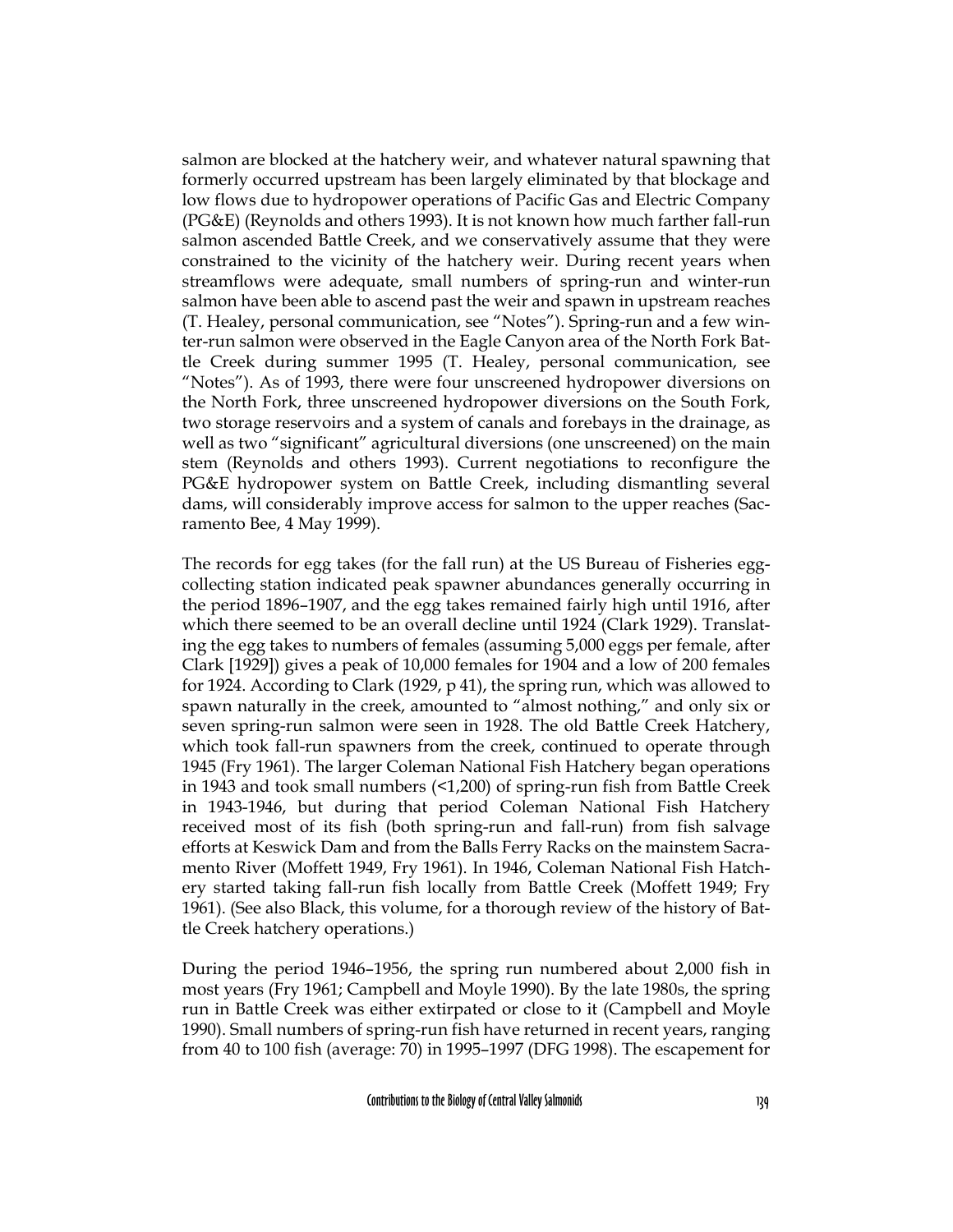1998 was about 50 to 100 fish (USFWS 1998 unpublished report). Historical abundance data for the winter run in Battle Creek are almost nonexistent, although Slater (1963) reported that on 22 May 1962, 457 winter-run fish were counted and a population size of 2,687 fish was estimated for the two-mile stretch below Coleman National Fish Hatchery. Small numbers of winter-run fish have been observed in recent years, with about 100 spawners estimated for 1998 (USFWS 1998 unpublished report). Numbers of fall-run spawners in Battle Creek were about 3,000 to 30,000 (average: 15,000) during 1946–1959 (Fry 1961). Annual fall-run escapements during the 1980s and 1990s have ranged between 12,700 and 83,900 fish, with averages of 29,600 (in the 1980s) and 46,400 fish (1990–1997) (DFG unpublished data). Hatchery spawners composed 20% to 73% (average: 51%) of the annual runs during 1980–1997 (DFG unpublished data).

The Coleman National Fish Hatchery also has maintained a late-fall run, but returns of adults have not been consistently strong enough to sustain the run and the hatchery has relied on obtaining late-fall-run spawners from the Keswick fish trap below Keswick Dam on the Sacramento River. During 1995– 1997, however, numbers of the late-fall run returning to Coleman National Fish Hatchery were 1,300 to 4,600 fish (average: 3,000) (USFWS 1998 unpublished report).

## Mainstem Sacramento River and Upper (Little) Sacramento River (Solano, Yolo, Sacramento, Sutter,

Colusa, Glenn, Butte, Tehama, and Shasta counties). The Sacramento River, regarded by Clark (1929, p 34) as "the most important salmon stream in the state" and by Fry (1961, p 59) as "the largest and best salmon stream of the Central Valley," has the sole distinction among the salmon-producing rivers of western North America of supporting four runs of chinook salmon—spring, fall, late-fall and winter runs.

One of the earliest references to salmon of the Sacramento River was by the fur trapper Colonel J. J. Warner who traveled the Central Valley in 1832: "The banks of the Sacramento river, in its whole course through its valley, were studded with Indian villages, the houses of which, in the spring, during the daytime, were red with the salmon the aborigines were curing" (Chamberlain and Wells 1879, p 12; Gilbert 1879, p 12; Elliott 1882, p 161). John Work, of the Hudson's Bay Company, reported that his party of fur trappers, while moving down the Sacramento Valley (near Putah Creek) on 16 March 1833, obtained "some fine[?] Salmon" (spring-run, or perhaps winter-run) from the native people (Maloney 1943, p 339). Lieutenant Charles Wilkes, reporting on the United States Exploring Expedition of 1838–1842, later described "a substantially-built fish-weir"—undoubtedly for catching salmon (see Curtis 1924b) which was observed on 31 August 1841 near the present town of Colusa on the lower mainstem Sacramento River (Wilkes 1845, p 187). Another party of the US Exploring Expedition encountered Native American people (probably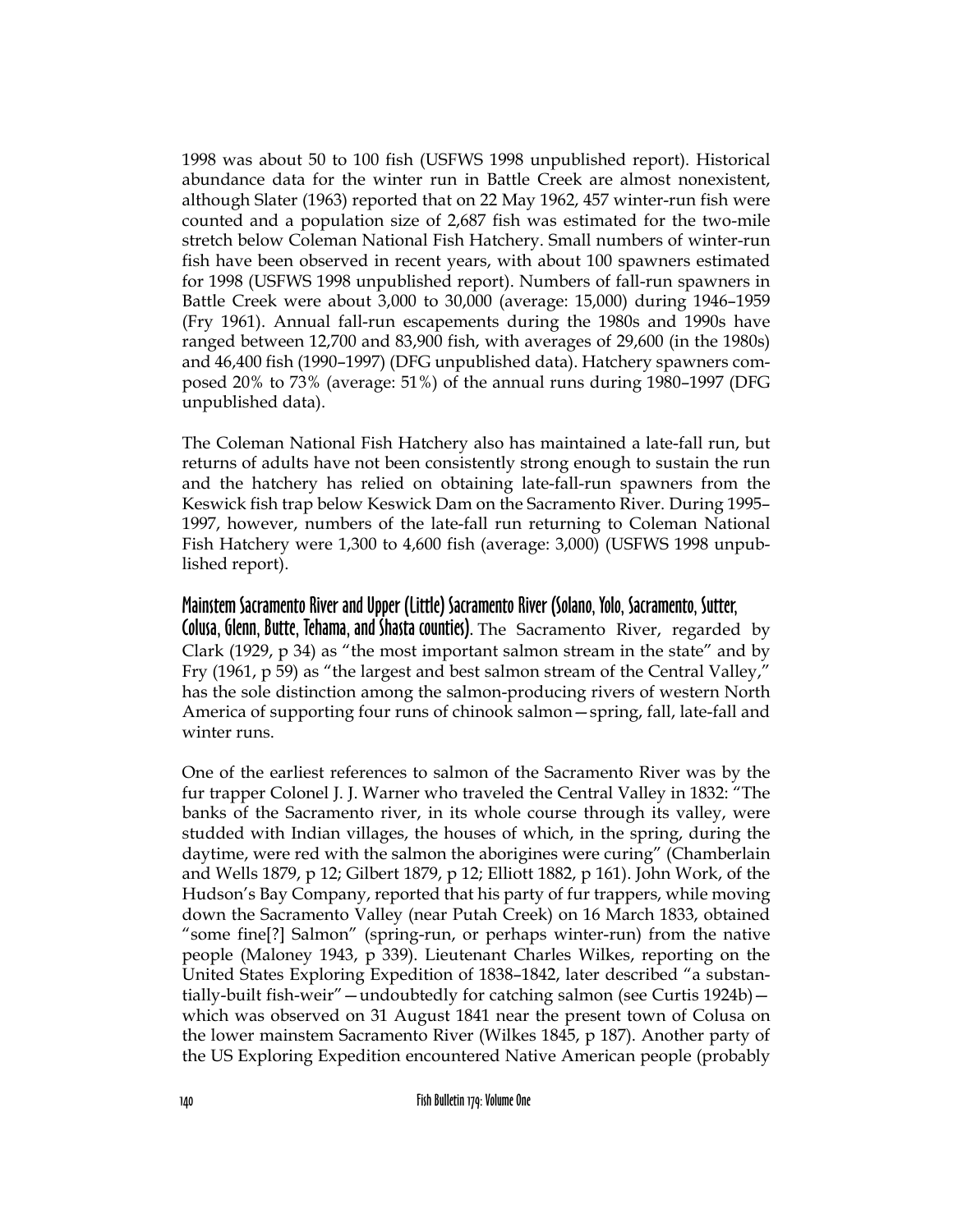Wintu) farther north in the Sacramento Valley and traded with them for salmon—caught by the natives by means of weirs and long, forked fish spears (Dillon 1975). Perhaps the last published record of the intact native fishery on the Sacramento Valley floor was that of a forty-niner who observed in 1849, near "a very large settlement of Indians" on the lower Sacramento River, "a scrap of beach, on which a vast number of miserable spent salmon of enormous size, split, were hung along on poles to dry in the sun" (Kelly 1950, p 73). Unpublished notes by the pioneer H.C. Bailey also alluded to "Sacramento Valley Indians" taking salmon in the springtime before 1853: "During the salmon run (March and April) they caught them in abundance and some times sturgeon. We could buy a 25 pound salmon for a quart of flour. They were the finest fish I ever tasted." (Latta 1930–1931).

Salmon fishing as a commercial enterprise on the Sacramento River had been initiated by John A. Sutter near his New Helvetia settlement (present-day Sacramento) by about 1842–1843, if not earlier (Wright 1880; Van Sicklen 1945; Bennyhoff 1977). Another fishing entrepreneur was a Mr. Schwartz, whose fishing operation was located six miles downstream of New Helvetia. Concerning Schwartz's fishery, the pioneer Edwin Bryant noted in his journal for 26 October 1846:

*Mr. Schwartz provided us with a breakfast of fried salmon and some fresh milk…. Near the house was a shed containing some forty or fifty barrels of pickled salmon… The salmon are taken with seines dragged across the channel of the river by Indians in canoes. On the bank of the river the Indians were eating their breakfast, which consisted of a large fresh salmon, roasted in the ashes or embers, and a kettle of atóle, made of acorn-meal. The salmon was four or five feet in length, and when taken out of the fire and cut open, presented a most tempting appearance (Bryant 1849, p 345).*

The date of the narrative indicates that the salmon were of the fall run. The lower mainstem Sacramento River later became the center of the bustling commercial salmon fishery carried out by immigrant European and Euro-American fishers drawn to California during the Gold Rush and following period (Clark 1929; Skinner 1962). As noted by a gold-miner, "In 1851…the Sacramento river was full of splendid salmon, equal in flavour to those of the Scottish rivers, though in appearance note quite such a highly finished fish, being rather clumsy about the tail" (Borthwick 1857, p 48).

Unquestionably the spring chinook salmon run, and probably lesser numbers of the winter run, occurred in the Upper (Little) Sacramento River (also called the Destruction River in early accounts). In 1841, a detachment of the US Exploring Expedition reconnoitered the Siskiyou Trail from Oregon to the Sacramento Valley. Traveling southward along the Upper Sacramento River, the party passed downstream of "Soda Springs" and Castle Crags and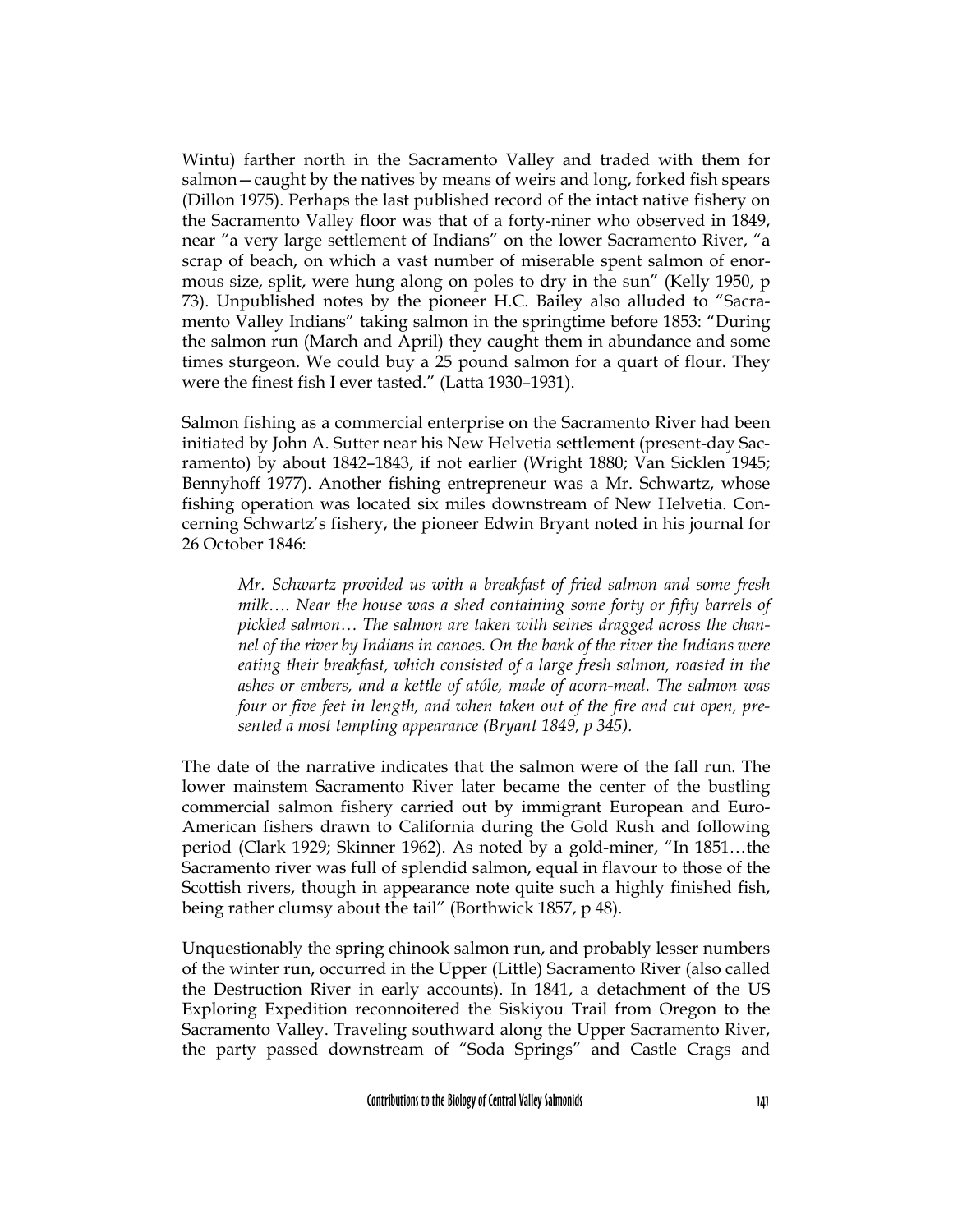observed evidence of the spring run during the latter part of the spawning period (early October) (Poesch 1961; Dillon 1975). Titian Ramsey Peale, a member of that party, recorded in his journal for 6 October 1841:

*Passed several old Indian camps, at one there were several new graves, over which were bundles of provisions and near by on a stump a bundle of Salmon… One of our hunters saw several more ["Indians"] on the river below our camp fishing for Salmon, which must have been numerous earlier in the season, as quantities of dead ones now lay along the rocky Shores. We saw the remains of fences and weirs for catching them (Poesch 1961, p 194).*

A later historical account of Shasta County noted that the sudden influx of gold miners into the Upper Sacramento River valley in the spring of 1855 drove the native people from their usual haunts (near Castle Crags) and prevented them from obtaining "the salmon they were wont to spear," thus precipitating hostilities (Southern 1942, p 66). Salmon normally present at that time of year would have been either the winter or spring runs (or both). Curtis (1924b, p 87) stated that the Wintu people on the Upper Sacramento River caught (spring-run) salmon in midsummer, "with spears fifteen to twenty feet long, in deep quiet pools"; "In the autumn salmon were speared while spawning in the riffles, and in spring spearing was carried on at night by torchlight…" Furthermore, the winter salmon run was said to have spawned in the headwaters near Mt. Shasta (Stone 1874). Stone (1879, p 234) noted that "in July the summer run [currently termed winter run] are spawning at the headwaters of the McCloud and Little Sacramento; in August and September [the spring run spawn] farther down these rivers…" Scofield (1900, p 68) also reported: "In Hazel Creek, a tributary of the Sacramento near Sims, I found, on November 6, 1897, two sizes of young salmon…. Of the smaller size [average length 2.87 inches] only four were taken….they must have hatched from the egg early in August, and allowing three months for hatching, they were spawned early in May." The timing of those smaller fish is indicative of the winter run. The late-fall run, with its requirement of cool summer flows for fry and juvenile rearing, also possibly entered at least the lower reaches of the Upper Sacramento where such flows existed.

Salmon at one time ascended the Upper Sacramento River in large numbers at least to the falls near the town of Sims, about 31 mi upstream of the site of Shasta Dam. Large numbers of juvenile salmon were observed in the vicinity of Sims during the summer of 1898 by Rutter (1904, p 105), who estimated a probable density of "as many as 10,000 young salmon to the mile in the Upper Sacramento…or between a half and three quarters of a million in all the headwaters of that stream" (see also Rutter 1902). Juveniles were also captured in Hazel Creek, "a favorite spawning stream both for salmon and trout," which joins the Sacramento River near Sims (Rutter 1904). Clark (1929) stated that the falls at Sims stopped most of the salmon, although "a few fish" were able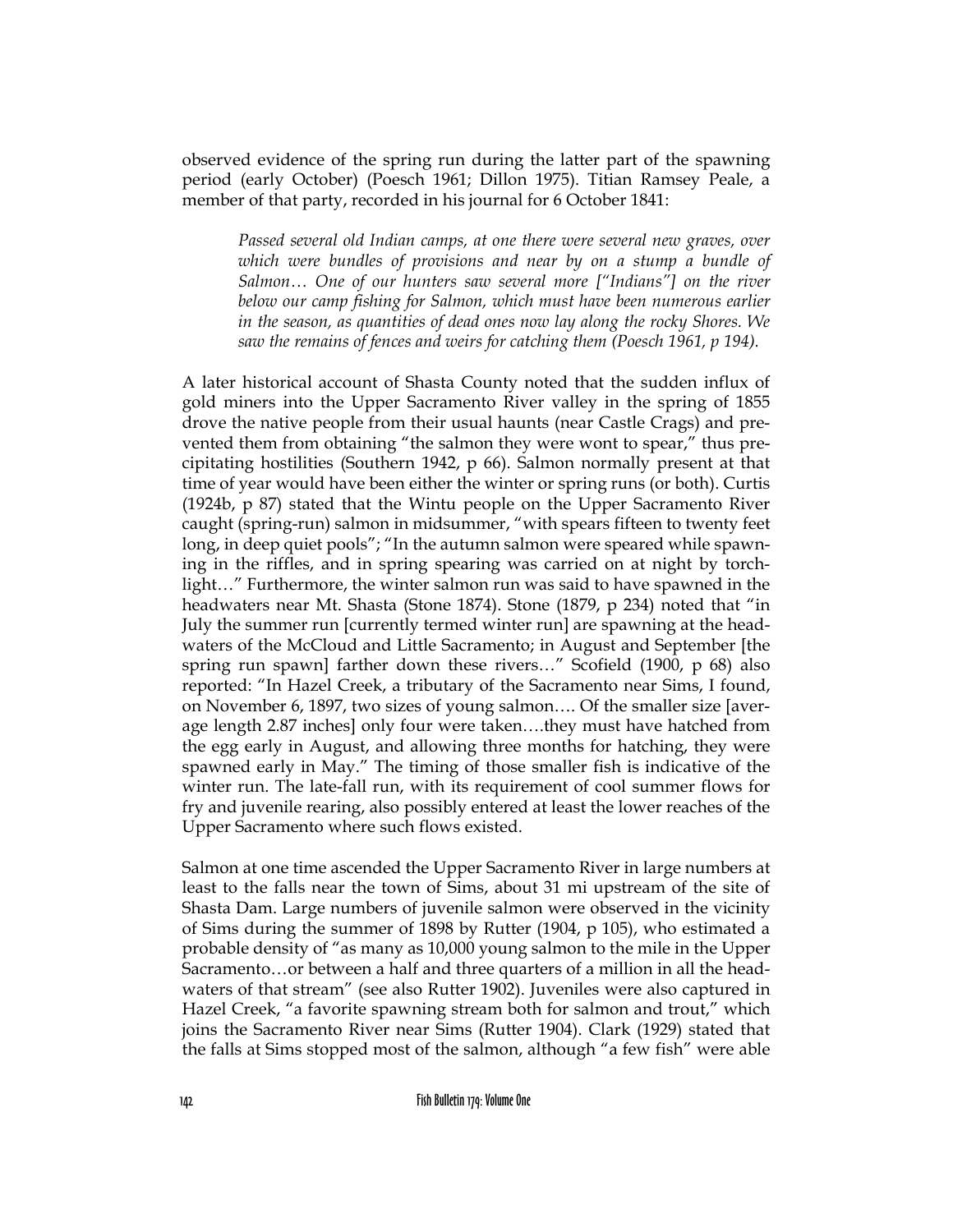to surmount them. However, Stone (1874, p 180) reported: "Last July [1871] hundreds of salmon, averaging 15 pounds apiece, were caught in the Little Sacramento with a hook and line, near Frye's Hotel, at Upper Soda Springs," upriver of Sims and just below the town of Dunsmuir. Furthermore, the native Wintu people were said to have fished for salmon (during July) above Sims in the reach from Castle Crag depot (five miles below Dunsmuir) to Shasta Retreat (about one mile above Dunsmuir) (Voegelin 1942). According to one Wintu informant, the salmon fishing activities involved "200 to 300 people" and lasted two to three weeks (Voegelin 1942), indicating that substantial numbers of salmon were able to ascend the falls past Sims. Once over the falls, salmon would have had clear access up to the present site of Mt. Shasta City, and it appears that they were able to ascend almost the entire length of the river to the site of present-day Box Canyon Dam and Lake Siskiyou (also called Box Canyon Reservoir), where several spring-fed streams enter the Upper Sacramento River from the east (Mt. Shasta).

Rutter (1904, p 96) reported netting "nearly 500" juvenile salmon in a single seine haul from a pool at the head of Box Canyon, near Sisson in August 1897, and he stated that it was not uncommon "to catch over a hundred at a time in many of the pools of the headwaters." It is possible that the large numbers of young salmon observed by Rutter were to some extent due to large-scale plantings of salmon fry into the Upper Sacramento from Sisson (Mt. Shasta) Hatchery, a practice started in 1888 when that hatchery was built (CFC 1890; USFC 1892; Shebley 1922), and some numbers of juvenile salmon from Baird egg-collecting station on the McCloud River were transferred to the Upper Sacramento River as early as 1880 and 1881 (Stone 1883b; Green 1887). However, salmon evidently were abundant enough in the remote reaches of the Upper Sacramento River before any hatchery plantings to gain notice in the first report of the California Fish Commission (CFC 1871, p 44): "Salmon are caught by the Indians in the small streams that empty into the Sacramento from the sides of Mount Shasta, at an elevation of more than four thousand feet above the level of the sea; to reach which they must have passed through at least fifty miles of almost continuous rapids." The US Fish Commission (USFC 1876a, p xxviii) likewise stated that the salmon "traverse the Sacramento Valley to the headwaters of the Little Sacramento and the McCloud Rivers, about four hundred miles…" A similar quote was attributed to Dr. David Starr Jordan: "They are known to ascend the Sacramento as far as the base of Mount Shasta, or to its extreme headwaters—about four hundred miles" (CFC 1890, p 59). Jordan's statement (probably made before 1890) antedates any possible results (specifically, returning adults) from regular plantings of young salmon into the Upper Sacramento River from Sisson Hatchery in 1888 and later—given the minimum generation time of three years for chinook salmon.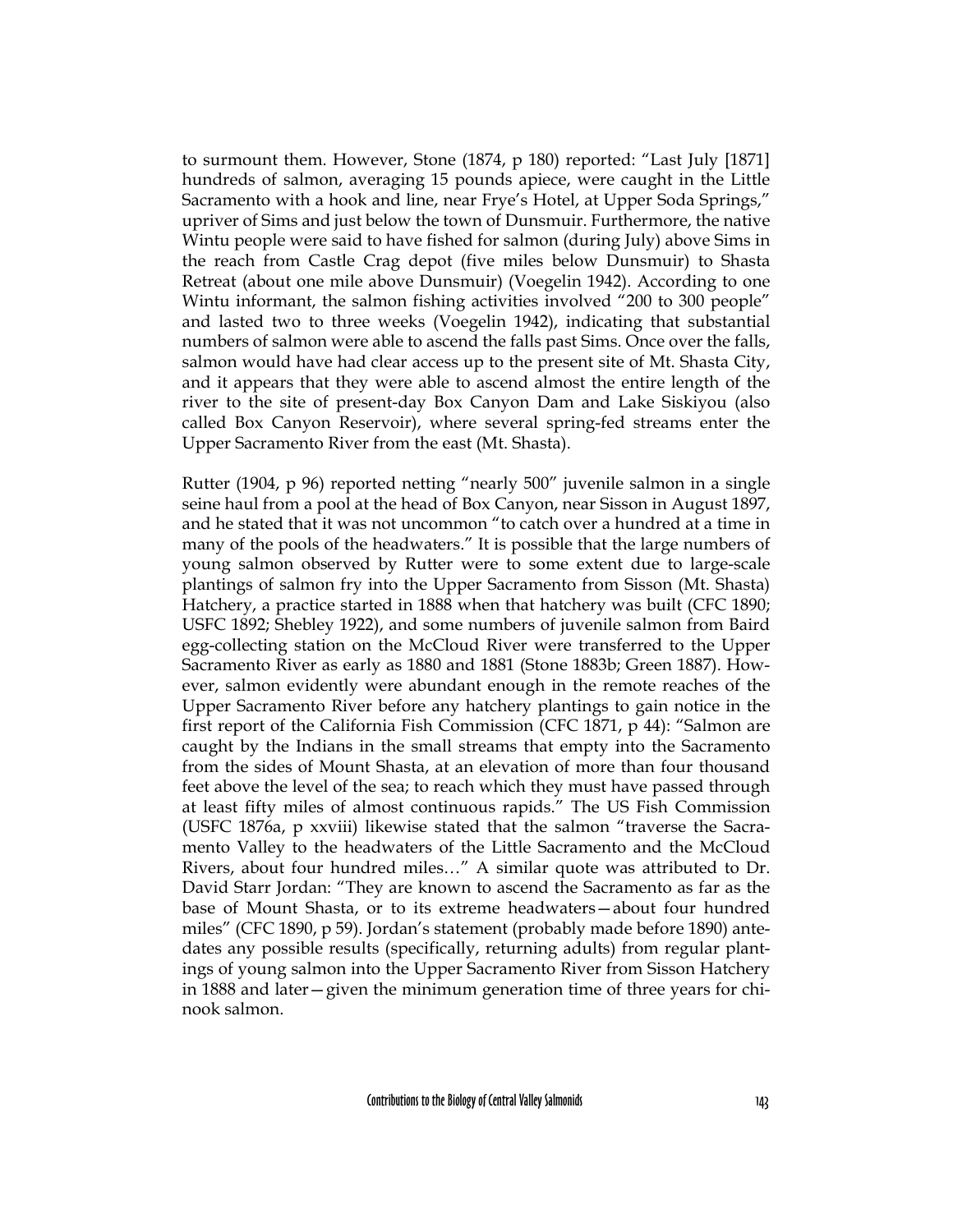Stone (1874, p 176) stated that salmon ascended the Upper Sacramento River "in great numbers, and make the clear waters of this stream the principal spawning-ground of the salmon of the Great Sacramento River, with one exception"—the McCloud River. Clark (1929) described the Upper Sacramento River as an "ideal spawning stream" with "wonderful spawning beds" along its entire length; "the salmon were extremely abundant" before construction of the Southern Pacific Railroad through the Sacramento Canyon, but "the run was almost destroyed" by construction work in 1883–1884. Erosion of rocks and sediments into the river blocked and muddied the water, and the railroad workers reportedly blasted areas holding the salmon to catch the fish (Clark 1929). As noted by Shebley (1922, p 64), many fish were used to feed the 9,000 laborers camped along the Sacramento River, but "there was wanton destruction in the way they were killed." Again in 1886, blasting for the railroad along the Upper Sacramento River prevented the salmon from entering that stream very far; "quite a number" attempted the ascent but turned back after a few days and entered the McCloud River instead (Green 1887). Furthermore, a mining tunnel, located just above the confluence with the Pit River, essentially prevented the migration of the fall run when flows were low in August and September during the 1880s. The tunnel's diversion of water from a short stretch of the Upper Sacramento River evidently accounted for the greatly depressed fall run "for a long while past," until the tunnel was closed in 1890 (CFC 1890). In the only quantitative assessment of salmon abundance for this stream, Hanson and others (1940) estimated that the Upper Sacramento River in 1938 had a "potential spawning capacity" of 14,303 redds. This should be viewed as a minimal estimate because the spawning capacity estimates given by Hanson and others (1940) for other streams generally are lower than the run sizes that subsequently have been observed for those streams (F. W. Fisher unpublished data).

On the mainstem Sacramento River on the valley floor, the Anderson-Cottonwood Irrigation District (ACID) diversion dam at Redding was an almost complete barrier to salmon during the irrigation season (April through October) for about ten years (1917–1927) (CFGC 1927; Hanson and others 1940). This blockage occurred despite an initial "understanding" during the construction of the dam in 1916–1917 between the California Fish and Game Commission and the Irrigation District's chief engineer "that the dam was not to be raised above a certain level" and "would allow all the salmon to pass the dam and proceed on their way up the McCloud and Pit rivers" (CFGC 1921a, p 20). The ACID authorities contended that an open section of the dam was adequate to allow the passage of salmon (CFGC 1921c), although McGregor (1922, p 149) noted that "With no little humor, they speak of it as a fishway." It was subsequently determined that salmon did not use that spillway and that very few fish surmounted the dam at any point along it (McGregor 1922). Further testimony regarding the ineffectiveness of the original "fishway" was given by upstream residents who reported that salmon had become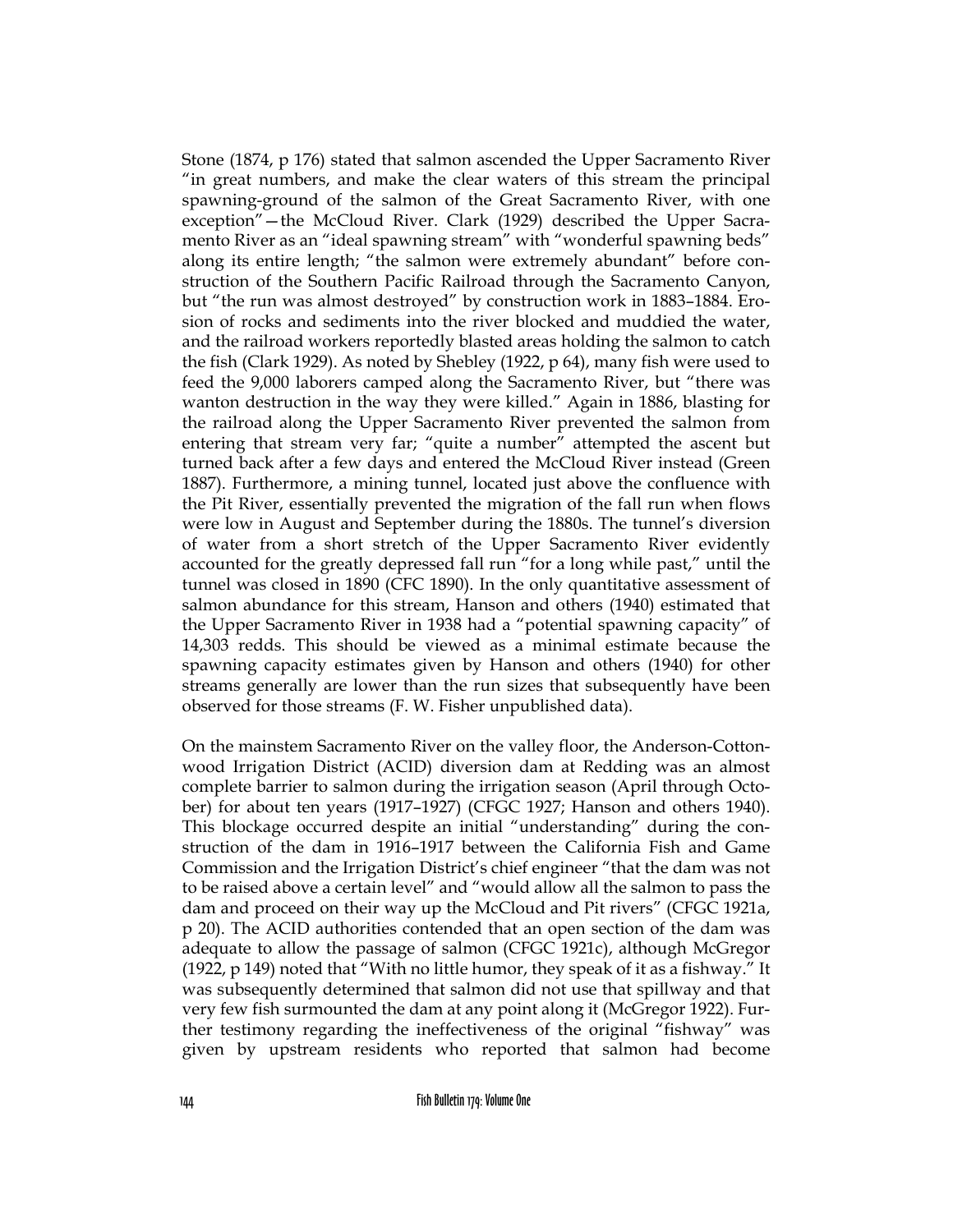"extremely scarce since the erection of the dam"; as one pioneer fisherman of the area noted, "Why would we journey miles down the river from our homes to fish at the dam if we could get fish up where we belong?" (McGregor 1922, p 153). Clark (1929, p 35) stated that the dam "nearly exterminated the salmon run at that point of the river." Clark presumably was referring to the winter and spring runs because the dam routinely was dismantled during October; the fall run for the most part had clear access up the river and, therefore, was not significantly affected. After installation of a new fish ladder on the dam, it was reported that "quite a number of salmon" passed over, "but nothing to compare with conditions before the dam was constructed" (Clark 1929, p 35). The ACID dam has continued to pose fish passage problems (Reynolds and others 1993).

The Glenn-Colusa Irrigation District (GCID) diversion facility has been another significant obstacle to salmon, but mainly for downstream-migrating juveniles which are destroyed in large numbers by the pumping operations (Phillips 1931; Reynolds and others 1993). However, by far the greatest factor to affect the salmon runs of the Sacramento River in recent times has been Shasta Dam (completed in 1943). With its closure in November 1942, Shasta Dam barred the salmon entirely from their former spawning grounds in the Upper Sacramento, McCloud and Pit River drainages (DFG 1944), thus removing those areas from salmon production. In addition, about 13 mi of salmon habitat in the mainstem Sacramento River above Shasta and Keswick dams up to the confluence of the Upper Sacramento and Pit rivers were no longer accessible. Operation of the Coleman National Fish Hatchery in Battle Creek was intended to compensate for the habitat loss. Presently, the upstream distribution of salmon in the Sacramento River is delimited by Keswick Dam, a flow-regulating dam nine miles below Shasta Dam. Fall-run salmon spawn in the mainstem Sacramento River where spawning gravels occur from Keswick Dam downstream to below the town of Tehama (Clark 1929; E. R. Gerstung, personal observation)—a distance of about 67 miles. Fallrun spawning escapements in the mainstem Sacramento River averaged 217,100 fish annually during 1952–1959; 136,600 fish in the 1960s; 77,300 in the 1970s; 72,200 in the 1980s; and 48,000 fish from 1990 to 1997 (DFG unpublished data).

McCloud River (Shasta County). The McCloud River, once denoted by the California Fish Commission as "the best salmon-breeding river in the world" (CFC 1890, p 33), originally supported both spring and fall runs of salmon, as well as the winter run (Stone 1874; USFC 1900; Hanson and others 1940; Needham and others 1941). According to native Wintu informants, the spring run was "heavier" than the fall run in both the McCloud and Sacramento rivers, and the average size was "approximately twenty pounds," with occasional fish weighing as much as 65 and 70 pounds (Du Bois 1935, p 15). The winter run appears to have been the least abundant of the three runs, with small numbers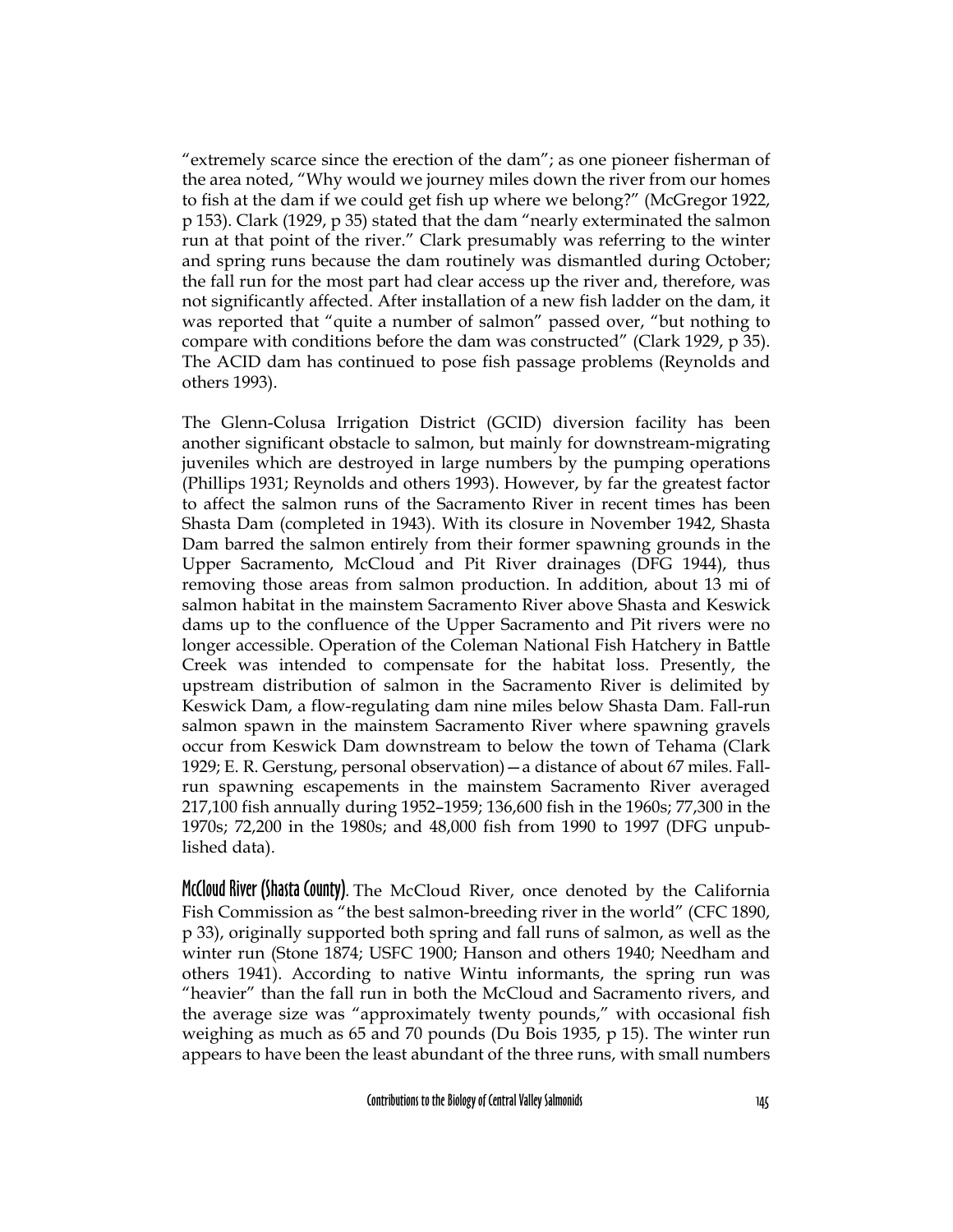of spawners reported by various workers (Stone 1874; Scofield 1900; USFC 1900, 1904; Rutter 1904, 1907; Hanson and others 1940). Yet, Stone (1876, p 446) reported that during the egg-collecting season (August and September for the spring run) in 1874 "Young salmon a few inches long were very plentiful"—those evidently being winter-run juveniles. Scofield (1900, p 69) noted that salmon had been observed "spawning in considerable numbers in the [McCloud] river above Baird early in May," again corresponding to the winter run. The observation of one or two salmon spawning in the McCloud River near the hatchery around 20–24 April 1902 (USFC 1904; Rutter 1907) is indicative of early-spawning winter-run fish or perhaps late spawners of the late-fall run (based on life stage timing given in Vogel and Marine 1991; USFWS 1995). In June 1898, two size groups of young salmon were observed in the McCloud River "in large numbers" (USFC 1899)—one group corresponding in size (three to four inches) to fall-run juveniles and a second group of smaller fish (1.5 inches long) of a size indicative of newly emerged late-fall-run progeny.

Salmon ascended the McCloud River up to the impassable Lower Falls (20 ft high), about six miles above present Lake McCloud (Rutter 1904; Wales 1939; Hanson and others 1940). Hanson and others (1940) reported observations of salmon (evidently winter-run) spawning during May and June, 1939, in the McCloud River between Big Springs and Lower Falls (about 1.5 miles). However, the reach from Big Springs up to Lower Falls was ecologically less suitable than areas downstream for salmon because of relatively low streamflows. Big Springs (rm 49) is the location of two large springs which in the past contributed well over half the minimum streamflow of the McCloud River, and Big Springs thus was somewhat of an "ecological barrier" to salmon (Wales 1939). Ethnographic information similarly indicates that salmon did not ascend in significant numbers past a bend in the river at rm 41, one mile below Lake McCloud; according to a Native American informant, the "salmon got no further, just got there" (Guilford-Kardell and Dotta 1980, p 76). That point was the location of a Wintu village named *Nurumwitipom* ("salmon come back") or *Nurunwititeke* ("falls back where the salmon turn back") (Guilford-Kardell and Dotta 1980). The native people, primarily interested in harvesting the salmon in quantity, evidently paid little heed to the presumably small numbers of salmon that ascended past the main fishing sites into the less suitable upper reaches. A few salmon reportedly were observed in Squaw Valley Creek, the largest tributary to the McCloud, in September 1938, and they probably also entered the lower reaches of several other tributary streams (for example, Star City, Claiborne, and Caluchi creeks) (Wales 1939).

Clark (1929, p 43) described the McCloud as "a good spawning stream" from its mouth to the falls near its source. As of 1928 there were no dams or other artificial obstructions on the river except for the racks of the US Fish Commission egg station (Clark 1929). Hanson and others (1940, p 47) estimated that the McCloud River potentially could support 25,097 redds, and they reported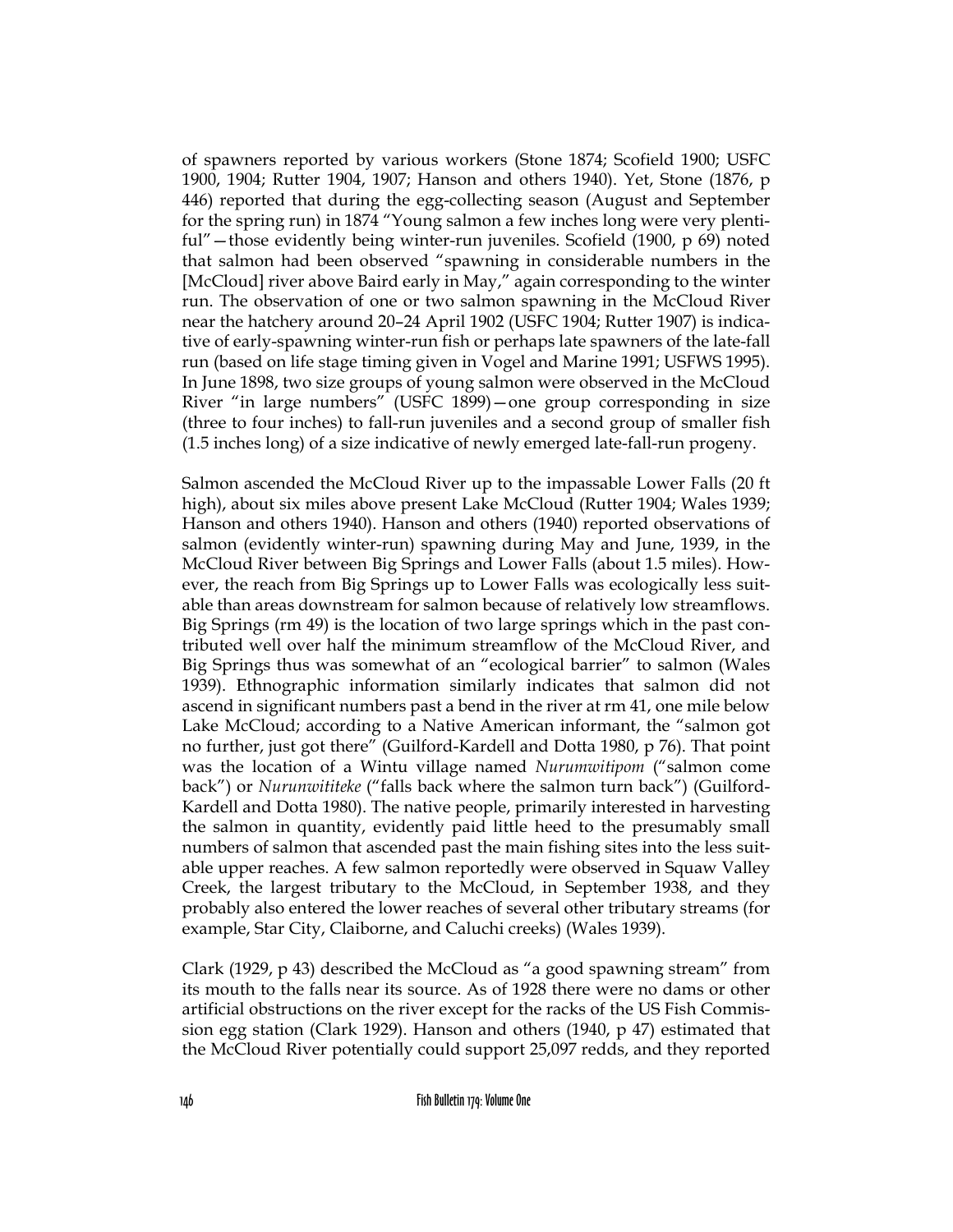salmon spawning in 1939 near the mouth, at Big Springs, and at "several other places below the Lower Falls." They also estimated that the lower five miles of Squaw Valley Creek, a tributary entering the McCloud River about 29 mi upstream of the mouth, could support approximately 830 redds (Hanson and others 1940).

After its establishment on the McCloud River in 1872 by the noted fish culturist Livingston Stone, the US Fish Commission egg-collecting station (Baird Station) soon was taking the spawn from almost all of the returning springrun salmon (Clark 1929). During the early years of its operation (1872–1883), most of the eggs collected were shipped out of California for the main purpose of establishing runs in East Coast rivers, which in almost all attempts were failures (USFC 1892; Clark 1929; Towle 1987). However, production of salmon in the McCloud itself could not be sustained and in 1884 the scarcity of salmon led to the temporary closure of the egg station (Stone 1885a, 1897; Clark 1929).

Clark (1929) presented a tabulation of egg takes by the Baird Station in the years 1872-1924, which illustrated the decline in salmon abundance during the later years compared with earlier years. Aside from the first year operation (1872) in which 50,000 eggs were collected, the egg takes ranged from about 1 million to over 12 million eggs during the period 1873–1883, the first phase of operation before its temporary closure (Clark 1929). Eggs were taken from spring-run fish in that early period, but railroad construction along the Sacramento River during 1883 and 1884 blocked the salmon runs (Stone 1885b), and the paucity of the spring run forced the cessation of egg-collecting operations during 1884–1887 (Stone 1885a). In response to the depleted state of the Sacramento River salmon stocks, Baird Station was reactivated in 1888 for the expressed purpose of "aiding in the maintenance of the salmon fisheries of the Sacramento River" (USFC 1892, p 35). The egg station continued activities until 1935 (Hedgpeth 1941), but taking eggs during some years from the fall run to supplement the temporarily depleted spring run (see CFC 1890, 1907). During that later period of productive operation (mainly 1888–1924), between 1 million and 29.9 million eggs were taken annually, and the peak production (in 1903) was from about 5,600 females (Clark 1929). After 1907, the egg takes showed a fairly steady decline down to about 1 million to 1.5 million eggs per year (Clark 1929). By 1924 there were "only about 260 fish at the racks" which produced 1.2 million eggs (Clark 1929, p 43), and in 1935 only 5,200 eggs were collected, "probably from a single female" (Hedgpeth 1941, p 145).

Stone (1876, p 446) had estimated that in 1874, the first year in which a weir was set across the McCloud River for capturing the salmon, "Tens of thousands, not to say hundreds of thousands, which would perhaps be nearer the truth" passed upstream before the weir was finished, and "thousands more"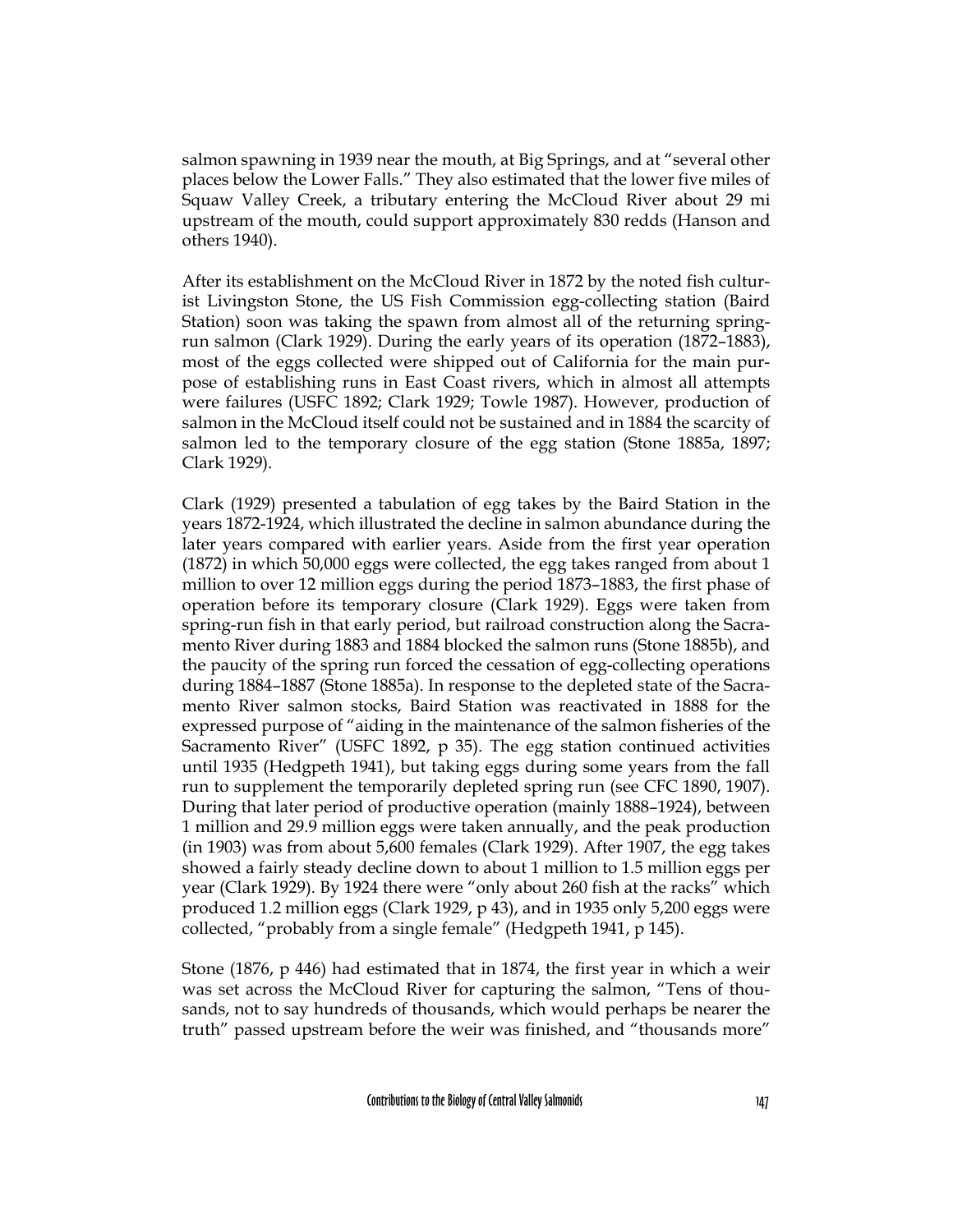were blocked after its completion. Stone (1897, p 213) noted that in 1878, there was "an immense gathering of salmon in the McCloud." He averred:

*I have never seen anything like it anywhere, not even on the tributaries of the Columbia. On the afternoon of the 15th of August there was a space in the river below the rack about 50 feet wide and 80 feet long, where, if a person could have balanced himself, he could actually have walked anywhere on the backs of the salmon, they were so thick" (Stone 1880, p 749).*

Stone (1880, p 763) also stated that during the 40 days before 5 October 1878, the egg-collecting crew "caught and examined, one by one, nearly 200,000 salmon"—all of which were of the spring run, as eggs were taken from only that run (in other words, "the first or August run") at Baird Station during the period before 1888 (CFC 1890, p 17; USFC 1892, p xxxv). After the hiatus in the mid-1880s, the salmon (both spring and fall runs) returned in large numbers to the McCloud River in the 1890s and early 1900s—according to elder Wintu informants, "So thick on the McCloud it looked like you could walk across them" (Guilford-Kardell and Dotta 1980, p 82). The runs again declined, and in 1922 there was "no run of salmon whatever in the McCloud River," due at least partly to abnormally low stream flows (Leach 1923). Clark (1929, p 43) reported spring and fall salmon runs still present in the McCloud River as of 1928, with the fall run "not as heavy as the spring," but by that time both runs were greatly depleted.

Excessive fishing pressure by commercial gillnetters in the Sacramento River undoubtedly depressed the spawning runs into the McCloud River; for example, illegal fishing in the 1877 season reduced the "unusually large number" of salmon running in the Sacramento River so completely that only "extremely small numbers" reached the McCloud River (Stone 1879, p 799). In the early 1880s, the fishermen reportedly had the Sacramento River completely blocked with their gill nets (CFC 1884; McEvoy 1986). The McCloud River runs were also significantly affected by downstream obstructions in the Sacramento River—first by the Anderson-Cottonwood Dam in the period 1917–1927 (Leach 1922; CFGC 1923, 1927; Clark 1929) and ultimately by Shasta Dam, starting in 1942–1943 (Slater 1963; Reynolds and others 1993). Shasta Dam, about 560 ft high and then the second largest dam in the world, completely blocked access upriver and thereby extirpated all runs of salmon and other anadromous fishes into the McCloud River and other upper Sacramento tributaries (Needham and others 1941).

Pit River (Shasta County). The Pit River formerly was recognized as "a noted salmon stream" (CFC 1886). The Pit River system covers an extensive area, according to Clark (1929) comprising "at least half of the main Sacramento River." The Achumawi people, historically referred to as "Pit River Indians," are reported to have controlled about 50 mi of salmon streams in their territory (Olmsted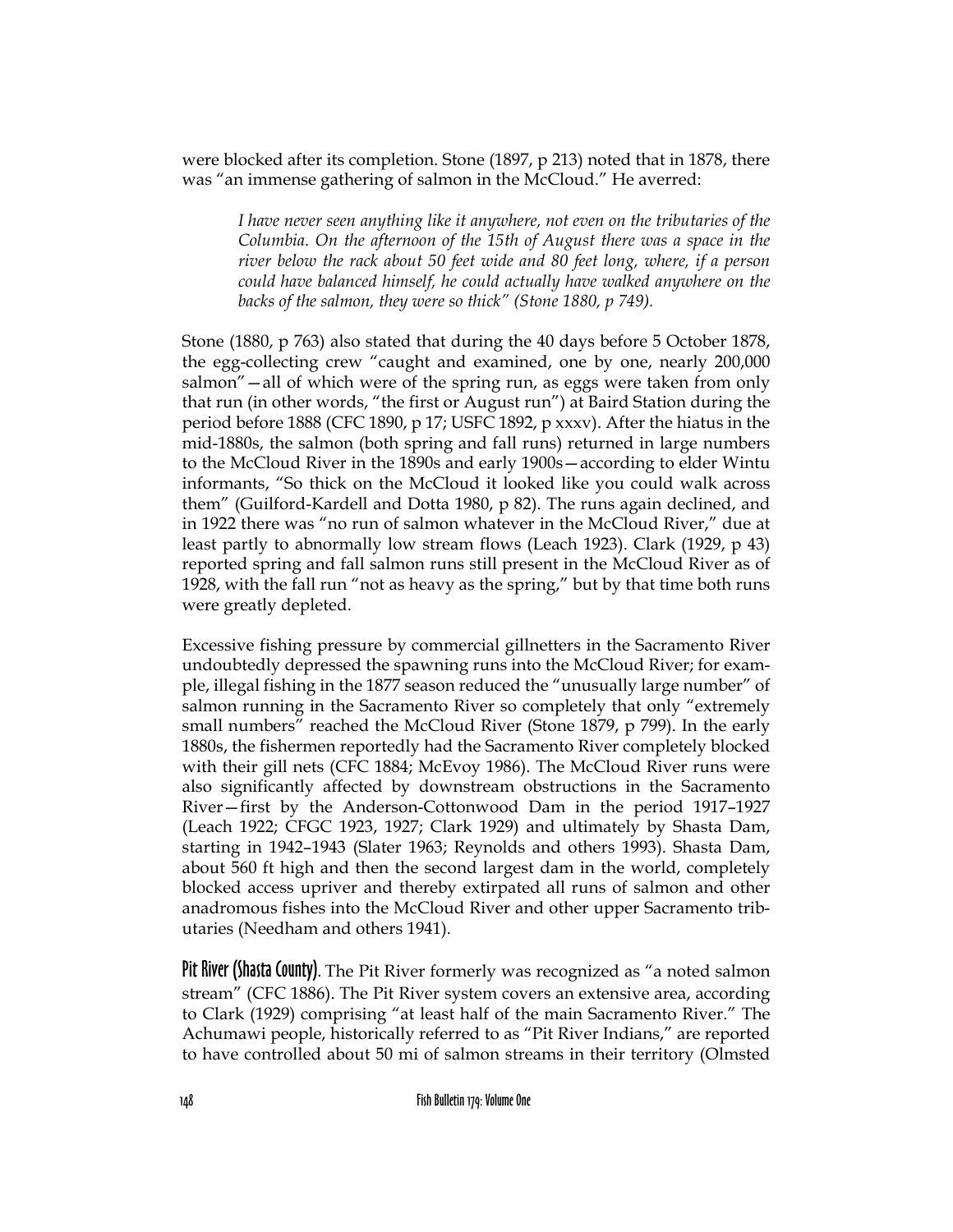and Stewart 1978), primarily the mainstem Pit River. They harvested "vast quantities of suckers" by diverting streams as well as salmon "which were taken in great numbers by net and spear" and dried for winter consumption (Curtis 1924a, p 141). The Achumawi fished for a variety of other fishes, including steelhead: "The weir known as *tatsítschi* was set in the main stream for catching *allís* (steelhead trout) on their return to the sea in the autumn" (Curtis 1924a, p 137). The salmon ascended in large numbers at least to Pit River Falls (rm 75), but the falls evidently were not a complete barrier. Voegelin's (1942, p 175) ethnographic account states that "Salmon ascend Pit River as far as falls at site of Pit 1 power house, in Achomawi area." The Pit 1 powerhouse was located at the mouth of Fall River (Clark 1929), a major tributary of the Pit River about four miles above Pit River Falls.

The presence of spring-run salmon in Hat Creek, a tributary of the Pit River below Pit River Falls, was noted by Rutter (1902, 1904), and they were also reported to have ascended the Pit River in the spring of 1926 (DFG 1929). The occurrence of a winter run in the Pit River drainage, spawning in "the headwaters," was indicated by Stone (1874). One ethnographic account stated that among the Atsugewi people ("Hat Creek Indians"), who controlled most of the Hat Creek drainage, "salmon were obtained only by invitation of the western Achumawi on Pit River" (Garth 1978, p 242) to where the Atsugewi made salmon-fishing expeditions in the fall, giving the Achumawi part of the catch as payment to trespass (Garth 1953). Garth's (1953, p 136) survey of Atsugewi informants indicated that salmon were "rarely seen in Hat Creek," and Voegelin (1942, p 175), drawing from an interview in 1936 with a 79-year-old Atsugewi informant, recorded: "Not many salmon in Hat Creek; occasionally a good run." However, Kniffen's (1928, p 315) earlier ethnographic summary, in describing the Hat Creek Valley, stated that "Formerly the streams contained an abundance of salmon, pike, trout, and suckers." Garth (1953, p 136) reported that a waterfall located "about a mile below Caasel [Cassel] on Rising River," was a favorite fishing place of the Atsugewi people, who called it "*ani*" [salmon] "*wecéici*" [jump up]. This reference is evidently to a stretch of Hat Creek which contains cascades and was sometimes called "Rising River"; that stretch is located just downstream of the mouth of the true Rising River. The latter is a wide, slow-flowing tributary to Hat Creek which lacks salmon habitat (E. R. Gerstung, personal observation). Hat Creek was said to have been "where salmon formerly abounded by the thousands during the spawning season," and the California Fish Commission established a salmon hatchery there in 1885 (CFGC 1914, p 63). However, so few salmon ascended to that point in 1886 and 1887 that the hatchery was abandoned in 1888 (CFC 1888; CFGC 1914; Shebley 1922). Rutter (1908, p 110) described Hat Creek as "a salmon stream of some importance, but it has a number of rapids that make its ascent difficult." Available spawning habitat and suitable conditions also occur in Kosk and Burney creeks, two other Pit River tributaries where it is likely that winter-run salmon spawned. The Achumawi people owned fish

Contributions to the Biology of Central Valley Salmonids 149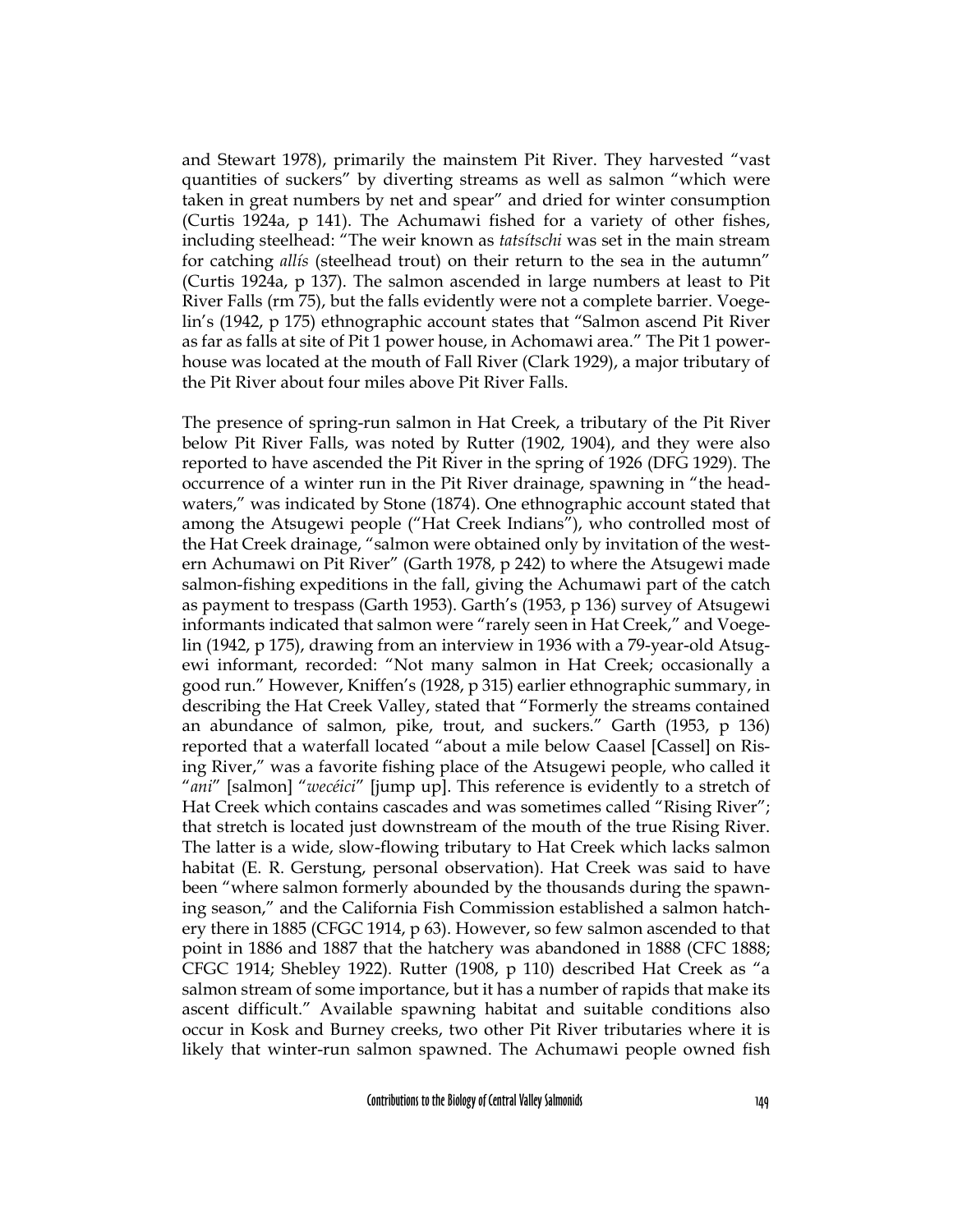weirs situated at Burney Falls, where they evidently caught salmon (Garth 1953). Burney Falls, a 129-foot double waterfall located about one mile above the mouth of Burney Creek, was an obvious historical barrier to salmon.

Rutter (1904), in reference to the spring run, stated that "some of the earlier ones even pass Pit River Falls and ascend Fall River to its source." Those "earlier ones" he referred to probably comprised some number of winter-run fish. Rutter also stated that "they are not found in Pit River above the mouth of Fall River," indicating that the salmon runs entered the cool and partially springfed Fall River for spawning—"mainly in August"— rather than continuing up the relatively warm Pit River. Garth's (1953) ethnographic account similarly reported that salmon seldom ascended the Pit River above Fall River Mills, located at the mouth of Fall River, and Kroeber (1925, p 309) also noted, "Salmon hardly ascended beyond Fall River…"

Before Rutter's (1904) report, the California Fish Commission (1880, p 13) wrote of Pit River Falls, located below the Fall River confluence: "The salmon in vast numbers reach the foot of this fall, and are now unable to pass." The Commission arranged to have a fishway excavated out of the rock formation on the south side of Pit River Falls, in 1881, to enable the salmon to reach suitable spawning gravels above the falls (Throckmorton 1882). A new fishway was later constructed in 1902 (CFC 1904). Pit River Falls (65 ft high, according to Rutter) was "thought by many to rival in beauty any to be seen in the Yosemite Valley" (Rutter 1908, p 110), and which Rutter, in his 1904 paper, also stated had been impassable for salmon before the modification. Yet Rutter (1908, p 110) later noted that "each side is broken by ledges, so that it is possible in high water for fish to pass"— perhaps suggesting that salmon also could have surmounted the falls on the side opposite where the fishway was constructed. In fact, Powers (1874, p 413 and 1877, p 269), in discussing the first salmon ritual (probably for the spring run) of the Achumawi people on the Pit River, wrote: "After the vast crystal volume of Fall River enters and overcomes the swampiness of the snaky Pit, then salmon are caught, the Indians say, though the whites assert that they do not ascend above a certain tremendous cataract which is said to exist on the lower river." That "tremendous cataract" undoubtedly was Pit River Falls and which may not have posed a complete barrier to the salmon, if the above statement is taken literally. Powers had made his observations on the Achumawi and other native groups during the early 1870s (primarily in the summers of 1870 and 1871; Heizer 1976), well before any attempt to modify Pit River Falls. However, Powers (1874, p 413) also stated in regard to salmon that, "they do not ascend the Pit to the mouth of Fall River," and it is puzzling why salmon reputedly would not have ascended farther upstream to the Fall River once they had passed Pit River Falls. Overall, it seems likely that spring-run and perhaps winter-run salmon, if only in limited numbers, originally surmounted Pit River Falls and entered the Fall River some distance up its length—probably nine miles up to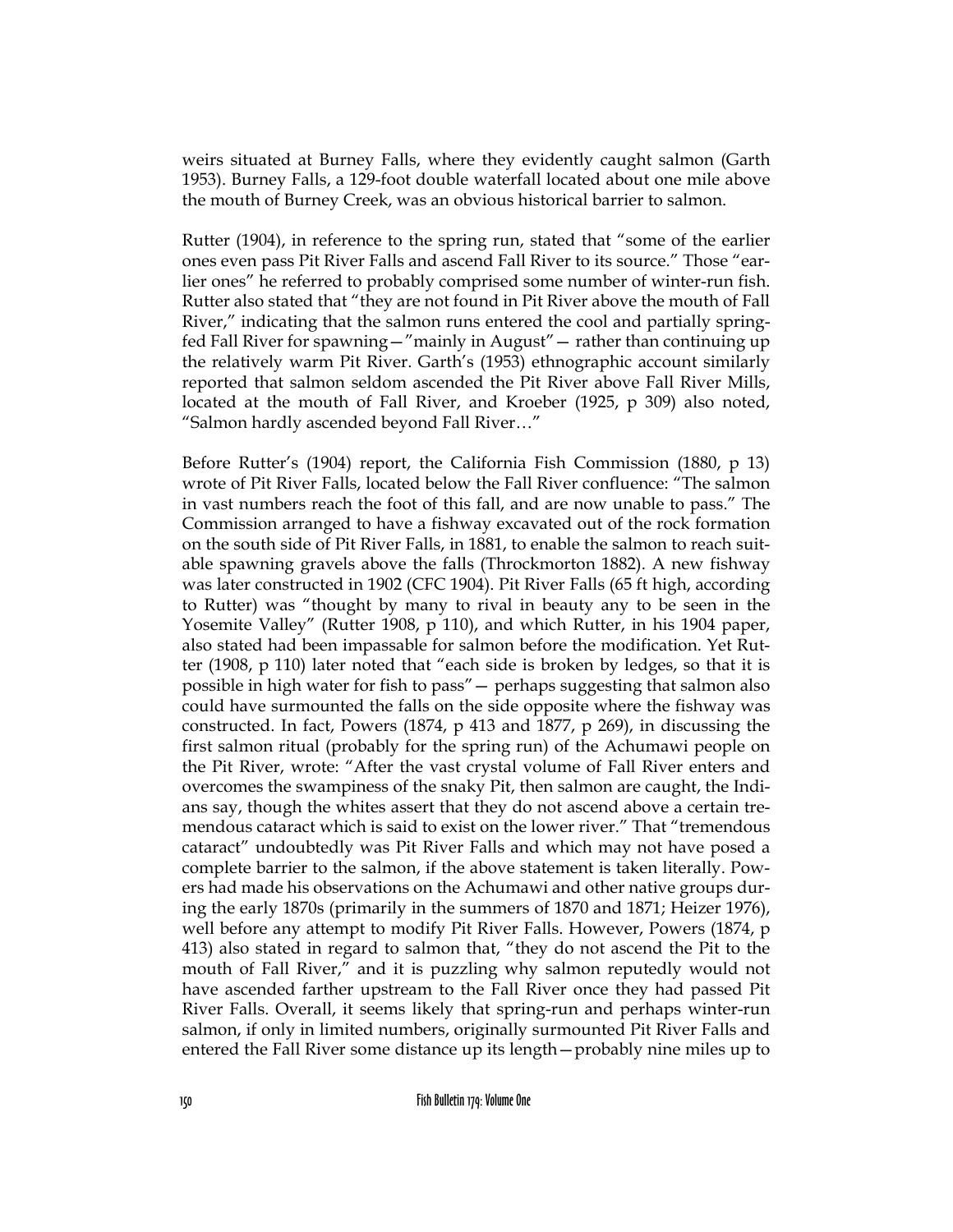the source springs near Dana. Kniffen (1928, p 312) correspondingly noted that the Fall River delimited the easternmost area where salmon were an important component of the native people's food economy in that region, and "Fall River also marked the upper limit of the salmon run." Likewise, Davis (1974, p 19) stated that the Achomawi and Atsugewi met "annually in the autumn in Fall River Valley when the winter supply of salmon was being laid in."

The historical abundance of salmon in the Fall River cannot be clearly determined. Young salmon were reportedly "common" in the Fall River in August 1898 (Rutter 1902). After construction of the new fishway in 1902, salmon were said to have passed over Pit River Falls "in considerable numbers" (Rutter 1908, p 110). It was reported that within two weeks of the opening of the new fishway (on 1 November 1902), "large numbers of salmon were found in Fall River…which was the first time they were seen in any numbers in those waters" (CFC 1904, p 52). Those fish were clearly fall-run salmon, and their newly observed occurrence in the Fall River indicates that the fall run previously had ascended only as far as Pit River Falls which barred their passage.

Clark (1929) stated that the spawning beds extended from the river mouth (where the river joins the McCloud and Little Sacramento rivers) to the Pit 4 dam, and there were suitable beds also in Squaw Creek and two or three smaller creeks. Access up the river was completely cut off by several power projects dams constructed during 1922–1927. Proceeding from the lowest to highest upriver, they were: Pit 4, seven miles below Burney and Burney Falls, 60 feet high and without fish passage facilities; Pit 3, nine miles above Pit 4, impassable to salmon; and Pit 1, near the town of Fall River Mills on the Fall River and also impassable (Clark 1929).

Stone (1874, p 176) stated that the salmon "come up Pit River in great numbers in the spring," but as the weather became warmer in late June or early July the salmon reportedly all "left Pit River for the colder waters of the McCloud." Stone thought it "probable that they ascend[ed] the upper waters of the Pit River also to a limited extent." Clark (1929) later noted both a spring run and a fall run occurring in the Pit River. Comparing with the earlier years of Stone's time, Clark described the salmon population in the Pit River in 1928 as "very small"; he mentioned statements from long-time residents of the river indicating that the Pit River formerly "was one of the best for salmon" but that the salmon had "decreased considerably" (Clark 1929, p 43). Based on observations made in July 1923, Clark estimated that "at the most" 150 to 200 salmon were stopped at the base of Pit 4 dam, and that they probably comprised the entire spring run (Clark 1929). As with the Little Sacramento and McCloud rivers, construction of Shasta Dam eliminated salmon runs into the Pit River drainage.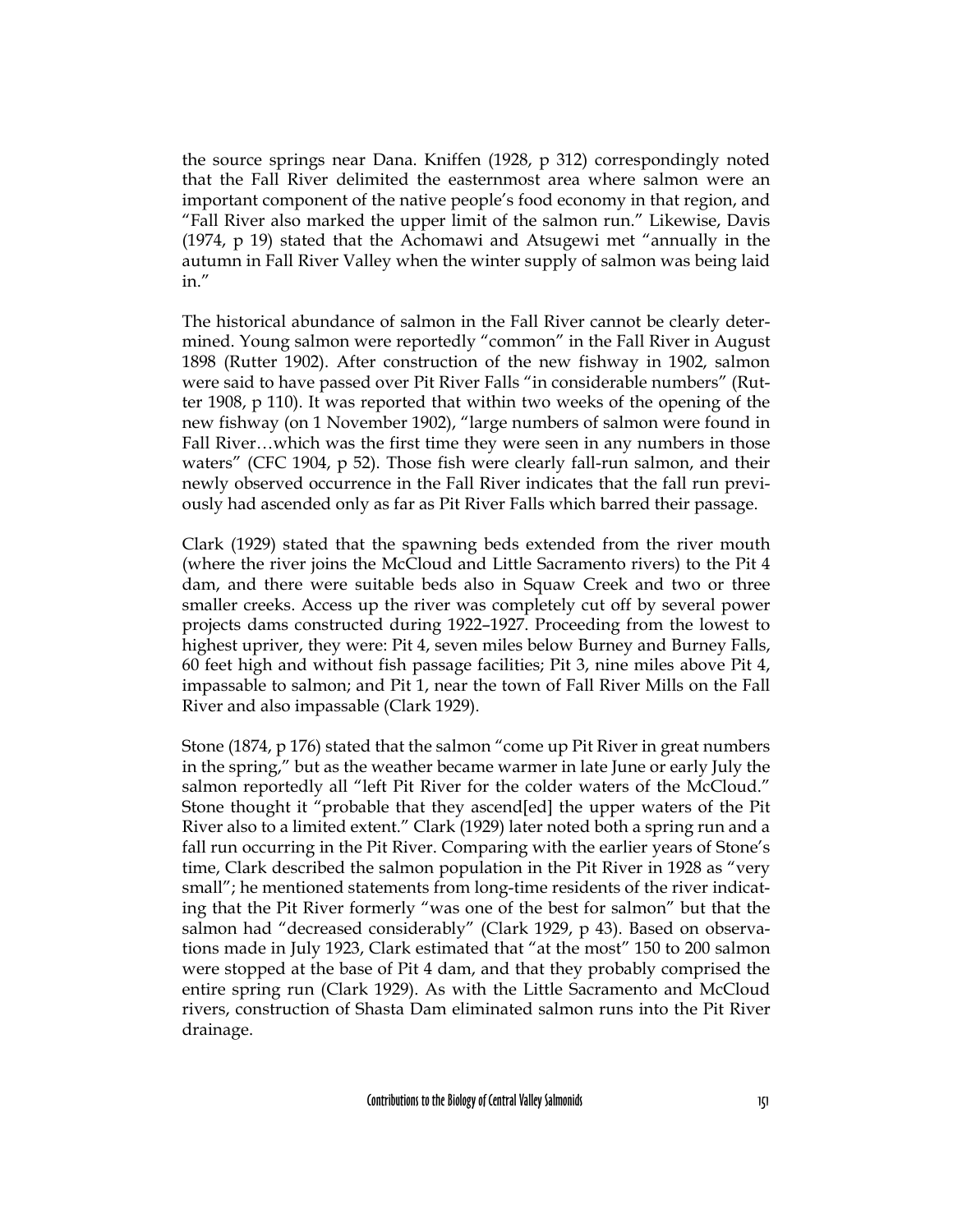Cottonwood Creek (Tehama County). Cottonwood Creek, a tributary on the westside upper Sacramento Valley, historically supported both spring and fall runs and, presumably, also a late-fall run. The spring-run fish formerly migrated to the headwaters of the South and Middle forks of Cottonwood Creek—above Maple Gulch on the South Fork (Reynolds and others 1993) and about eight miles into Beegum Creek on the Middle Fork (DFG unpublished data). According to Hanson and others (1940), the North Fork has a two-part falls (15 ft and 10 ft high) that forms a natural barrier about five miles upstream of Ono; below the falls, the stream has only a limited amount of suitable pools and spawning gravel to support salmon.

The past abundance of salmon in Cottonwood Creek reportedly had been "considerable," but by 1928 there was only "a very slight fall run" (Clark 1929, p 43). Clark stated that the salmon spawned near the mouth of the creek because low water flows did not allow them to ascend farther upstream. He reported the presence of an irrigation diversion (which lacked a fishway) 25 mi above the mouth on the South Fork, although salmon rarely reached that point, and several other smaller ditches for irrigation diversions. Holmberg (1972) also cited low streamflows as the primary factor limiting the salmon population in Cottonwood Creek, despite the presence of "excellent spawning grounds."

In recent years before 1993, the fall, late-fall and hybrid fall-spring runs occurred in Cottonwood Creek (Reynolds and others 1993). Annual fall-run escapements ranged between "a few hundred" to >8,000 fish, averaging 1,000 to 1,500 (Reynolds and others 1993), and the latest escapements were about 700 fish in 1991 and 1,600 fish in 1992 (Kano 1998a, 1998b). The late-fall run numbered <500 fish, spawning in the mainstem and the lower reaches of the North, Middle, and South forks (Reynolds and others 1993). The spring run is believed to have averaged about 500 fish historically (Reynolds and others 1993), but there are no recent escapement estimates except for about 480 fish in 1998 (DFG 1998 unpublished data). Eight adult spring-run salmon were observed by DFG personnel during summer 1995 near the North and South forks (T. Healey, personal communication, see "Notes"). Low spring flows and high water temperatures may prevent the upstream migration of the spring run during some years (Reynolds and others 1993). In most recent years there has been only the bare remnants of a salmon run in Cottonwood Creek.

Stony Creek (Tehama County). Stony Creek is a west side tributary in the Sacramento drainage and formerly supported spring run and fall runs (Clark 1929). Stony Creek was said to have been "a very good salmon stream" before the placement of the irrigations dams (Clark 1929, p 45). Kroeber (1932, p 295), drawing from ethnographic data, stated that "Salmon, for instance, ran up Stony creek through Wintun as far as Salt Pomo territory." The downstream (eastern) bor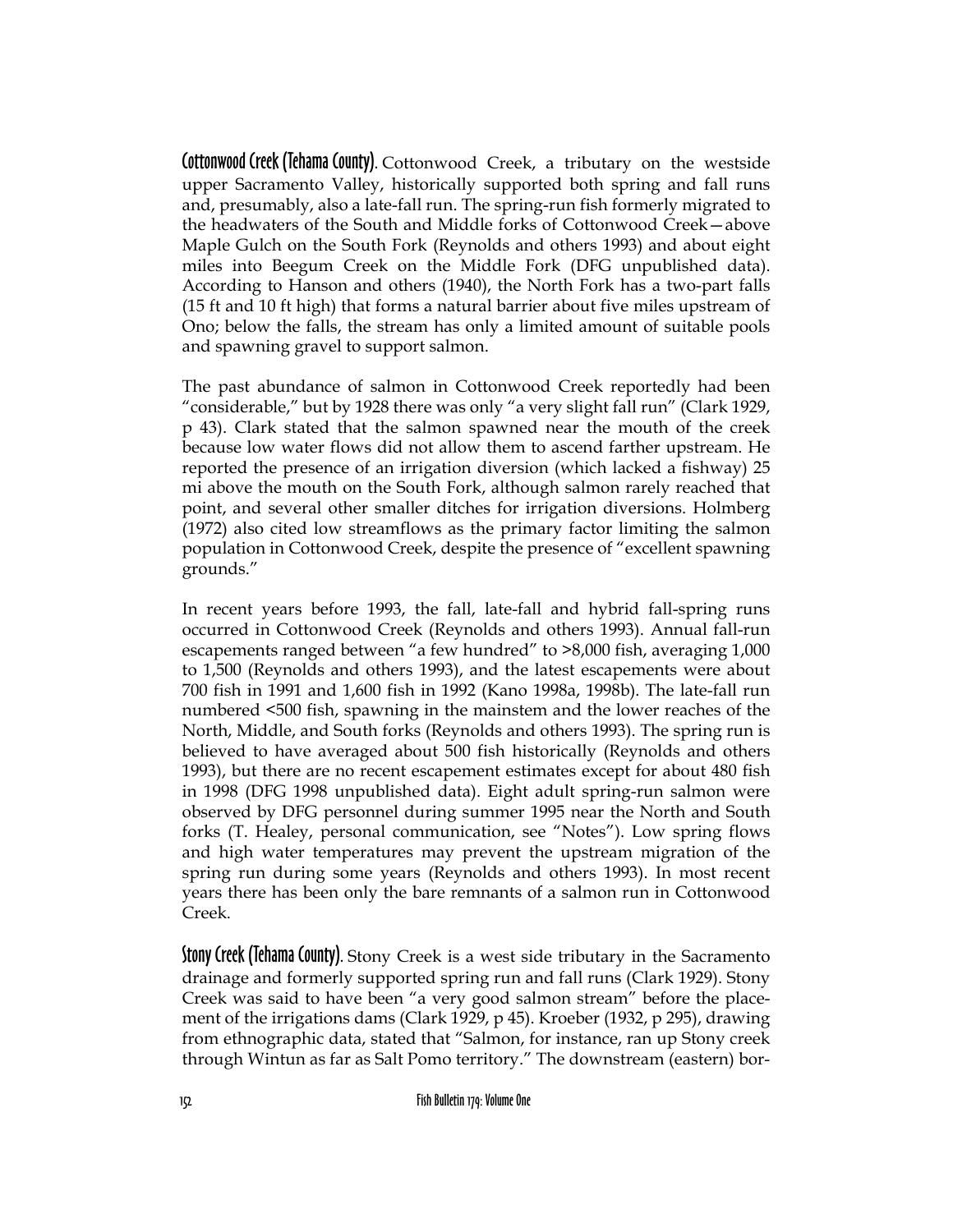der of the Salt Pomo (Northeastern Pomo) tribe has been placed at the confluence of Stony Creek and Little Stony Creek, about five miles below Stonyford (Kroeber 1925, p 224, McLendon and Oswalt 1978), so that point would have been the minimal upstream range of salmon. By 1928, both spring and fall runs were nonexistent due to irrigation diversions that kept the stream dry except during the rainy season (Clark 1929). At that time, there were two permanent dams on the creek: the Orland Project Dam (20 ft high, built about 1914) four miles west of Stonyford, and a dam on Big Stony Creek (90 ft high, "too high for a fish ladder") (Clark 1929). There was also a dam across Stony Creek where an irrigation canal built by the Glenn Colusa Irrigation District (GCID) crossed the creek about three miles upstream of its mouth. This dam was usually washed out in high water, but most of the time it would have been a barrier to salmon, had there been any water in the creek (Clark 1929). Presently there are three storage reservoirs on the creek (Reynolds and others 1993). There is "excellent" spawning gravel within the about 20 miles of stream between the creek mouth and the lowermost dam, Black Butte Dam, which would be a barrier to salmon (Reynolds and others 1993). However, the GCID canal, which crosses Stony Creek downstream of Black Butte Dam, completely bars salmon migration any farther upstream (Reynolds and others 1993; USFWS 1995). This cross-stream barrier is now seldom washed out except when flood control releases are made from Black Butte Reservoir.

Miscellaneous Small Sacramento Valley Tributaries. In addition to Antelope, Cottonwood, and Stony creeks, more than a dozen other small tributaries in the northern Sacramento Valley occasionally supported fall-run salmon spawning stocks during the period 1940–1959 in years of early and heavy rains, and a few of those streams also had spring runs (Fry 1961). In Clear Creek, spring-run salmon were observed in 1949 and 1956 (Azevedo and Parkhurst 1958 unpublished report); they most likely ascended past the present site of Whiskeytown Reservoir to somewhere above the French Gulch area (about 1,400 ft elev.). Clear Creek in some years still supports a substantial fall run, which was estimated to have numbered up to 10,000 spawners in 1995 (DFG unpublished data). Thomes Creek supported a small spring run. Murphy (1946) observed three adult salmon in early August 1946 in a pool situated within The Gorge area below Lake Hollow, eight miles upstream from the town of Paskenta; however, no salmon were observed in that stream during a later survey in the 1960s (T. Healey, personal communication, see "Notes"). In contrast, springrun salmon probably did not use the Cow Creek drainage to any significant extent either because there is no suitable over-summering habitat (specifically, deep bedrock pools), particularly lacking in the South Fork, or because natural barriers prevented access to the headwaters, as in the other forks. Fall-run salmon presently occur in the mainstem Cow Creek up to where the South Fork joins, and they ascend the South Fork up to Wagoner Canyon. In the North Fork Cow Creek, fall-run fish are stopped by falls near the Ditty Wells fire station of the California Department of Forestry. Occasionally, late-fall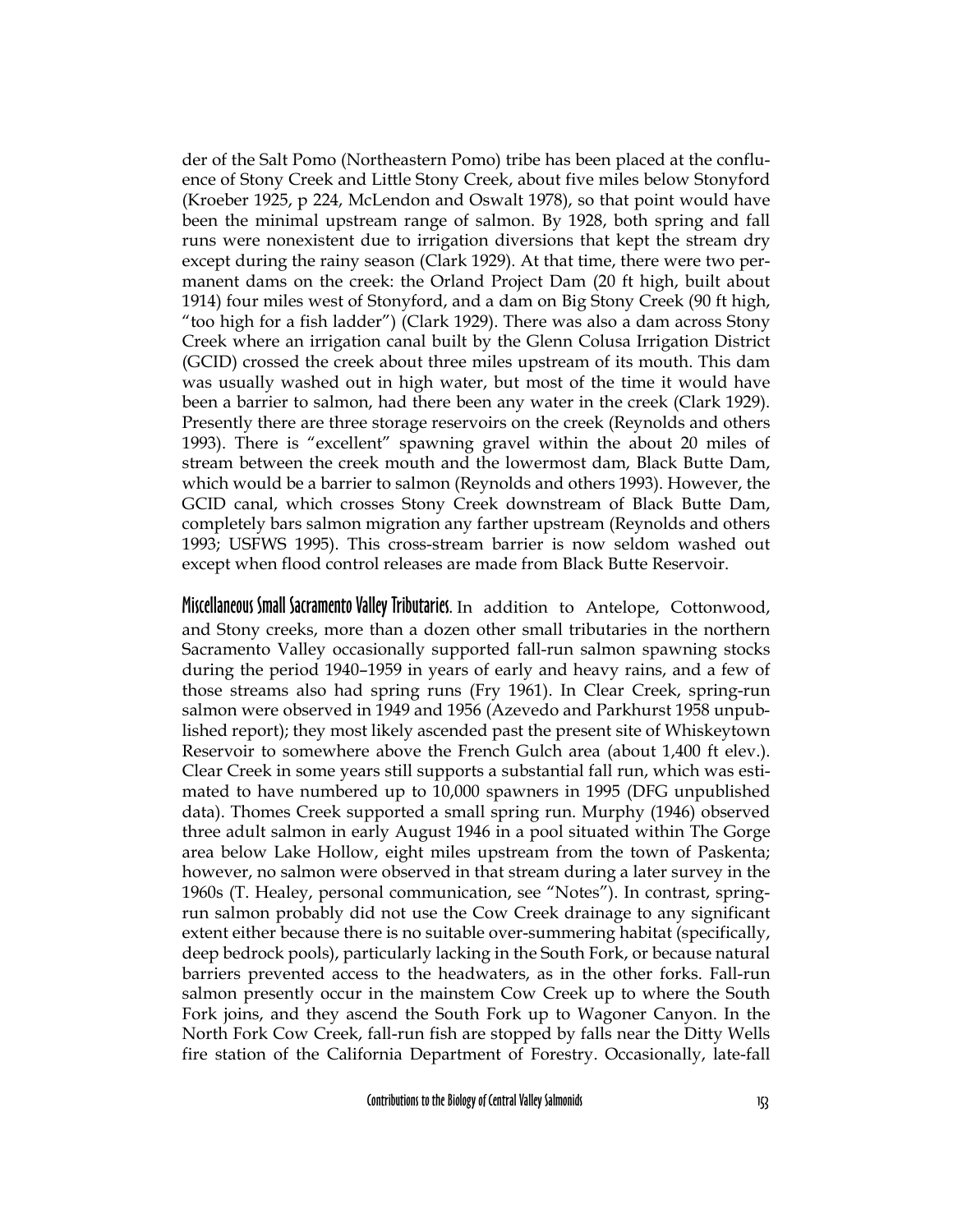run salmon also occur in Cow Creek. Fall-run salmon reportedly migrated 20 mi up Stillwater Creek to spawn in 1938, when the fall rains began early (Hanson and others 1940). Cache and Putah creeks, two intermittent streams on the westside lower Sacramento drainage, have supported fall salmon runs only during wet years within historical times (Shapovalov 1947). Decades ago, salmon were observed as far upstream as Capay Dam in Cache Creek (Hanson and others 1940, Shapovalov 1947) and near the town of Monticello in Putah Creek (Shapovalov 1947). Based on archaeological remains from earlier times (about AD 1450–1650), Putah Creek long ago provided salmon to the local Native Americans in at least some minor quantity (Schulz 1994 unpublished manuscript). Fry (1961) reported that the combined fall runs (including late-fall) for the miscellaneous Sacramento tributary streams totaled 1,000 to 13,000 fish annually during 1940–1959. The spring-run totals, available for only three years in that period, were <500 fish in both 1944 and 1945 and 1,000 fish in 1956 (Fry 1961). During 1953–1969, the Cow Creek drainage alone supported a fall run that averaged 2,800 fish (Reynolds and others 1993). In most recent years, the combined fall run in these miscellaneous streams, if existent, has been inconsequential and the spring run essentially has not occurred (Reynolds and others 1993).

### Conclusion: Quantitative Assessment of Distributional Changes

It has been estimated that before the placement of man-made obstructions in the streams of the Sacramento and San Joaquin drainages there were "at least 6000 linear miles of streambed suitable and available to spawning salmon" (Clark 1929), although the process by which that figure was determined was not explained. Given the sheer magnitude of that estimate, it is evident that not only spawning habitat but all lengths of stream traversed or occupied by salmon (migration corridors and holding areas) were included. The actual amount of spawning habitat that was originally used by, or available to, Central Valley salmon is not clearly known but as early as 1918 the California Fish and Game Commission (CFGC) acknowledged that "Fully 80 per cent of the natural spawning grounds of the Sacramento River basin have been destroyed by the mines, and dams constructed for the purpose of generating electricity, and by the diverting of water for irrigation purposes" (CFGC 1921a, p 20). For the period 1924–1926, the CFGC reported that "approximately 90 per cent of the spawning areas in these two river systems [Sacramento and San Joaquin rivers] have been cut off from the salmon or destroyed" (CFGC 1927, p 35). By 1928, the amount of spawning stream habitat in the entire Central Valley drainage had been reduced to an estimated 510 linear miles with reportedly "At least 80 per cent of the spawning grounds…cut off by obstructions" which included 11 dams in the San Joaquin system and 35 dams in the Sacramento system that posed partial or complete barriers to salmon (Clark 1929, p 28). Van Cleve (1945) later estimated a somewhat lesser loss of 75% of the orig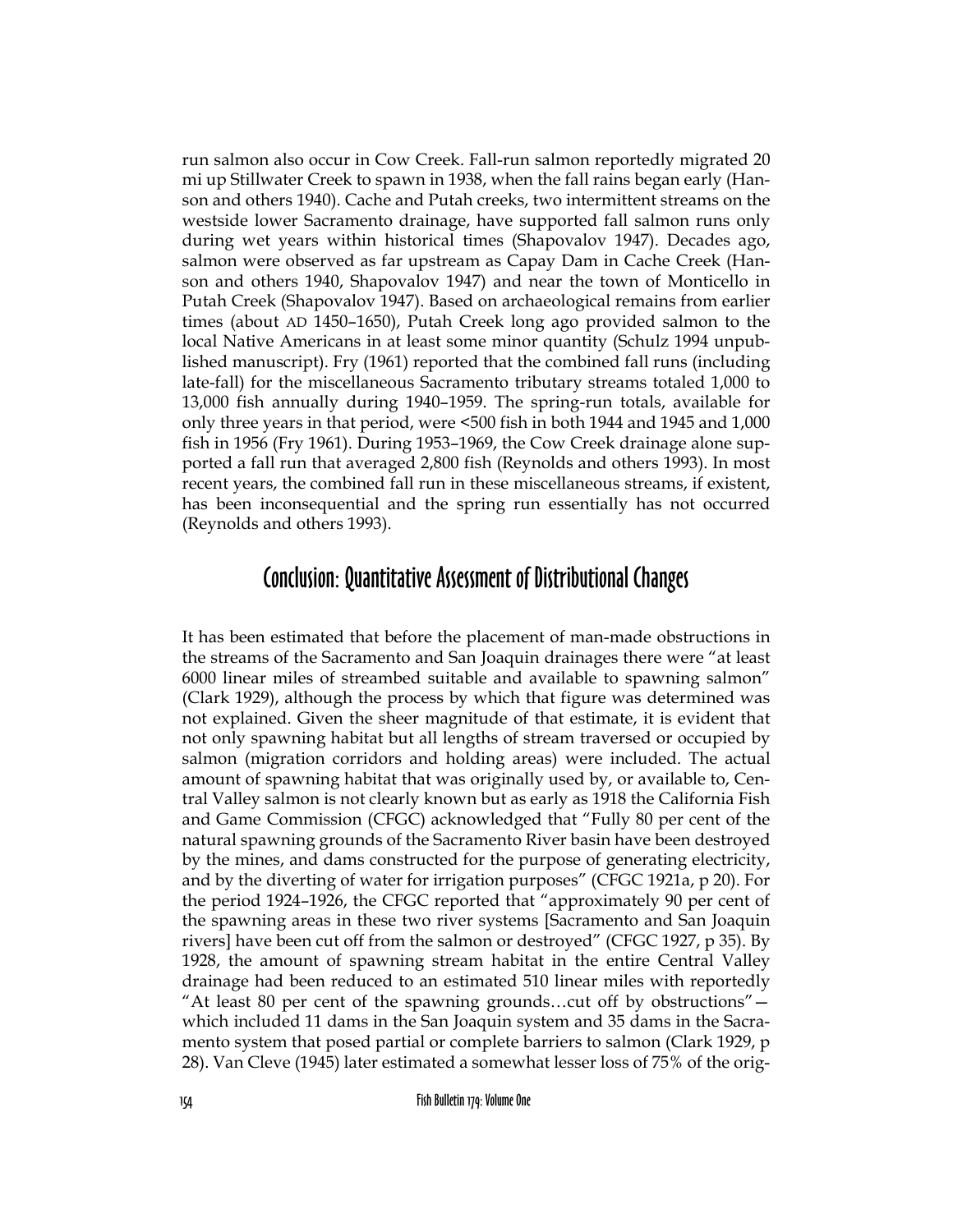inal spawning habitat due to all causes. In 1993, the total amount of existent spawning habitat for salmon and steelhead in the Central Valley drainage was estimated by the California Department of Fish and Game to be less than 300 miles (Reynolds and others 1993).

We estimated from map distances the stream lengths that have been lost as salmon habitat in each of the major Central Valley watersheds due to installation of barriers or the reduction of streamflows that made passage of salmon impossible under usual conditions (Table 2). We included reaches of streams which salmon are known or can be inferred to have had access to, whether for holding or spawning purposes. These estimated stream lengths are minimal estimates because we have considered only the mainstems and the major forks and tributaries as salmon habitat. Numerous small third- and fourthorder streams very likely were used to some degree by spawning salmon, for which records do not exist, although the numbers of salmon using those smaller streams would have been relatively small. In fact, the full extent of the historical distribution of salmon even in the major stream reaches is not clearly known for some watersheds (for example, Middle Fork American River, mainstem and South Fork Merced River). Furthermore, recent studies have shown that juvenile salmon in large numbers, and some steelhead, enter small temporary streams for rearing (for example, Rock, Mud, Pine, and Toomes creeks in the northern Sacramento Valley) even though spawning by salmon may not necessarily occur in those streams (Maslin and McKinney 1994 unpublished report). Undoubtedly, salmon historically used those and other non-natal "nursery" streams, as probably did steelhead (IEP 1998 unpublished report), but we have no way of accurately assessing the distributional extent of such usage.

Based on the available information, our estimates indicate that the amount of habitat that was lost differs greatly from watershed to watershed. In the Bear River, for example, the length of stream accessible to salmon has changed very little, while in Deer Creek it actually has increased by several miles due to artificially improved fish passage over natural barriers. In lower Battle Creek, the salmon were blocked for many years by the Coleman National Fish Hatchery weir, but in recent years access to upstream reaches has been reopened for the winter- and spring-run fish so that much of the historical range is again available to those runs. However, in most watersheds considerable portions of the former salmon-supporting reaches are no longer accessible to salmon, and some watersheds have been entirely removed from salmon production namely, McCloud, Pit, Upper (Little) Sacramento, and upper San Joaquin rivers. The general pattern has been the elimination of the higher foothill and mountain reaches in the Sierra Nevada and Cascades from the distributional range of chinook salmon.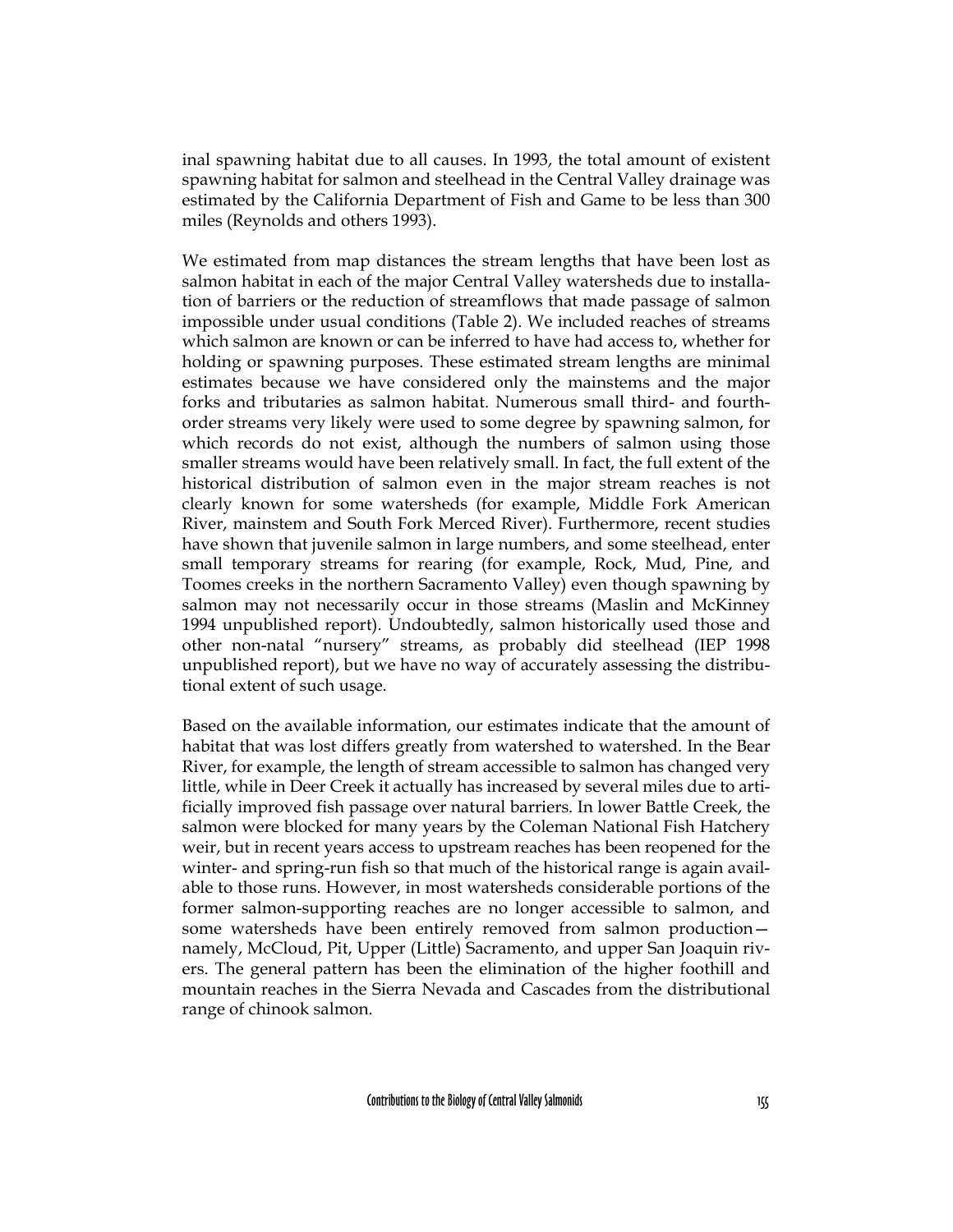Summing the stream-by-stream estimates of accessible salmon habitat (for streams tabulated in Table 2) yields a total of 1,126 mi of main stream lengths presently remaining of the more than 2,183 mi of Central Valley streams that we estimate were originally available to chinook salmon—indicating an overall loss of at least 1,057 mi or 48% of the original total. Our estimate of 1,126 mi is remarkably similar to the figure of 1,075 mi of "chinook habitat" in the Central Valley given by Holmberg (1972) almost three decades ago. Our calculations did not include the Sacramento-San Joaquin Delta, comprising about 700 mi of river channels and sloughs (USFWS 1995), available to various degrees as migration corridors or rearing areas for salmon. In contrast to most previously cited estimates specifying only spawning habitat, our figures include the lengths of stream used by salmon mainly as migration corridors (for example, the lower Sacramento and San Joaquin rivers) in addition to holding and spawning habitat. Our figures include about 200 mi in the lower Sacramento River (below Tehama), about 50 mi in the lower San Joaquin River (below the confluence of the Merced River), and the lower reaches of several tributaries which contain no spawning habitat. It is likely that those lower Sacramento and San Joaquin reaches historically were used as rearing areas (at least during some flow regimes) as the juveniles moved downstream, but in recently they have been less suitable for rearing due to alterations in channel morphology and other degraded environmental conditions. In terms of only spawning and holding habitat, the proportionate loss far exceeds 48% because a relatively large portion of the original spawning habitat was located in upper stream reaches that have been cut off by dams. In contrast, much of the remaining lengths of stream in the lower drainages now traversed by salmon cannot be used for spawning. Of the total length of stream courses presently accessible, less than one-third in the San Joaquin River drainage and probably less than a half in the Sacramento River drainage are suitable as spawning habitat. Excluding the lower stream courses that were used only as adult migration corridors (and only minimally for juvenile rearing)—by our estimate amounting to 709 stream miles—we roughly calculate that at least 72% of the original spawning and holding habitat for salmon in the Central Valley drainage is no longer available. Thus, the DFG's most recent assessment that about 95% of the original spawning habitat has been lost is perhaps somewhat high but probably roughly accurate (Reynolds and others 1993). However, the earlier estimate by Clark (1929, p 28) that there were "at least 6,000 linear miles of stream bed suitable and available to spawning salmon" probably is overly high by a factor of three.

The amount of habitat loss for steelhead most likely was much higher than that for salmon because steelhead were undoubtedly more extensively distributed. Due to their superior leaping and swimming ability, the timing of their upstream migration which coincided with the winter rainy season, and their less restrictive preferences for spawning gravels, steelhead could have used at least hundreds of miles of smaller tributaries not accessible to even the highest migrating winter-run and spring-run salmon.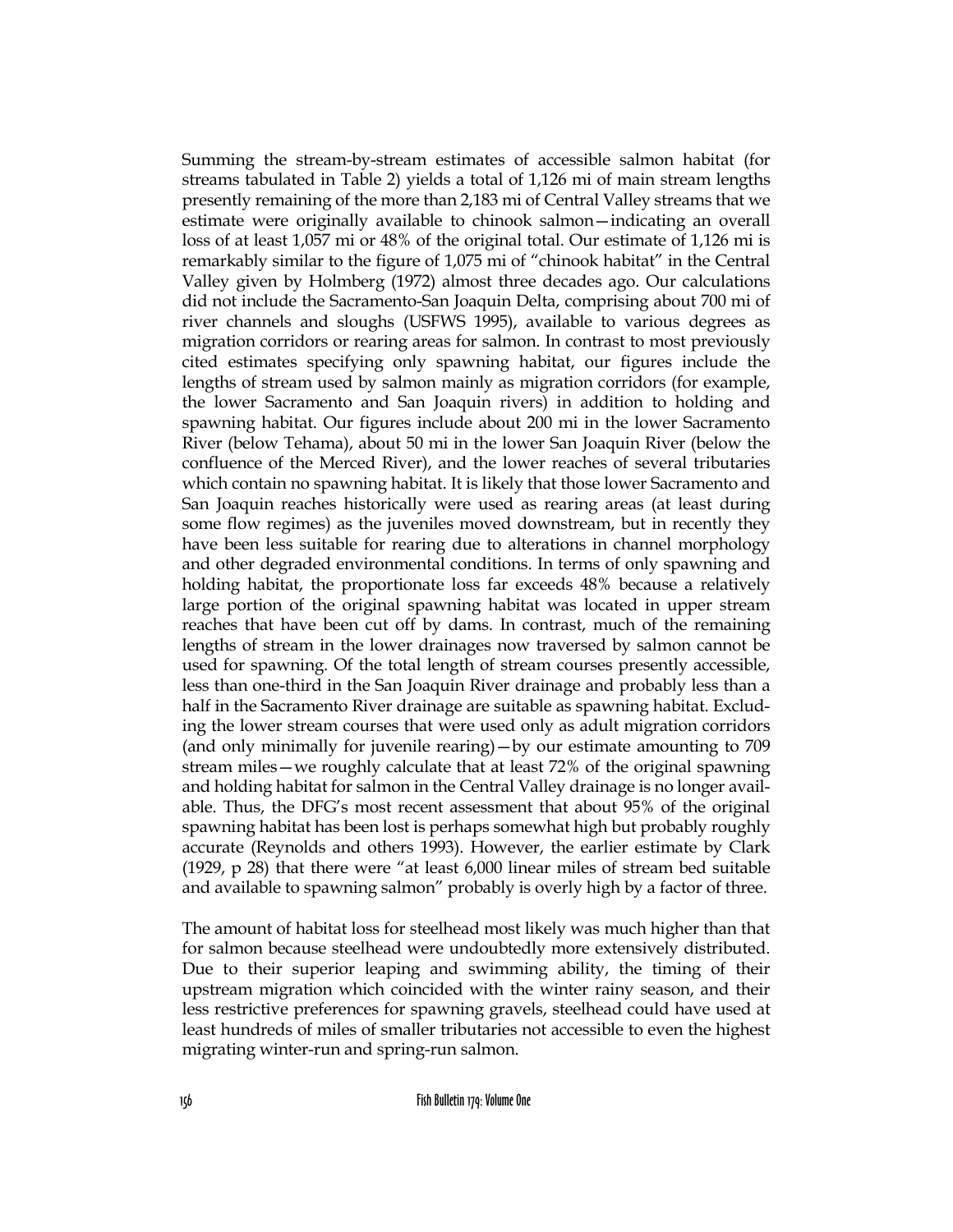| Watershed                           | Length (mi) of<br>stream<br>historically<br>available <sup>b</sup> | Length (mi) of<br>stream presently<br>accessible <sup>c</sup> | Length (mi) of<br>stream lost (or<br>gained) <sup>d</sup> | Percent<br>lost (or<br>gained) |
|-------------------------------------|--------------------------------------------------------------------|---------------------------------------------------------------|-----------------------------------------------------------|--------------------------------|
| Sacramento River Basin              |                                                                    |                                                               |                                                           |                                |
| Mainstem Sacramento R. <sup>e</sup> | 299                                                                | 286                                                           | 13                                                        | 4                              |
| <b>Pit River</b>                    | 99                                                                 | 0                                                             | 99                                                        | 100                            |
| <b>McCloud River</b>                | 50                                                                 | $\Omega$                                                      | 50                                                        | 100                            |
| Upper (Little) Sacramento R.        | 52                                                                 | 0                                                             | 52                                                        | 100                            |
| <b>Eastside Streams</b>             |                                                                    |                                                               |                                                           |                                |
| <b>Battle Creek</b>                 | 43                                                                 | $6[43]$ <sup>†</sup>                                          | $\Omega$                                                  | $\Omega$                       |
| Antelope Creek                      | 32                                                                 | 32                                                            | 0                                                         | 0                              |
| Mill Creek                          | 44                                                                 | 44                                                            | $\Omega$                                                  | $\Omega$                       |
| Deer Creek                          | 34                                                                 | 38                                                            | (4)                                                       | (12)                           |
| <b>Big Chico Creek</b>              | 24                                                                 | 24                                                            | $\Omega$                                                  | 0                              |
| <b>Butte Creek</b>                  | >53                                                                | 53                                                            | >0                                                        | >0                             |
| <b>Feather River</b>                | 211                                                                | 64                                                            | 147                                                       | 70                             |
| <b>Yuba River</b>                   | 80                                                                 | 24                                                            | 56                                                        | 70                             |
| <b>Bear River</b>                   | 16                                                                 | 16                                                            | $\Omega$                                                  | $\Omega$                       |
| <b>American River</b>               | 161                                                                | 28                                                            | 133                                                       | 83                             |

**Table 2 Estimated changes in lengths of stream available to chinook salmon in the major salmon-supporting watersheds of the California Central Valley a**

<sup>a</sup> The estimates for stream lengths originally available and subsequently lost are in most cases minimal values because the full extent of the former salmon distributions in individual streams is incompletely known. Additional minor streams such as Thomes, Paynes, Cache, and Putah creeks (and perhaps a dozen others in the Sacramento Valley) historically supported salmon (Fry 1961)—probably only the fall run and only during wet years. The historical upstream limits of salmon in those streams is too poorly known to allow inclusion in this table. Current salmon production in those streams is limited because of a number of factors, including low streamflows, habitat degradation and obstruction by irrigation canal crossings (DFG 1993).

- <sup>b</sup> Lengths of all stream reaches known or presumed to have been traversed or used by salmon in the drainage are included.
- $c$  Length between the mouth of the stream and the current upstream limit.
- d Length of stream gained is given in parentheses; this situation applies only to Deer Creek.
- e From Rio Vista in the north Sacramento-San Joaquin Delta upstream to the confluence of the Upper (Little) Sacramento and Pit rivers.
- $<sup>f</sup>$  First number pertains to the fall run; second number [in brackets] pertains to the spring and winter runs.</sup> The fall run in Battle Creek is stopped by the Coleman National Fish Hatchery weir, six miles above the mouth; the fall run's historical upper limit is not known, but we presume it was not much further upstream of the current limit at the hatchery weir. Spring-run and winter-run salmon currently are allowed to pass upstream and probably ascend to much of the historical range (that is, an additional 37 stream miles above the hatchery weir).
- g From Mossdale in the south Sacramento-San Joaquin Delta upstream to the confluence of the Merced River. This stretch lacks spawning gravels and serves primarily as a migration corridor.
- h Includes the mainstem San Joaquin River above the confluence of the Merced River.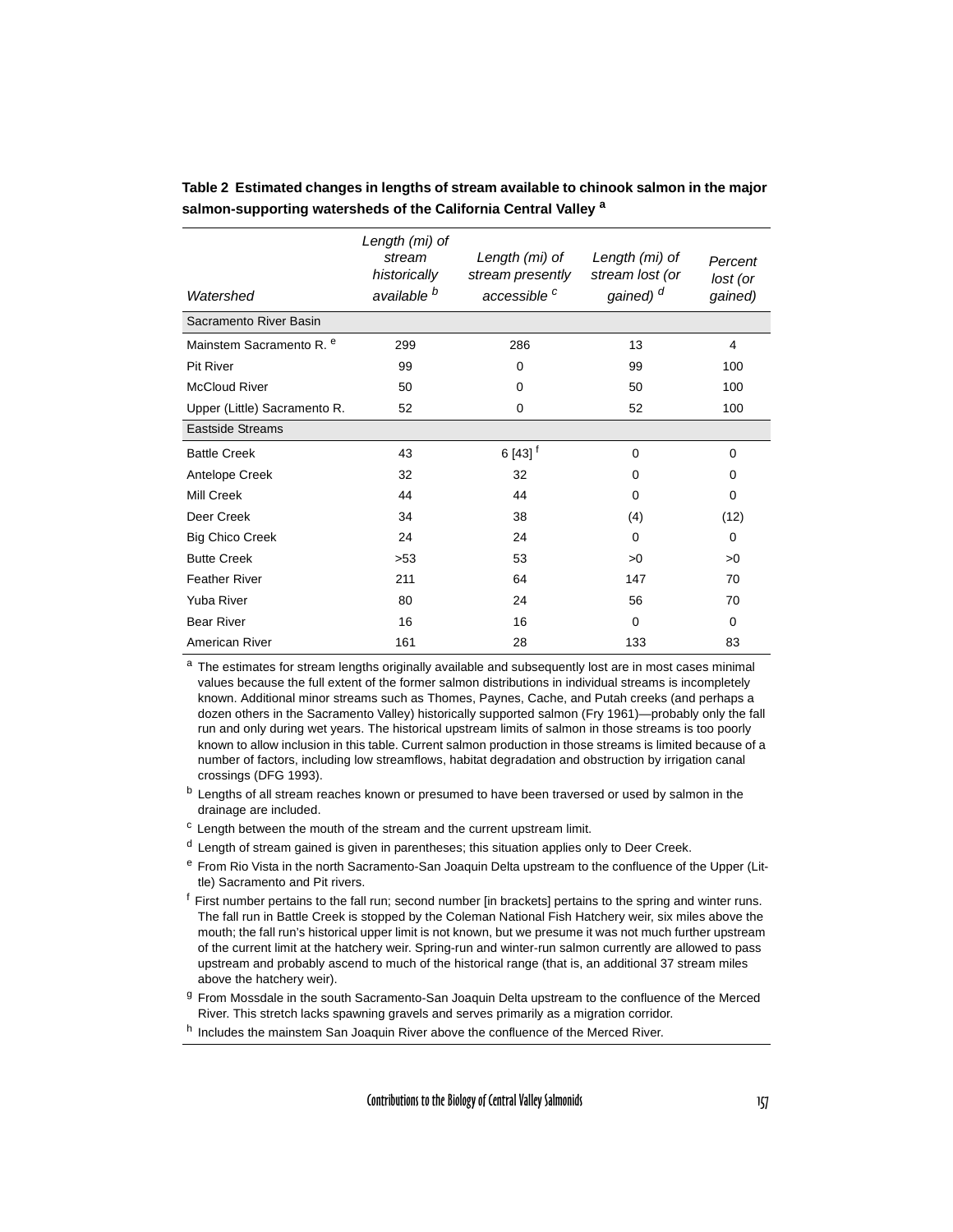| Watershed                                                | Length (mi) of<br>stream<br>historically<br>available <sup>b</sup> | Length (mi) of<br>stream presently<br>accessible <sup>c</sup> | Length (mi) of<br>stream lost (or<br>gained) <sup>d</sup> | Percent<br>lost (or<br>gained) |  |  |
|----------------------------------------------------------|--------------------------------------------------------------------|---------------------------------------------------------------|-----------------------------------------------------------|--------------------------------|--|--|
|                                                          |                                                                    |                                                               |                                                           |                                |  |  |
| <b>Westside Streams</b>                                  |                                                                    |                                                               |                                                           |                                |  |  |
| Clear Creek                                              | 25                                                                 | 16                                                            | 9                                                         | 36                             |  |  |
| Cottonwood Creek                                         | 79                                                                 | 79                                                            | $\Omega$                                                  | $\Omega$                       |  |  |
| <b>Stony Creek</b>                                       | 54                                                                 | 3                                                             | 51                                                        | 94                             |  |  |
| <b>Cow Creek</b>                                         | 32                                                                 | 32                                                            | $\mathbf 0$                                               | 0                              |  |  |
| San Joaquin River Basin and Sacramento-San Joaquin Delta |                                                                    |                                                               |                                                           |                                |  |  |
| Lower San Joaquin R. 9                                   | 50                                                                 | 50                                                            | $\Omega$                                                  | 0                              |  |  |
| <b>Cosumnes River</b>                                    | 31                                                                 | 31                                                            | $\Omega$                                                  | $\Omega$                       |  |  |
| Mokelumne River                                          | 92                                                                 | 64                                                            | 28                                                        | 30                             |  |  |
| Calaveras River                                          | approx. 38                                                         | 38                                                            | 0?                                                        | 0?                             |  |  |
| <b>Stanislaus River</b>                                  | 124                                                                | 58                                                            | 66                                                        | 53                             |  |  |
| <b>Tuolumne River</b>                                    | 104                                                                | 52                                                            | 52                                                        | 50                             |  |  |
| <b>Merced River</b>                                      | 107                                                                | 51                                                            | 56                                                        | 52                             |  |  |
| Upper San Joaquin R. h                                   | 173                                                                | $\Omega$                                                      | 173                                                       | 100                            |  |  |
| <b>Kings River</b>                                       | 76                                                                 | 0                                                             | 76                                                        | 100                            |  |  |
| <b>Central Valley Total</b>                              | 2183                                                               | 1126                                                          | 1057                                                      | 48                             |  |  |

**Table 2 Estimated changes in lengths of stream available to chinook salmon in the major**  salmon-supporting watersheds of the California Central Valley <sup>a</sup> (Continued)

<sup>a</sup> The estimates for stream lengths originally available and subsequently lost are in most cases minimal values because the full extent of the former salmon distributions in individual streams is incompletely known. Additional minor streams such as Thomes, Paynes, Cache, and Putah creeks (and perhaps a dozen others in the Sacramento Valley) historically supported salmon (Fry 1961)—probably only the fall run and only during wet years. The historical upstream limits of salmon in those streams is too poorly known to allow inclusion in this table. Current salmon production in those streams is limited because of a number of factors, including low streamflows, habitat degradation and obstruction by irrigation canal crossings (DFG 1993).

- c Length between the mouth of the stream and the current upstream limit.
- $<sup>d</sup>$  Length of stream gained is given in parentheses; this situation applies only to Deer Creek.</sup>
- e From Rio Vista in the north Sacramento-San Joaquin Delta upstream to the confluence of the Upper (Little) Sacramento and Pit rivers.
- $<sup>f</sup>$  First number pertains to the fall run; second number [in brackets] pertains to the spring and winter runs.</sup> The fall run in Battle Creek is stopped by the Coleman National Fish Hatchery weir, six miles above the mouth; the fall run's historical upper limit is not known, but we presume it was not much further upstream of the current limit at the hatchery weir. Spring-run and winter-run salmon currently are allowed to pass upstream and probably ascend to much of the historical range (that is, an additional 37 stream miles above the hatchery weir).
- <sup>g</sup> From Mossdale in the south Sacramento-San Joaquin Delta upstream to the confluence of the Merced River. This stretch lacks spawning gravels and serves primarily as a migration corridor.
- h Includes the mainstem San Joaquin River above the confluence of the Merced River.

<sup>&</sup>lt;sup>b</sup> Lengths of all stream reaches known or presumed to have been traversed or used by salmon in the drainage are included.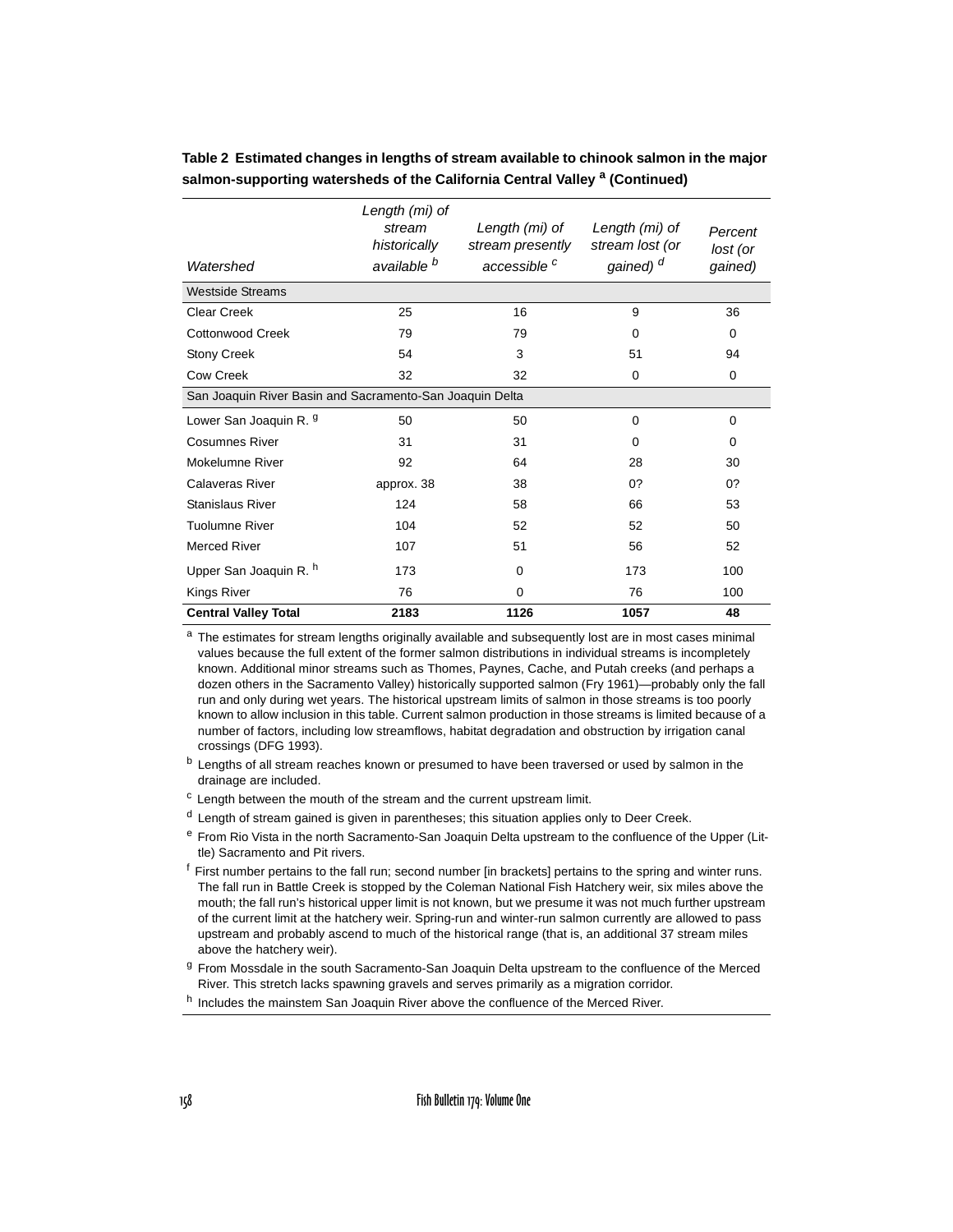## Acknowledgments

The collective knowledge represented in this report is derived largely from the field experiences of many fishery biologists. We thank our colleagues who contributed their time and information. We are especially indebted to J. B. Snyder, Historian for Yosemite National Park, who provided extensive historical information on salmon in the Merced River, and to J. Nelson (DFG) and T. J. Ford (Turlock and Modesto Irrigation Districts) for data on other streams. We are pleased to acknowledge funding support from the Giles W. and Elise G. Mead Foundation and the Sierra Nevada Ecosystem Project as authorized by Congress (HR 5503) through cost-reimbursement agreement No. PSW-93- 001-CRA between the US Forest Service, Pacific Southwest Research Station, and the Regents of the University of California. Additional funding was provided by the Southern California Edison Company and Pacific Gas & Electric Company.

# **References**

- Aginsky BW. 1943. Culture element distributions: XXIV Central Sierra. Univ Calif Publ Anthropol Rec 8(4):390–468.
- Angel M. 1882. History of Placer County, California, with illustrations and biographical sketches of its prominent men and pioneers. Oakland (CA): Thompson  $&$ West. 416 p.
- Audubon JW. 1906. Audubon's western journal: 1849–1850. Being the MS record of a trip from New York to Texas, and an overland journey through Mexico and Arizona to the gold-fields of California. Cleveland (OH): Arthur H. Clark. 243 p.
- Barnhart RA. 1986. Species profiles: life histories and environmental requirements of coastal fishes and invertebrates (Pacific Southwest). Steelhead. US Fish Wildl Ser Biol Rep 82(11.60), US Army Corps of Engineers, TR EL–82–4. Washington, DC. 21 p.
- Barrett SA, Giifford EW. 1933. Miwok material culture. Bull Milwaukee Public Mus 2(4):125–277.
- Bates DB. 1857. Incidents on land and water, or four years on the Pacific Coast. Boston (MA): James French. 336 p.
- Beacham TD, Murray CD. 1990. Temperature, egg sizes, and development of embryos and alevins of five species of Pacific salmon: a comparative analysis. Trans Am Fish Soc 119(6):927–45.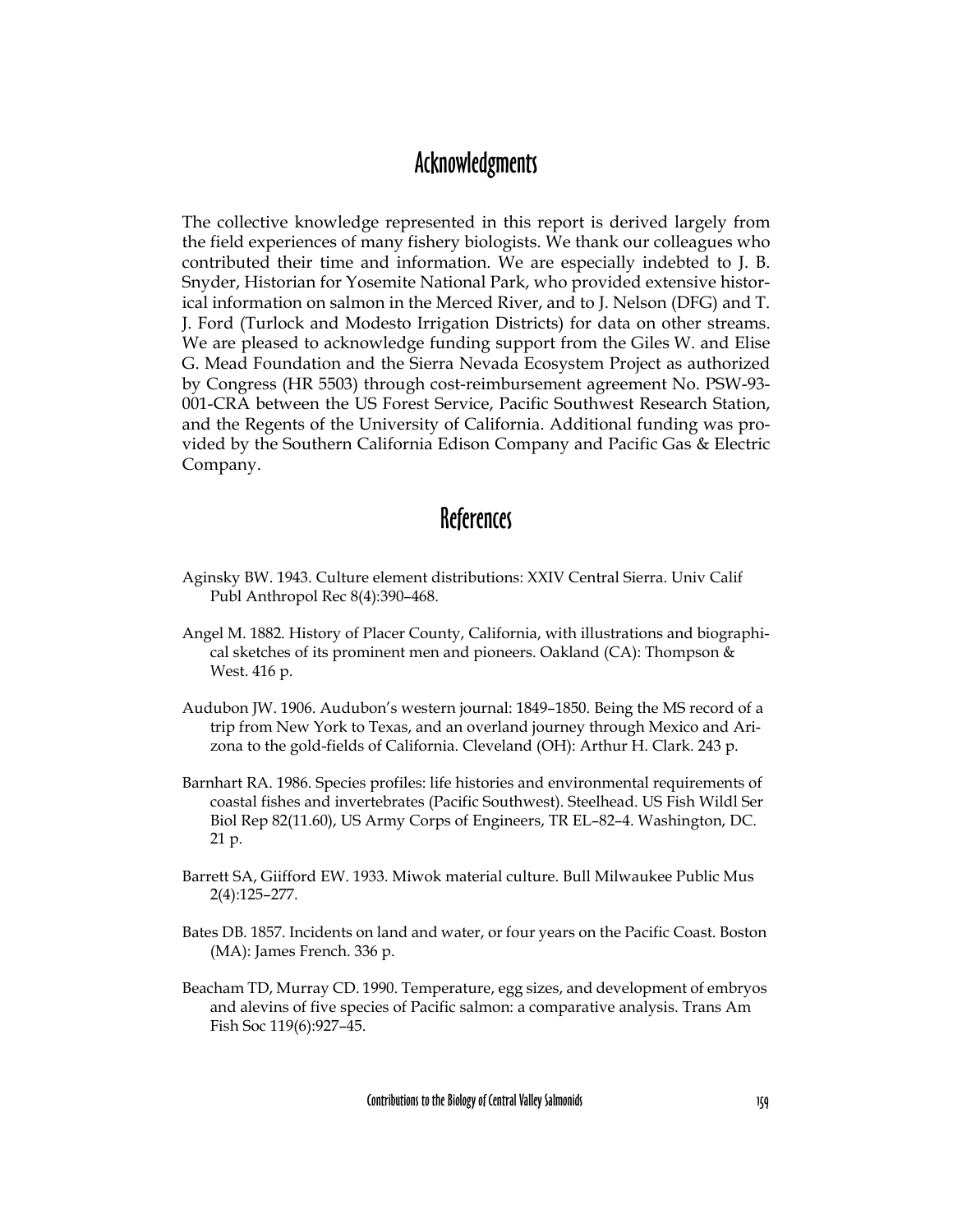- Beals RL. 1933. Ethnology of the Nisenan. Univ Calif Publ Am Archaeol Ethnol 31:335–410.
- Bennyhoff JA. 1977. Ethnogeography of the Plains Miwok. Center for Archaeological Research at Davis, Publ. nr. 5. Davis (CA): University of California. 181 p.
- Bidwell AEK. 1980. Rancho Chico indians. Hill DJ, editor. Chico (CA): Bidwell Mansion Cooperating Assoc. 72 p.
- Black M. 2001. Shasta salmon salvage efforts: Coleman National Fish Hatchery on Battle Creek, 1895–1992. In: Brown RL, editor. Fish Bulletin 179: Contributions to the biology of Central Valley salmonids. Volume 1. Sacramento (CA): California Department of Fish and Game.
- Blake WP. 1857. Geological report nr. 1. Itinerary, or notes and general observations upon the geology of the route. Explorations and surveys for a railroad route from the Mississippi River to the Pacific Ocean. Volume 5, Part II. Washington, DC: War Department.
- Bolton HE. 1930a. Anza's California expeditions. Volume III. The San Francisco Colony. Diaries of Anza, Font, and Eixarch, and narratives by Palóu and Moraga. Berkeley (CA): Univ Calif Pr. 436 p.
- Bolton HE. 1930b. Anza's California expeditions. Vol. IV. Font's complete diary of the second Anza expedition. Berkeley (CA): Univ Calif Pr. 552 p.
- Borthwick JD. 1857. Three years in California. Edinburgh: William Blackwood & Sons. 318 p.
- Bryant E. 1849. What I saw in California: being the journal of a tour, in the years 1846, 1847. New York (NY): D Appleton. 480 p.
- Buffum EG. 1959. Six months in the gold mines: from a journal of three years' residence in upper and lower California 1847–8–9. Caughey JW, editor. Los Angeles (CA): Ward Ritchie Pr. 145 p.
- Bunnell LH. 1990. Discovery of the Yosemite and the Indian War of 1851 which led to that event. Yosemite National Park (CA): Yosemite Assoc. 315 p.
- [DFG] California Department of Fish and Game. 1929. Division of Fish and Game thirtieth biennial report for 1926–1928. Sacramento (CA): California Department of Fish and Game.
- [DFG] California Department of Fish and Game. 1944. Division of Fish and Game thirty-eighth biennial report for 1942–1944. Sacramento (CA): California Department of Fish and Game.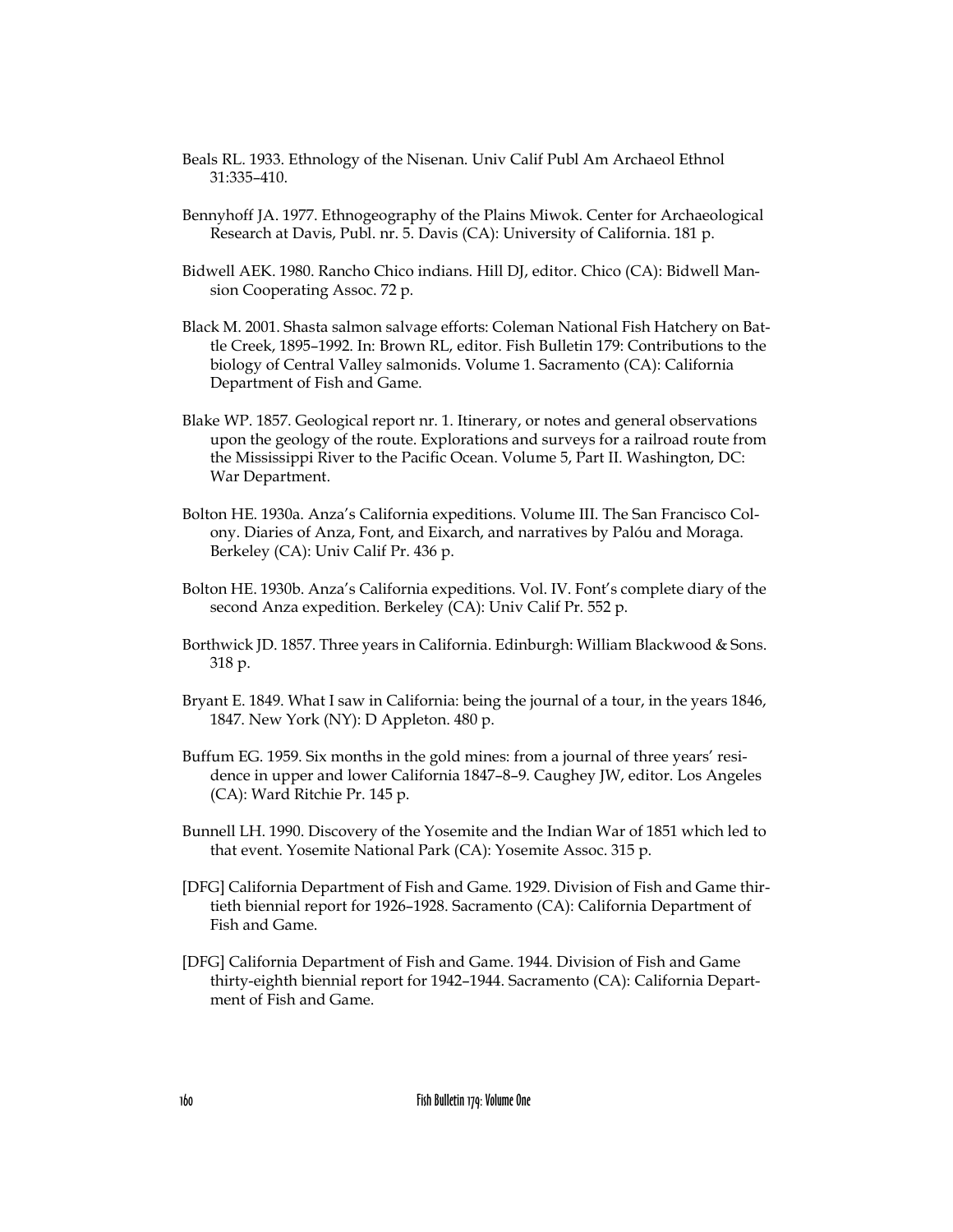- [DFG] California Department of Fish and Game. 1946. Division of Fish and Game thirty-ninth biennial report for 1944–1946. Sacramento (CA): California Department of Fish and Game.
- [DFG] California Department of Fish and Game. 1948. Division of Fish and Game fortieth biennial report for 1946–1948. Sacramento (CA): California Department of Fish and Game.
- [DFG] California Department of Fish and Game. 1950. Division of Fish and Game forty-first biennial report for 1948–1950. Sacramento (CA): California Department of Fish and Game.
- [DFG] California Department of Fish and Game. 1953. Division of Fish and Game forty-second biennial report for 1950–1952. Sacramento (CA): California Department of Fish and Game.
- [DFG] California Department of Fish and Game. 1960. Division of Fish and Game forty-sixth biennial report, July 1, 1958 through June 30, 1960. Sacramento (CA): California Department of Fish and Game.
- [DFG] California Department of Fish and Game. 1972. Report to the California State Water Resources Control Board on effects of the New Melones Project on fish and wildlife resources of the Stanislaus River and Sacramento-San Joaquin Delta. Sacramento (CA): California Department of Fish and Game.
- [DFG] California Department of Fish and Game. 1974. Feather River Hatchery administrative report 74–5. Sacramento (CA): California Department of Fish and Game.
- [DFG] California Department of Fish and Game. 1990. Status and management of spring-run chinook salmon. Report by Inland Fisheries Division to California Fish and Game Commission. Sacramento (CA): California Department of Fish and Game. 33 p.
- [DFG] California Department of Fish and Game. 1996. San Joaquin River chinook salmon enhancement. Annual report, fiscal year 1994–1995. Sacramento (CA): California Department of Fish and Game, Region 4. February 1996.
- [DFG] California Department of Fish and Game. 1998. A status review of the springrun chinook salmon (*Oncorhynchus tshawytscha*) in the Sacramento River drainage. Report to California Fish and Game Commission. Candidate species status report 98–1. June 1998. Sacramento (CA): California Department of Fish and Game. 378 p.
- Campbell EA, Moyle PB. 1991. Historical and recent population sizes of spring-run chinook salmon in California. In: American Fisheries Society Proceedings, 1990 Northwest Pacific chinook and coho salmon workshop. Arcata (CA): Humboldt State University. p 155–216.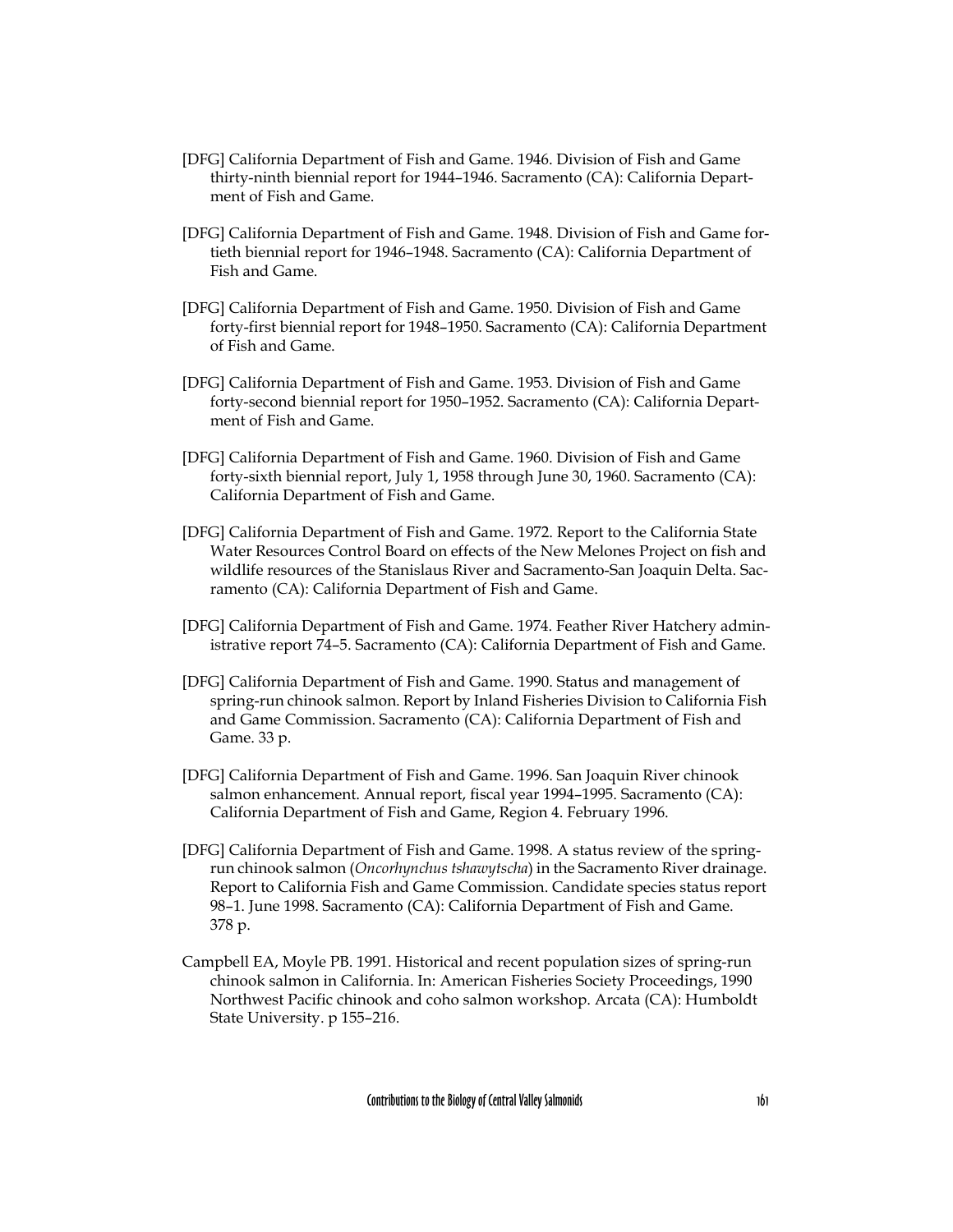- Carson JH. 1852. Recollections of the California mines. An account of the early discoveries of gold, with anecdotes and sketches of California and miners' life, and a description of the Great Tulare Valley. Reprinted in 1950. Oakland (CA): Biobooks. 113 p.
- Cassidy J, Daley-Hutter M, Nelson C, Shepherd L. 1981. Guide to three rivers. The Stanislaus, Tuolumne and South Fork of the American. San Francisco (CA): Friends of the River Books. 295 p.
- Caton JD. 1869. Trout fishing in the Yosemite Valley. American Naturalist 3:519–22.
- [CFGC] California Fish and Game Commission. 1914. Twenty-third Biennial Report for 1912–1914. Sacramento (CA): California Fish and Game Commission.
- [CFGC] California Fish and Game Commission. 1921a. Report of the Department of Fish Culture. Twenty-sixth Biennial Report for 1918–1920. Sacramento (CA): California Fish and Game Commission. p 19–22.
- [CFGC] California Fish and Game Commission. 1921b. San Joaquin River salmon. In: Shebley WH, editor. Hatchery notes. California Fish and Game 7(1):51–2.
- [CFGC] California Fish and Game Commission. 1921c. An important decision on the fishway law. California Fish and Game 7(3):154–6.
- [CFGC] California Fish and Game Commission. 1923. Twenty-seventh biennial report for 1920–1922. Sacramento, Calif.
- [CFGC] California Fish and Game Commission. 1927. Report of the Department of Fish Culture. Twenty-ninth biennial report for 1924–1926. Sacramento, Calif. p 33–8.
- [CFC] California State Board of Fish Commissioners. 1871. (1st) Rep. Comm. Fish. State of California for 1870 and 1871. Reprinted in January 1933. California Fish and Game 19(1):41–56.
- [CFC] California State Board of Fish Commissioners. 1875. (3rd) Rep. Comm. Fish. of the State of California for 1874 and 1875. Sacramento, Calif.
- [CFC] California State Board of Fish Commissioners. 1877. (4th) Rep. Comm. Fish. of the State of California for 1876 and 1877. Sacramento, Calif.
- [CFC] California State Board of Fish Commissioners. 1880. (6th) Rep. Comm. Fish. of the State of California for 1880. Sacramento, Calif.
- [CFC] California State Board of Fish Commissioners. 1884. (8th) Biennial Rep. Comm. Fish. of the State of California for 1883–4. Sacramento, Calif.
- [CFC] California State Board of Fish Commissioners. 1886. (9th) Biennial Rep. Comm. Fish. of the State of California for 1885–1886. Sacramento, Calif.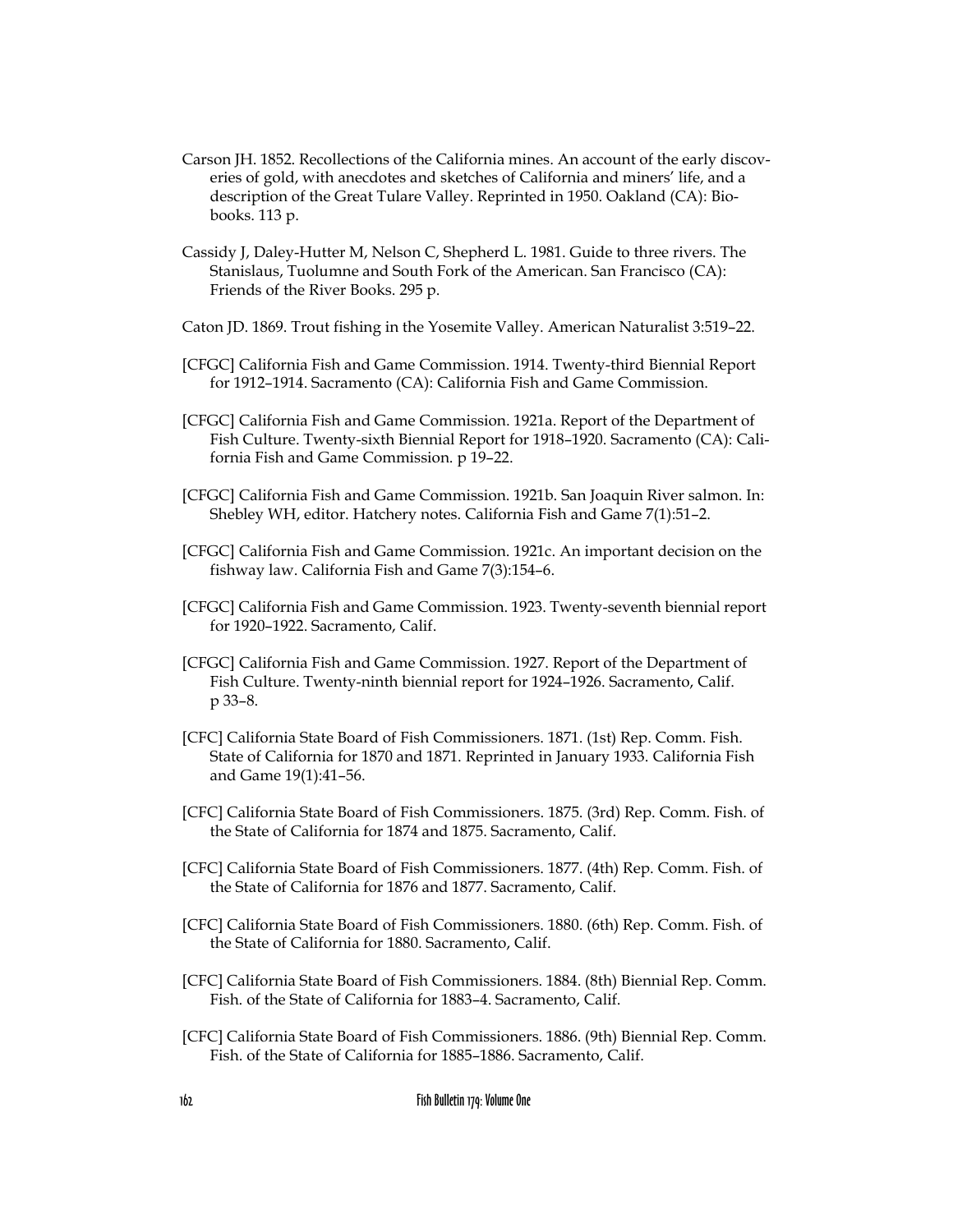- [CFC] California State Board of Fish Commissioners. 1888. (10th) Biennial Rep. Comm. Fish. of the State of California for 1886–1888. Sacramento, Calif.
- [CFC] California State Board of Fish Commissioners. 1890. (11th) Biennial Rep. Comm. Fish. of the State of California for 1888–1890. Sacramento, Calif.
- [CFC] California State Board of Fish Commissioners. 1896. Fourteenth Biennial Rep. Comm. Fish. of the State of California for 1895–1896. Sacramento, Calif.
- [CFC] California State Board of Fish Commissioners. 1900a. Fifteenth Biennial Rep. Comm. Fish. of the State of California for 1897–1898. Sacramento, Calif.
- [CFC] California State Board of Fish Commissioners. 1900b. Sixteenth Biennial Rep. Comm. Fish. of the State of California for 1899–1900. Sacramento, Calif.
- [CFC] California State Board of Fish Commissioners. 1904. Eighteenth Biennial Rep. Comm. Fish. of the State of California for 1903–1904. Sacramento, Calif.
- [CFC] California State Board of Fish Commissioners. 1907. Nineteenth Biennial Rep. Comm. Fish. of the State of California for 1905–1906. Sacramento, Calif.
- Chamberlain WH, Wells HL. 1879. History of Sutter County, California. Oakland (CA): Thompson & West. 127 p. Reprinted in 1974. Berkeley (CA): Howell-North.
- Clark GH. 1929. Sacramento-San Joaquin salmon (*Oncorhynchus tshawytscha*) fishery of California Division of Fish and Game. Fish Bulletin 17. p 1–73.
- Clark GH. 1930. Salmon spawning in drainage canals in the San Joaquin Valley. California Fish and Game 16(3):270.
- Clark GH. 1943. Salmon at Friant Dam—1942. California Fish and Game 29(3):89–91.
- Clark WVT. 1973. The journals of Alfred Doten 1849–1903. Volume 1. Reno (CA): Univ Nevada Pr. 808 p.
- Coleman CM. 1952. PG and E of California. The centennial story of Pacific Gas and Electric Company 1852–1952. New York (NY): McGraw-Hill. 385 p.
- Collins C. 1949. Sam Ward in the gold rush. Stanford (CA): Stanford Univ Pr. 189 p.
- Collins JW. 1892. Report on the fisheries of the Pacific coast of the United States. US Comm. Fish and Fish., Rep. Comm. for 1888. Appendix 1:3–269.
- Cook SF. 1955. The aboriginal population of the San Joaquin Valley, California. Univ Calif Publ Anthropol Rec 16:31–80.
- Cook SF. 1960. Colonial expeditions to the interior of California. Central Valley, 1800– 1820. Univ Calif Publ Anthropol Rec 16:239–92.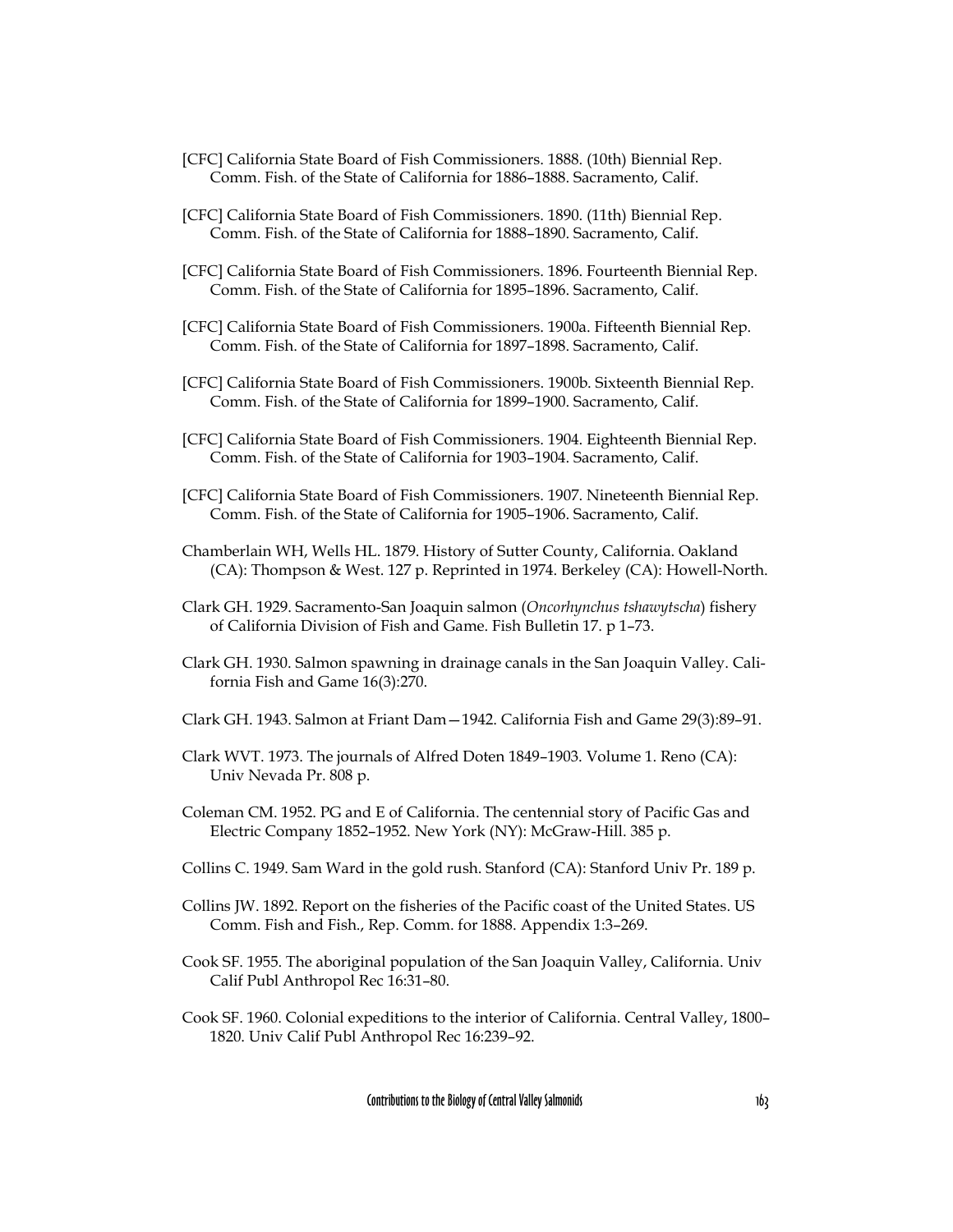- [CRA] California Resources Agency. 1972. California protective waterway plan, 1972. Appendix by C. Trost. Sacramento, Calif.
- [CSHA] California State Historical Association. 1929. Millerton, landmark of a vanished frontier. California History Nugget 2:114–7.
- Curtis ES. 1924a. The North American Indian. Volume 13. Reprinted in 1970. New York (NY): Johnson Reprint. 316 p.
- Curtis ES. 1924b. The North American Indian. Volume 14. Reprinted in 1970. New York (NY): Johnson Reprint. 284 p.
- Cutter DC. 1950. Spanish exploration of California's Central Valley [PhD dissertation]. Berkeley (CA): Univ Calif Pr. 275 p.
- Cutter DC. 1957. Diary of Ensign Gabriel Moraga's expedition of discovery in the Sacramento Valley 1808. Los Angeles (CA): Glen Dawson Pr. 37 p.
- Davis WN, Jr. 1974. California Indians 5. Sagebrush corner. The opening of California's northeast. New York (NY): Garland Publishing. 553 p.
- Dillon R. 1975. Siskiyou Trail. The Hudson's Bay Company route to California. New York (NY): McGraw-Hill. 381 p.
- Du Bois C. 1935. Wintu ethnography. Univ Calif Publ Am Archaeol Ethnol 36:1–148.
- EA Engineering, Science and Technology. 1990. Report to the Federal Regulatory Commission. Application for license—major unconstructed project. Clavey River Project Nr. 100181. Exhibit E, report 3: fish, wildlife, and botanical resources. Submitted by Tuolumne County and Turlock Irrigation District.
- EA Engineering, Science and Technology. 1992. Lower Tuolumne River spawning gravel availability and superimposition report. EA Engineering Fishery Report, Appendix 6. February 1992.
- Eigenmann CH. 1890. The food fishes of the California fresh waters. (11th) Biennial report of the State Board Fish Comm. of the State of California for 1888–1890. Sacramento, Calif. p 53–65.
- Elliott WW. 1882. History of Fresno County, California, with illustrations. San Francisco (CA): W Elliott & Co. 258 p. Reprinted in 1973. Fresno (CA): Valley Publishers.
- Fariss [no initials], Smith CL. 1882. Fariss and Smith's History of Plumas, Lassen and Sierra counties, California, and biographical sketches of their prominent men and pioneers. Reprinted in 1971. Berkeley (CA): Howell-North. 507 p.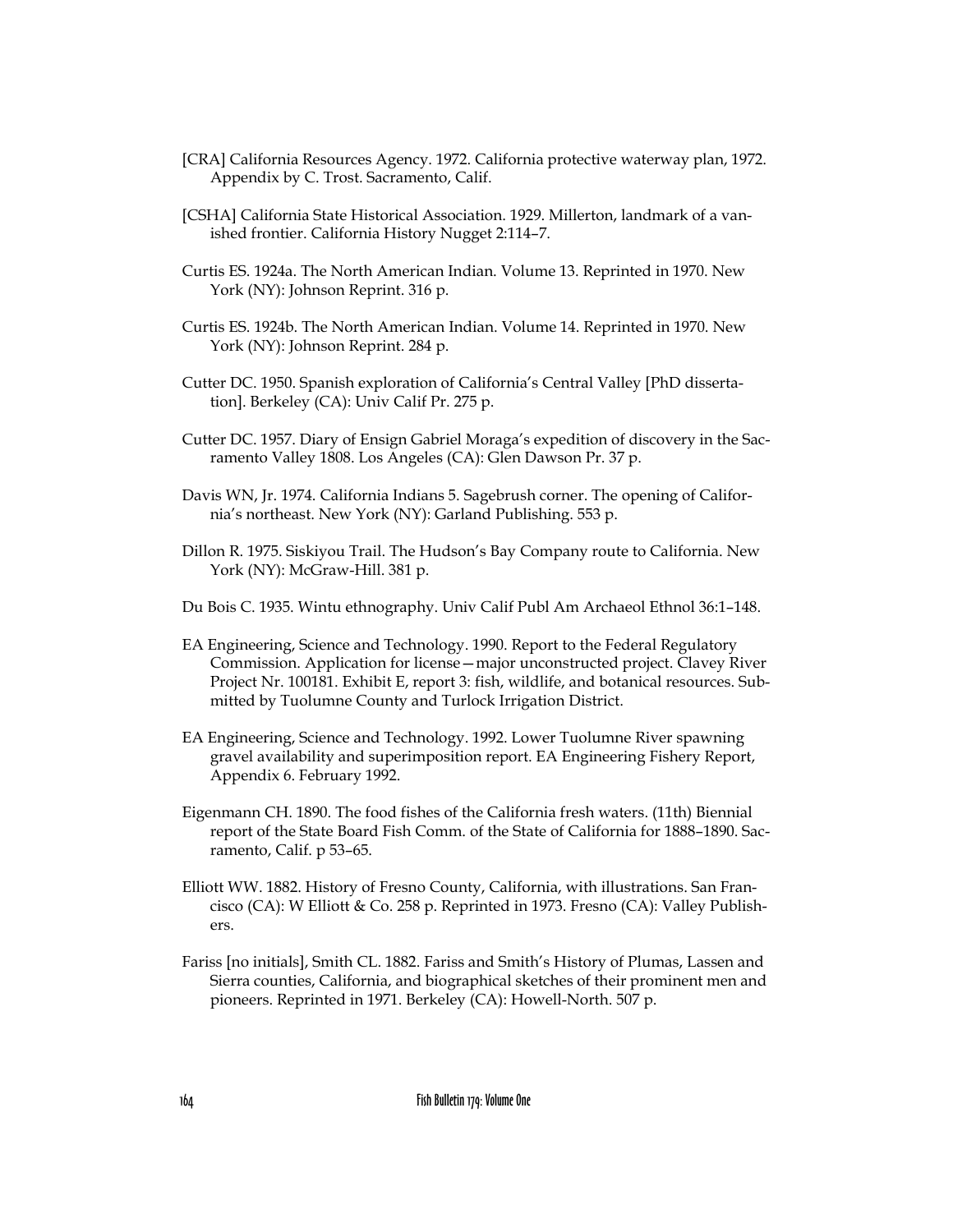- [FERC] Federal Energy Regulatory Commission. 1993. Final Environmental Impact Statement. Proposed modifications to the lower Mokelumne River Project, California. FERC project nr. 2916–004. November 1993. 624 p.
- Ferguson AD. 1914. General conditions and some important problems. State of California Fish and Game Comm. In: Twenty-third biennial report for 1912–1914. Sacramento, Calif. p 27–9.
- Fisher FW. 1994. Past and present status of Central Valley chinook salmon. Conserv Biol 8(3):870–3.
- Frémont JC. 1848. Geographical memoir upon Upper California, in illustration of his map of Oregon and California. Report to the US Senate, 30th Congress, 1st Session, Misc. nr. 148. Washington, DC. 64 p.
- Fry DH, Jr. 1961. King salmon spawning stocks of the California Central Valley, 1940– 1959. California Fish and Game 47(1):55–71.
- Garth TR. 1953. Atsugewi ethnography. Univ Calif Anthropol Rec 14(2):129–212.
- Garth TR. 1978. Atsugewi. In: Heizer RF, editor. Handbook of North American Indians. Volume 8. California. Washington, DC: Smithsonian Inst. p 236–248.
- Gay T. 1967. James W. Marshall. The discoverer of California gold. A biography. Georgetown (CA): Talisman Pr. 558 p.
- Gayton AH. 1936. Estudillo among the Yokuts: 1819. In: Essays in anthropology present to A.L. Kroeber in celebration of his sixtieth birthday June 11, 1936. Berkeley (CA): Univ Calif Pr. p 67–85.
- Gayton AH. 1946. Culture-environment integration: external references in Yokuts life. Southwestern J Anthropol 2:252–68.
- Gayton AH. 1948a. Yokuts and Western Mono ethnography I: Tulare Lake, Southern Valley, and Central Foothill Yokuts. Univ Calif Publ Anthropol Rec 10:1–142.
- Gayton AH. 1948b. Yokuts and Western Mono ethnography II: Northern Foothill Yokuts and Western Mono. Univ Calif Publ Anthropol Rec 10:143–302.
- Gerstung ER. 1989. Fishes and fishing in the forks of the American River: then and now. In: The American River. North, Middle and South forks. Auburn (CA): Wilderness Conservancy. Protect American River Canyons. 320 p.
- Gifford EW. 1932. The Northfork Mono. Univ Calif Publ Am Archaeol Ethnol 31:15– 65.
- Gilbert FT. 1879. History of San Joaquin County, California. Oakland (CA): Thompson & West. Reprinted in 1968. Berkeley (CA): Howell-North. 142 p.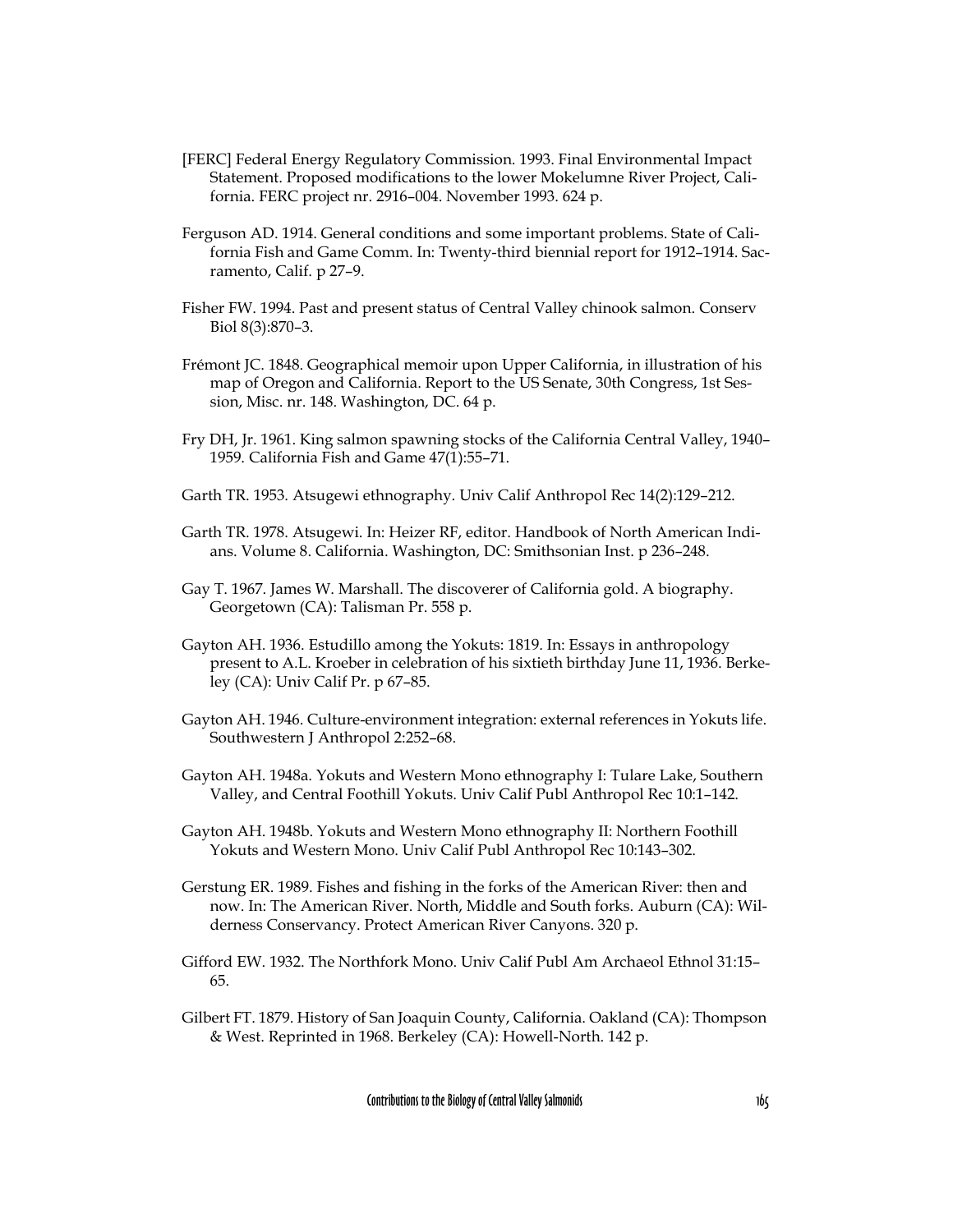- Gilbert GK. 1917. Hydraulic-mining débris in the Sierra Nevada. US Geological Survey professional paper nr. 105. Washington, DC.
- Green LW. 1887. Salmon in the McCloud River during the season of 1886. Bull US Fish Comm 6(1886):334–6.
- Gudde EG. 1962. Bigler's chronicle of the West. The conquest of California, discovery of gold, and Mormon settlement as reflected in Henry William Bigler's diaries. Berkeley (CA): Univ Calif Pr. 145 p.
- Guilford-Kardell M, Dotta J. 1980. Papers on Wintu ethnography: 239 Wintu villages in Shasta County circa 1850. Occasional papers of the Redding Museum nr. 1. Redding (CA): Redding Mus Art Center. 131 p.
- Hallock RJ, Fry DH Jr., LaFaunce DA. 1957. The use of wire fyke traps to estimate the runs of adult salmon and steelhead in the Sacramento River. California Fish and Game 43(4):271–98.
- Hallock RJ, Van Woert WF. 1959. A survey of anadromous fish losses in irrigation diversions from the Sacramento and San Joaquin Rivers. California Fish and Game 45(4):227–96.
- Hallock RJ, Van Woert WF, Shapovalov L. 1961. An evaluation of stocking hatcheryreared steelhead rainbow trout (*Salmo gairdnerii gairdnerii*) in the Sacramento River system. Fish Bulletin 114. p 1–74.
- Hanson HA, Smith OR, Needham PR. 1940. An investigation of fish-salvage problems in relation to Shasta Dam. US Bur Fish Spec Sci Rep nr. 10. Washington, DC. 202 p.
- Hatton SR. 1940. Progress report on the Central Valley fisheries investigations. California Fish and Game 26(4):334–73.
- Hatton SR, Clark GH. 1942. A second progress report on the Central Valley fisheries investigations. California Fish and Game 28(2):116–23.
- Healey MC. 1991. Life history of chinook salmon (*Oncorhynchus tshawytscha*). In: Groot C, Margolis L, editors. Pacific salmon life histories. Vancouver, BC: Univ British Columbia Pr. p 313–393.
- Hedgpeth JW. 1941. Livingston Stone and fish culture in California. California Fish and Game 27(3):126–48.
- Heizer RF, editor. 1967. Ethnographic notes on California Indian Tribes III. Ethnological notes on central California Indian tribes, by C. Hart Merriam. Reports of the Univ Calif Archaeol Surv nr. 68. Part III. p 257–448.
- Heizer RF, editor. 1976. A collection of ethnographic articles on the California Indians. Ramona (CA): Ballena Pr. 103 p.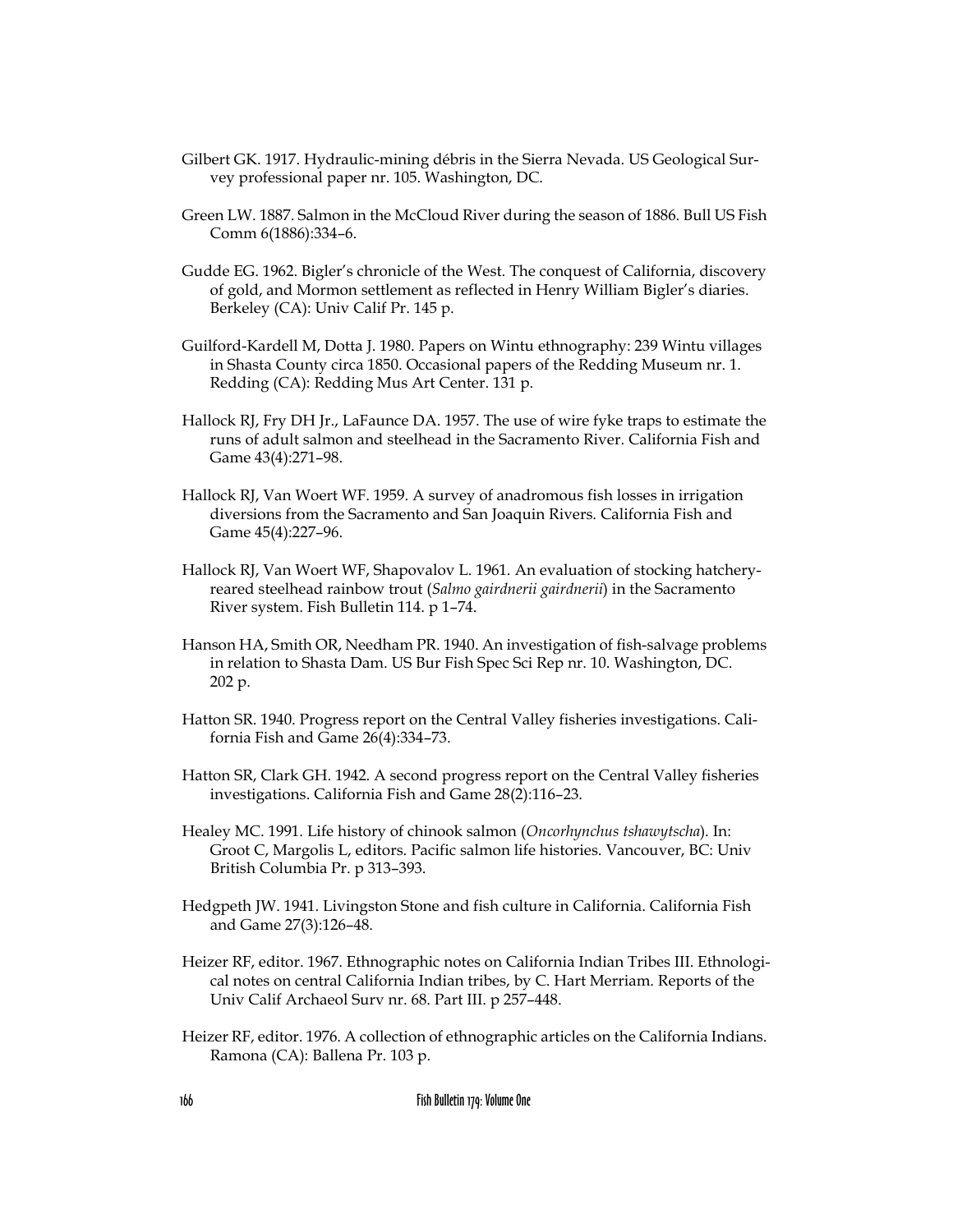- Heizer RF. 1993. The destruction of California Indians. Lincoln (NE): Univ Nebraska Pr. 321 p.
- Holmberg JJ. 1972. Salmon in California. Report for the US Bureau of Reclamation, Division of Planning. March 1972. Sacramento, Calif. 91 p.
- Hubbs CL. 1946. Wandering pink salmon and other salmonid fishes into Southern California. California Fish and Game 32(2):81–6.
- Hutchings JM. 1990. Yosemite Valley and the Big Tree Groves. In: Browning P, editor. The heart of the Sierras. Lafayette (CA): Great West. 505 p.
- Jacobs D, Chatfield E, Kiley L, Kondolf GM, Loyd L, Smith F, Walker D, Walker K. 1993. California's rivers. A public trust report. Sacramento (CA): California State Lands Commission. 334 p.
- Jewell DP. 1987. Indians of the Feather River. Tales and legends of the Concow Maidu of California. Menlo Park (CA): Ballena Pr. 184 p.
- Johnson JJ. 1978. The Yana. In: Heizer RF, editor. Handbook of North American Indians. Volume 8. California. Washington, DC: Smithsonian Inst. p 361–369.
- Kano RM. 1998a. Annual report. Chinook salmon spawner stocks in California's Central Valley, 1991. Inland Fisheries administrative report nr. 98–8. Sacramento (CA): California Department of Fish and Game. 40 p.
- Kano RM. 1998b. Annual report. Chinook salmon spawner stocks in California's Central Valley, 1992. Inland Fisheries administrative report nr. 98–10. Sacramento (CA): California Department of Fish and Game. 40 p.
- Kelley R. 1989. Battling the inland sea. American political culture, public policy, and the Sacramento Valley 1850–1986. Berkeley (CA): Univ Calif Pr. 395 p.
- Kelly W. 1950. A stroll through the diggings of California. Oakland (CA): Biobooks. 206 p.
- Kniffen F. 1928. Achomawi geography. Univ Calif Publ Am Archaeol Ethnol 23:297– 332.
- Kroeber AL. 1925. Handbook of the Indians of California. Bur Am Ethnol Smithsonian Inst Bull 78:1–995. Reprinted in 1976. New York (NY): Dover.
- Kroeber AL. 1932. The Patwin and their neighbors. Univ Calif Publ Am Archaeol Ethnol 29:253–423.
- Latta FF. 1929. Uncle Jeff's story. A tale of a San Joaquin Valley pioneer and his life with the Yokuts Indians. Tulare (CA): Pr Tulare Times. 88 p.

Latta FF. 1977. Handbook of Yokuts Indians. Santa Cruz (CA): Bear State. 765 p.

Contributions to the Biology of Central Valley Salmonids 167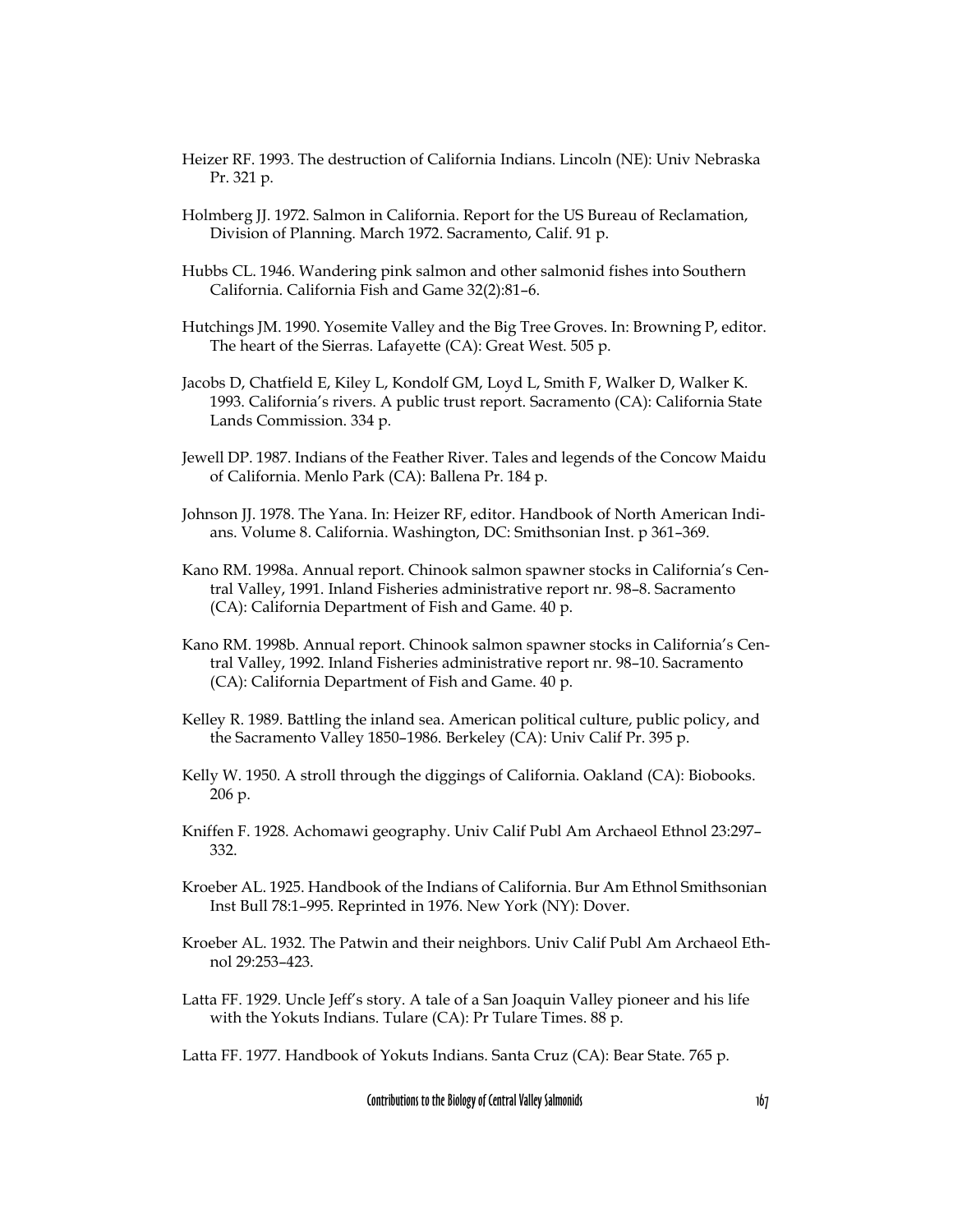- Lawrence JH. 1884. Discovery of the Nevada Fall. October 1884, second series. Overland Monthly 4(22):360–71.
- Leach GC. 1922. Propagation and distribution of food fishes, 1921. Report of the US Commission of Fisheries for 1921. Appendix IX. p 26–7.
- Leach GC. 1923. Propagation and distribution of food fishes, 1922. Report of the US Commission of Fisheries for 1922. Appendix XVII. p 39–40.
- Lee GD. 1998. Walking where we lived. Memoirs of a Mono Indian family. Norman (OK): Univ Oklahoma Pr. 208 p.
- Maloney AB, editor. 1943. Fur brigade to the Bonaventura. John Work's California expedition of 1832–1833 for the Hudson's Bay Company. Calif Hist Soc Quart 22:193–222, 323–48.
- Maniery JG. 1983. A chronicle of Murphys Rancheria (Mol-Pee-So): an historic Central Sierra Miwok village. J Calif Great Basin Anthropol 5(1 and 2):176–98.
- McEvoy AF. 1986. The fisherman's problem. Ecology and law in the California fisheries, 1850–1980. New York (NY): Cambridge Univ Pr. 368 p.
- McEwan D, Jackson TA. 1996. Steelhead restoration and management plan for California. Sacramento (CA): California Department of Fish and Game. 234 p.
- McGregor EA. 1922. Migrating salmon at Redding Dam. Calif Fish and Game 8(3): 141–54.
- McLendon S, Oswalt RL. 1978. Pomo: introduction. In: Heizer RF, editor. Handbook of North American Indians. Volume 8. California. Washington, DC: Smithsonian Inst. p 274–88.
- Moffett JW. 1949. The first four years of king salmon maintenance below Shasta Dam, Sacramento River, California. California Fish and Game 35(2):77–102.
- Morgan DL. 1970. In pursuit of the golden dream. Reminiscences of San Francisco and the northern and southern mines, 1849–1857, by Howard C. Gardiner. Stoughton (MA): Western Hemisphere. 390 p.
- Moyle PB. 1970. Occurrence of king (chinook) salmon in the Kings River, Fresno County. California Fish and Game 56(4):314–5.
- Moyle PB. 1976. Inland fishes of California. Berkeley (CA): Univ Calif Pr. 405 p.
- Muir J. 1902. Our National Parks. Boston (MA): Houghton Mifflin. 370 p.
- Muir J. 1938. John of the Mountains. In: Wolfe LM, editor. The unpublished journals of John Muir. Boston (MA): Houghton Mifflin. 459 p.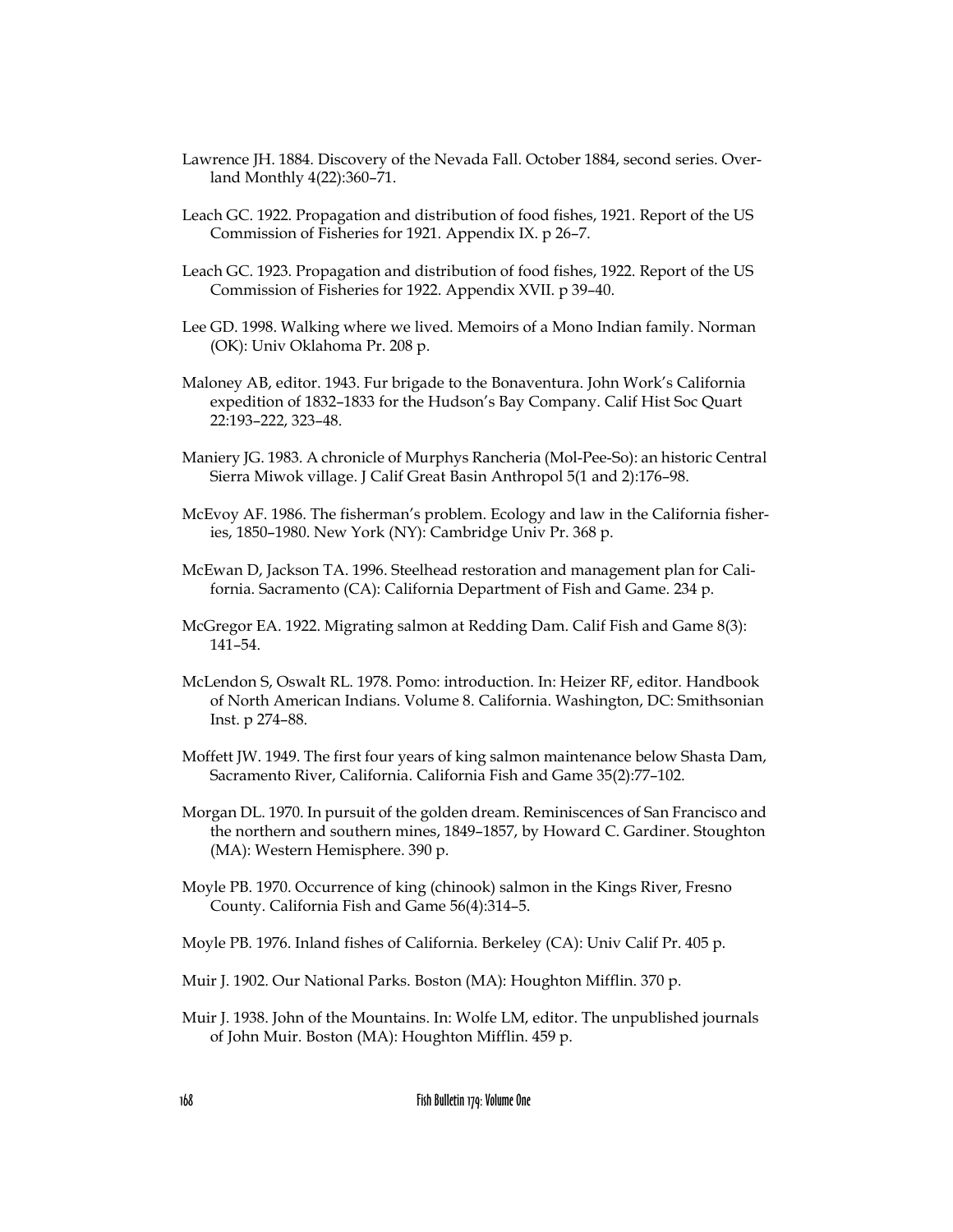Muir J. 1961. The mountains of California. Garden City (NY): Doubleday. 300 p.

- Muir J. 1988. The Yosemite. San Francisco (CA): Sierra Club. 215 p.
- Murphy GI. 1946. A survey of Stony Creek, Grindstone Creek and Thomes Creek drainages in Glenn, Colusa and Tehama counties, California. Inland Fisheries Branch administrative report nr. 46–14. Sacramento (CA): California Department of Fish and Game.
- [NCHRSP] Northern California Historical Records Survey Project. 1940. Inventory of the county archives of California. No. 10. Fresno County (Fresno). Division of Professional and Science Projects, Work Projects Administration. July 1940.
- Needham PR, Hanson HA, Parker LP. 1943. Supplementary report on investigations of fish-salvage problems in relation to Shasta Dam. US Fish Wildl Serv Spec Sci Rep 26. 30 June 1943. 52 p.
- Needham PR, Smith OR, Hanson HA. 1941. Salmon salvage problems in relation to Shasta Dam, California, and notes on the biology of Sacramento River salmon. Trans Am Fish Soc 70:55–69.
- O'Brien R. 1951. California called them. A saga of golden days and roaring camps. New York (NY): McGraw-Hill. 251 p.
- Olmsted DL, Stewart OC. 1978. Achumawi. In: Heizer RF, editor. Handbook of North American Indians. Vol. 8. California. Washington, DC: Smithsonian Inst. p 225– 35.
- Outdoor California. 1958. Salmon get a freeway up a rugged canyon. August 1958. p 4–5.
- Perlot JN. 1985. Gold seeker. Adventures of a Belgian argonaut during the Gold Rush years. Bretnor HH, translator. Lamar HR, editor. New Haven (CT): Yale Univ Pr. 451 p.
- Phillips JB. 1931. Netting operations on an irrigation canal. California Fish and Game 17(1):45–52.
- Poesch J. 1961. Titian Ramsay Peale and his journals of the Wilkes Expedition. Philadelphia (PA): Am Philos Soc. 206 p.
- Pope ST. 1918. Yahi archery. In: Heizer RF, Kroeber T, editors. Ishi, the last Yahi. A documentary history. Berkeley (CA): Univ Calif Pr. p 172–201. Reprinted in 1979.
- Powers S. 1874. The California Indians. Nr. XI.—various tribes. The Overland Monthly XII:412–24.
- Powers S. 1877. Tribes of California. In: Heizer RF, editor. Contributions to North American Ethnology, Volume III. Washington, DC: Department of the Interior, US Geographical and Geological Survey of the Rocky Mountain Region. Reprinted in 1976. Berkeley (CA): Univ Calif Pr. 480 p.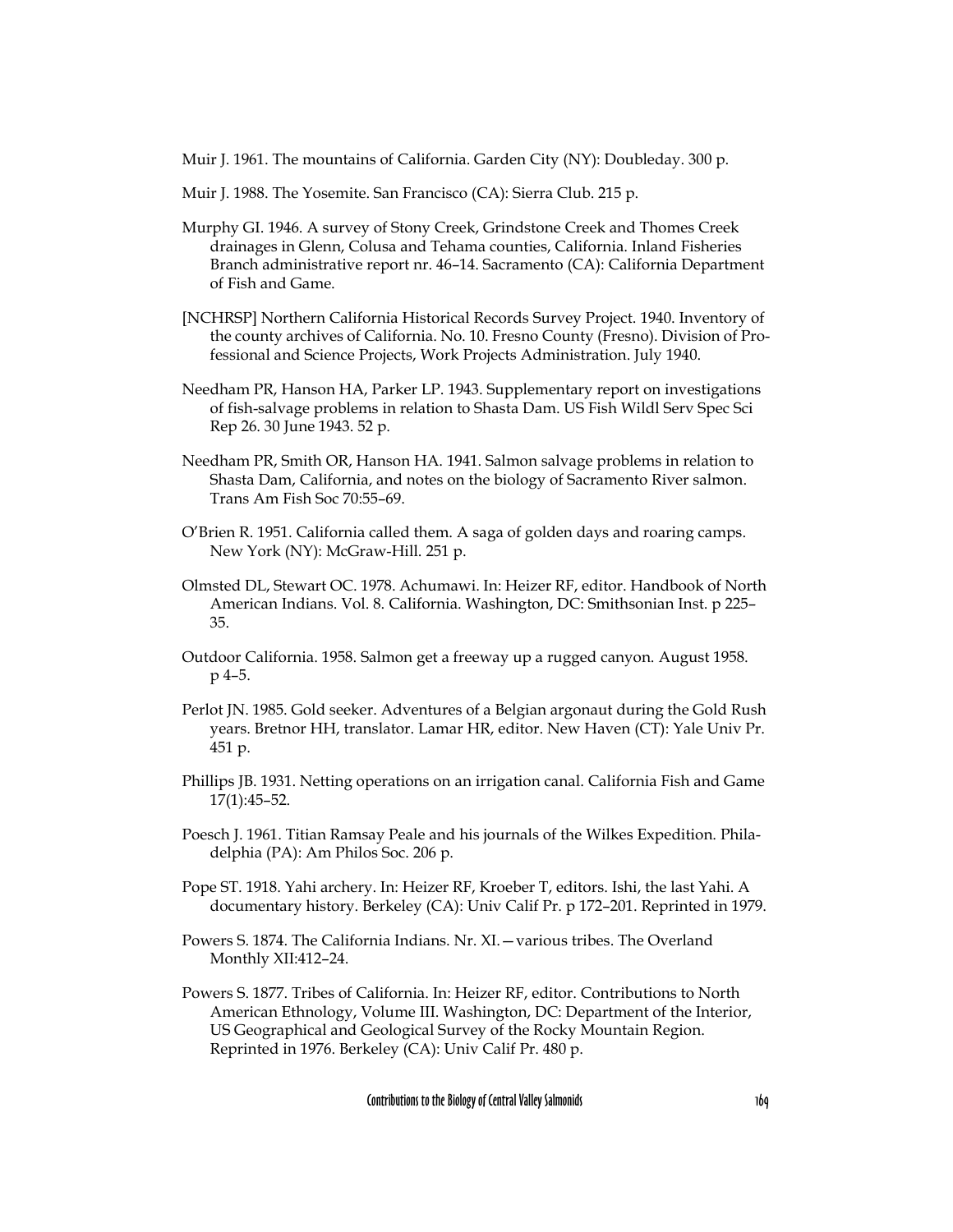- Reynolds FL, Mills TJ, Benthin R, Low A. 1993. Restoring Central Valley streams; a plan for action. Sacramento (CA): California Department of Fish and Game. 129 p.
- Rose G. 1992. San Joaquin. A river betrayed. Fresno (CA): Linrose. 151 p.
- Rutter C. 1902. Studies in the natural history of the Sacramento Salmon. Seventeenth biennial report of the State Board of Fish Commission of the State of California for 1901–1902. p 64–76.
- Rutter C. 1904. Natural history of the quinnat salmon. A report of investigations in the Sacramento River, 1896–1901. Bull US Fish Comm 22(1902):66–141.
- Rutter C. 1907. Do quinnat salmon return to their native streams? Nineteenth biennial report of the State Board of Fish Commission of the State of California for 1905– 1906. Appendix. p 93–7.
- Rutter C. 1908. The fishes of the Sacramento-San Joaquin Basin, with a study of their distribution and variation. Bull US Bur Fish 27(1907):103–52.
- San Joaquin Valley Drainage Program. 1990. Fish and wildlife resources and agricultural drainage in the San Joaquin Valley, California. Volume 1. October 1990. Sacramento, Calif. 166 p.
- Sanchez HVG. 1932. California and Californians. Volume I. The Spanish period. San Francisco (CA): Lewis Publishing. 569 p.
- Scofield NB. 1900. Notes on an investigation of the movement and rate of growth of the quinnat salmon fry in the Sacramento River. Fifteenth biennial report of the State Board of Fish Commission of the State of California for 1897–1898. p 66–71.
- Scofield WL. 1954. California fishing ports. California Department of Fish and Game. Fish Bulletin 96. p 1–159.
- Seymour AH. 1956. Effects of temperature upon young chinook salmon [PhD dissertation]. Seattle (WA): Univ Washington.
- Shapovalov L. 1947. Report on fisheries resources in connection with the proposed Yolo-Solano development of the United States Bureau of Reclamation. California Fish and Game 33:61–88.
- Shebley WH. 1922. A history of fish cultural operations in California. California Fish and Game 8(2):62–99.
- Shebley WH. 1927. History of fish planting in California. California Fish and Game 13(3):163–73.
- Skinner JE. 1958. Some observations regarding the king salmon runs of the Central Valley. Water projects miscellaneous report nr. 1. California Department of Fish and Game. 14 October 1958. 14 p.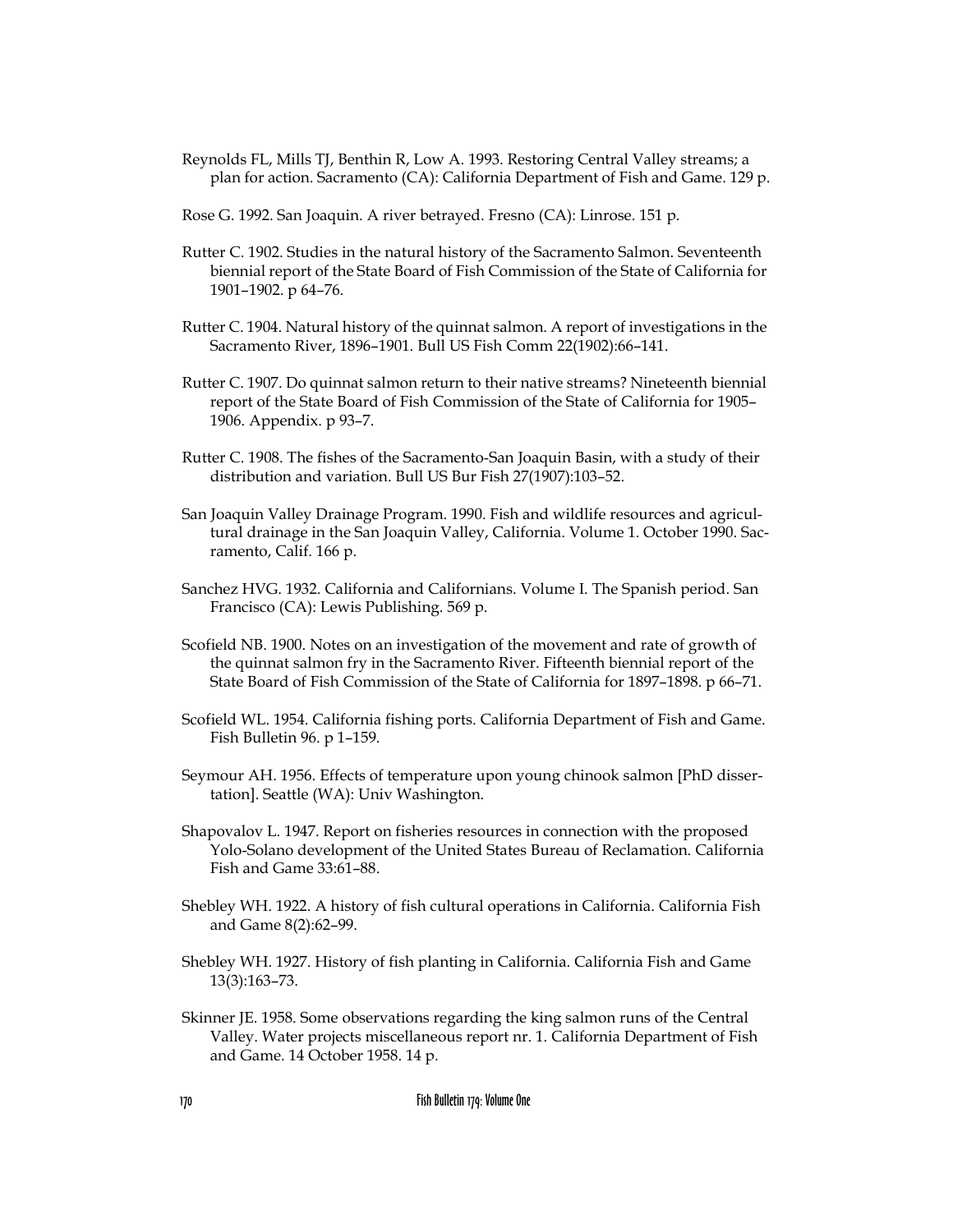- Skinner JE. 1962. An historical review of the fish and wildlife resources of the San Francisco Bay area. Water projects branch report nr. 1. California Department of Fish and Game. June 1962. Sacramento, Calif. 225 p.
- Slater DW. 1963. Winter-run chinook salmon in the Sacramento River, California with notes on water temperature requirements at spawning. US Fish Wildl Serv Spec Sci Rep. Fisheries nr. 461. November 1963. 9 p.
- Smith HM. 1905. Report on inquiry respecting food fishes and the fishing grounds. US Commission on Fish and Fisheries report for the year ending June 30, 1903. p 75– 100.
- Southern MH. 1942. Our stories landmarks. Shasta County, California. Redding (CA): Shasta Hist Soc. 100 p.
- Stanley C, Holbek L. 1984. A guide to the best whitewater in the state of California. Palo Alto (CA): Friends of the River. 281 p.
- Steele J. 1901. Camp and cabin. Mining life and adventure, in California during 1850 and later. Chicago (IL): RR Donnelley & Sons. 377 p. Reprinted in 1928 by The Lakeside Press.
- Stone L. 1874. Report of operations during 1872 at the United States salmon-hatching establishment on the M'Cloud River and the California Salmonidae generally; with a list of specimens collected. US Commission on Fish and Fisheries report for 1872 and 1873. Appendix B. p 168–215. Washington, DC.
- Stone L. 1876. Report of operations during 1874 at the United States salmon-hatching establishment on the M'Cloud River, California. US Commission on Fish and Fisheries report for 1873–4 and 1874–5. Appendix. p 437–78. Washington, DC.
- Stone L. 1879. Report of operations at the United States salmon-hatching station on the M'Cloud River, California, in 1877. US Commission on Fish and Fisheries report for 1877. Appendix. p 741–70. Washington, DC.
- Stone L. 1880. Report of operations at the United States salmon-hatching station on the M'Cloud River, California, in 1878. US Commission on Fish and Fisheries report for 1878. Appendix. p 741–70. Washington, DC.
- Stone L. 1883a. Account of operations at the McCloud River fish-breeding stations of the United States Fish Commission, from 1872 to 1882 inclusive. Bull US Fish Comm 2(1882):217–236.
- Stone L. 1883b. Report of operations at the United States salmon-hatching station on the M'Cloud River, California, during the season of 1880. US Commission on Fish and Fisheries report for 1880. Appendix, Part XXI p 597–612. Washington, DC.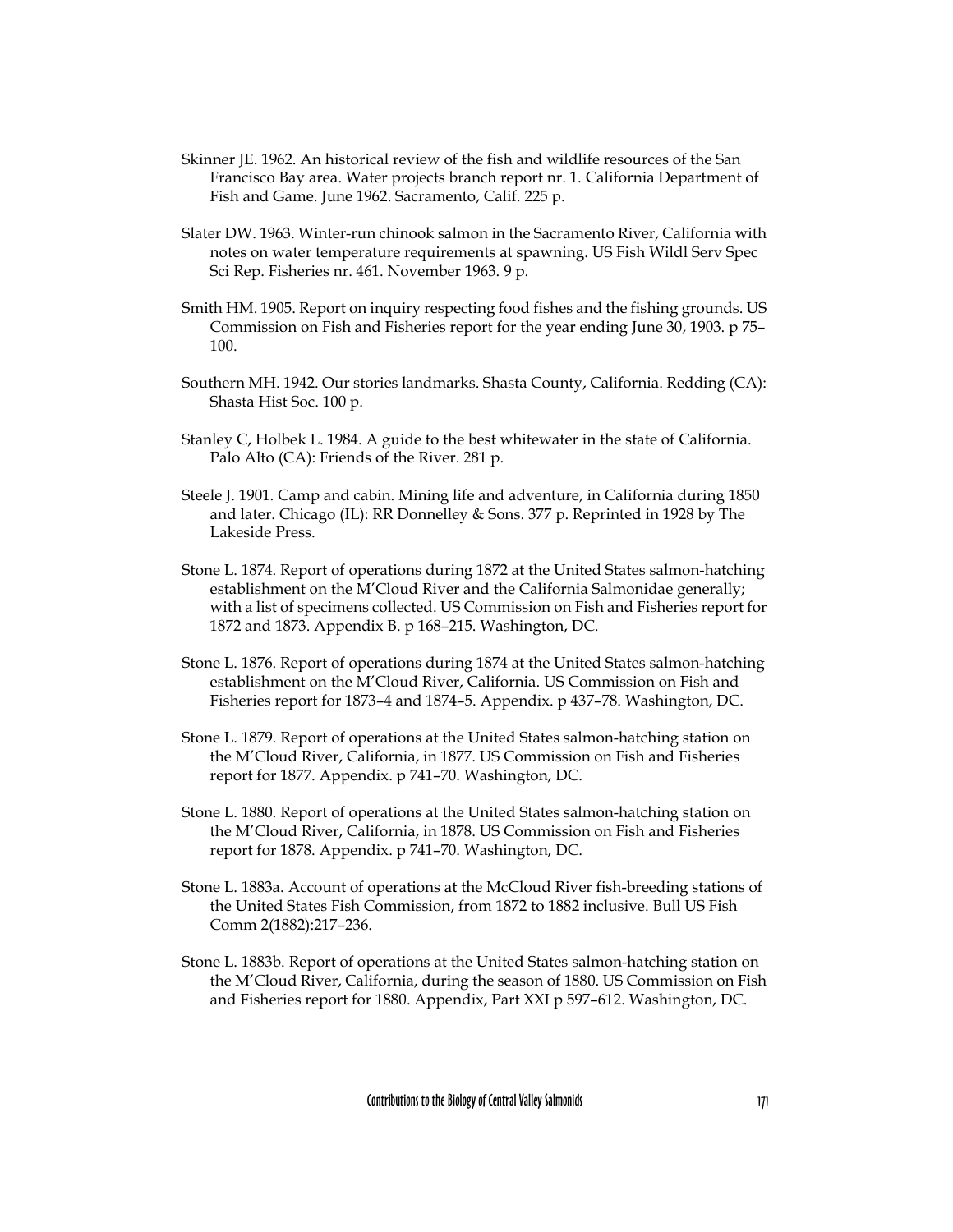- Stone L. 1885a. History of operations at the fish hatching stations on the McCloud River, California, from the beginning, August 1872, to October 1884. Bull US Fish Comm 5(1885):28–31.
- Stone L. 1885b. Report of operations at the United States salmon-breeding station on the McCloud River, California, during the year 1883. US Commission on Fish and Fisheries report for 1883. Appendix, Part XI. p 989–1000. Washington, DC.
- Stone L. 1897. The artificial propagation of salmon on the Pacific Coast of the United States, with notes on the natural history of the quinnat salmon. Bull US Fish Comm 16(1896):203–235.
- Sullivan MS. 1934. The travels of Jedediah Smith. A documentary outline including the journal of the great American pathfinder. Santa Ana (CA): Fine Arts Pr. 195 p.
- Sumner FH, Smith OR. 1940. Hydraulic mining and debris dams in relation to fish life in the American and Yuba rivers of California. California Fish and Game 26(1):2– 22.
- Swezey SL, Heizer RF. 1977. Ritual management of salmonid fish resources in California. Calif J Anthropol 4:6–29.
- Theodoratus DJ, editor. 1976. An ethnographic study of the New Melones Lake Project. New Melones Ethnographic Research Project. Report to the US Army Corps of Engineers, Contract nr. DACW05–76–0033. July 1976. Sacramento, Calif. 529 p.
- Throckmorton SR. 1882. Description of the fish-way in Pitt River, California. Bull US Fish Comm 1:202–3.
- Toffoli EV. 1965. Chemical treatment of the Merced River, Mariposa County. California Department of Fish and Game Inland Fisheries Branch administrative report nr. 65–14. Sacramento, Calif. 12 p.
- Towle JC. 1987. The great failure: nineteenth-century dispersals of the Pacific Salmon. Calif Geograph Soc 27:75–96.
- Travanti L. 1990. The effects of piscicidal treatment on the fish community of a northern California stream [MS thesis]. California State University, Chico. 67 p.
- Tudor-Goondenough Engineers. 1959. Summary report on the Tri-Dam Project. Stanislaus River, California. January 1959. San Francisco, Calif. 99 p.
- [USFC] US Commission of Fish and Fisheries. 1876a. The propagation of food-fishes in the waters of the United States. US Commission of Fish and Fisheries report for 1873–4 and 1874–5. Washington, DC.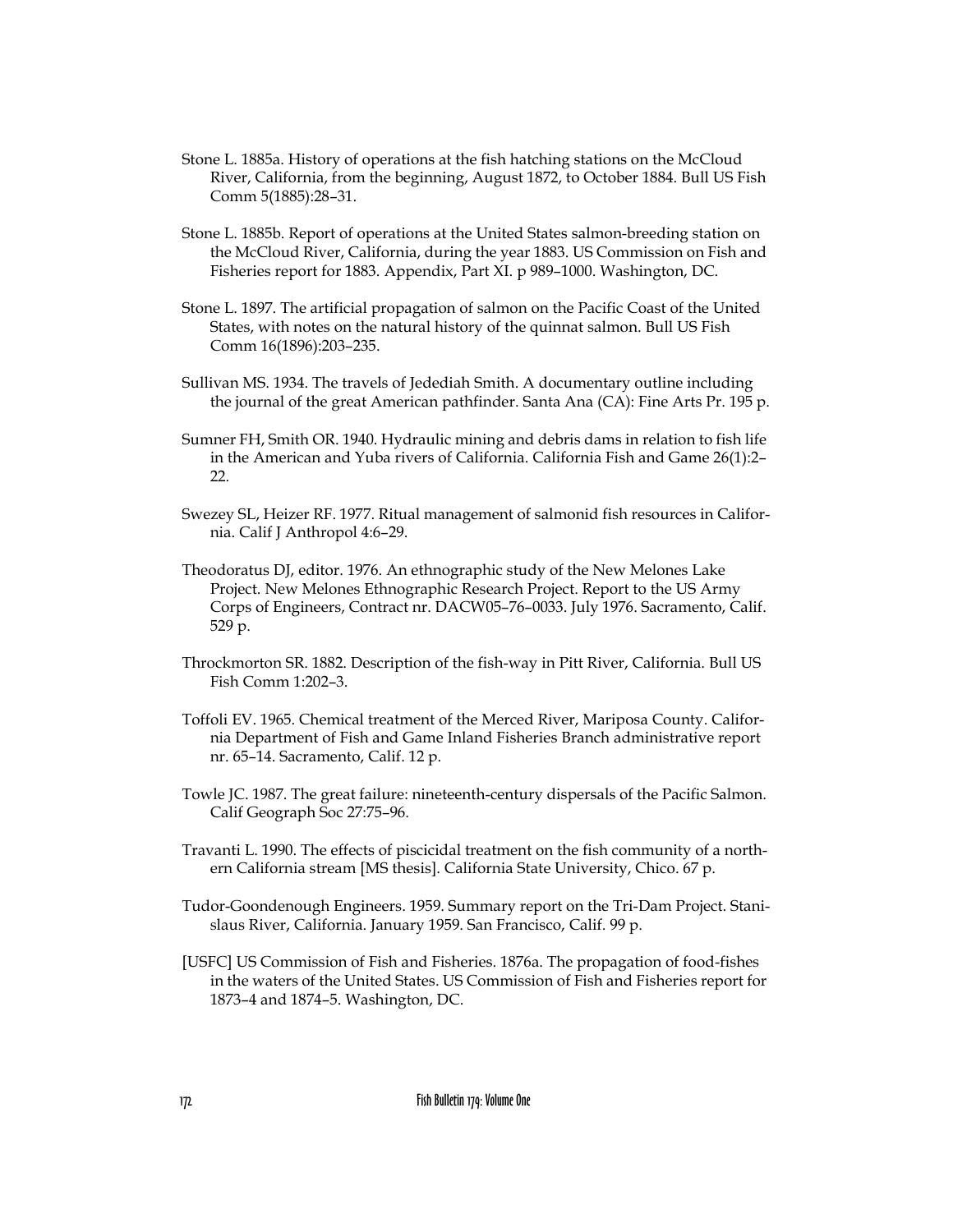- [USFC] US Commission of Fish and Fisheries. 1876b. Correspondence relating to the San Joaquin River and its fishes. US Commission of Fish and Fisheries report for 1873–4 and 1874–5. Part XXIII. p 479–483. Washington, DC.
- [USFC] US Commission of Fish and Fisheries. 1892. Rep. Comm. for 1888. US Commission of Fish and Fisheries report for July 1, 1888 to June 30, 1889. p xxxv–xxxvi. Washington, DC.
- [USFC] US Commission of Fish and Fisheries. 1899. US Commission of Fish and Fisheries report for the year ending June 30, 1898. p xciii–xcvii. Washington, DC.
- [USFC] US Commission of Fish and Fisheries. 1900. US Commission of Fish and Fisheries report for the year ending June 30, 1899. p xcvi–c. Washington, DC.
- [USFC] US Commission of Fish and Fisheries. 1904. US Commission of Fish and Fisheries report for the year ending June 30, 1902. p 71–74. Washington, DC.
- [USFWS] US Fish and Wildlife Service. 1995. Working Paper on restoration needs: habitat restoration actions to double natural production of anadromous fish in the Central Valley of California. Volumes 1, 2, and 3. 9 May 1995. Prepared for the US Fish and Wildlife Service under the direction of the Anadromous Fish Restoration Program Core Group. Stockton, Calif.
- Van Cleve R. 1945. Program of the Bureau of Marine Fisheries. California Fish and Game 31(3):80–138.
- Vandor PE. 1919. History of Fresno County, California. Volume 1. Los Angeles (CA): Historic Record. 2,603 p.
- Van Sicklen HP. 1945. A sojourn in California by the King's orphan. The travels and sketches of G. M. Waseurtz af Sandels, a Swedish gentleman who visited California in 1842–1843. San Francisco (CA): Book Club Calif. 95 p.
- Voegelin E. 1942. Culture element distributions: XX. Northeast California. Univ Calif Pub Anthropol Rec 7:47–252.
- Vogel DA, Marine KR. 1991. Guide to upper Sacramento chinook salmon life history. Report to US Bureau of Reclamation, Central Valley Project. Redding (CA): CH2M Hill. 55 p.
- Wales JH. 1939. General report of investigations on the McCloud River drainage in 1938. California Fish and Game 25(4):272–309.
- Warner G. 1991. Remember the San Joaquin. In: Lufkin A, editor. California's salmon and steelhead. The struggle to restore an imperiled resource. Berkeley (CA): Univ Calif Pr. p 61–9.
- Wilkes C. 1845. Narrative of the United States Exploring Expedition during the years 1838, 1839, 1840, 1841, 1842. Volume V. Philadelphia (PA): Lea & Blanchard.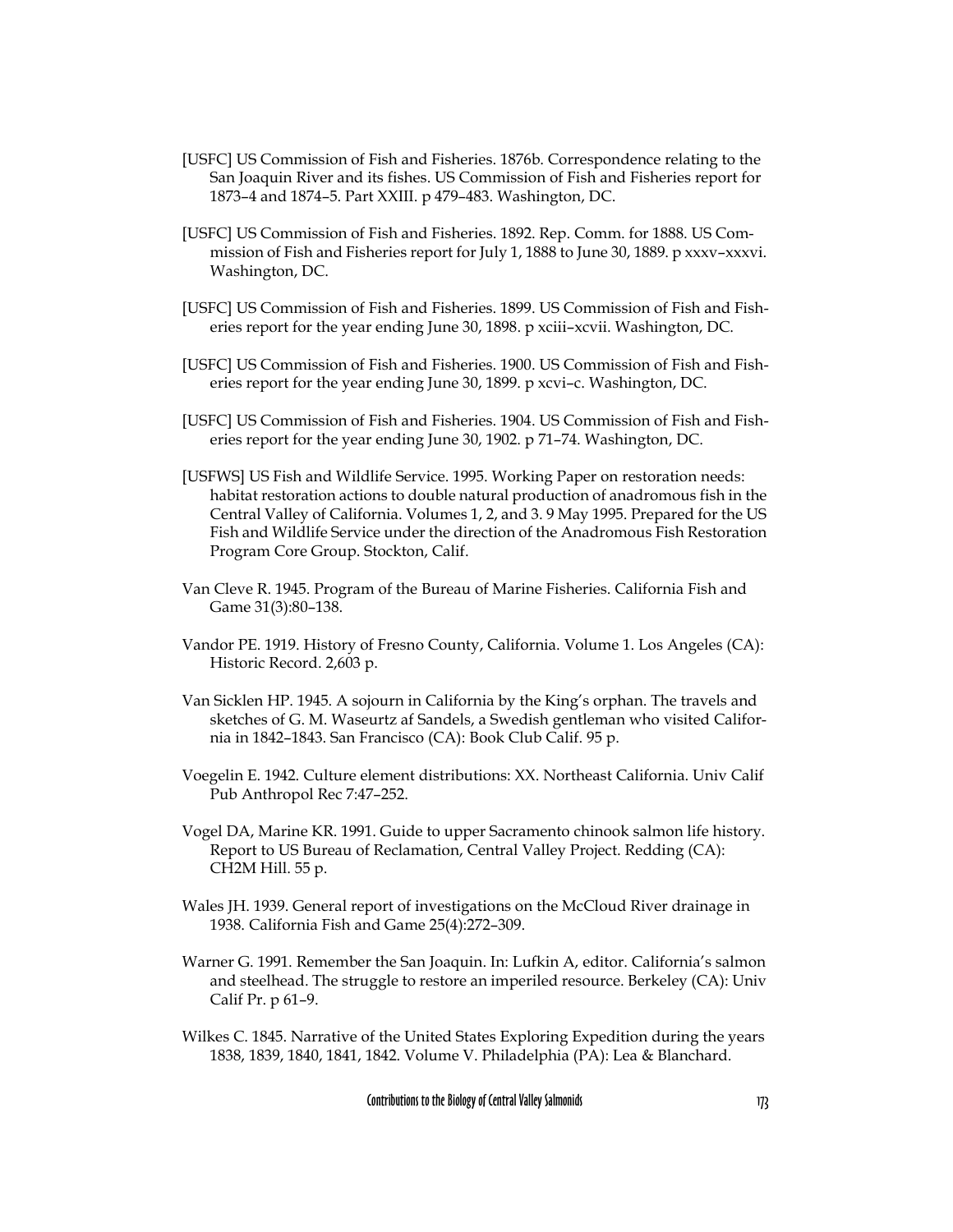- Wilson NL. 1972. Notes on traditional Foothill Nisenan food technology. In: Papers on Nisenan environment and subsistence. Center for Archaeological Research Publication nr 3. Davis (CA): Univ Calif Davis. p 32–8.
- Woodhull C. 1946. A preliminary investigation of the Mokelumne River from Tiger Creek to Pardee Reservoir. California Division of Fish and Game, Bureau of Fish Conservation administrative report nr. 46–16. 28 p.
- Woodhull C, Dill W. 1942. The possibilities of increasing and maintaining a run of salmon (*Oncorhynchus tshawytscha*) in the Kings River, California. California Division of Fish and Game, Bureau of Fish Conservation administrative report nr. 42– 26. 32 p. + figures.
- Woods DB. 1851. Sixteen months at the gold diggings. New York (NY): Harper Bros. 199 p.
- Wright GF. 1880. History of Sacramento County, California. Oakland (CA): Thompson & West. Reprinted in 1960 by Howell-North. 294 p.
- Yoshiyama RM, Fisher FW, Moyle PB. 1998. Historical abundance and decline of chinook salmon in the Central Valley region of California. N Am J Fish Manage 18:487–521.
- Yoshiyama RM, Gerstung ER, Fisher FW, Moyle PB. 1996. Historical and present distribution of chinook salmon in the Central Valley drainage of California. Sierra Nevada Ecosystem Project: Final report to US Congress. Volume III, assessments, commissioned reports, and background information. p 309–62.

## Unpublished Documents

- Azevedo RL, Parkhurst ZE. 1958. The upper Sacramento River salmon and steelhead maintenance program, 1949–1956. US Fish and Wildlife Service. 96 p.
- [DFG] California Department of Fish and Game. 1955. Fish and game water problems of the Upper San Joaquin River. Potential values and needs. Statement submitted to the Division of Water Resources at hearings on the San Joaquin River water applications. 5 April 1955. Fresno, Calif. 51 p.
- DFG letter no.1. Letter dated 23 April 1941 from H.A. Kloppenburg, US Forest Service District Ranger, to R. Van Cleve, DFG.
- DFG letter no. 2. Letter dated 29 April 1941 from R. Belden to the California Fish and Game Commission.
- DFG unpublished field data and notes. Stream survey data, fish counts at dam fishways, notes and photographs on file at DFG offices, Red Bluff, Sacramento and Rancho Cordova.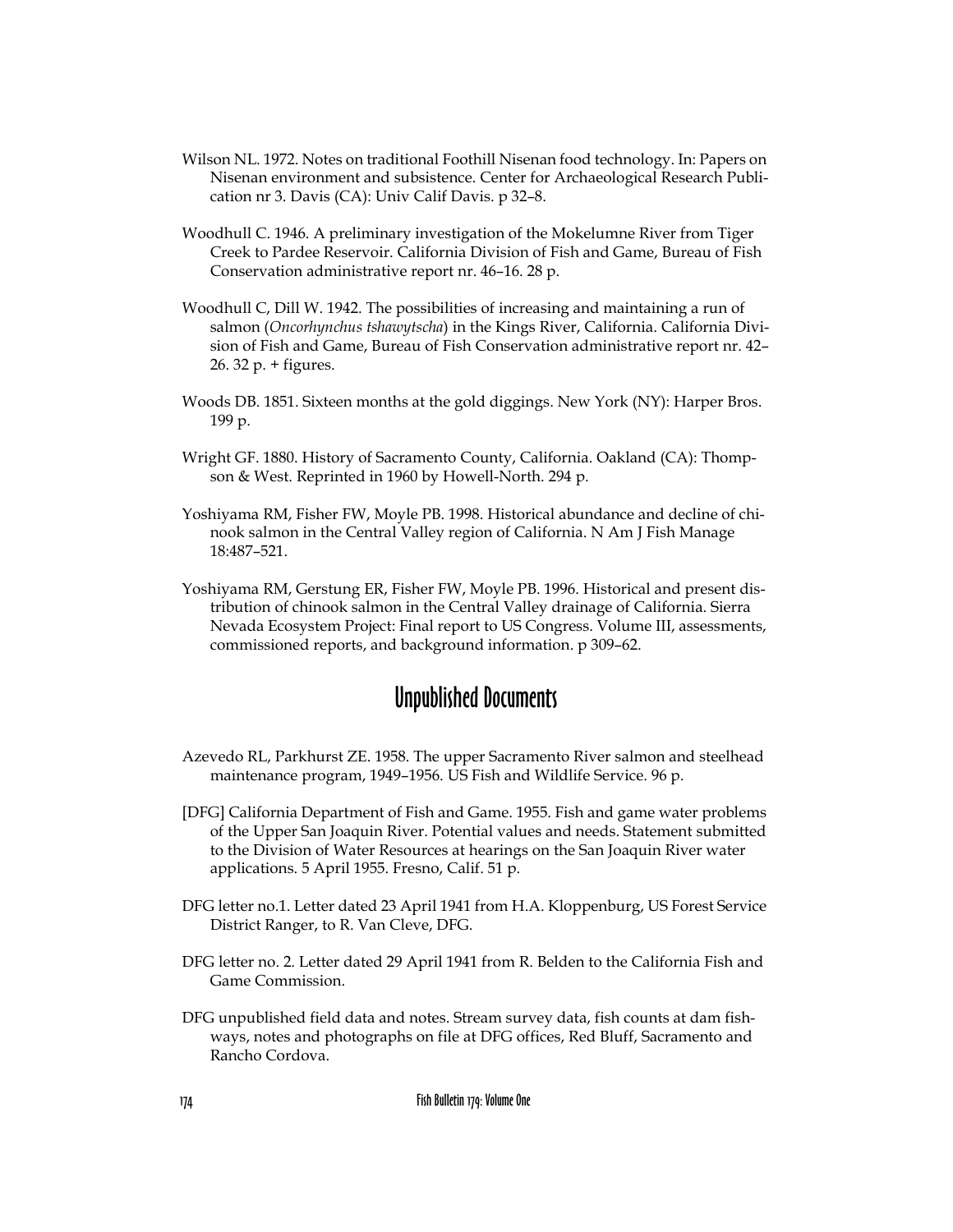- Dill W. Letter dated 24 September 1946 to Donald H. Fry, Jr., California Department of Fish and Game, Fresno.
- Dunham R. 1961. Report on the pollution of the Mokelumne River. California Department of Fish and Game. 27 June 1961. Sacramento, Calif.
- Flint RA, Meyer FA. 1977. The De Sabla-Centerville Project (FERC No. 803) and its impact on fish and wildlife. California Department of Fish and Game report. October 1977. Sacramento, Calif.
- Gerstung ER. 1971. A report to the California State Water Resources Control Board on the fish and wildlife resources of the American River to be affected by the Auburn Dam and Reservoir and the Folsom South Canal and measures proposed to maintain these resources. California Department of Fish and Game. June 1971. Sacramento, Calif.
- Hedgecock D, Banks MA, Rashbrook VK, Dean CA, Blankenship SM. 2001. Applications of population genetics to conservation of chinook salmon diversity in the Central Valley. In: Brown RL, editor. Fish Bulletin 179: Contributions to the biology of Central Valley salmonids. Volume 1. Sacramento (CA): California Department of Fish and Game.
- [IEP] Interagency Ecological Program-Steelhead Project Work Team. 1998. Monitoring, assessment, and research on Central Valley steelhead: status of knowledge, review of existing programs, and assessment of needs. Draft report. 2 November 1998. Sacramento, Calif. 37 p.
- Latta R, editor. 1930–1931. Papers, publications: H.C. Bailey, pioneer California sketches. Yosemite Research Library Archives, Yosemite National Park.
- Latta F. Unpublished papers, field notes. Frank Latta interview with Pahmit (William Wilson), 1 July 1933. Yosemite Research Library Archives, Yosemite National Park.
- Maslin PE, McKinney WR. 1994. Tributary rearing by Sacramento River salmon and steelhead. 30 October 1994. Department of Biology, California State University, Chico. 46 p.
- Northern California Power Authority. 1993. Griswold Creek Diversion Project application for license for major unconstructed project. Submitted to US Federal Energy Regulatory Commission. December 1993.
- Schulz PD. 1994. Fish remains from YOL–182: a prehistoric village in the lower Sacramento Valley, October 10, 1994. Brienes, West and Schulz, P.O. Box 184, Davis, CA 95617. 18 p.
- Snyder JB. 1993 Memorandum to Park Superintendent Mike Finley. Did salmon reach Yosemite Valley or Hetch Hetchy? 9 May 1993 manuscript. P.O. Box 577, Yosemite National Park. 8 p.